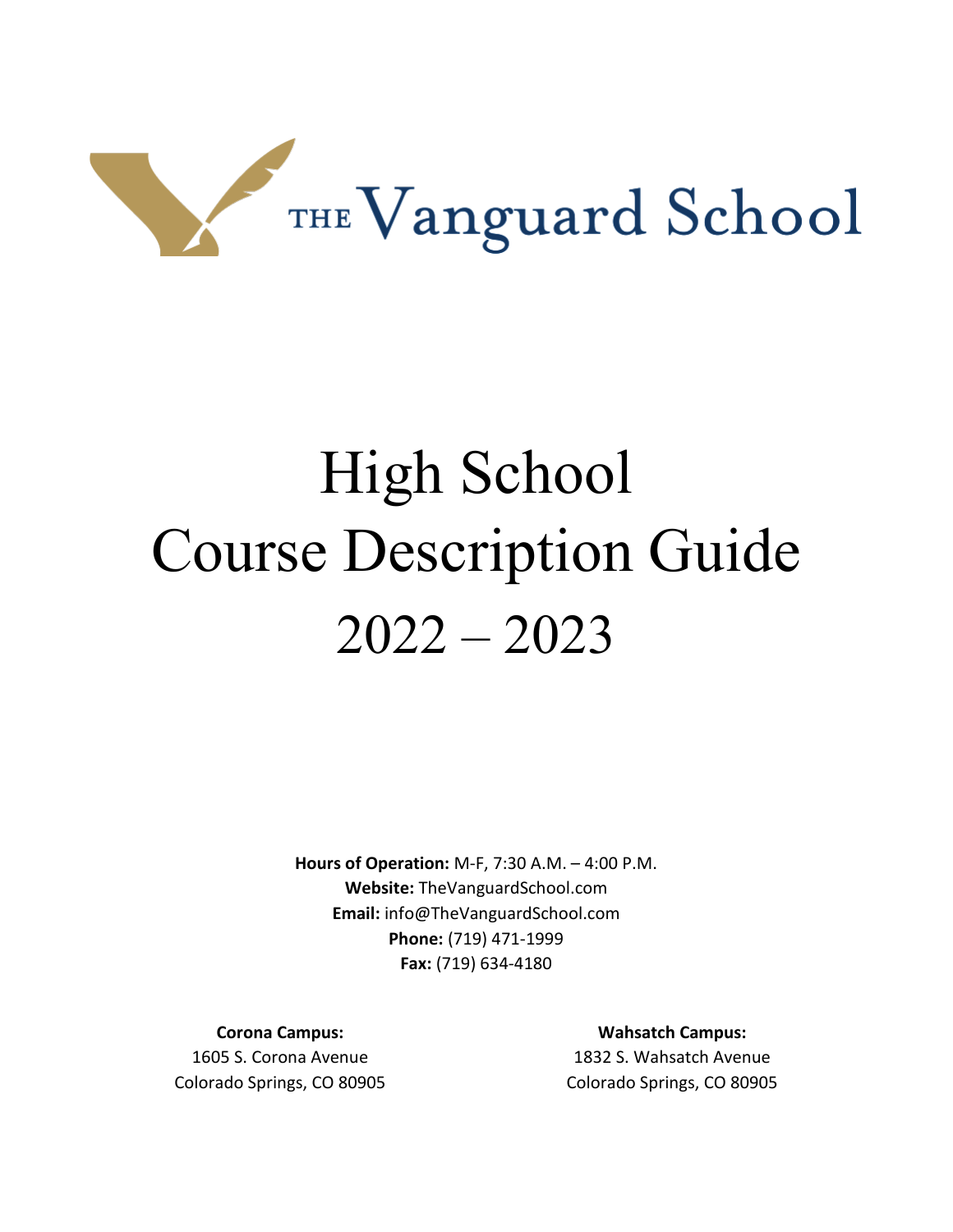# High School Course Description Guide 2022-2023

# Table of Contents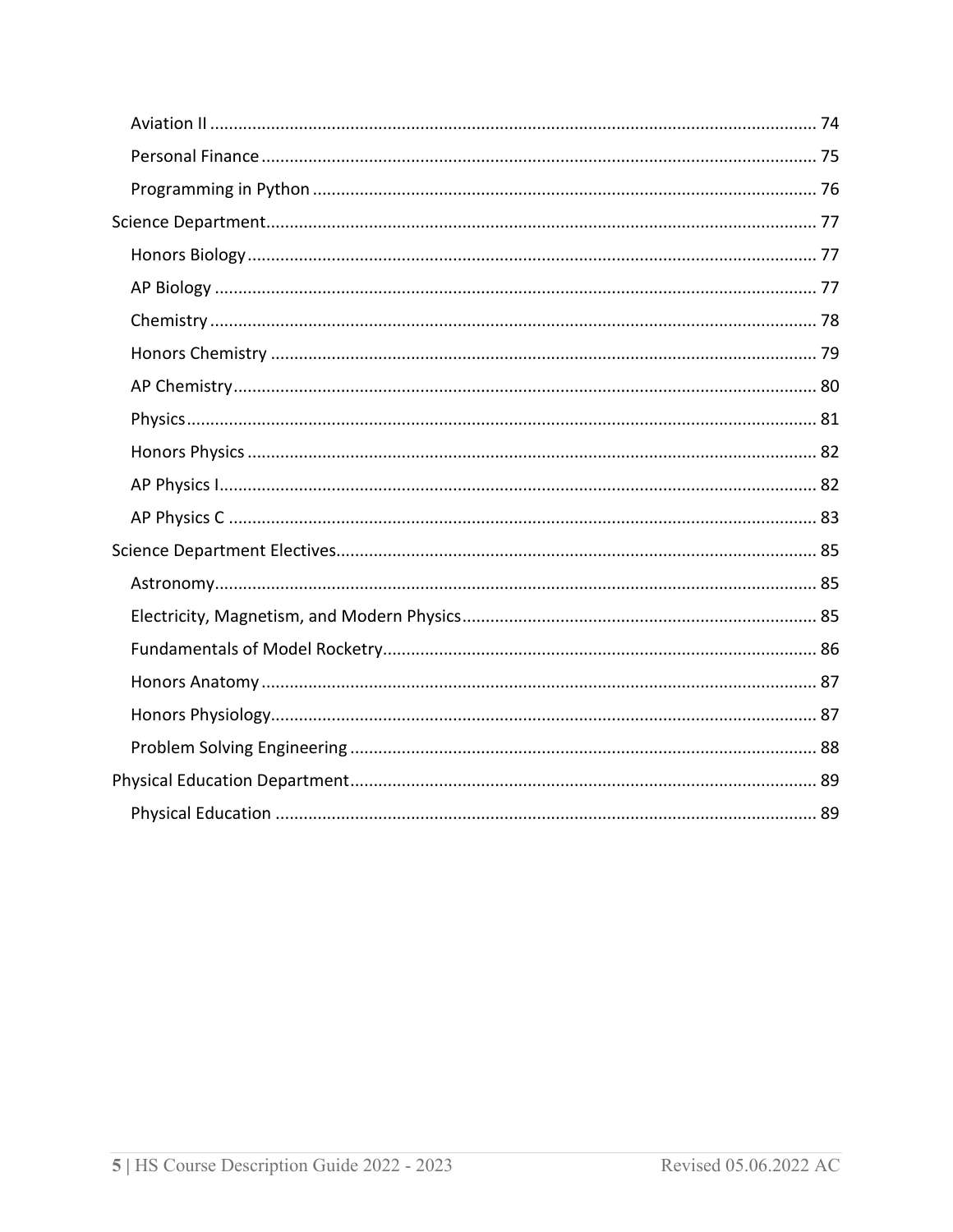# <span id="page-5-0"></span>*Educational Philosophy*

**Mission: The mission of The Vanguard School is to help guide students in development of their character and academic potential through academically rigorous, content-rich educational programs.**

**Vision: We have created a public high school with a classically based, college-preparatory curriculum designed to develop academic excellence, virtue, and leadership. Students will benefit by being fully equipped to gain admittance to and enjoy success in the college of their choice.**

The Vanguard School uses a classical, liberal arts curriculum based on the Hillsdale Academy Model and is designed to give all students the solid academic grounding required for success as an adult. Our core curriculum ensures all students meet or exceed the Colorado Commission on Higher Education admission standards to Colorado Colleges and Universities for 2010, the year of our first graduating class. We chose the Hillsdale Academy curriculum because we believe, as they do as stated in their mission statement, a school should:

- develop within its students the intellectual and personal habits and skills upon which responsible, independent, and productive lives are built, in the firm belief that such lives are the basis of a free and just society;
- strive to offer enrichment and to develop character through both curricular and extracurricular offerings, to nurture the child's humanity—spirit, mind, and body with a constant view to the potential adult;
- utilize a time-honored liberal arts curriculum and pedagogy directing student achievement toward mastery of the basics, exploration of the arts and sciences and understanding of the foundational tenets of our Judeo-Christian and Greco-Roman heritage.

The curriculum by purpose and design is a survey of the best intellectual and cultural traditions of the West as they have been developed and refined over countless generations.

Students are required to take a college preparatory course of study consisting of at least four years of English, four years of math, four years of history, three years of science, three years of the same world language, and at least one year of Latin. The English classes are coordinated with history courses to provide a synergy between these two subjects. Latin is used to create a classical grounding and to provide additional support for literary skills. In support of this rigorous academic load, students have study hall time to connect with teachers to get extra help. Additionally, students are assigned mentors to track their progress and assist in planning for the future.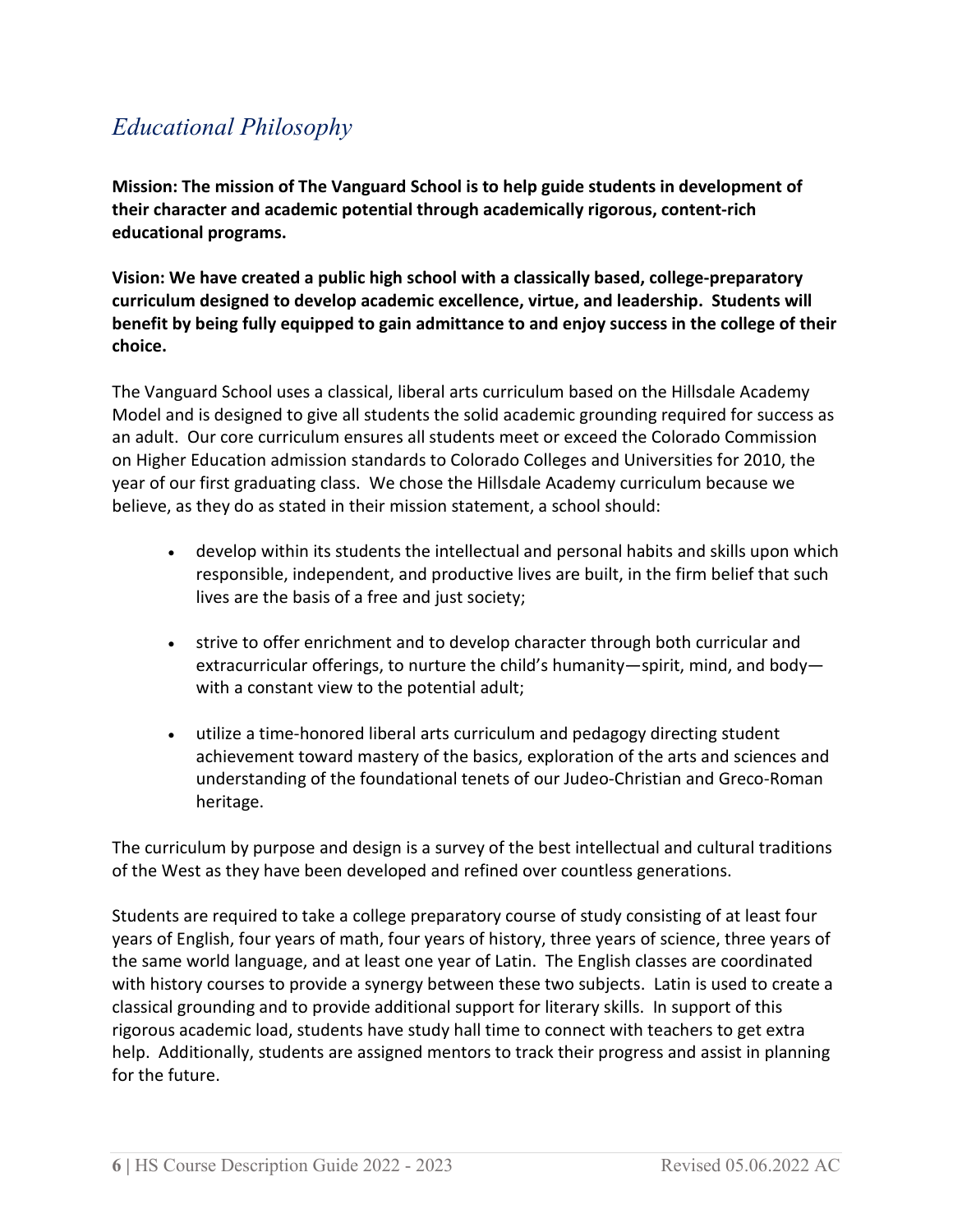# <span id="page-6-0"></span>*Graduation Requirements*

To qualify for graduation, a student must meet and complete the minimum number of semester credits in the academic areas outlined below. Elective credits may be earned in any area once the specific graduation requirements are fulfilled. **One credit is earned each semester upon successful course completion.**

| <b>Discipline</b>                   | <b>Required Semester Credits</b>                                   |
|-------------------------------------|--------------------------------------------------------------------|
| <b>English</b>                      | 8                                                                  |
| <b>History</b>                      | 8                                                                  |
| <b>Mathematics</b>                  | 8                                                                  |
| <b>Science</b>                      | 6                                                                  |
| Language                            | 8 (Latin I and 3 <i>additional</i> years of any language required) |
| <b>Fine Arts</b>                    | 2                                                                  |
| <b>Academic Electives</b>           | 8                                                                  |
| <b>Minimum Total for Graduation</b> | 48                                                                 |

Please note: Seniors must attend The Vanguard School full-time (5 credits) second semester senior year to receive a Vanguard diploma.

# <span id="page-6-1"></span>*Academic Policy Guidelines*

# <span id="page-6-2"></span>Grading System

| A | Superior             | 90-100 |     | Incomplete           |
|---|----------------------|--------|-----|----------------------|
| B | Above Average        | 80-89  | WP  | <b>Withdraw Pass</b> |
|   | Average              | 70-79  | WF. | Withdraw Fail        |
| D | <b>Below Average</b> | 65-69  | WD  | Withdraw             |
|   | No Credit            | <65    | NС  | No Credit            |

# <span id="page-6-3"></span>Grade Point Average

All courses receiving a letter grade are used in the computation of the grade point average (GPA). All AP (Advanced Placement) courses are calculated on a 5.0 scale:

| А | 5.0 |
|---|-----|
| B | 4.0 |
| C | 3.0 |
| D | 2.0 |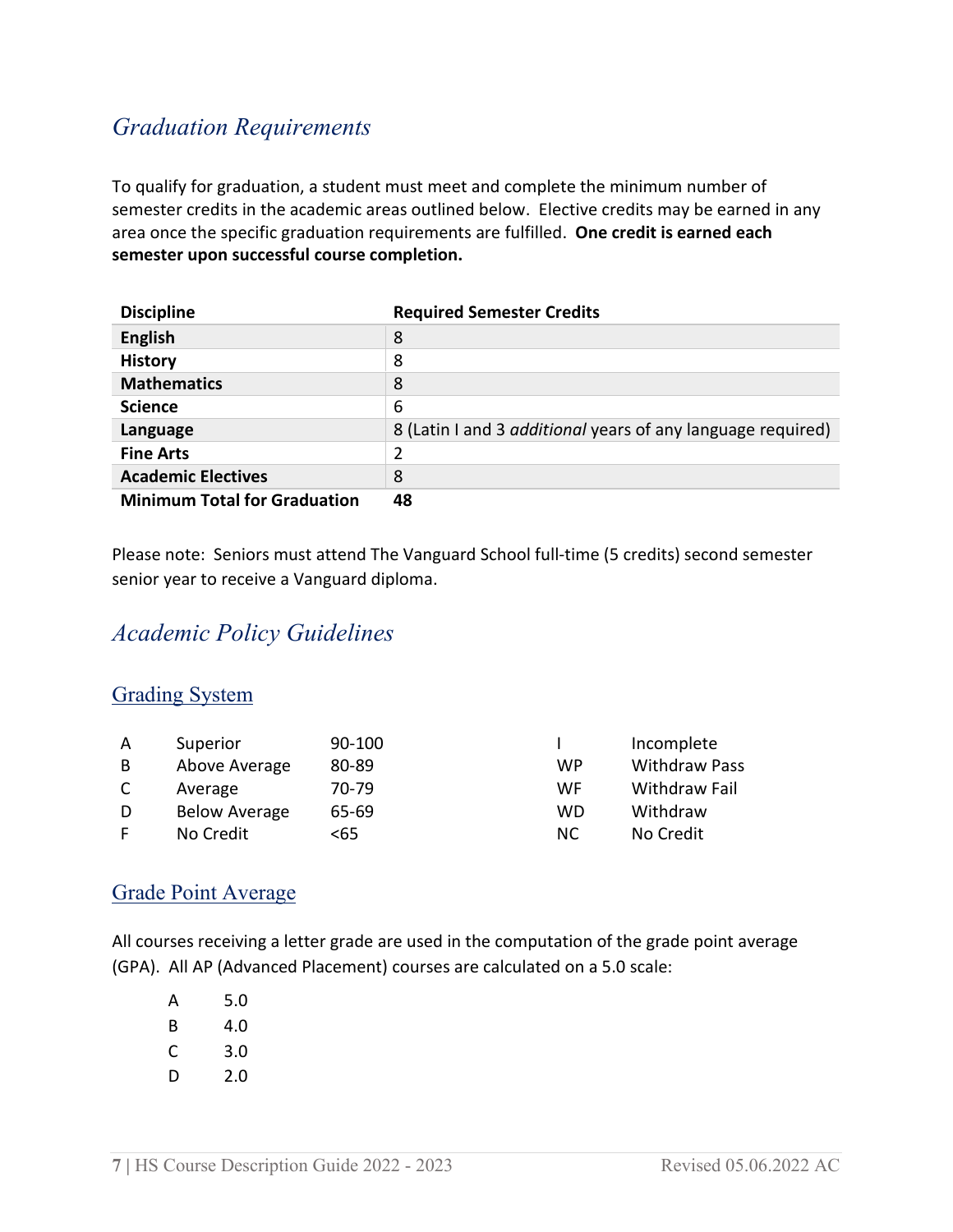All honors courses are calculated on a 4.5 scale:

| A | 4.5 |
|---|-----|
| R | 3.5 |
| C | 2.5 |
| D | 1.5 |

# <span id="page-7-0"></span>*Grade Placement*

The minimum student load is 5 classes each semester. We encourage students to take more than 5 classes each semester. To be promoted to the next class, the following criteria should be met:

**To Grade 10:** A student is promoted to tenth grade if they successfully complete 10 credits.

**To Grade 11:** A student is promoted to eleventh grade if they successfully complete 22 credits.

**To Grade 12:** A student is promoted to twelfth grade if they successfully complete 34 credits.

**NOTE:** These guidelines should be viewed as minimum. Usually, a student will have earned more credits than are needed for promotion. **It is the student's responsibility to ensure requirements for graduation are met.** The high school staff will make every effort to keep up-to-date records and to keep students and parents informed about the status of progress toward compiling the necessary course work for graduation requirements. **However, it is the student's responsibility to be acquainted with the necessary requirements to meet this goal. We do encourage all students to make sure they are on track to graduate and are enrolled in courses each year that will keep all their options open for career planning and education after high school.**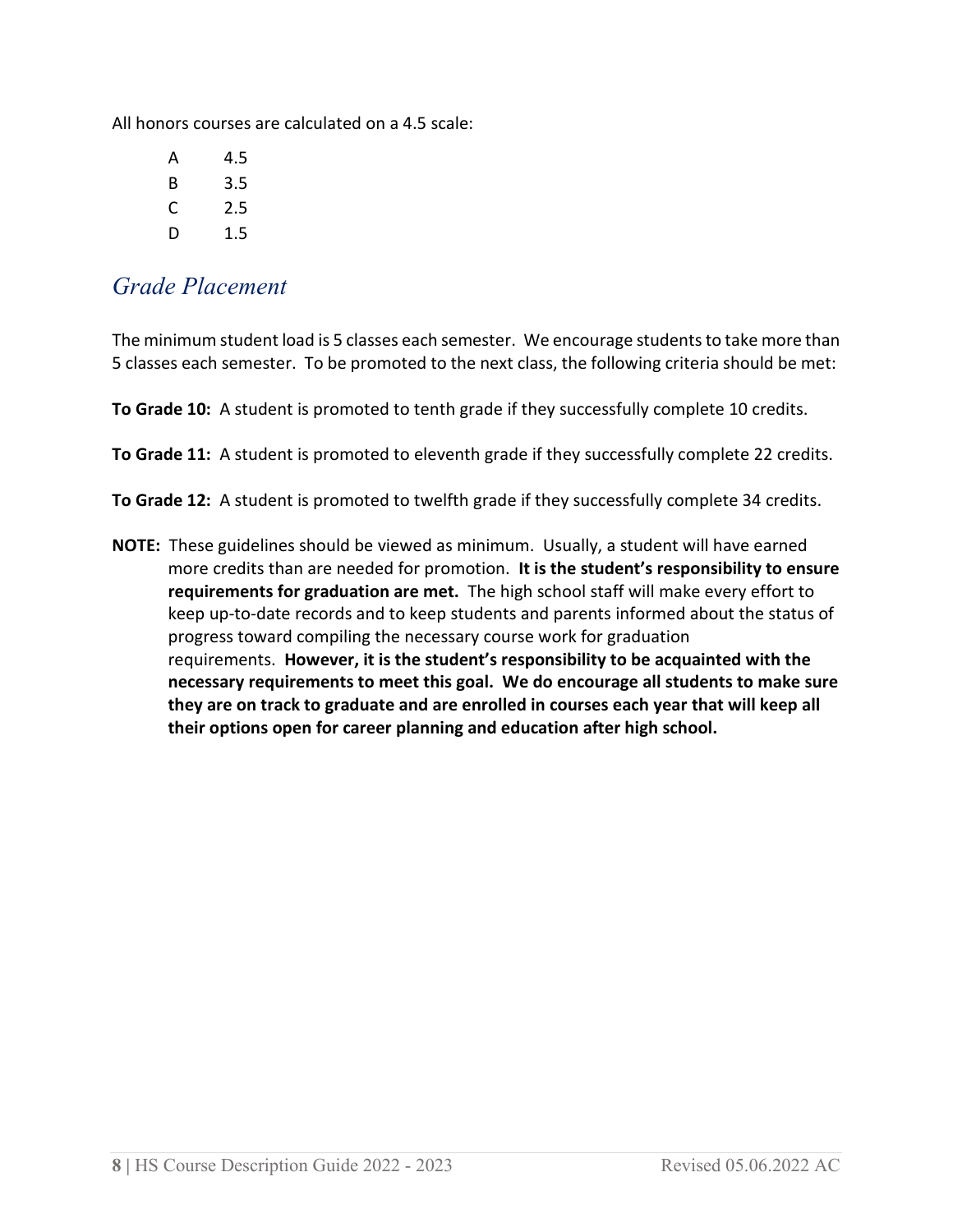# <span id="page-8-0"></span>*English Department*

# <span id="page-8-1"></span>Classical Literature and Composition (English 9) **2 credits**

# **Purpose:**

This English class explores the foundations of Western Civilization, the great books upon which the rest of Western literature, as well as society, is built. While exploring these great works, students develop not only an appreciation for the texts, but also an ability to critically examine them. In order to examine the texts, students perform frequent writing assignments. When compared to the honors course, this course takes the literature at a slightly slower pace and begins grammar and writing instruction at a more basic level, endeavoring to lay the foundation for students to move up into an honors course next year.

# **Textbook:**

In the spirit of The Vanguard School's commitment to the Greco-Roman and Judeo-Christian traditions, students survey the great classical works of antiquity. These include:

- *The Holy Bible*
- *The Iliad and The Odyssey* Homer
- *Seven Against Thebes* Aeschylus
- *The Trojan Women* Euripides
- *Oedipus the King* Sophocles
- *The Second Philippic* Cicero
- *Julius Caesar* William Shakespeare

The basic text in grammar *is Warriner's English Grammar and Composition* fourth course handbook. Vocabulary is studied in conjunction with literature as well as from Vocabulary Workshop (Level D).

# **Classwork:**

Students will be instructed daily in grammar, vocabulary, and literature. Frequent reading quizzes are given on the literature, focusing on reading comprehension and critical thinking. In addition, students learn twenty spelling and vocabulary words regularly. Words are introduced in class, and quizzes are given at the end of a sequence of exercises. Writing labs occur regularly and include assignments in expository, creative, persuasive, and analytical writing, with an emphasis on foundational skills. Poetry is memorized and recited in class. Grammar drills and exercises also occur regularly. Finally, nearly every day, students will dive into the classics they read in the course, exploring the themes, literary devices, and, above all else, the sheer beauty that make these Great Works great. Literary works are often read in class, and lectures are given about their authors, time periods, and literary techniques.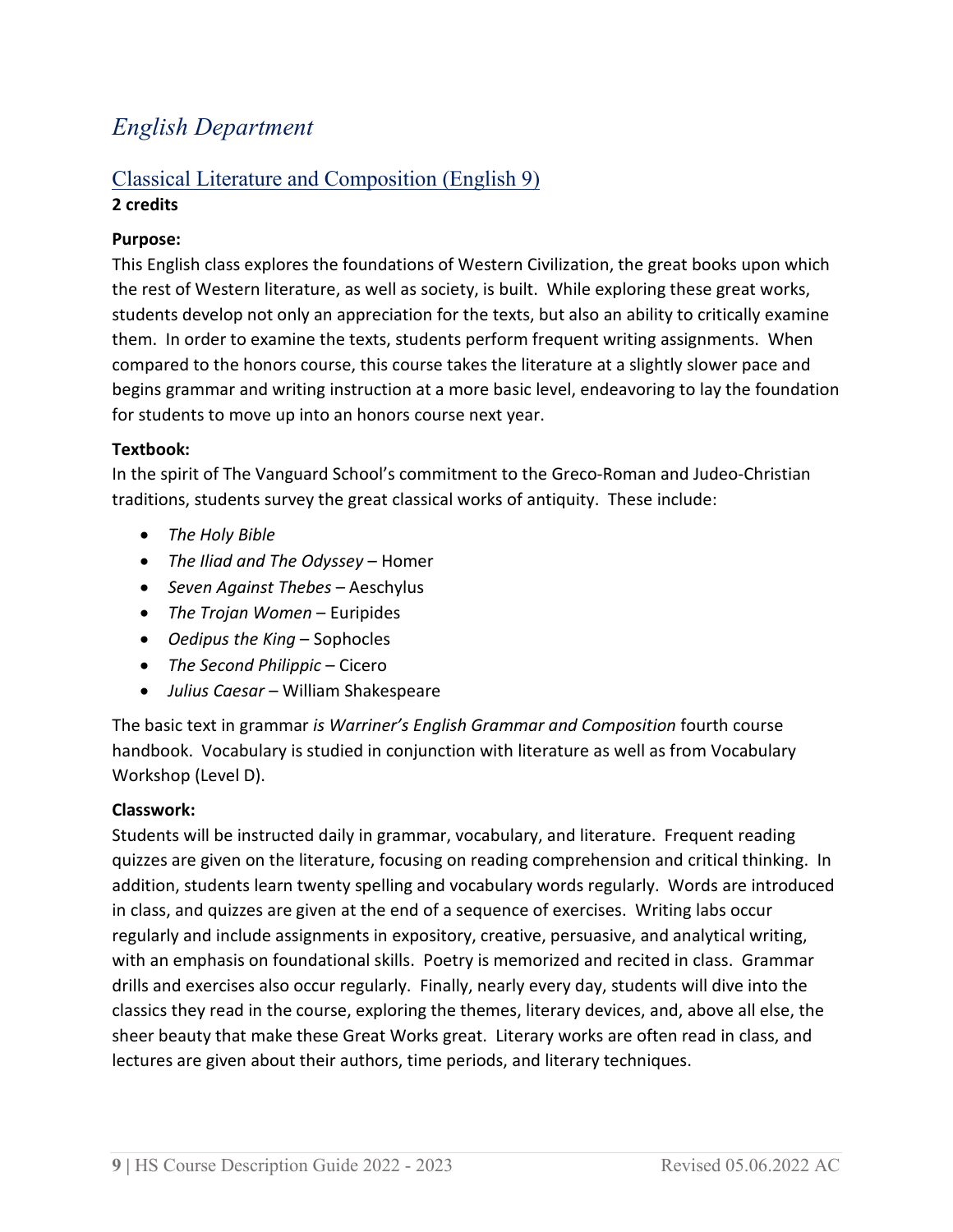# <span id="page-9-0"></span>Honors Classical Literature and Composition (English 9)

# **2 Credits**

# **Purpose:**

This English class explores the foundations of Western Civilization, the great books upon which the rest of Western literature, as well as society, is built. While exploring these great works, students develop not only an appreciation for the texts, but also an ability to critically examine them. In order to examine the texts, students perform frequent writing assignments.

# **Textbook:**

In the spirit of The Vanguard School's commitment to the Greco-Roman and Judeo-Christian traditions, students survey the great classical works of antiquity. These include:

- *The Holy Bible*
- *The Iliad* and *The Odyssey* Homer
- *The Trojan Women* Euripides
- *Seven Against Thebes* Aeschylus
- *The Aeneid* Virgil
- *The Second Philippic* Cicero
- *Julius Caesar* William Shakespeare

The basic text in grammar is *Warriner's English Grammar and Composition* fourth course handbook. Vocabulary is studied in conjunction with literature as well as from *Vocabulary Workshop* (Level D).

# **Classwork:**

Students will be instructed daily in grammar, vocabulary, and literature. Frequent reading quizzes are given on the literature. In addition, students learn twenty spelling and vocabulary words regularly. Words are introduced in class, and quizzes are given at the end of a sequence of exercises. Writing labs occur weekly and include assignments in expository, creative, persuasive, and analytical writing. Poetry is memorized and recited in class. Grammar drills and exercises also occur regularly.Finally, nearly every day, students will dive into the classics they read in the course, exploring the themes, literary devices, and, above all else, the sheer beauty that make these Great Works great. Literary works are often read in class, and lectures are given about their authors, time periods, and literary techniques.

# **Homework:**

Assignments are given daily. These usually consist of grammar and vocabulary exercises, as well as a reading assignment. All homework must be completed in ink and turned in on time. Homework helps practice the concepts and skills learned in class in order to internalize the information and do well on larger assessments.

# **Tests/Projects/Exams:**

There will be tests over each work of literature, major topic in grammar, and set of vocabulary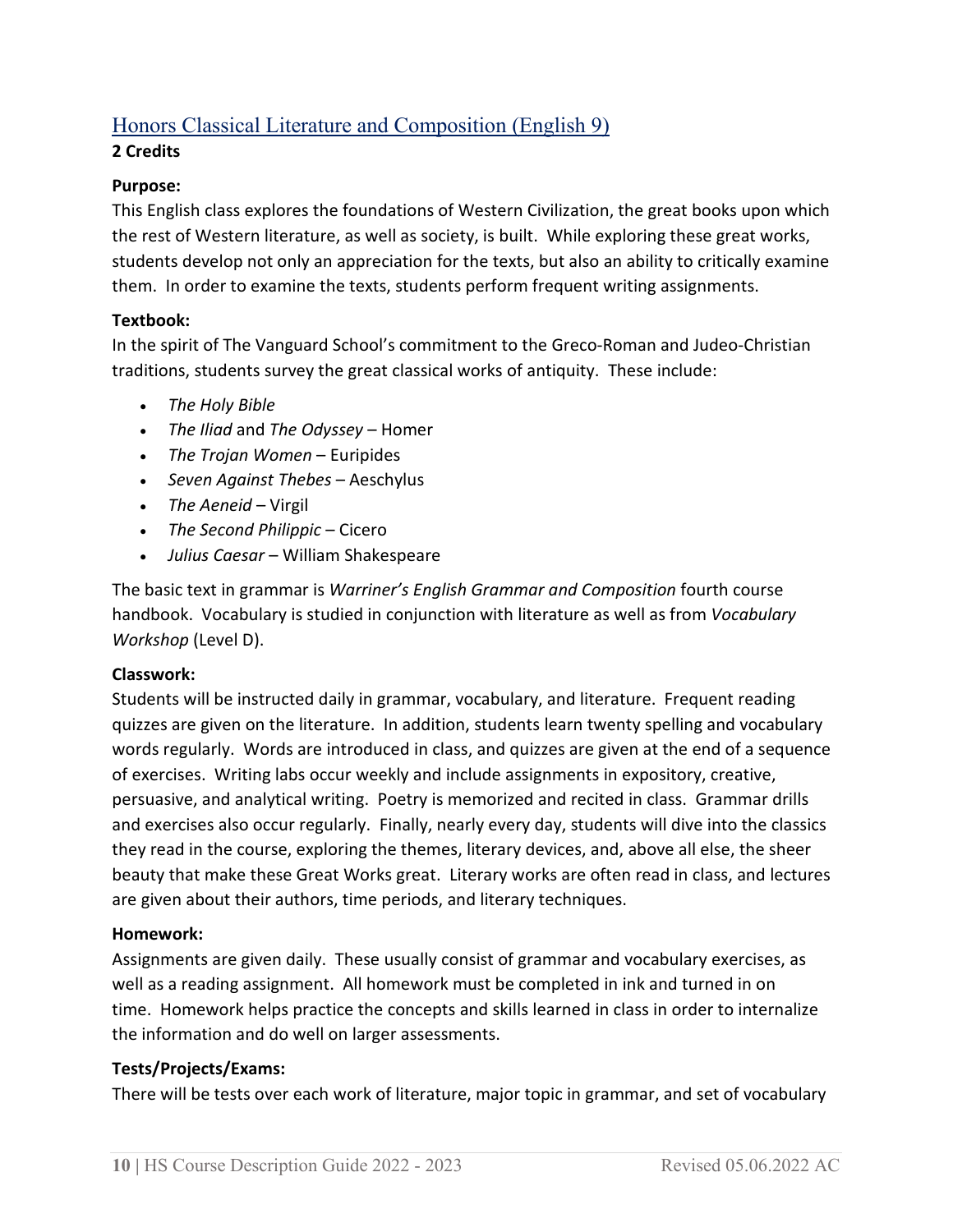words. Students will memorize and recite several pieces throughout the year, including lines from Homer and Shakespeare, in addition to delivering a short speech. At least one major digital project each year is based on The Odyssey or The Aeneid. Also, students will write a lengthier thesis paper in the fourth quarter. Binder checks count as a test grade every quarter. A final exam is given at the end of each semester.

# **Summer Reading:**

- *Genesis* (chapters 1-20) *The Holy Bible*
- *Mythology* (chapters 1-3) Edith Hamilton

# <span id="page-10-0"></span>European Literature and Composition (English 10)

# **2 credits**

# **Purpose:**

This English class encompasses literature, composition, grammar, spelling, vocabulary, and speech. The European literature chosen for the class roughly matches what the students are learning in history. By learning and practicing elements of all these subjects, students will gain a greater ability to think critically, read with greater understanding, and communicate effectively.

# **Textbook:**

The literature program includes reading the following:

- *Everyman and Medieval Miracle Plays*
- *The Inferno* Dante Alighieri
- *Hamlet* William Shakespeare
- *A Tale of Two Cities* Charles Dickens

The basic text in grammar is *Warriner's English Grammar and Composition* fifth course handbook. Vocabulary is studied in conjunction with literature as well as from Vocabulary Workshop (Level E).

# **Classwork:**

Students will be instructed daily in grammar, vocabulary, and literature. Writing labs occur regularly and include assignments in expository, creative, persuasive, and analytical writing, with an emphasis on fundamentals. Literary works are often read in class, and lectures are given about their authors, time periods, and literary techniques. Grammar drills and exercises will focus on building a strong foundation of understanding in the basics. Quizzes occur regularly in grammar, literature, and vocabulary. All quizzes are announced except for reading quizzes, which cover the reading from the previous night.

#### **Homework:**

Assignments are given daily. These usually consist of grammar and vocabulary exercises, as well as a reading assignment. All homework must be completed in ink and turned in on time.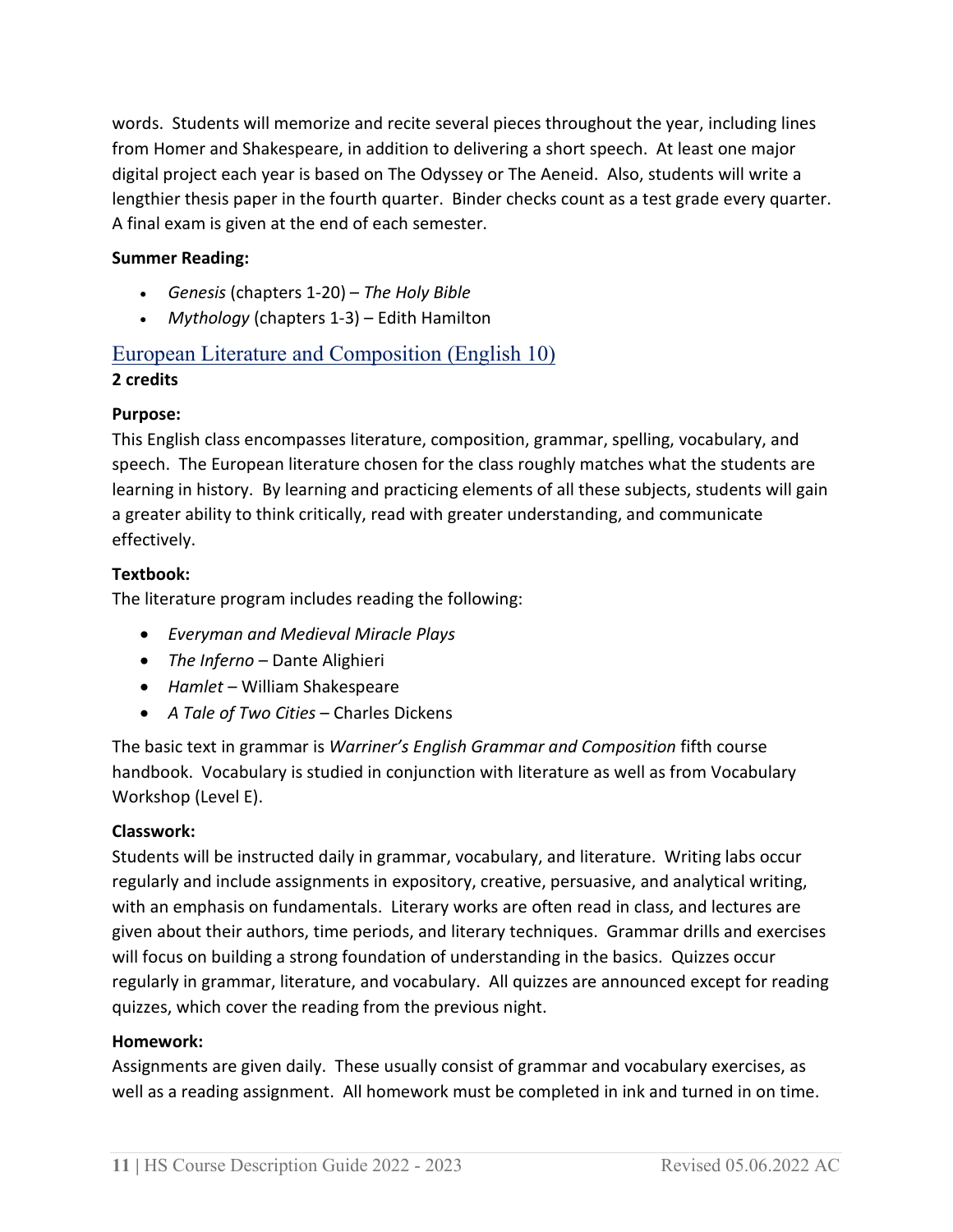The homework helps the students practice the concepts and skills they have learned in class in order to internalize the information and do well on larger assessments.

# **Tests/Projects/Exams:**

There will be tests over each work of literature, major topic in grammar, and set of vocabulary words. Students will memorize and recite several poems throughout the year for a test grade as well. There are a couple major essays throughout the year, one of which is often a research project. Binder checks count as a test grade every quarter. A final exam is given at the end of each semester.

# **Summer Reading:**

*One Day in the Life of Ivan Denisovich* - Aleksandr Solzhenitsyn

# <span id="page-11-0"></span>Honors European Literature and Composition (English 10)

# **2 Credits**

# **Purpose:**

This English class encompasses literature, composition, grammar, spelling, vocabulary, and speech. The European literature chosen for the class roughly matches what the students are learning in history. By learning and practicing elements of all these subjects, students will gain a greater ability to think critically, read with greater understanding, and communicate effectively.

# **Textbook:**

The literature program includes reading the following:

- *Everyman and Medieval Miracle Plays*
- *The Inferno* Dante Alighieri
- *Hamlet* William Shakespeare
- *A Tale of Two Cities* Charles Dickens
- *Crime and Punishment* Fyodor Dostoevsky

The basic text in grammar is *Warriner's English Grammar and Composition* fifth course handbook. Vocabulary is studied in conjunction with literature as well as from *Vocabulary Workshop* (Level E).

# **Classwork:**

Students will be instructed daily in grammar, vocabulary, and literature. Frequent reading quizzes are given on the literature. In addition, students learn twenty spelling and vocabulary words regularly. Words are introduced in class, and quizzes are given at the end of a sequence of exercises. Writing labs occur weekly and include assignments in expository, creative, persuasive, and analytical writing. Literary works are often read in class, and lectures are given about their authors, time periods, and literary techniques. Poetry is memorized and recited both in class. Grammar drills and exercises also occur regularly.Quizzes are given regularly in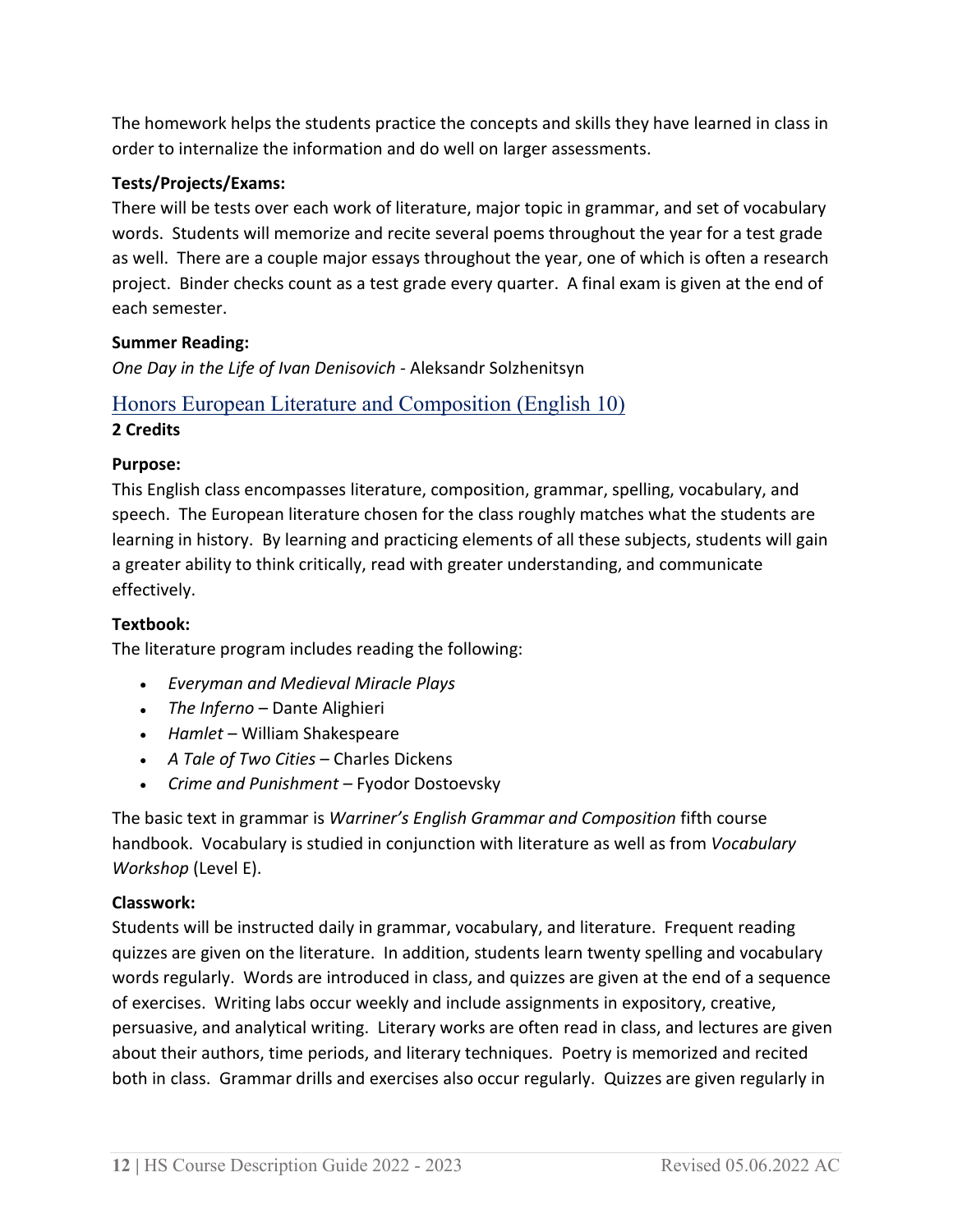spelling, grammar, literature, and vocabulary. All quizzes are announced except for reading quizzes, which cover the reading from the previous night.

# **Homework:**

Assignments are given daily. These usually consist of grammar and vocabulary exercises, as well as a reading assignment. All homework must be completed in ink and turned in on time. The homework helps the students practice the concepts and skills they have learned in class in order to internalize the information and do well on larger assessments.

# **Tests/Projects/Exams:**

There will be tests over each work of literature, major topic in grammar, and set of vocabulary words. Students will memorize and recite several pieces throughout the year, including lines from Dante and Shakespeare. There are a couple major essays throughout the year, and there is one major project based on The Inferno. Binder checks count as a test grade every quarter. A final exam is given at the end of each semester.

#### **Summer Reading:**

*One Day in the Life of Ivan Denisovich* – Aleksandr Solzhenitsyn

# <span id="page-12-0"></span>Honors American Literature and Composition (English 11)

# **2 Credits**

#### **Purpose:**

The junior English program includes literature, composition, spelling, grammar, vocabulary, and speech. This class focuses on American literature and includes texts by representative authors from the Colonial Period to the present day. Reading, speaking, and writing assignments vary in genre and style, all with a shared emphasis on college preparedness.

#### **Textbook:**

**T**he literature program includes reading the following:

- *Adventures of Huckleberry Finn* Mark Twain
- *Of Mice and Men* John Steinbeck
- *The Great Gatsby* F. Scott Fitzgerald
- *The Crucible* Arthur Miller
- *A Farewell to Arms*  Ernest Hemingway
- Selections from *McMichael Concise Anthology of American Literature*

The basic text in grammar is *Warriner's English Grammar and Composition* Complete Course. Vocabulary is studied in conjunction with literature as well as from *Vocabulary Workshop* (Level F).

# **Classwork:**

Students will be instructed daily in grammar, vocabulary, and literature. Frequent reading quizzes are given on the literature. In addition, students learn twenty spelling and vocabulary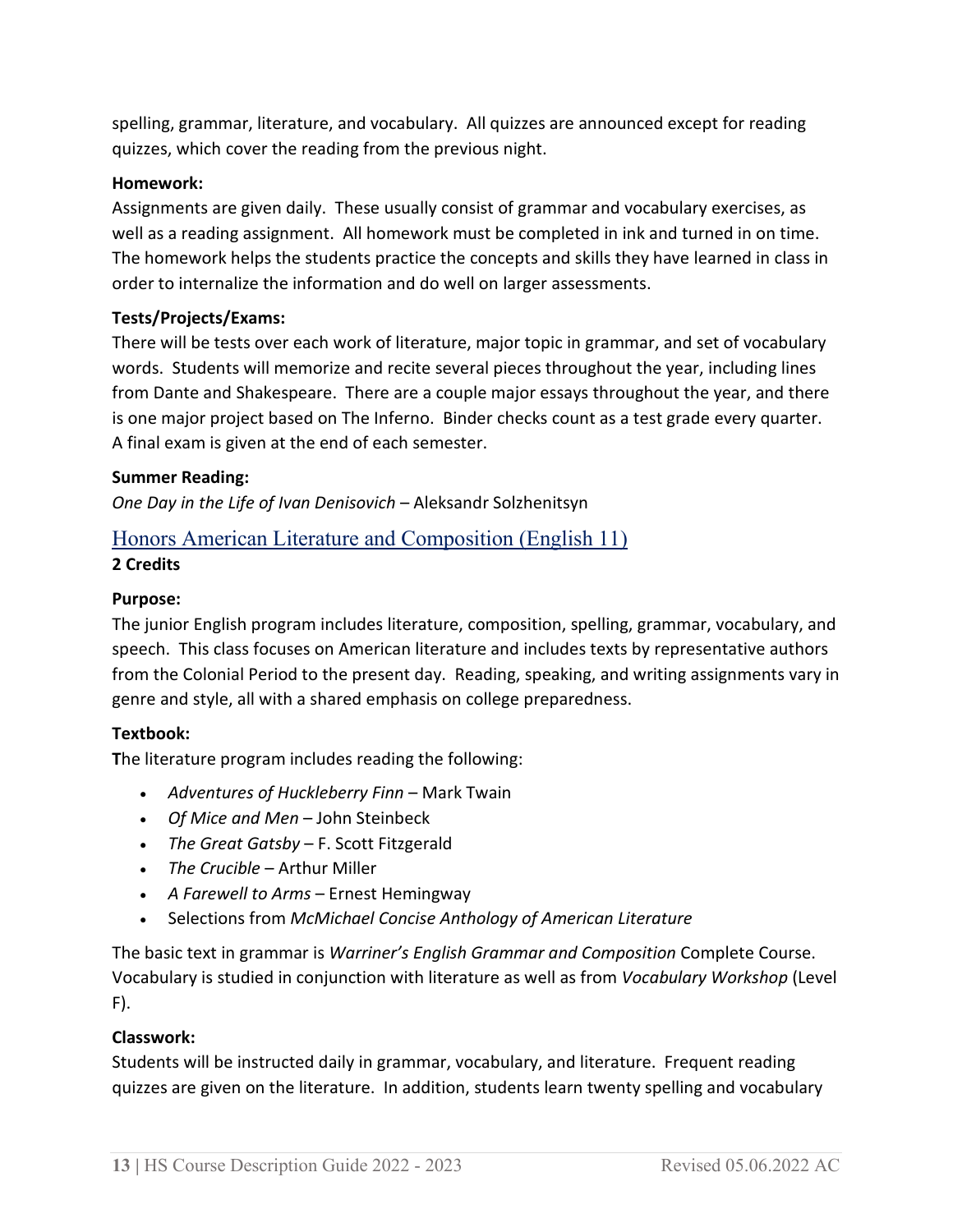words regularly. Words are introduced in class, and quizzes are given at the end of a sequence of exercises. Writing labs occur weekly and include assignments in expository, creative, persuasive, and analytical writing. Literary works are often read in class, and lectures are given about their authors, time periods, and literary techniques. We read plays, novels, short stories, essays, articles, letters, poetry, and historical documents. Poetry is memorized and recited in class. Grammar drills and exercises also occur regularly.

#### **Homework:**

Homework may include reading, writing, memorizing, studying, and practicing recitations. Students have daily grammar, vocabulary, and reading assignments. We usually have vocabulary and spelling quizzes on Friday. Occasionally, students will be asked to complete writing assignments at home.

#### **Tests/Projects/Exams:**

In the fall semester, students present a short speech in class. Additionally, they recite poetry in class quarterly. Tests occur at the completion of major grammar units and after finishing a literary period or major work. Binder checks count as a test grade every quarter. A final exam is given at the end of each semester.

#### **Summer Reading:**

*The Scarlet Letter* – Nathaniel Hawthorne

# <span id="page-13-0"></span>AP English Language and Composition

#### **2 Credits**

# **Prerequisite:**

Completion of Honors European Literature and Composition (English 10) with a B or higher.

#### **Purpose:**

This specific course, in addition to meeting course guidelines established by the College Board, will focus on American Literature and includes texts by representative authors from the beginnings of Colonial Period up to the present day. Primary texts will be supplemented with work in grammar, vocabulary, writing, and speech. Not only will students become prepared for the AP test in May, but they will gain a greater historical and philosophical perspective by observing how trends in thought have changed. They will also master the art of analyzing literature and mining it for its beauty and meaning.

#### **Textbook:**

The literature program includes reading the following:

- *Adventures of Huckleberry Finn* Mark Twain
- *Of Mice and Men* John Steinbeck
- *The Great Gatsby* F. Scott Fitzgerald
- *The Crucible* Arthur Miller
- *A Farewell to Arms* Ernest Hemingway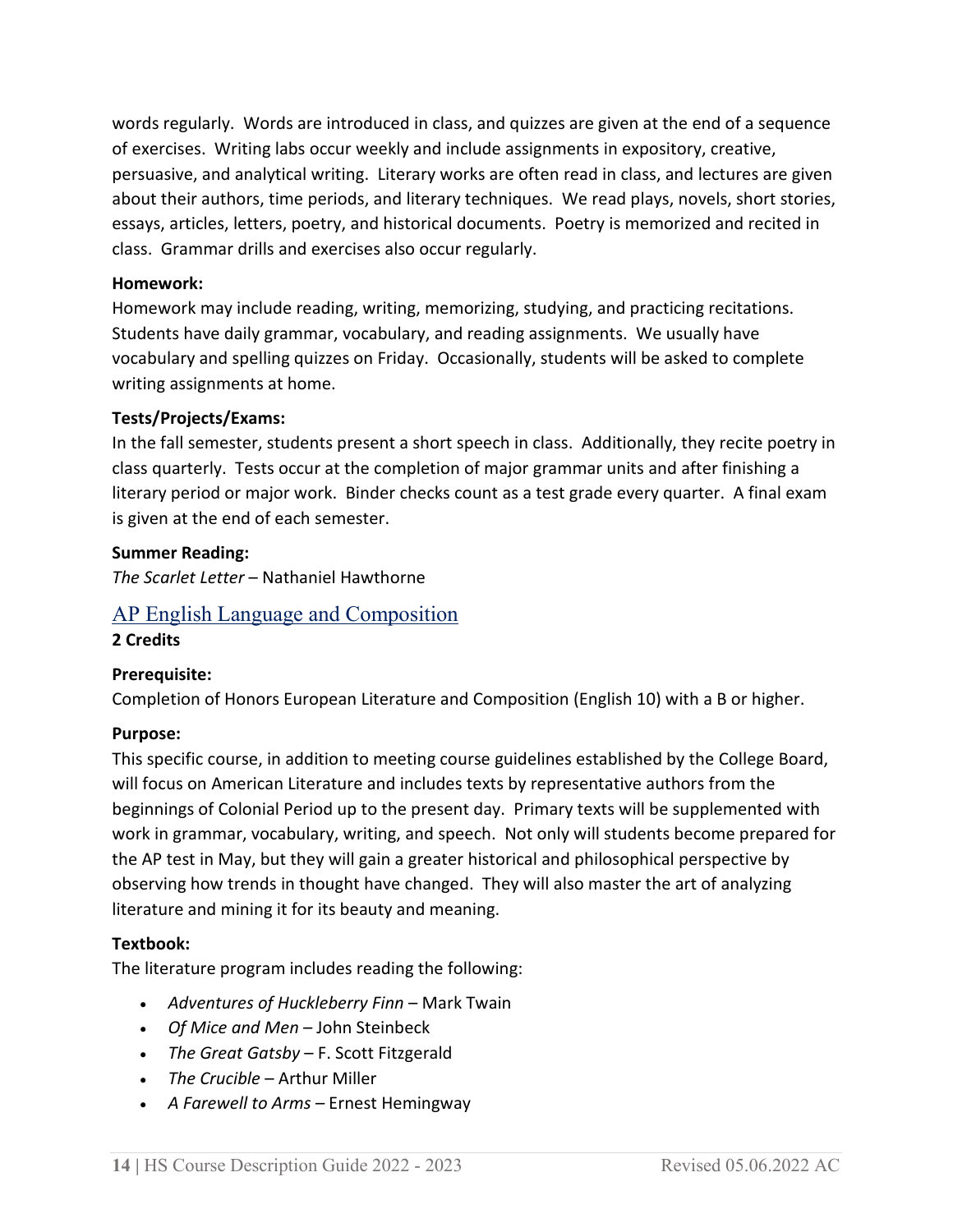• Selections from *McMichael Concise Anthology of American Literature*

The basic text in grammar is *Warriner's English Grammar and Composition* Complete Course. Vocabulary is studied in conjunction with literature as well as from *Vocabulary Workshop* (Level G).

# **Classwork:**

Writing labs occur regularly, focusing on a wide range of writing styles and prompts. Quizzes are given regularly in spelling, grammar, literature, and vocabulary. All quizzes are announced except for reading quizzes, which cover the reading from the previous night.

# **Homework:**

Homework may include reading, writing, memorizing, studying, and practicing recitations. Students have daily grammar, vocabulary, and reading assignments. Vocabulary and spelling quizzes will usually occur on Friday. Frequently, students will be asked to complete writing assignments at home.

# **Tests/Projects/Exams:**

Throughout the year, special emphasis is placed on composition skills needed for the AP Language exam, which includes several different types of essays. Additionally, students recite poetry in class. Tests occur at the completion of major grammar units and after finishing a literary period or major work. Students will also have periodic cumulative vocabulary tests.

# **Summer Reading:**

*The Scarlet Letter* – Nathaniel Hawthorne

# <span id="page-14-0"></span>Honors British Literature and Composition (English 12)

# **2 Credits**

# **Purpose:**

The senior English program includes literature, composition, spelling, grammar, vocabulary, and speech. This class focuses on British literature and includes texts by representative authors from the beginnings of the language in Old and Middle English to the present day. Reading, speaking, and writing assignments vary in genre and style, all with a shared emphasis on college preparedness.

# **Textbook:**

The literature program includes reading the following:

- *The Abolition of Man* C.S. Lewis
- *Macbeth* Shakespeare
- *The Tragical History of Dr. Faustus* Christopher Marlowe
- *Paradise Lost* John Milton
- *Heart of Darkness* Joseph Conrad
- *The Importance of Being Earnest* Oscar Wilde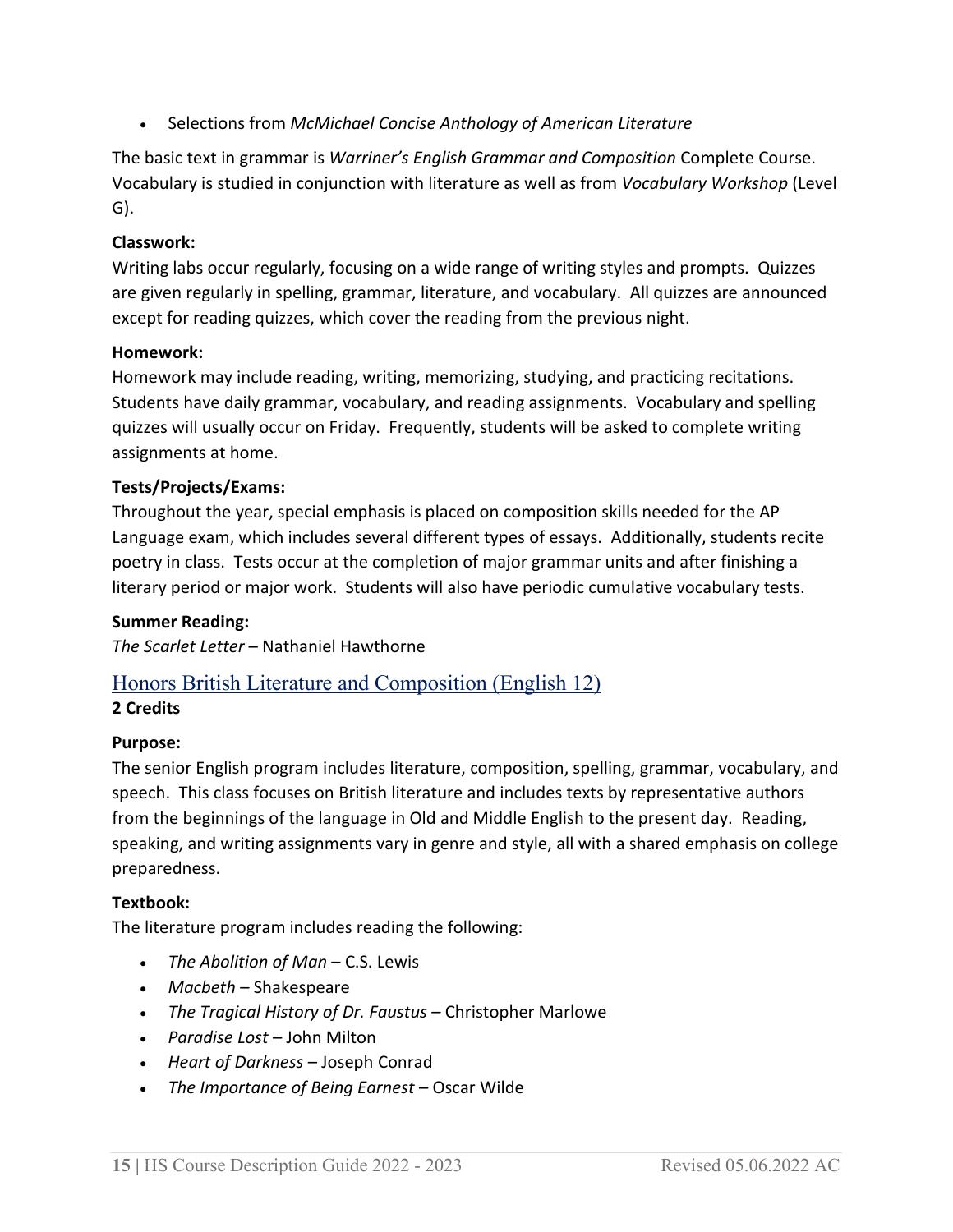- *Nineteen Eighty-four* George Orwell
- *Rosencrantz and Guildenstern are Dead* Tom Stoppard
- Selections from *The Longman Anthology of British Literature, 4th Edition*

The basic text in grammar is *The Elements of Style* by E B White and William Strunk. Vocabulary is studied in conjunction with literature as well as from *Vocabulary Workshop* (Level G).

# **Classwork:**

Students will be instructed daily in grammar, vocabulary, and literature. Frequent reading quizzes are given on the literature. In addition, students learn twenty spelling words and twenty vocabulary words regularly. Words are introduced in class, and quizzes are given at the end of a sequence of exercises. Writing labs occur frequently and include assignments in expository, creative, persuasive, analytical, and letter writing, with special emphasis on practical writing in preparation for life beyond high school. Literary works are often read in class, and lectures are given about their authors, time periods, and literary techniques. The literature is generally more challenging than previous years and will require close study. Poetry is memorized and recited in class, and students will give multiple original speeches throughout the year. Grammar drills and exercises also occur regularly. Specific to senior year, these are based more on grammatical style and choice rather than concrete rules.

# **Homework:**

Homework may include reading, writing, memorizing, studying, and practicing recitations. Students have daily grammar, vocabulary, and reading assignments. Vocabulary and spelling quizzes usually occur each Friday. Occasionally, students will be asked to complete writing assignments at home.

# **Tests/Projects/Exams:**

In each semester, students present a short speech in class. Additionally, they recite poetry, usually from Chaucer, in the fall. Tests take place at the completion of major grammar units and after finishing a literary period or major work. Students will also have periodic cumulative vocabulary tests. The senior capstone project takes place throughout the year, and its successful completion is a graduation requirement. The project involves a major paper and speech presentation in which students answer the question, "How does one live well?"

# **Summer Reading:**

*Beowulf*

# <span id="page-15-0"></span>AP English Literature and Composition

# **2 Credits**

# **Prerequisite:**

Completion of Honors American Literature and Composition (English 11) or AP English Language and Composition with a B or higher.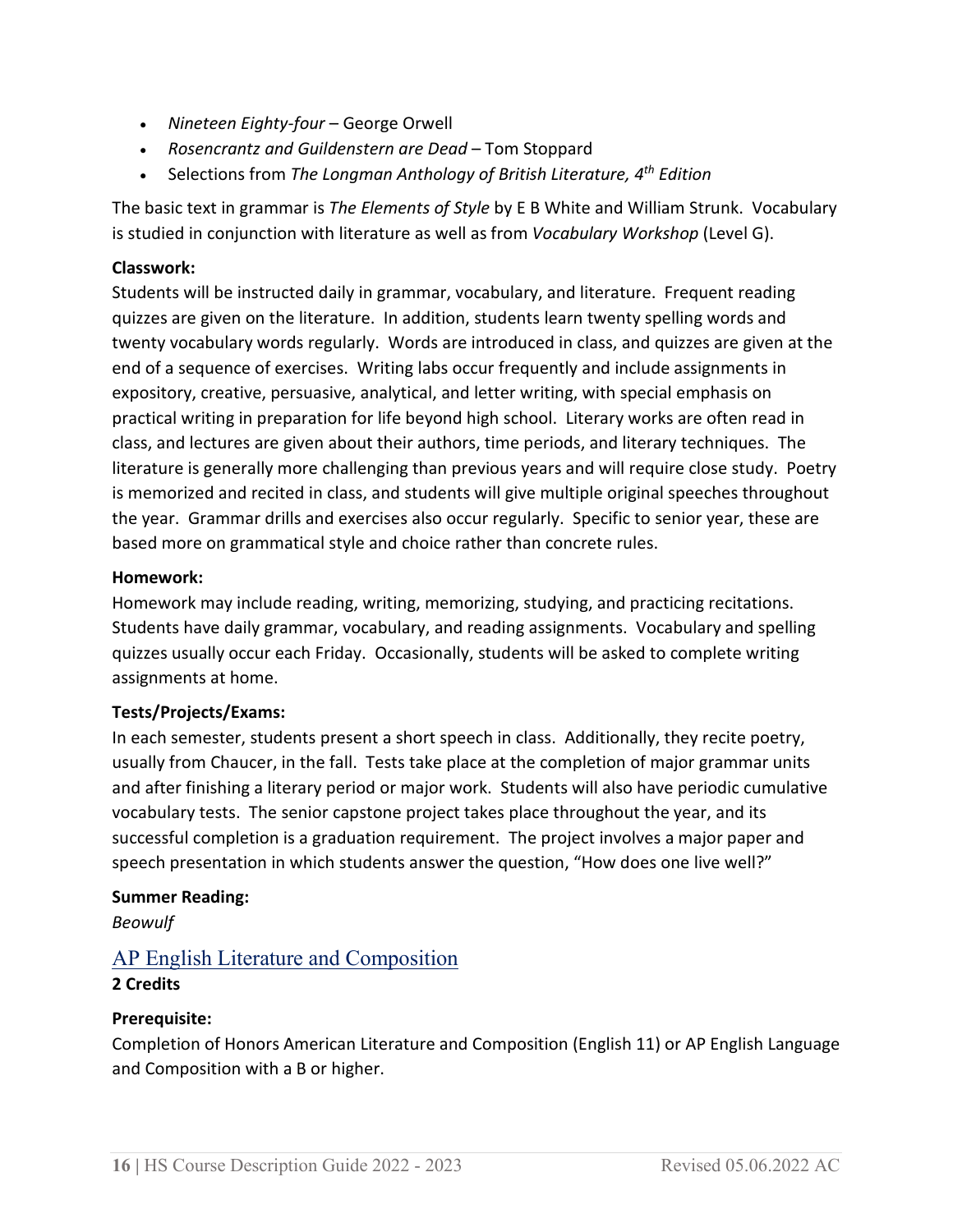#### **Purpose:**

This specific course, in addition to meeting course guidelines established by the College Board, will focus on British Literature and will include texts by representative authors from the beginnings of the language in Old and Middle English up to the present day. Primary texts will be supplemented with work in grammar, vocabulary, writing, and speech. Not only will students become prepared for the AP test in May, but they will gain a greater historical and philosophical perspective by observing how trends in thought have changed. They will also master the art of analyzing literature and mining it for its beauty and meaning.

#### **Textbooks used in the class:**

Students will read selections from *The Longman Anthology of British Literature*, Vol. 1 and 2, as well as supplementary texts such as Lewis' *Abolition of Man*,

Shakespeare's *Macbeth* and *Othello,* and Orwell's *1984*. The basic text in grammar is *The Elements of Style* by E B White and William Strunk. Vocabulary is studied in conjunction with literature as well as from *Vocabulary Workshop* (Level G).

#### **Classwork:**

The class is more discussion-based than the Honors classes, so students will be expected to come prepared to discuss it in greater depth. Students will write essays and more informal journal entries based on the literature at least once per week. Quizzes are given regularly in spelling, vocabulary, literature, and grammar. All quizzes are announced except for reading quizzes, which cover the reading from the previous night. There is a significant amount of inclass preparation for the AP exam during the second semester as well.

#### **Homework:**

Reading assignments are given daily. There are often vocabulary, grammar, and take-home writing assignments as well. All homework must be completed in ink and turned in on time. The homework helps the students practice the concepts and skills they have learned in class in order to internalize the information and so well on larger assessments.

#### **Tests/Projects/Exams:**

There will be tests over each era of literature, major topic in grammar, and set of vocabulary words. Students will memorize and recite several poems throughout the year for a test grade as well. Binder checks count as a test grade every quarter. The senior capstone project takes place throughout the year, and its successful completion is a graduation requirement. The project involves a major paper and speech presentation in which students answer the question, "How does one live well?"

**Summer Reading:**

*Beowulf*

# <span id="page-16-0"></span>*English Department Electives*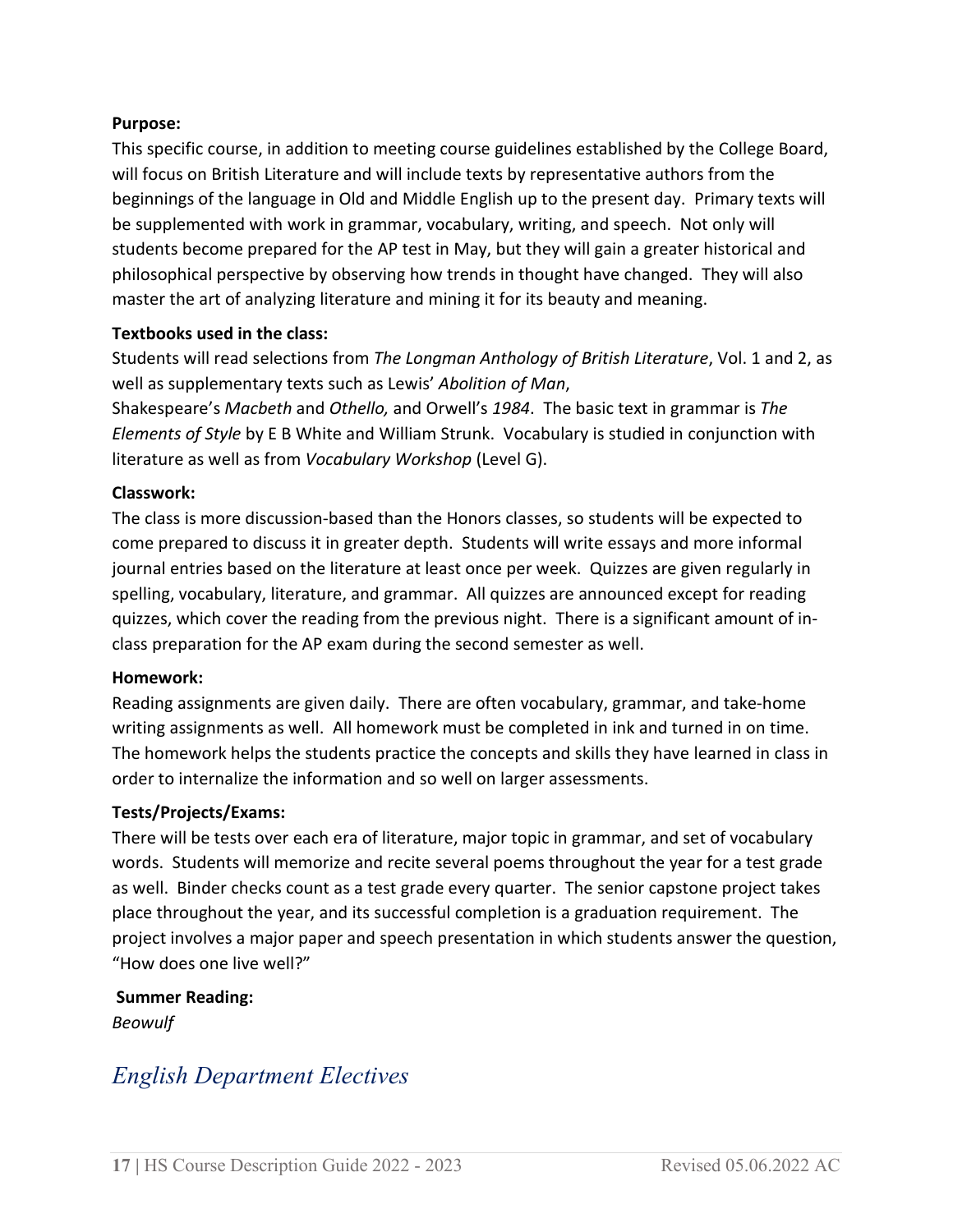# <span id="page-17-0"></span>Literature Survey: Gothic Literature

# **1 Credit**

# **Purpose:**

This course is designed to give students an overview of the genre of Gothic fiction, starting with its roots in 18th Century England and ending with 20th Century American fiction. The course will analyze how the gothic tradition began, evolved, and has influenced modern culture. Readings in the course include numerous short stories by a wide range of authors from the Gothic tradition. Authors studied in the course include Edgar Allen Poe, Charles Dickens, Bram Stoker, Nathaniel Hawthorne, H.P. Lovecraft, William Faulkner, Joyce Carol Oates, and many others. By the time students have completed this course, they will have gained an understanding of and an appreciation for the complex nature of dark fiction.

# **Textbook:**

Various short stories

# **Classwork:**

In-class work will consist mostly of reading and discussing works together, along with some writing.

#### **Homework:**

Homework will be minimal but will require occasional writing.

# <span id="page-17-1"></span>Literature Survey: Masters of Science Fiction

#### **1 credit**

# **Purpose:**

This one-semester course is an in-depth exploration of a genre with a roughly 160-year history. By removing the constraints of historical and modern settings, the science fiction author is able to examine the human condition and society in truly unique ways. The greatest works in this genre attempt to answer some of life's most important questions. For example:

- What makes us human?
- What is the nature of society?
- What is the purpose of the individual?
- What is the relationship between creators and their creation?
- What constitutes life?
- Where are we headed as a species?
- Can the future be predicted?
- Can the past be understood?
- How do philosophy, religion, politics, and technology inform our understanding of ourselves?
- How do we maintain our morality in an uncertain future?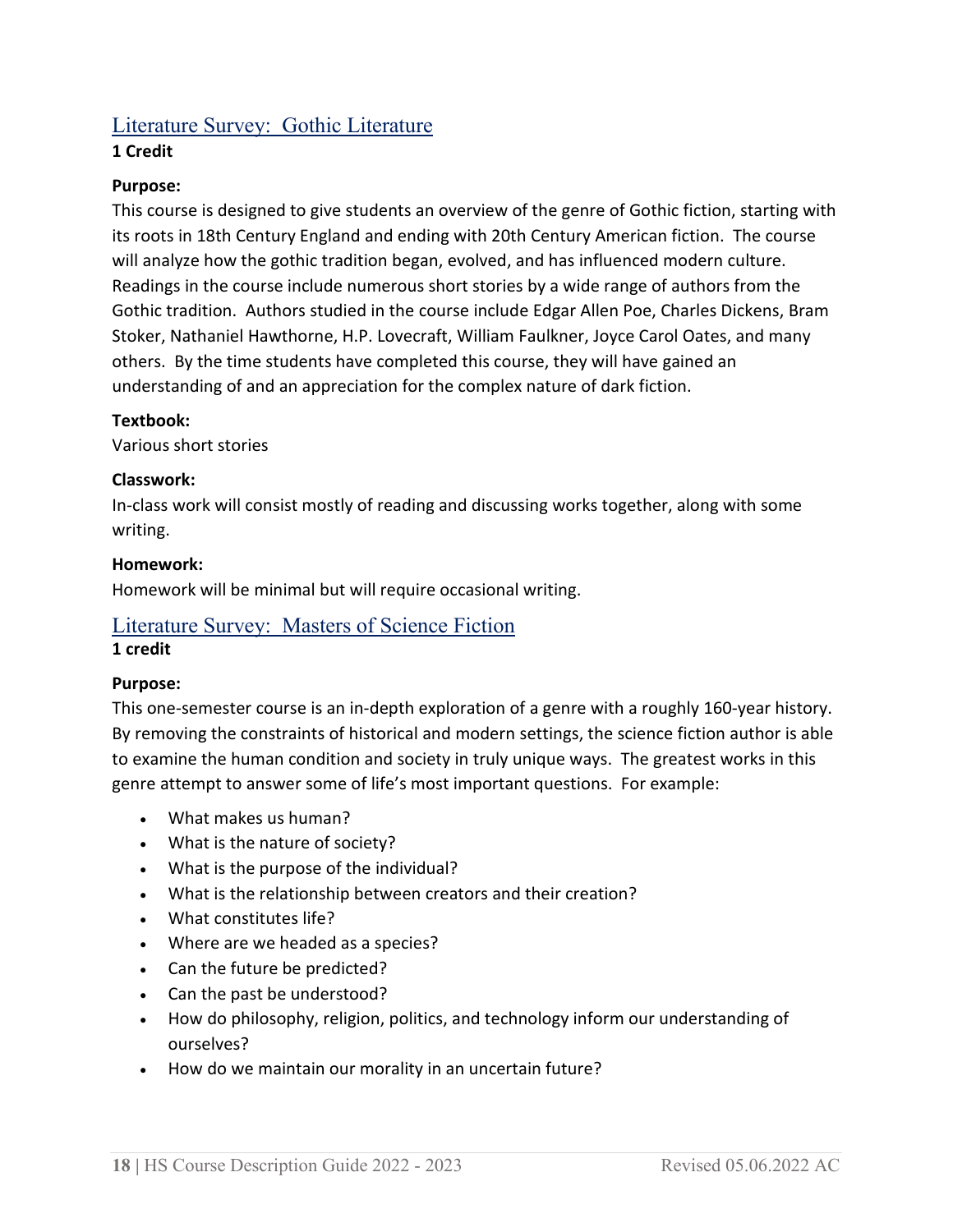This course will look at proposed answers to these questions from some of the greatest thinkers of the past two centuries though in-class and some at-home reading and daily literary discussion. Authors studied include Jules Verne, H.G. Wells, Aldous Huxley, Ray Bradbury, Robert Heinlein, Aglis Budrys, Arthur C. Clark, Philip K. Dick, Kurt Vonnegut, Jr., Orson Scott Card, and Isaac Asimov.

# **Textbook:**

- *From the Earth to the Moon* Jules Verne
- *The War of the Worlds* H. G. Wells
- *Rogue Moon* Algis Budrys
- *Foundation* Isaac Asimov

# **Classwork:**

In-class work will consist mostly of reading and discussing works together, along with some writing.

#### **Homework:**

Due to the amount of material covered, students should expect a small amount of reading most nights. There is also a film-based analysis project presented in the final month of the class.

# <span id="page-18-0"></span>Yearbook

#### **1 Credit**

# **Purpose:**

Yearbook is a year-long elective in which students learn and apply the basics of layout, design, copy writing, and photography. Students will work together to create the annual high school yearbook. This is one of the most important classes at Vanguard in learning how to work as part of a team. Throughout the semester, students will learn organizational and time management skills, different compositional techniques in photography, practice Vanguardfostered journalistic skills, and learn various software programs, among other things.

#### **Textbook:**

None

# **Classwork:**

During class time, students will:

- Demonstrate knowledge of Yearbook Avenue online software, Adobe InDesign, Illustrator, Freehand, and Photoshop software.
- Demonstrate organizational and time management skills by meeting deadlines completely, correctly, and on time.
- Develop compositional techniques in photography, use them to take effective pictures, and use digital imaging software effectively.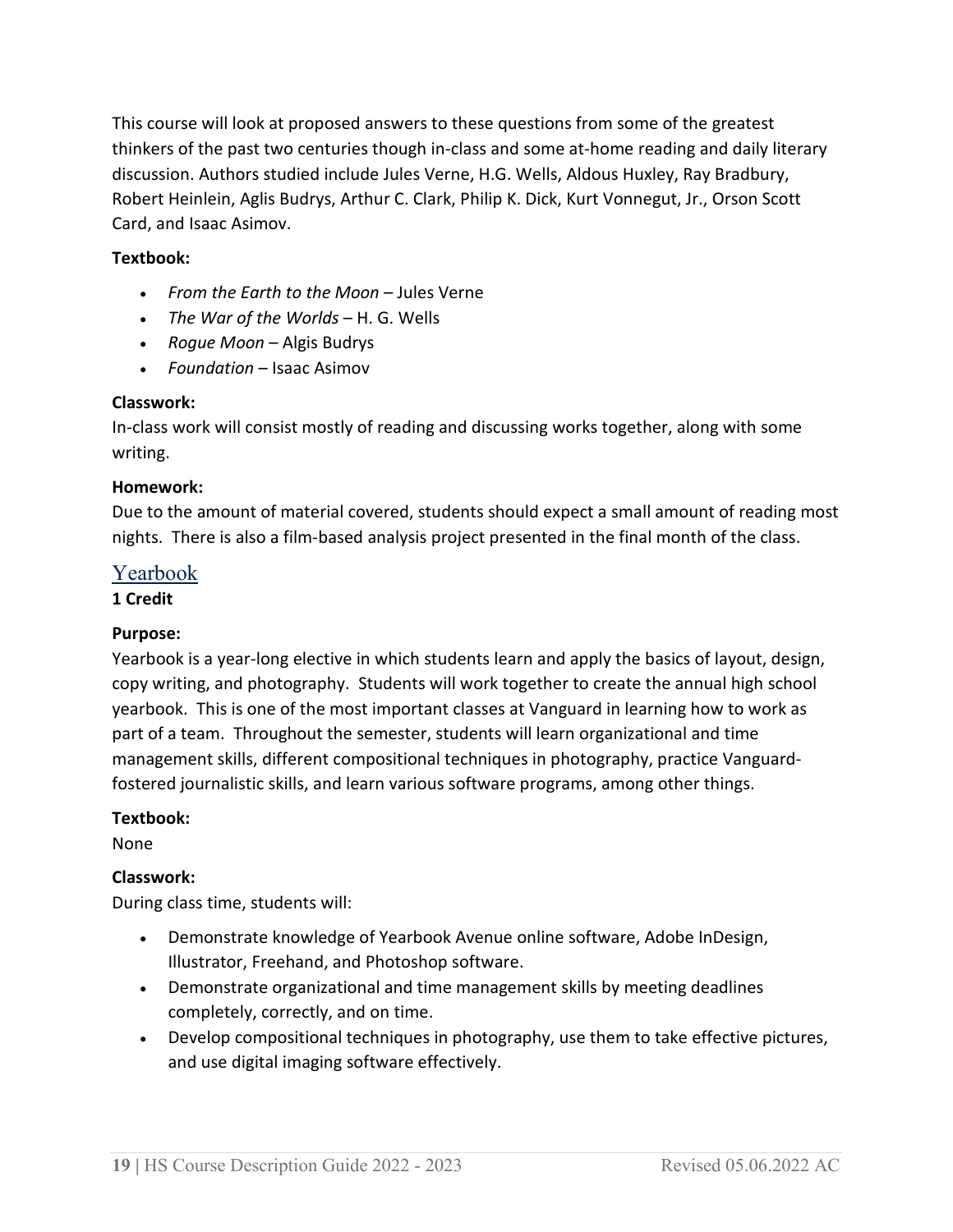- Use Vanguard-fostered journalistic skills with style to write copy, captions, and headlines.
- Develop interpersonal skills as they learn to work together as a team.
- Demonstrate knowledge of elements of yearbook design by developing layouts that are reflective of current trends.

# **Homework:**

None

# **Tests/Projects/Exams:**

Project work only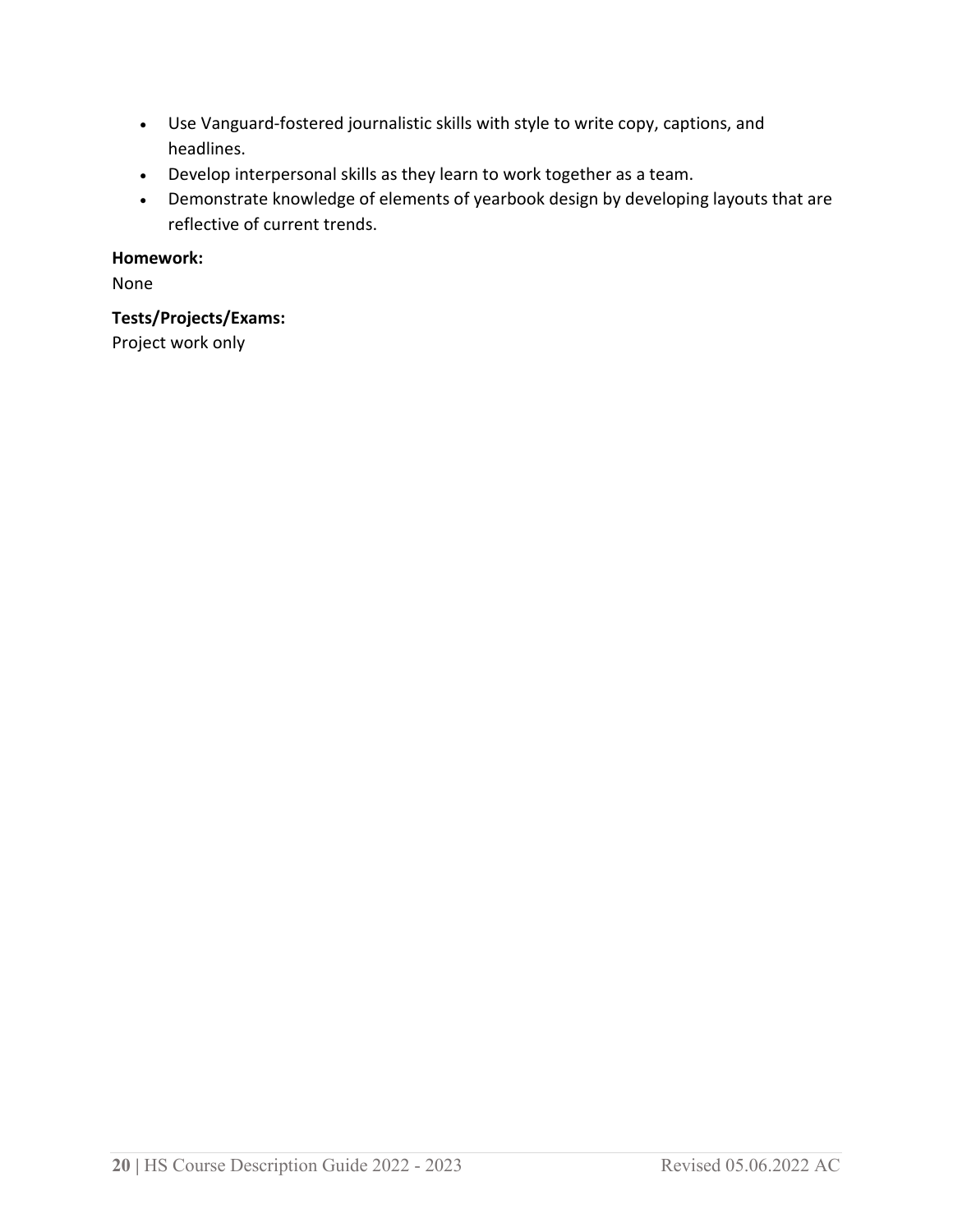# <span id="page-20-0"></span>*Fine Arts Department*

# <span id="page-20-1"></span>Art History

#### **1 Credit**

# **Purpose:**

This one-semester course traces the history of art from prehistoric times and ancient civilizations all the way through the twentieth century. Students become familiar with basic terminology, time periods, movements, and artists, as they learn to analyze art intelligently.

# **Textbook:**

Janson, H. W., and Penelope J. E. Davies. *Janson's Basic History of Western Art*. Upper Saddle River, N.J.: Pearson Prentice Hall, 2009.

# **Classwork:**

This is a discussion-based course with an emphasis on critical thinking and analysis. In class we view slides of artwork and discuss their significance. The students are expected to contribute to class discussions, to listen attentively and to take notes during class. Students will have weekly quizzes in class that serve as a formative assessment of what they have learned in each lesson before moving to the next.

#### **Homework:**

To prepare for class, the students are assigned readings from the textbook and questions to answer that correspond to the content we will cover during class. The students are expected to take notes on their readings to help ensure that they understand the material, and also so that they can later use those notes as a study guide for exams. Apart from the usual reading guides, students will have a small project for each unit. Although they will be given some class time to work on the project, the majority of work will be done for homework.

# **Tests/Projects/Exams:**

We will have a test in this class at the end of every unit and a notebook check every quarter. At the end of the semester, students will research an artist of their choice for the final project, which will involve a three-part research project and presentation. Students will also take a cumulative final exam at the end of the semester.

# <span id="page-20-2"></span>Music History

**1 Credit**

# **Purpose:**

This one-semester course is designed to help the student begin to understand the essential elements of classic western music history through an analysis of the student's personal musical aesthetical perspective and how it fits in context with a larger world historical aesthetic. While we will study music from pre-history to the present, we will focus on the common practice era (1600-1803).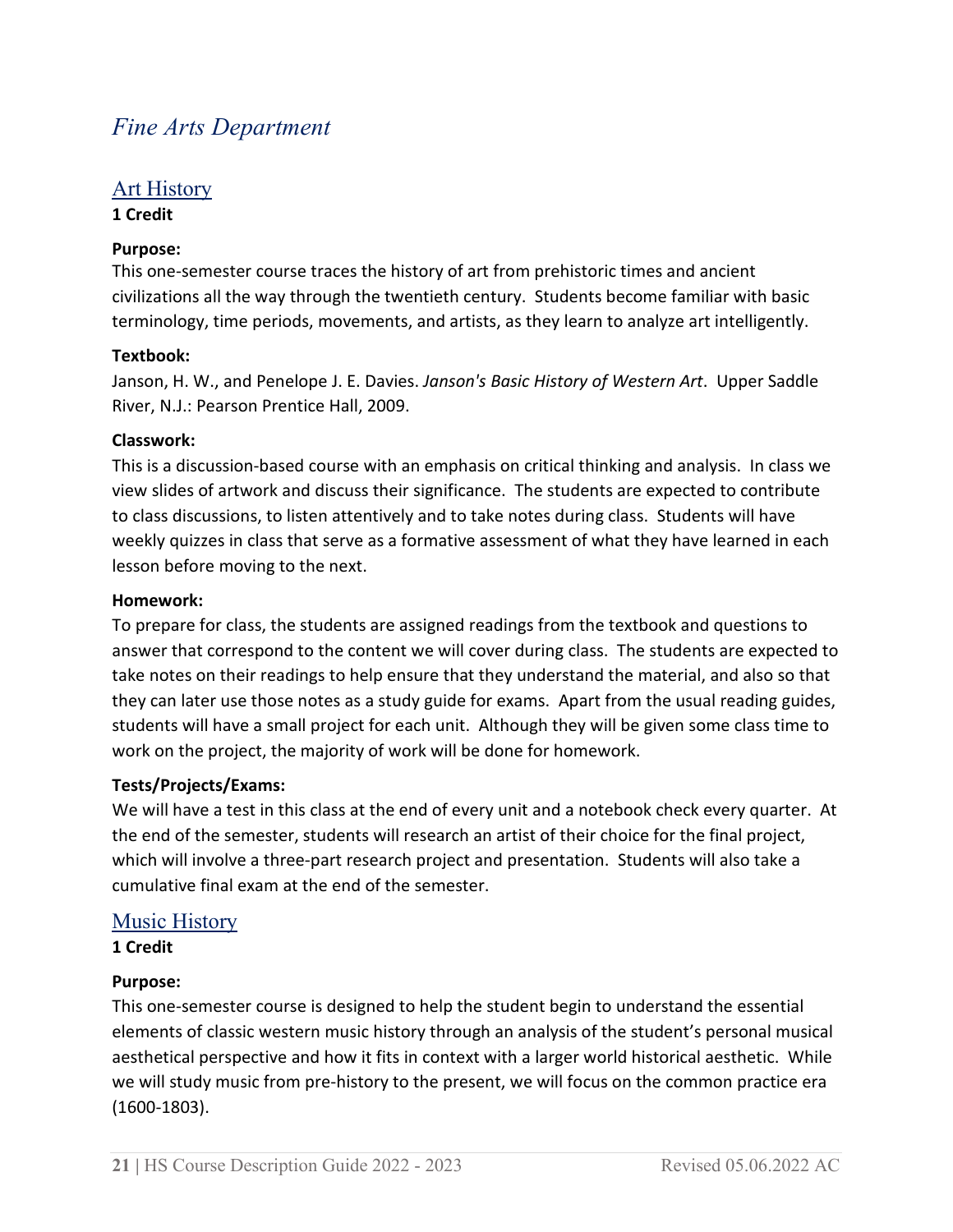# **Textbook:**

Kerman, Joseph and Tomlinson, Gary. *Listen Sixth Edition.* Boston, New York: Bedford/St. Martin's

#### **Classwork:**

We will do extensive listening and discussion in class. In addition, students will be assigned readings and be expected to return worksheets based on terms and concepts drawn from these readings. Tests will be given on larger portions of the book. Occasional listening quizzes will be given in class.

#### **Homework:**

In addition to worksheets, students are expected to take appropriate notes on assigned readings and in classroom discussions.

# **Tests/Projects/Exams:**

Tests will be given after longer units of study or more in-depth chapters. The student's final project will make up 10% of the student's grade. A final exam will be given at the end of the semester.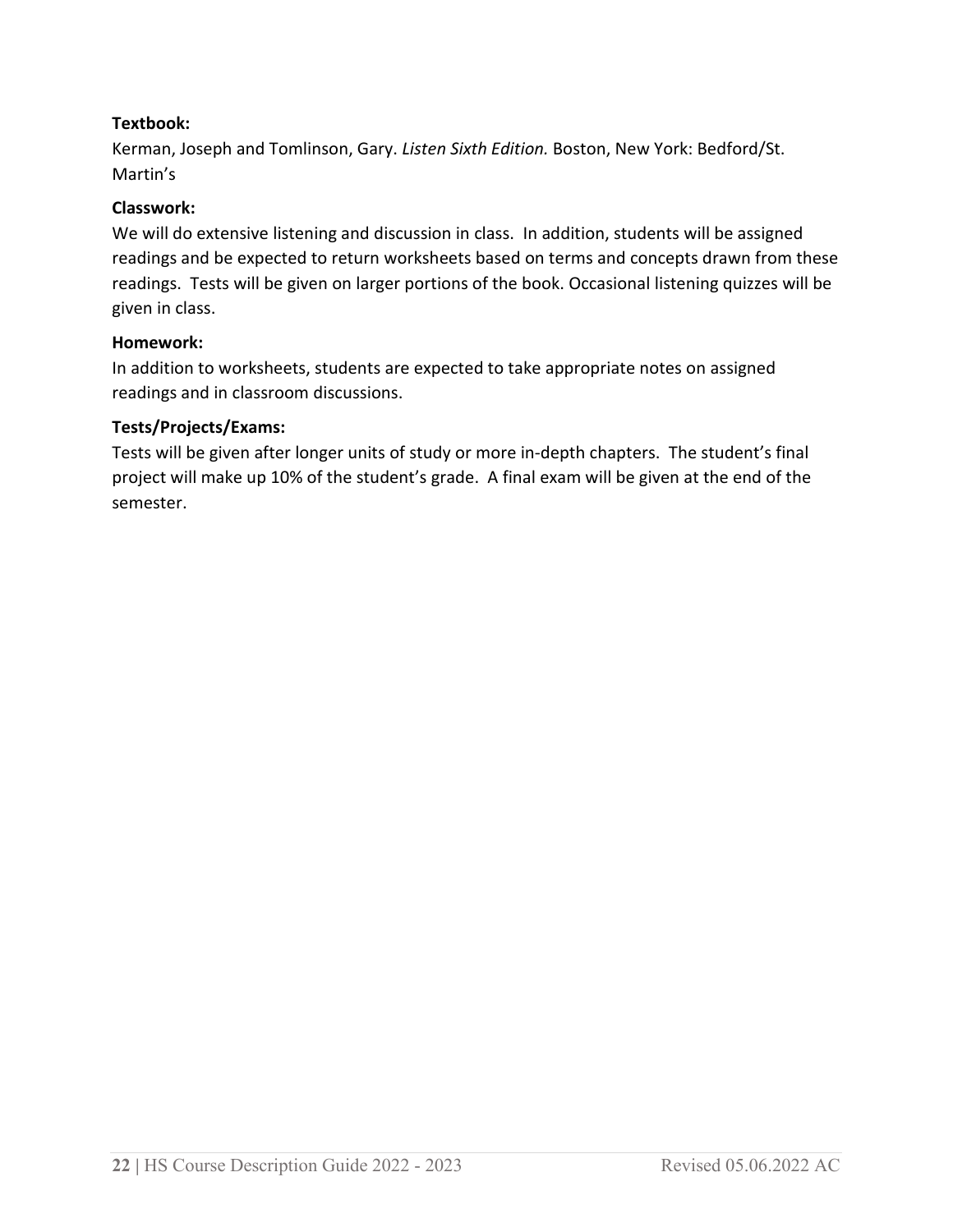# <span id="page-22-0"></span>*Fine Arts Department Electives*

# <span id="page-22-1"></span>2-D Art I

# **1 Credit**

# **Purpose:**

The purpose of this class it to teach each student-problem solving techniques in the areas of composition and mechanics so that they will be equipped with the proper tools to express their creative ideas in credible art forms.

# **Textbook:**

A strong collection of art references found throughout the internet and a library of books and past student works will be utilized.

# **Classwork:**

The semester starts with a few technical drawing exercises that formulate into a detailed selfportrait. This portrait is highly regulated with the use of mechanical aids that guarantee success for all the students. After the portrait, students are to experience two diverse types of printmaking that serves as an extension to the drawing curriculum. The intaglio print project utilizes fine lines that form the image while the relief print is a bulkier image that prints the surface rather than the carved/engraved areas. Another drawing element visited in this class is gestural figure drawing. This spontaneous discipline is the complete opposite of the controlled self-portrait with both procedures having equal merit. The rest of the semester is used to help students explore different mediums of choice through independent studies. Time-proven theories are evaluated through the students' discoveries using these different art sources.

# **Homework:**

All work is to be conducted in the classroom.

# **Projects:**

The semester projects in 2-D Art I are hand drawing, self-portrait, intaglio print, relief print, figure drawing, and independent studies.

# <span id="page-22-2"></span>2-D Art II

**1 Credit**

# **Prerequisite:**

2-D Art I

# **Purpose:**

The purpose of this class is to teach each student problem-solving techniques in the areas of composition and mechanics so that they will be equipped with the proper tools to express their creative ideas in credible art forms.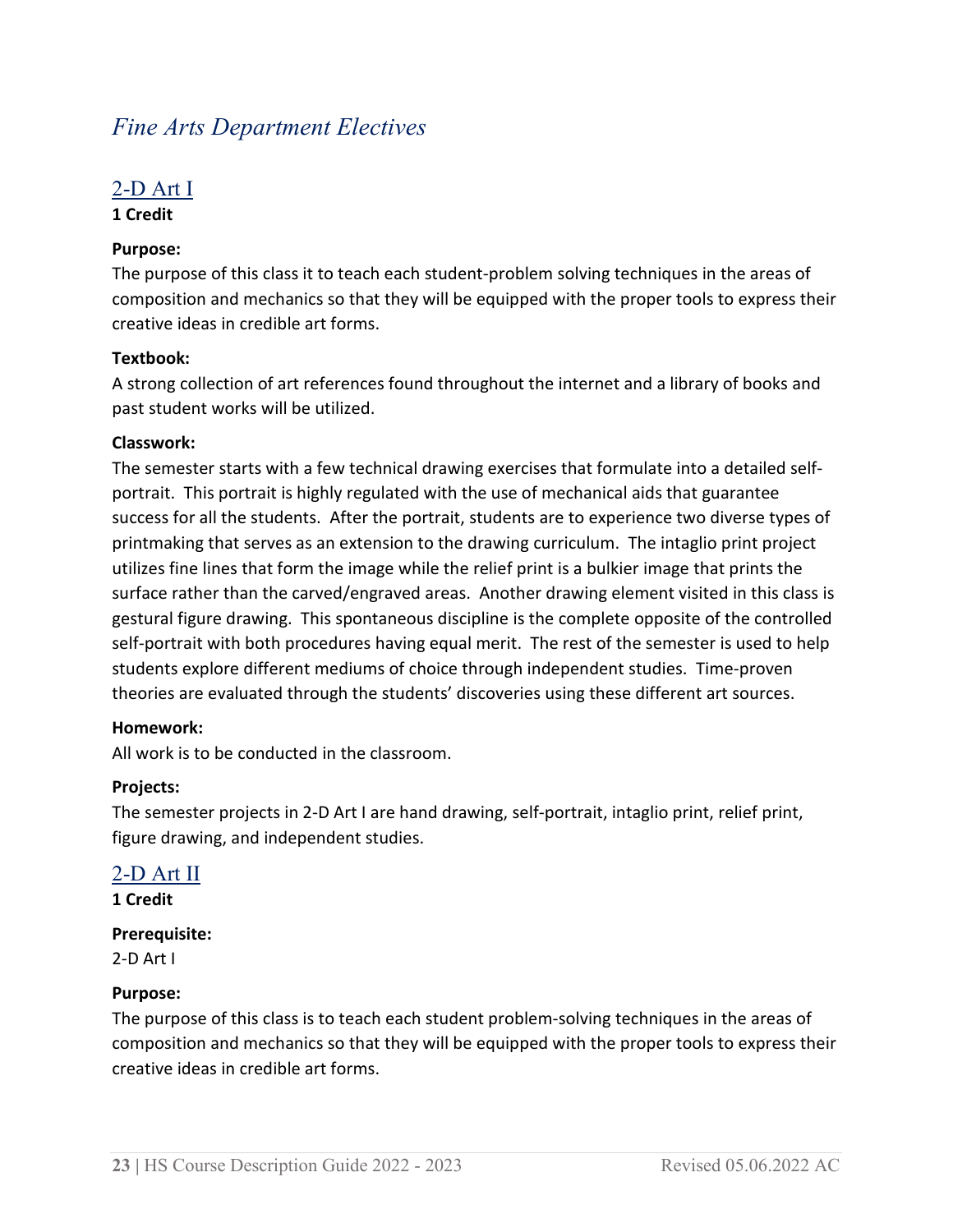# **Textbook:**

A strong collection of art references found throughout the internet and a library of books and past student works will be utilized.

#### **Classwork:**

The semester starts with a full comprehensive color theory lesson that encompasses a value/color wheel and a neutral color grid. These exercises help the students understand all three elements of painting: hue, value, and saturation. After the color theory lesson plan, the students will pick-up where they left off in 2-D Art I with their independent studies. At this point, they will be encouraged to show more breadth than depth in their work.

#### **Homework:**

All work is to be conducted in the classroom.

#### **Projects:**

The semester projects in 2-D Art II are color theory (value/color wheel, neutral grid) and a variety of independent studies.

# <span id="page-23-0"></span>2-D Art III

**1 Credit**

#### **Prerequisite:**

2-D Art II

#### **Purpose:**

The purpose of this class is to teach each student problem-solving techniques in the areas of composition and mechanics so that they will be equipped with the proper tools to express their creative ideas in credible art forms.

#### **Textbook:**

A strong collection of art references found throughout the internet and a library of books and past student works will be utilized.

#### **Classwork:**

With this being their third semester in 2-D Art, the students will be encouraged to start dialing in on a couple of their choice mediums and exploring them with more depth. If the student is in their senior year at this point, the instructor will be working with him in creating a body of work for their senior portfolio.

#### **Homework:**

All work is to be conducted in the classroom.

#### **Projects:**

The semester projects in 2-D Art III contain a variety of independent studies.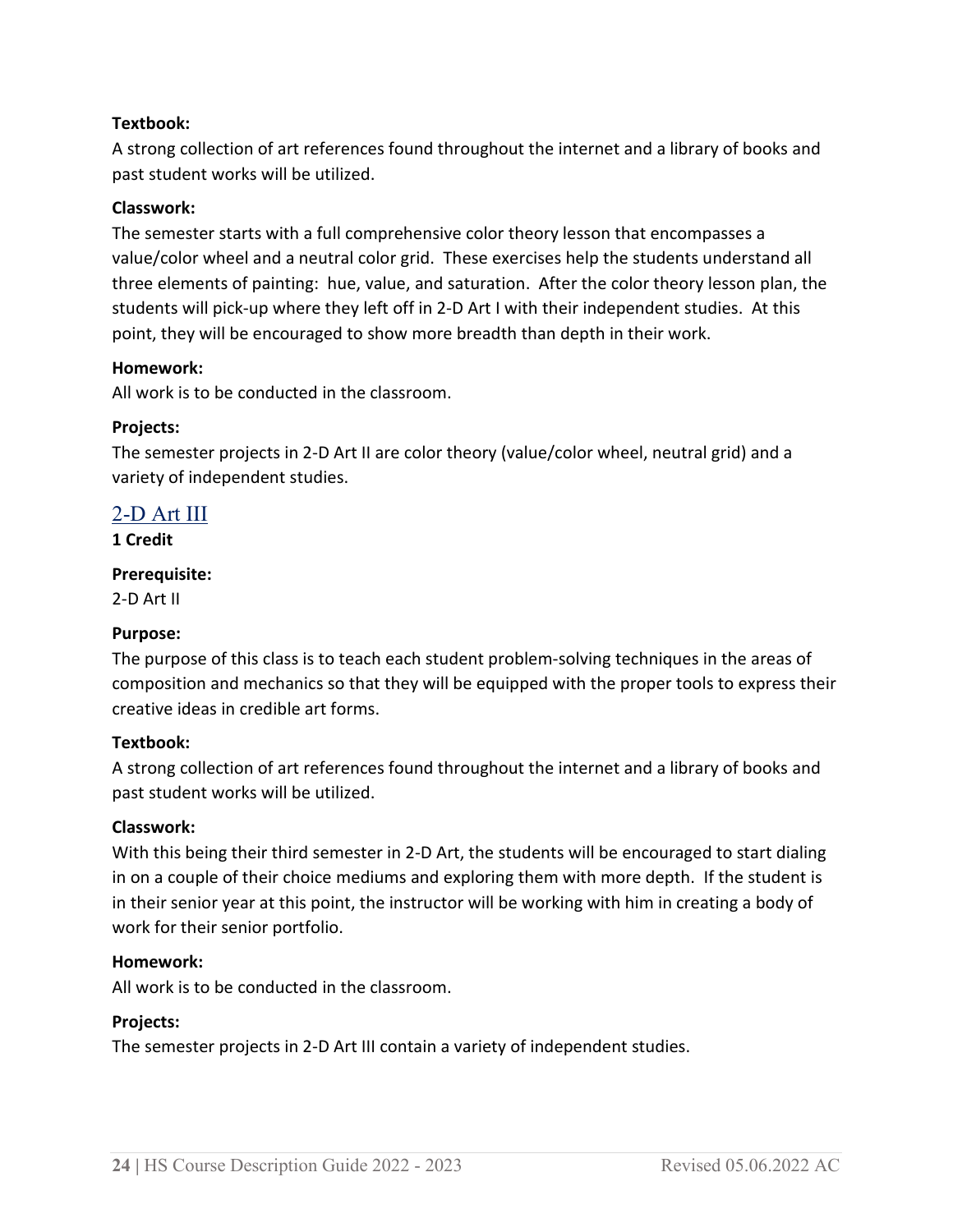# <span id="page-24-0"></span> $2-D$  Art IV

**1 Credit**

#### **Prerequisite:**

2-D Art III

# **Purpose:**

The purpose of this class is to teach each student problem-solving techniques in the areas of composition and mechanics so that they will be equipped with the proper tools to express their creative ideas in credible art forms.

#### **Textbook:**

A strong collection of art references found throughout the internet and a library of books and past student works will be utilized.

#### **Classwork:**

The students in 2-D Art IV are expected to be working with more focus in-depth methods of art making. Choosing original content with greater degrees of complexity are points of emphasis for these fourth semester 2-D art students. If the student is in his senior year, he will be working on creating a body of work for his senior portfolio.

#### **Homework:**

All work is to be conducted in the classroom.

# **Projects:**

The semester projects in 2-D Art IV contain a variety of independent studies formulating into a body of work to add to each student senior portfolio.

# <span id="page-24-1"></span>2-D Art V

**1 Credit**

# **Prerequisite:**

2-D Art IV

#### **Purpose:**

The purpose of this class is to teach each student problem-solving techniques in the areas of composition and mechanics so that they will be equipped with the proper tools to express their creative ideas in credible art forms.

# **Textbook:**

A strong collection of art references found throughout the internet and a library of books and past student works will be utilized.

# **Classwork:**

The students in 2-D Art V are expected to be working with more focus in-depth methods of art making. Choosing original content with greater degrees of complexity is a point of focus. The students that are in their fifth semester of 2-D art studies will also be focused on their senior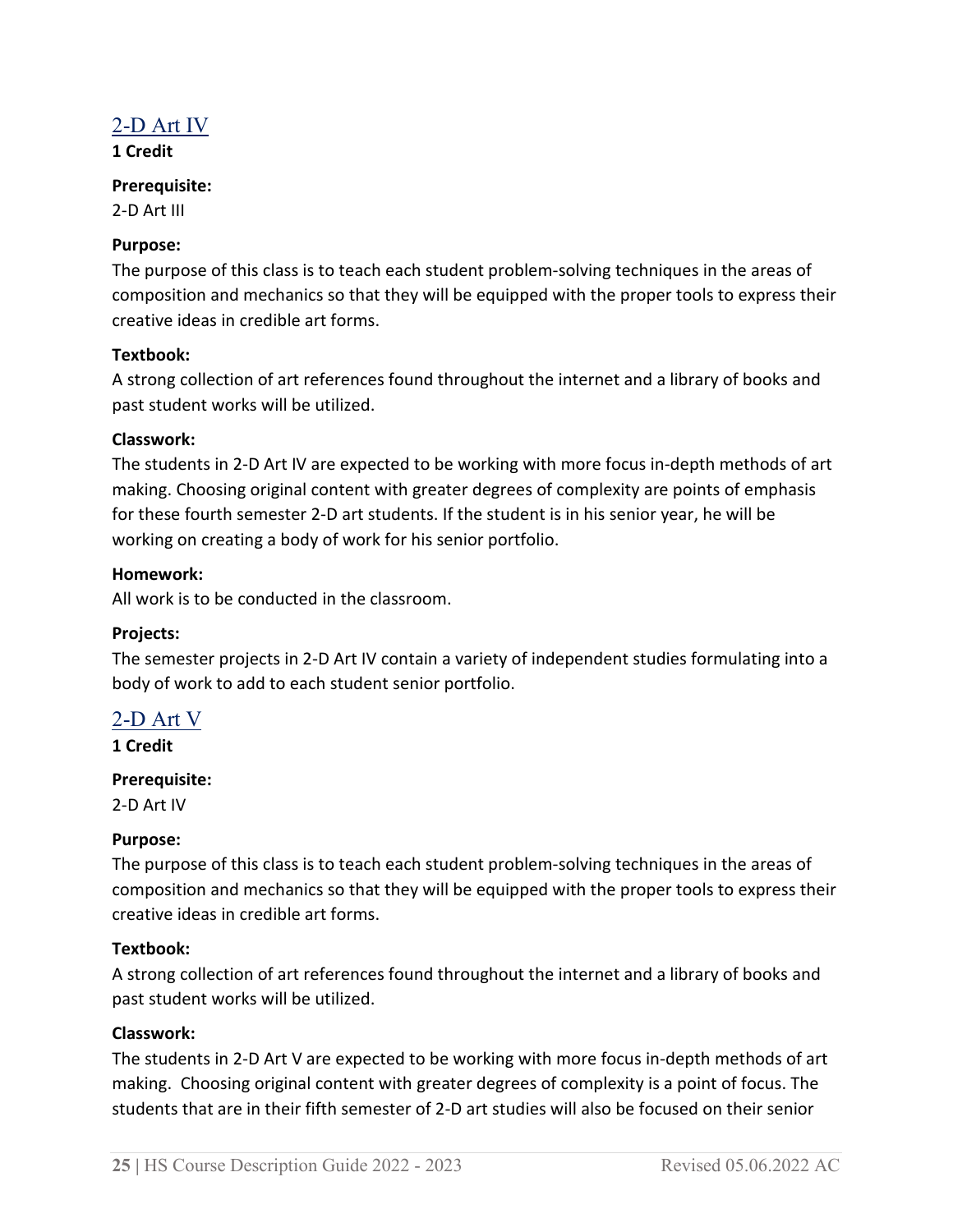portfolio. If the student is going on to study art in college, the class will emphasize conducting research on what each prospective college is looking for and creating art that fulfills those objectives.

#### **Homework:**

All work is to be conducted in the classroom.

#### **Projects:**

The semester projects in 2-D Art V contain a variety of independent studies formulating into a body of work to finalize each senior portfolio and fulfill college entrance requirements.

# <span id="page-25-0"></span>Acting

#### **1 Credit**

# **Purpose:**

This introduction to theatre class is designed to give the beginning theatre student a deeper appreciation and understanding for the fine and practical art of theatre. Study will concentrate on the history, vocabulary and creative processes within this artistic discipline. As a class ensemble, students will explore the tools of the voice and body, as well as seek for a dynamic energy that will bring action to the performance space of the theatre classroom. These objectives will be met by sharpening skills through: storytelling, character development, improvisation, creative movement, and scripted presentations. By learning these skills, students may become more aware of themselves and how they are perceived by others. Students must participate to learn, and they may discover that they enjoy performing and feel more comfortable speaking in front of a group.

# **Textbook:**

None

# **Classwork:**

Daily rehearsal of scenes and occasional assignments involving character and script analysis.

# **Homework:**

Minimal out of class requirements like memorizing lines.

# **Tests/Projects/Exams:**

Project work only

# <span id="page-25-1"></span>Advanced Instrumental Ensemble (AIE)

# **2 credits**

# **Prerequisite:**

This course will be available to any instrumentalist by audition. Students must audition four scales (C, D, Bb, and Eb), a prepared piece of their choice, and a sight-reading selection.

# **Purpose:**

This course we be offered to those students who desire and are prepared to play advanced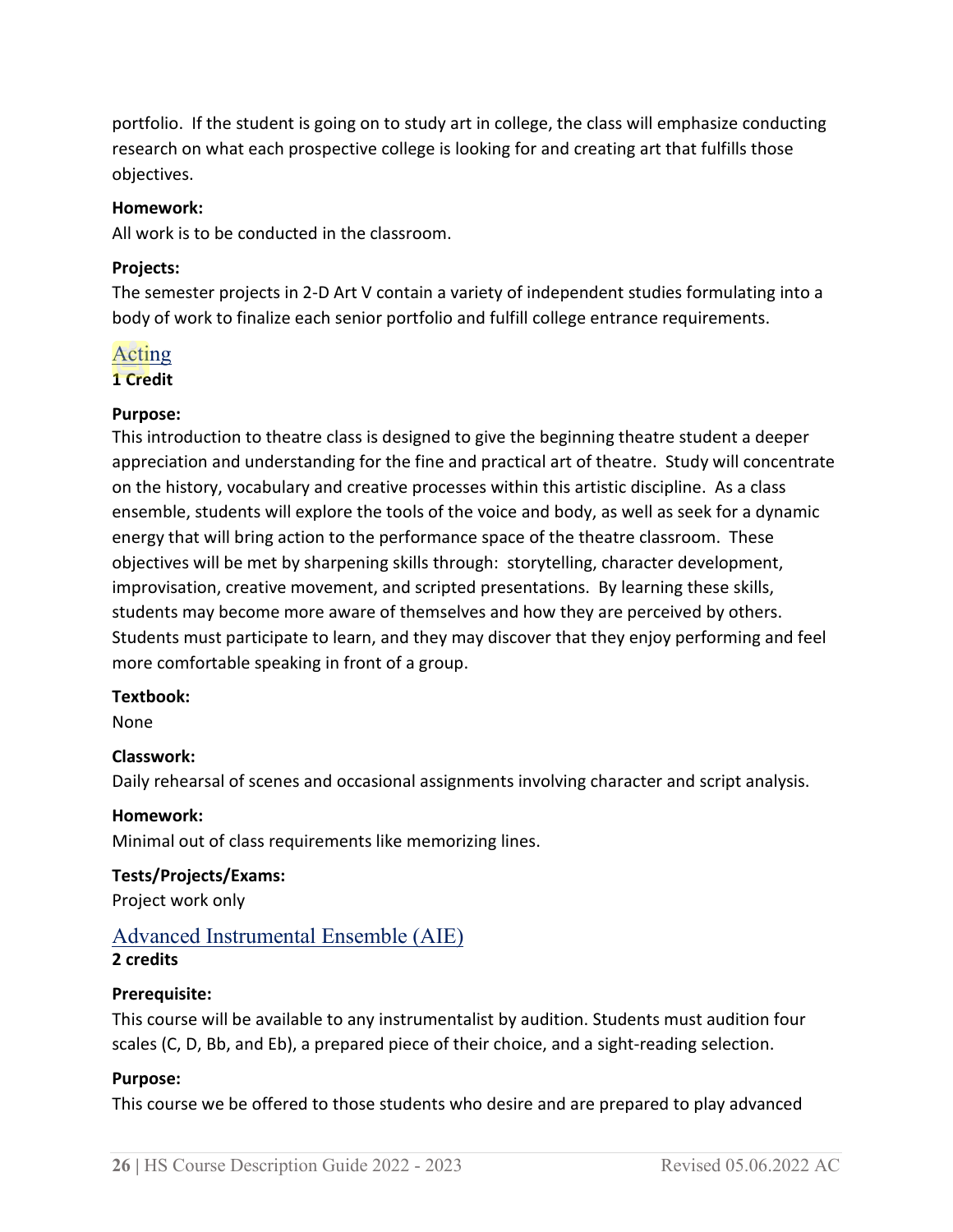music. As in the current instrumental music program, music will be selected and, when necessary, adapted to fit the ensemble. These students must also be in the morning instrumental music ensemble. Students must be advanced instrumentalists.

#### **Textbook:**

All materials for the ensemble will be selected from more advanced instrumental music. The course instructor will select pieces reflective of many different styles and eras

#### **Classwork:**

Class will begin with structured warm-up exercises and move into the music currently in the repertory.

#### **Homework:**

Students are always expected to practice at least 30 minutes per day (pending homework).

#### **Tests/Projects/Exams:**

Occasional playing tests may be called. Generally, I hear every student individually every day, and can judge his/her progress.

# <span id="page-26-0"></span>AP Music Theory

**2 Credits**

#### **Prerequisite:**

Experience with a curricular ensemble and/or teacher approval

#### **Purpose:**

Students in AP Music Theory learn how the various elements of music are employed in music composition during the Common Practice Era (approx. 1600-1900). Emphasis is placed on the rules of music theory, aural skills, analysis, and composition. This course is designed with the future professional musician in mind, though it is also helpful for those who are serious about their musical knowledge and enrichment. Through successful completion of homework, class discussion, quizzes, tests, and projects, students will be prepared for the AP Music Theory exam.

#### **Textbook:**

Clendinning, Jane Piper., and Elizabeth West Marvin. *The Musician's Guide to Theory and Analysis, with Workbook.* New York: W.W. Norton, 2011. Print.

#### **Classwork:**

Each class will begin with sight reading exercises and harmonic or melodic dictation. Students are expected to take notes in class. There will be portions of active listening, where students will need to analyze music from the score or aurally.

#### **Homework:**

Students will have daily homework including worksheets, reading, part-writing, and listening assignments.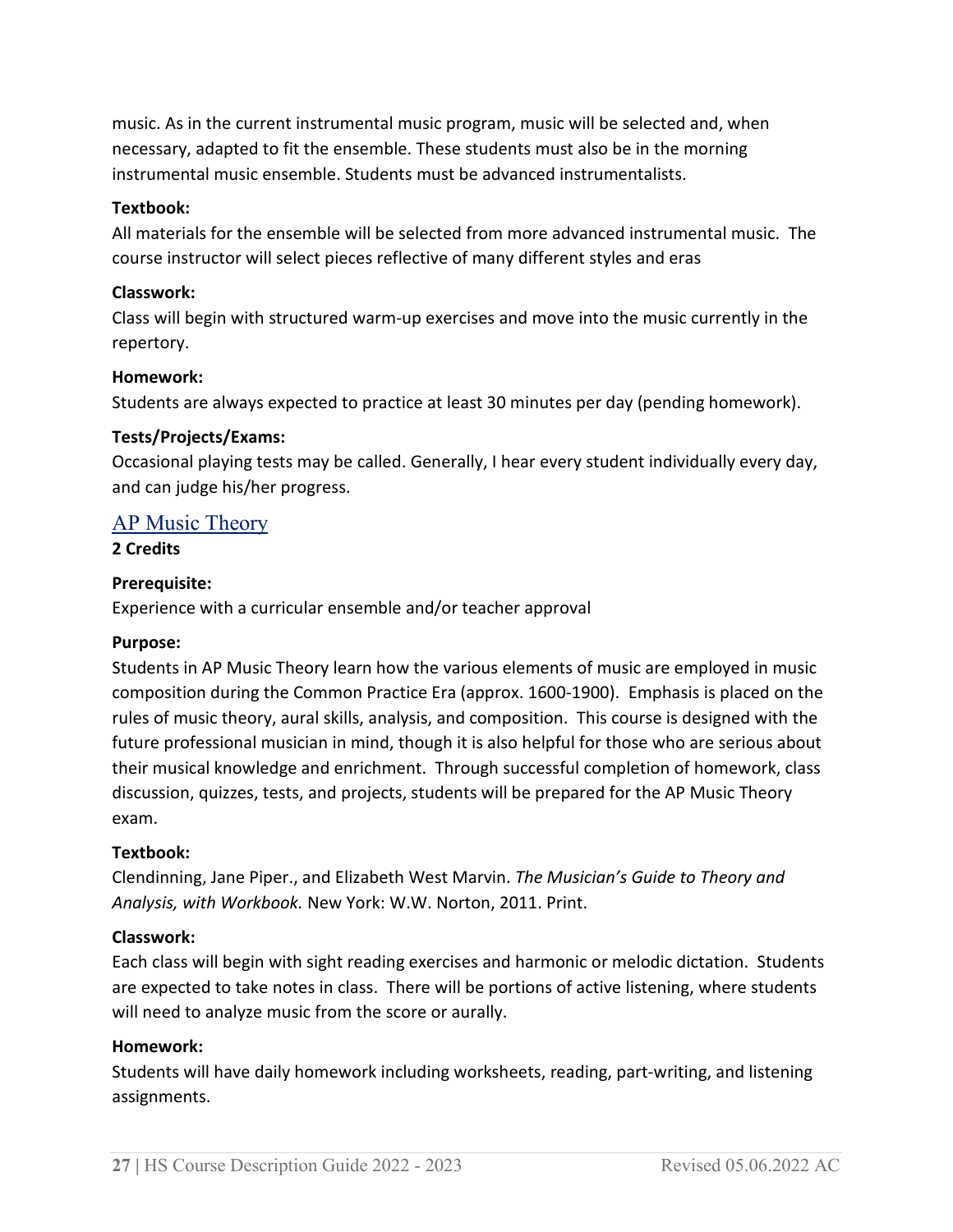# **Tests/Projects/Exams:**

Students will be given tests over sections of the textbook. These tests will include AP sample questions, as well as sight-reading, dictation, and listening examples. Students will have a major project at the end of the semester, where they will compose their own piece using common practice techniques. The midterm exam is based on the format of the AP exam and will be given at the end of the first semester. Students are required to take the AP exam in May.

#### **Summer Reading:**

Students are required to complete a summer reading packet pulled from the textbook.

# <span id="page-27-0"></span>AP Studio Art: 2D Design, 3D Design, Drawing

# **2 Credits**

# **Prerequisite:**

Two semesters of art and approval from the high school art teacher

#### **Purpose:**

Drawing is defined as mark-making which includes brush strokes in painting as well as conventional drawing. 2-D design entails a wider range of mediums spanning from computer graphics, illustration, as well as drawing and painting. Sculpture is defined by any threedimensional creation using the material of choice. This course is a full year requirement versus the single semester art elective.

# **Textbook:**

A strong collection of art references found throughout the internet and a library of books and past student works will be utilized.

# **Classwork:**

This course has a requirement of creating 15 quality art pieces that are formulated with a concentration of style, medium, and concept.

# **Homework:**

All work is to be conducted in the classroom.

# **Projects:**

The semester projects in AP Studio Art contain a variety of independent studies formulating into a body of work to finalize each AP portfolio that is required to submit.

# <span id="page-27-1"></span>Ceramics I

# **1 Credit**

# **Purpose:**

Each student will learn problem solving techniques in the areas of composition and mechanics so that he will be equipped with the proper tools to express his creative ideas in credible art forms.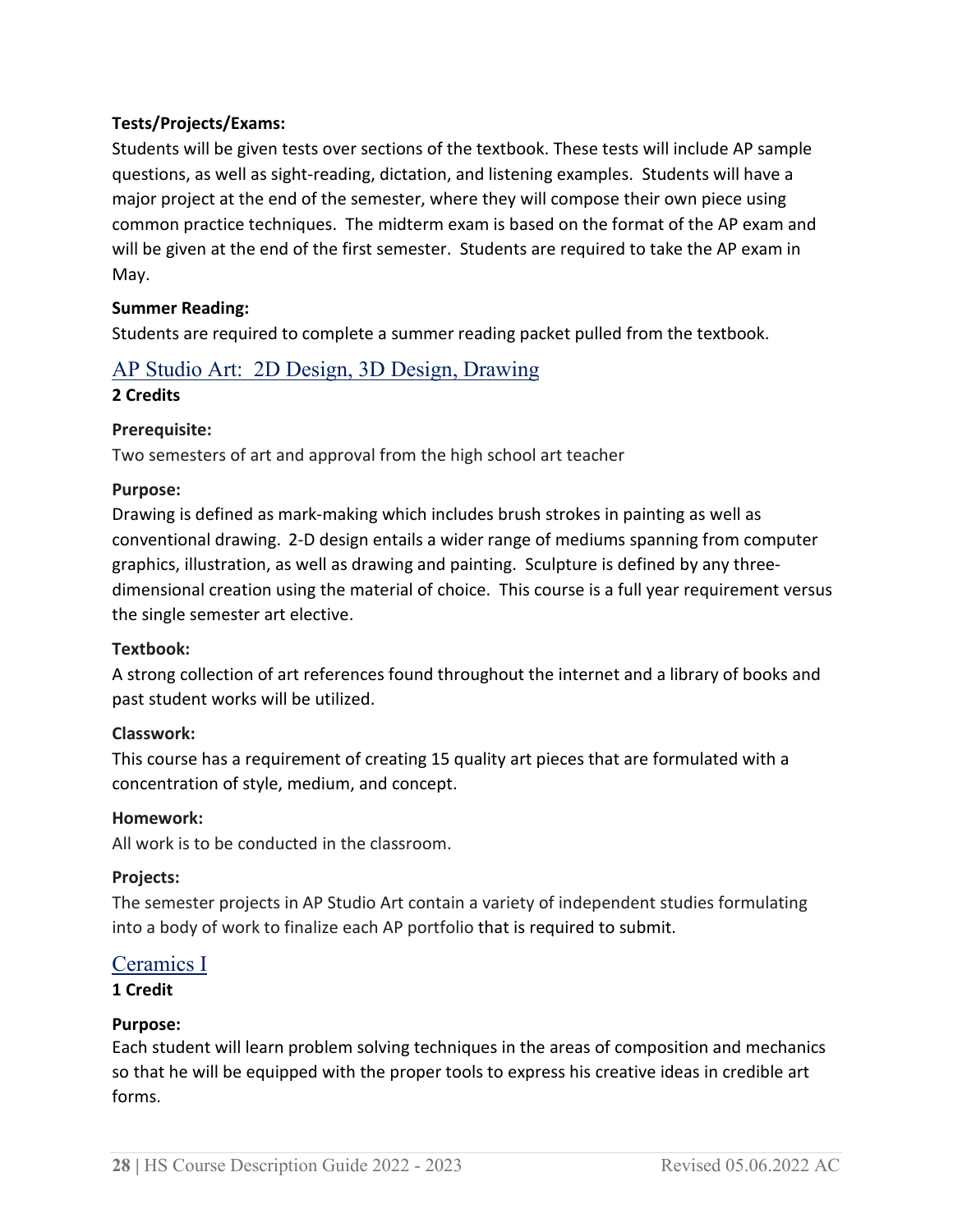# **Textbook:**

A strong collection of art references found throughout the internet and a library of books and past student works will be utilized. The instructor will provide students with PDFs from credible potter workbooks.

#### **Classwork:**

Ceramic I students will learn the three types of hand building skills. These techniques are coil, pinch, and slab building. After the students experience and master these methods of building, they will work with these methods in creating their choice of ceramic sculpture. A variety of methods of glazes and patinas will be explored throughout the semester.

#### **Homework:**

Students will be required to keep a sketchbook of their ideas for individual projects.

# **Projects:**

The semester projects in beginning ceramics are coil building, sphere using pinch technique, slab with a lid, and individual sculpture studies.

# <span id="page-28-0"></span>Ceramics II

**1 Credit**

#### **Prerequisite:**

Ceramics I

# **Purpose:**

Each student will learn problem solving techniques in the areas of composition and mechanics so that he will be equipped with the proper tools to express his creative ideas in credible art forms.

#### **Textbook:**

A strong collection of art references found throughout the internet and a library of books and past student works will be utilized. The instructor will provide students with PDFs from credible potter workbooks.

#### **Classwork:**

Ceramic II students will use their knowledge of the three basic hand building techniques that they learned in beginning ceramics and expand into sculpture with more advanced composition and complexity. Students are required to create a relief sculpture in this class. Students will begin wheel throwing techniques and will learn technical processes in advanced ceramic design.

A combination of colored slip and glazes will be used with more advanced complexity and mastery.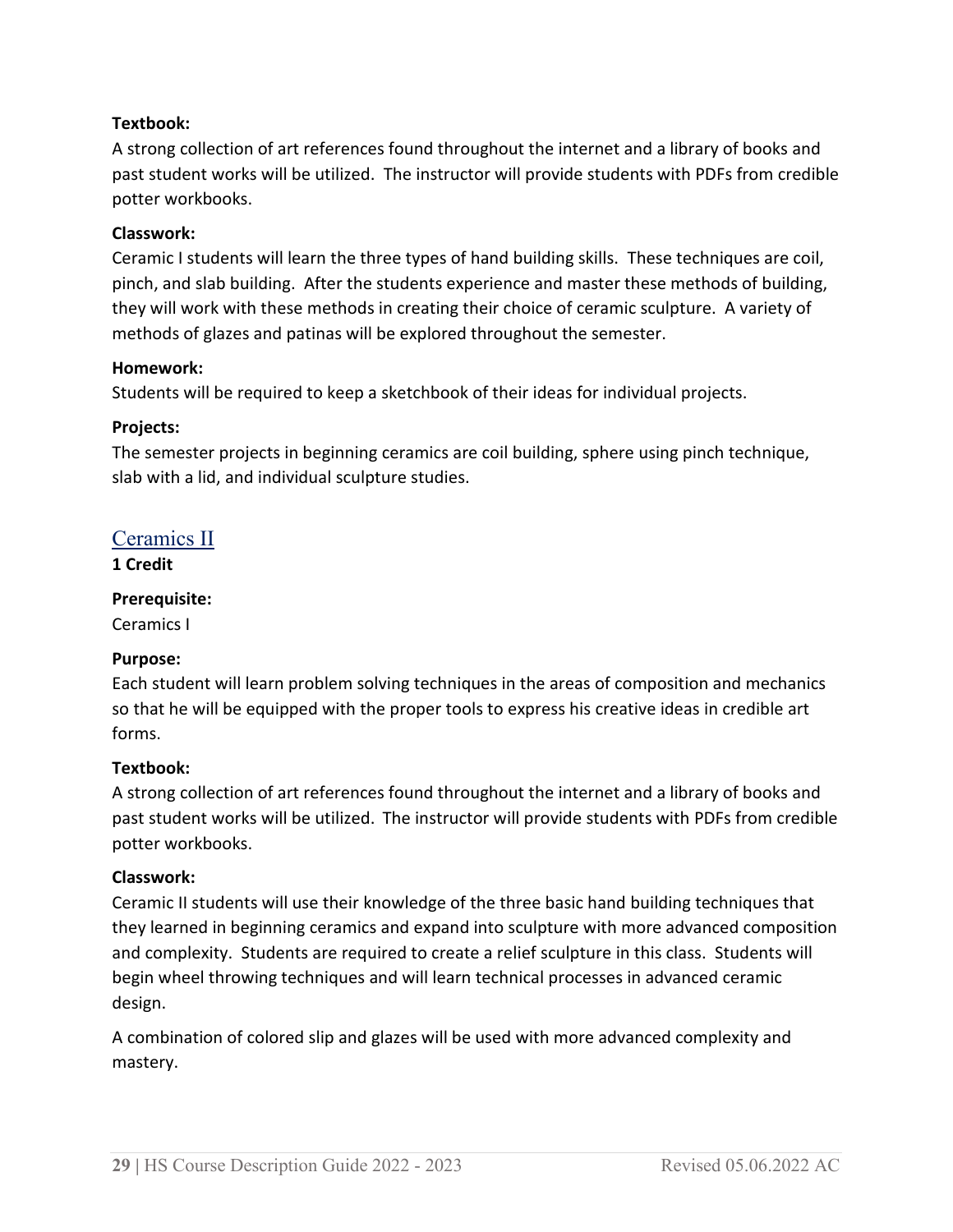#### **Homework:**

Students will be required to keep a sketchbook of their ideas for individual projects.

#### **Projects:**

The Ceramics II students are to create a relief sculpture along with producing a variety of individual ceramic sculptures.

# <span id="page-29-0"></span>Choir

#### **1 Credit**

# **Purpose:**

This interactive course explores the art of ensemble singing and accommodates all types of singers (beginner-advanced). Focusing on vocal technique and style, sight singing with solfege, rhythm exercises, basic music theory, and most importantly the balance and blend required in choral singing, students prepare and perform a variety of repertoire from Western music history, sacred traditions, folk music, and musical theater. Prior experience is not required, and there is no audition.

#### **Textbook:**

None

#### **Classwork:**

Daily rehearsals begin with warm-up exercises including vocalizations and solfege scales and patterns. The remainder of the rehearsal is focused on mastery of repertoire and singing techniques.

#### **Homework:**

None

# **Tests/Projects/Exams:**

Concert performances are considered the tests in choir. Students are required to attend every concert. There is no final exam.

# <span id="page-29-1"></span>Honors Chamber Choir

# **2 Credits**

# **Prerequisite:**

One semester of choir and an audition

#### **Purpose:**

The Vanguard School Chamber Singers is a select ensemble that rehearses during the school day. This is a year-long elective. The goal of this ensemble is to expose students to a variety of higher-level styles of unaccompanied repertoire. Students will learn pieces from many different eras of music history, and there will be a major focus on sight reading, music theory, music history, musicianship, and performance practice. Students in this ensemble are strongly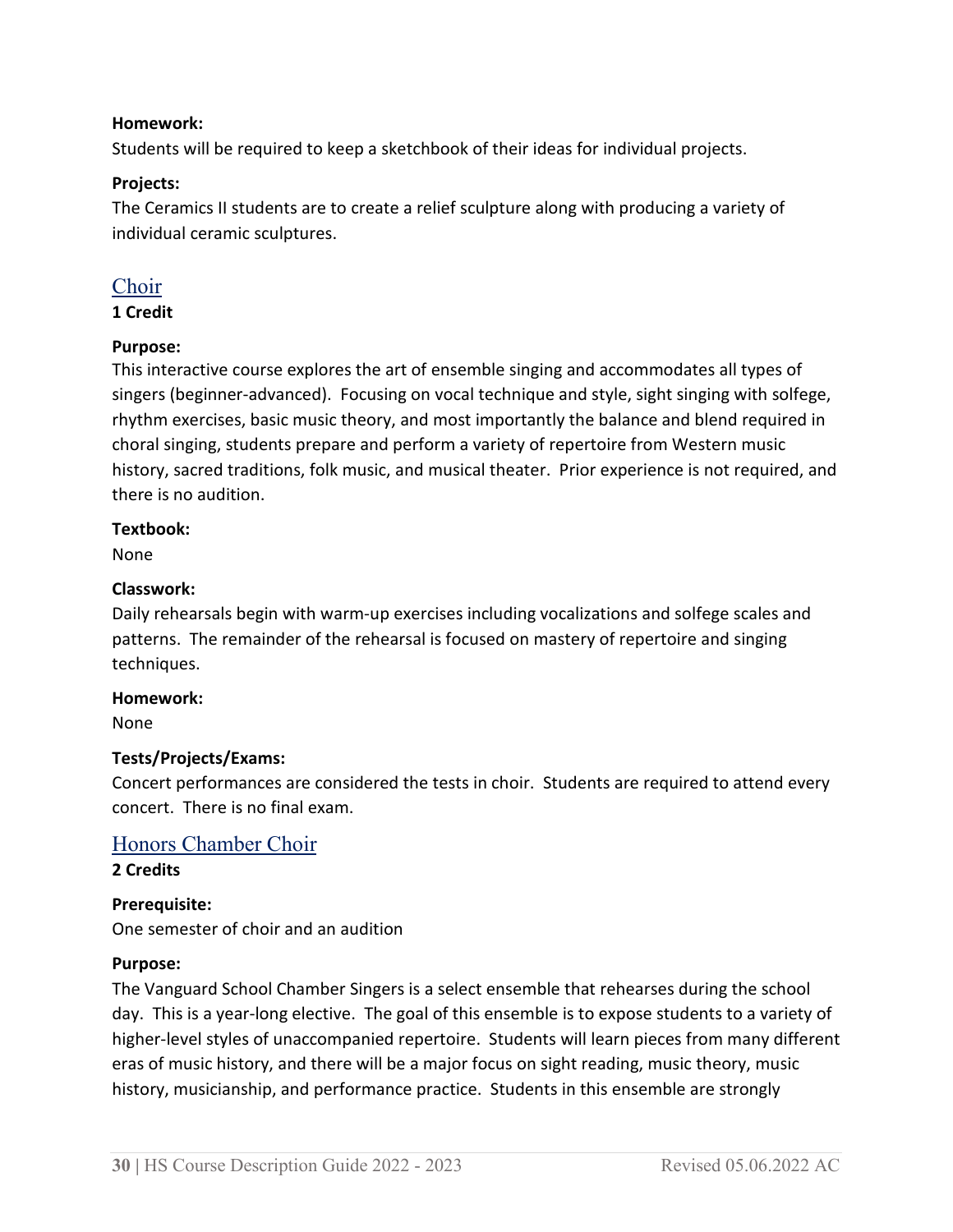encouraged to audition for Colorado All State Choir, and they will work in class preparing the skills necessary to audition (not including solo repertoire). To participate in select choir, students are required to complete an audition and be a current member of The Vanguard School Singers (choir).

#### **Textbook:**

None

#### **Classwork:**

Daily rehearsals begin with warm-up exercises including vocalizations and solfege scales and patterns. The remainder of the rehearsal is focused on mastery of repertoire and singing techniques.

#### **Homework:**

Students must turn in a 30-minute practice journal each week.

#### **Tests/Projects/Exams:**

Concert performances are considered the tests in choir. Students are required to attend every concert. There is no final exam.

# <span id="page-30-0"></span>**Course Fee: \$50** Instrumental Music **1 Credit**

# **Purpose:**

This is a continuing course designed to build a recognized high school instrumental ensemble. We will study music of the classical composers as well as appropriate current music. Music fundamentals will be a part of every rehearsal. In addition, students will lead some in-class scale studies.

#### **Textbook:**

None

#### **Classwork:**

The ensemble will rehearse daily to master the literature chosen for each semester. Individual playing tests may be included in these rehearsals.

#### **Homework:**

Practice is encouraged outside of class.

# **Tests/Projects/Exams:**

Instrumental Ensemble concerts are considered the student's tests and are required. There is no final exam.

# <span id="page-30-1"></span>Photography I

#### **1 Credit**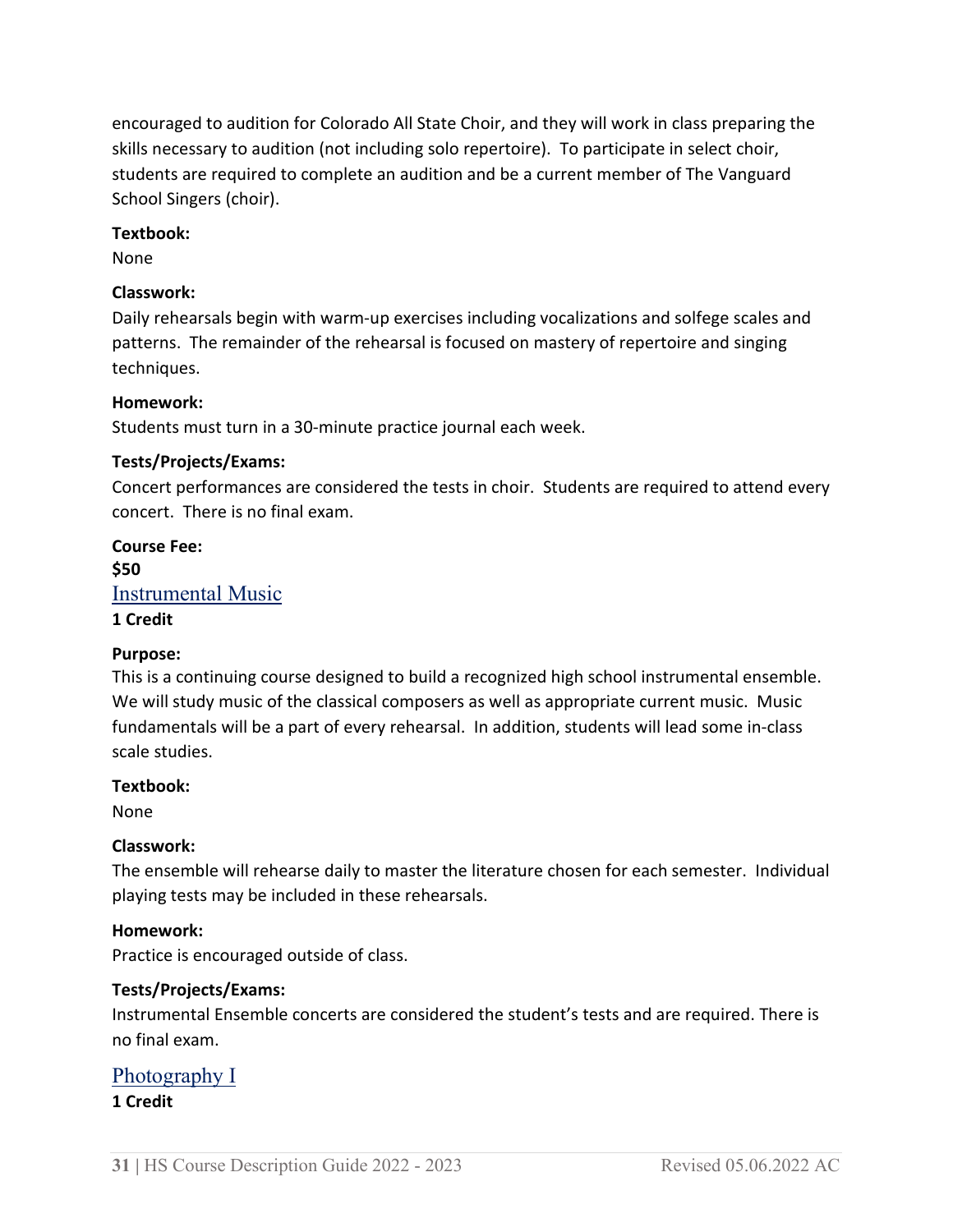# **Purpose:**

This course provides a broad experience in photography to match students to the tools they find most creative and useful. Students gain in-depth knowledge about the machine they're using, and they are provided with the tools to get creative and analytical.

#### **Textbook:**

*Better Photo Basics: The Absolute Beginner's Guide to Taking Photos Like the Pros* by Jim Miotke

#### **Classwork:**

This is a working studio class, and the history of photography and proven techniques from masters in art and photography are studied. They will then study depth of field, motion blur, and stop motion. This is followed by an in-depth examination of the quality of light. Students finish the course with a carefully executed study in composition. The student is also introduced to Photoshop.

#### **Homework:**

None

**Tests/Projects/Exams:** Project work only

**Course Fee: \$50**

<span id="page-31-0"></span>Photography II

**1 Credit** 

# **Prerequisite:**

Photography I

# **Purpose:**

Students will expand their photography skills and understanding of imaging, and develop problem-solving techniques in the areas of composition, camera tools, and photo retouching so that he will be able to express his creative ideas in high quality, artistic photography.

#### **Textbook:**

*The Better Photo Guide to Creative Digital Photography: Learn to Master Composition, Color, and Design* by Jim Miotke

#### **Classwork:**

This is a working studio class. In addition to reinforcing subjects learned in the beginning course, the following are examples of aspects of photography that might be covered throughout the course:

- 3 similar RGB channels combined into a single image
- Montage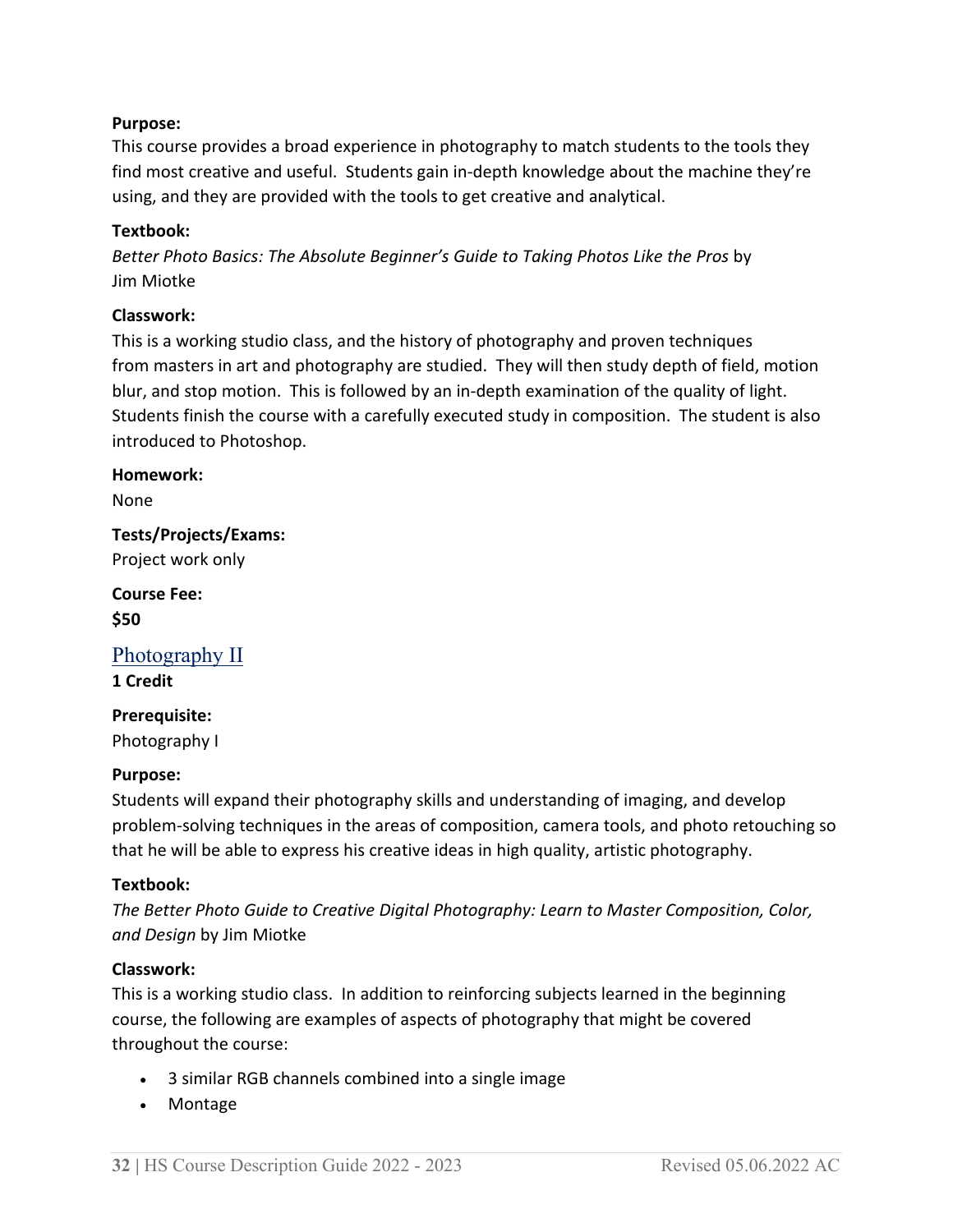- Expanded understanding of focal length and how telephoto, wide angle, normal, reverse lens, and macro lenses affect depth of field
- Filmography
- A more thorough examination of color, limited pallet, and graphic design in the photograph
- Glycerin droplet shots on plants and glasses
- The silhouette
- Extreme viewpoints
- Moving water and a more thorough investigation of stopping water action**.**

#### **Homework:**

None

#### **Tests/Projects/Exams:**

Project work only

**Course Fee: \$50**

# <span id="page-32-0"></span>Photography III

#### **1 Credit**

# **Prerequisite:**

Photography I (Photography II is recommended but not required)

# **Purpose:**

Students will expand and develop their problem-solving techniques in the areas of composition, camera tools, and photo retouching so that they will be able to express their creative ideas in high quality, artistic photography. They will also expand their skills into creating transparencies, movie posters, food packaging, and movie trailers.

# **Textbook:**

None

# **Classwork:**

This is a working studio class. In addition to reinforcing subjects learned in the beginning courses, the following are examples of aspects of photography that might be covered throughout the course:

- 3-D transparency shoot
- Movie poster
- Movie snack
- Movie trailer
- Out of Place (Photoshop project)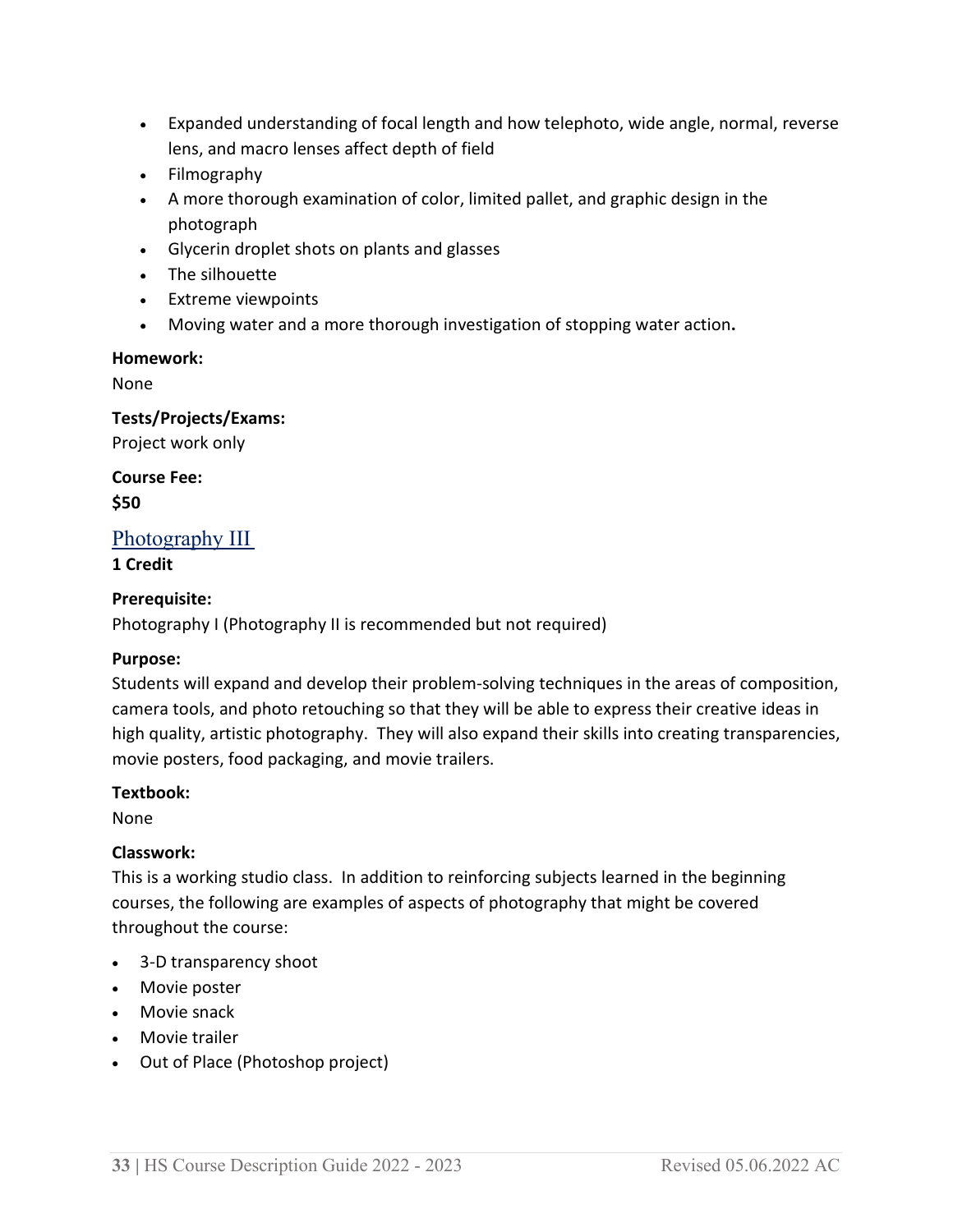**Homework:**

None

**Tests/Projects/Exams:** Project work only

**Course Fee: \$50**

# <span id="page-33-0"></span>Photography IV

**1 Credit**

# **Prerequisite:**

Photography I and Photography II or III (both II and III are recommended but not required)

#### **Purpose:**

Students will expand and develop their problem-solving techniques in the areas of composition, camera tools, and photo retouching so that they will be able to express their creative ideas in high quality, artistic photography. The students will be expanding their skills into Photoshop expertise.

#### **Textbook:**

None

#### **Classwork:**

This is a working studio class. In addition to reinforcing subjects learned in the beginning courses, the following are examples of aspects of photography might be covered throughout the course:

- Animation
- Floaters
- Photography Noir
- Worm With a View
- The Shadow Knows

#### **Homework:**

None

**Tests/Projects/Exams:** Project work only

**Course Fee: \$50**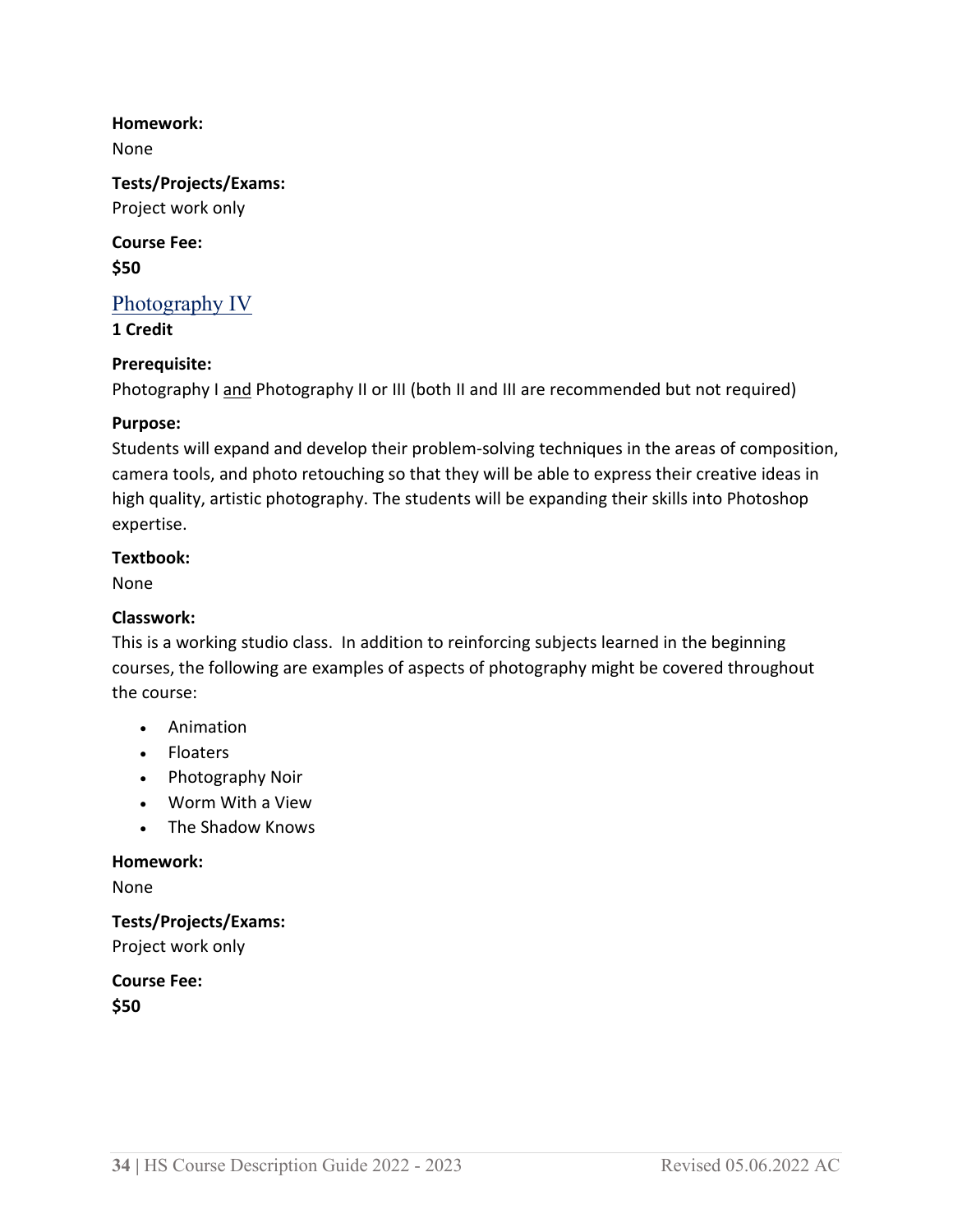# <span id="page-34-0"></span>*History Department*

# <span id="page-34-1"></span>Classical World History **2 credits**

#### **Purpose:**

This introductory course will focus on the important events, major texts, and works of art that represent and clearly illustrate what is unique and central to the Judeo-Christian and Greco-Roman traditions taken separately, then come to grips with the synthesis and opposition to synthesis between these traditions that occurred in antiquity. The course is designed to establish the religious, philosophical, political, and economic contexts most crucial to the study of Western history and literature, taking time to explain how these early ideas would later impact Western Civilization culminating in the founding of the United States. This is a nonhonors course designed to prepare each student for success in later honors courses. As such it is by teacher recommendation only and registration is handled on a student-by-student basis.

#### **Textbook:**

- Winks, Robin W, and Susan P Mattern. The Ancient Mediterranean World : From the Stone Age to A.D. 600. New York, Oxford University Press, 2004.
- Aristotle. Politics. Translated by T.A. Sinclair and T.J. Saunders. New York: Penguin, 1992.
- Herodotus. Histories. Translated by Aubrey De Selincourt. New York: Penguin, 2003.
- Hesiod. Theogony; Works and Days. Translated by M.L. West. Oxford: Oxford University Press, 1999.
- Livy. Stories of Rome. Translated by Roger Nicols. New York: Cambridge University Press, 1999.
- Plato. The Republic. Translated by D. Lee and H.D. Pritchard. New York: Penguin, 2003.
- Thucydides. History of the Peloponnesian Wars. Translated and edited by Rex Warner. New York: Penguin, 2003.

#### **Classwork:**

Students will complete a warm-up activity over the previous day's lesson at the start of each class. Then they will follow along through guided interactive lecture and notes. Some days will require student participation while discussing key philosophical ideas and student opinions.

#### **Homework:**

Nightly reading will provide content for the next day's lesson as well as discussion of more indepth primary sources. Reading will be accompanied by a reading guide to focus attention to key details and prepare students for quizzes and tests.

# **Tests/Projects/Exams:**

Each unit will end with a unit test assessing knowledge through fill in the blank, multiple choice, timeline, and short essay questions. There will be one major yearlong research project.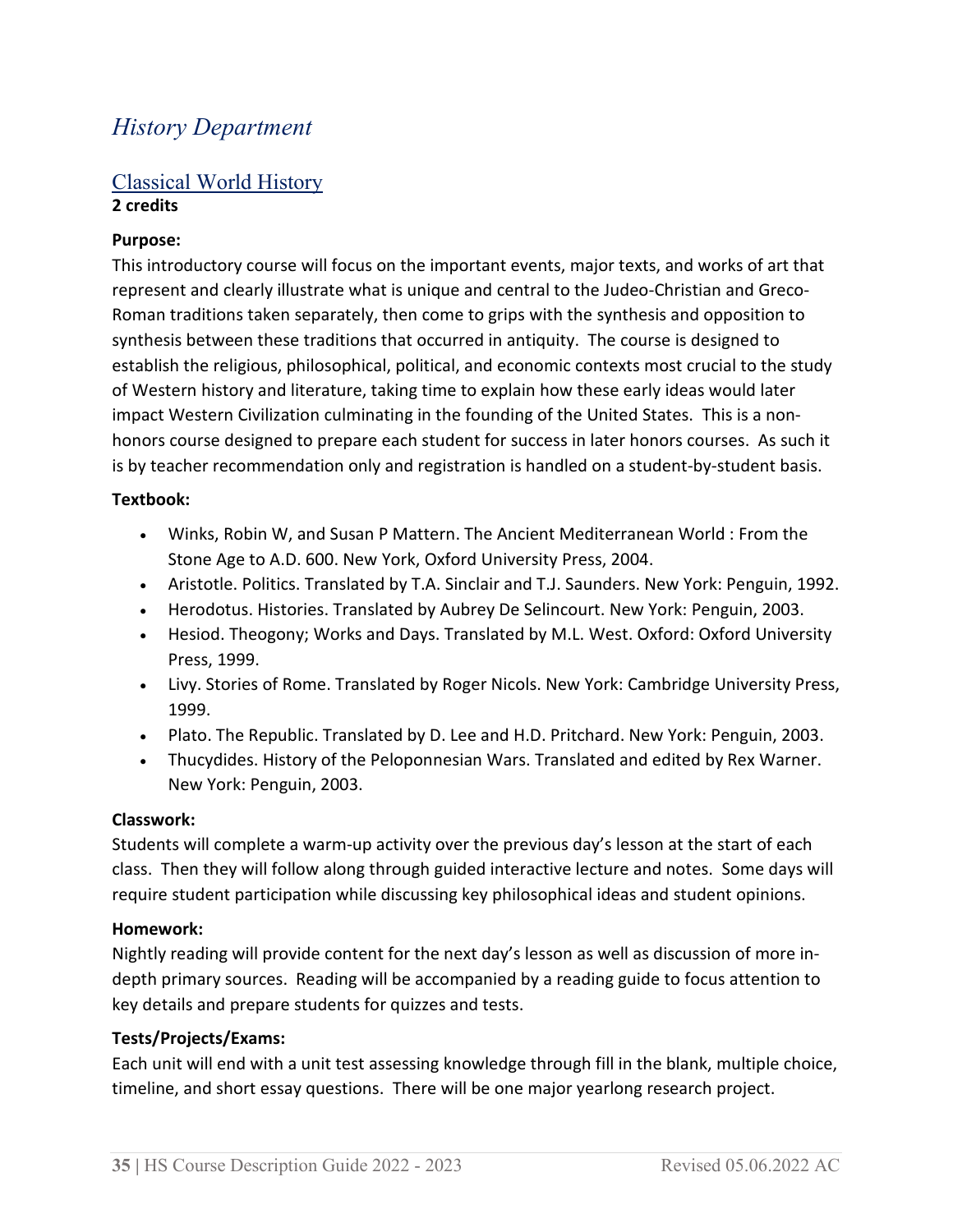Students will conduct a lengthy research project drafting an annotated biography about a specific figure of their choosing. This project will focus on research skills, thesis, and argument construction, as well as learning how to approach a project of such a scale. Each semester will finish with a two-hour exam assessing all information covered during the semester.

# **Summer Reading:**

*Prometheus Bound* – Aeschylus and other select works

# <span id="page-35-0"></span>Honors Classical World History

# **2 Credits**

# **Purpose:**

This course will emphasize the important events, major texts, and works of art that represent and clearly illustrate what is unique and central to the Judeo-Christian and Greco-Roman traditions taken separately, then come to grips with the synthesis and opposition to synthesis between these traditions that occurred in antiquity. The course is designed to establish the religious, philosophical, political, and economic contexts most crucial to the study of Western history and literature. This is an honors course designed to prepare each student for success in later honors and Advanced Placement courses.

# **Textbook:**

- Winks, Robin W, and Susan P Mattern. The Ancient Mediterranean World : From the Stone Age to A.D. 600. New York, Oxford University Press, 2004.
- Aristotle. Politics. Translated by T.A. Sinclair and T.J. Saunders. New York: Penguin, 1992.
- Herodotus. Histories. Translated by Aubrey De Selincourt. New York: Penguin, 2003.
- Hesiod. Theogony; Works and Days. Translated by M.L. West. Oxford: Oxford University Press, 1999.
- Livy. Stories of Rome. Translated by Roger Nicols. New York: Cambridge University Press, 1999.
- Plato. The Republic. Translated by D. Lee and H.D. Pritchard. New York: Penguin, 2003.
- Thucydides. History of the Peloponnesian Wars. Translated and edited by Rex Warner. New York: Penguin, 2003.

# **Classwork:**

Students will complete a warm-up activity over the previous day's lesson at the start of each class. Then they will follow along through guided interactive lecture and notes. Some days will require student participation while discussing key philosophical ideas and student opinions.

# **Homework:**

Nightly reading will provide content for the next day's lesson as well as discussion of more indepth primary sources. Reading will be accompanied by a reading guide to focus attention to key details and prepare students for quizzes and tests.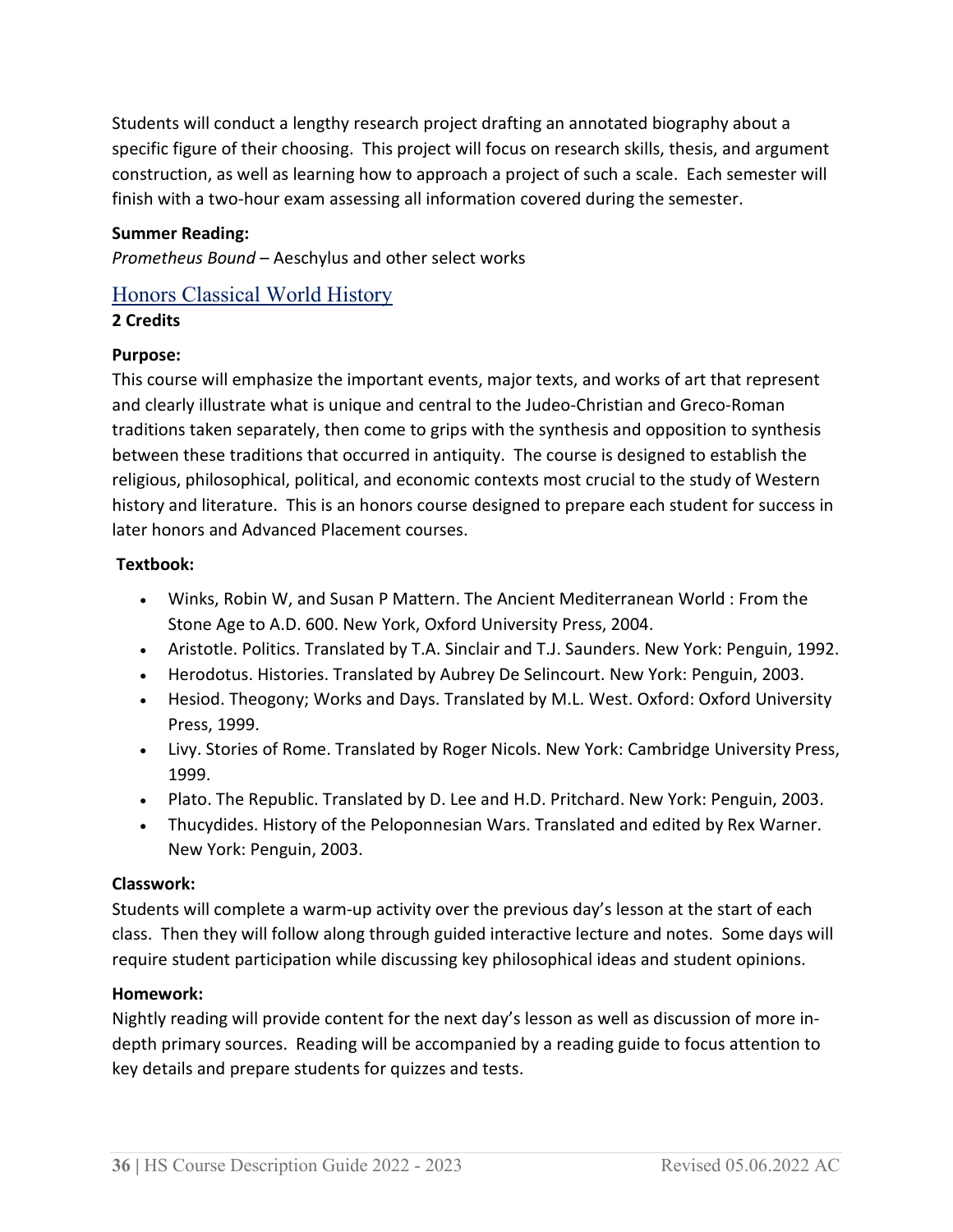# **Tests/Projects/Exams:**

Each unit will end with a unit test assessing knowledge through fill in the blank, multiple choice, timeline, and short essay questions. There will be one major yearlong research project. Students will conduct a lengthy research project drafting an annotated biography about a specific figure of their choosing. This project will focus on research skills, thesis, and argument construction, as well as learning how to approach a project of such a scale. Each semester will finish with a two-hour exam assessing all information covered during the semester.

#### **Summer Reading:**

*Prometheus Bound* – Aeschylus and other selected works

# European History

**2 credits**

# **Prerequisite:**

Classical World History

#### **Purpose:**

This year-long introductory course will cover the development of European civilization from the fall of Rome in 476 A.D. through the Cold War in the 20th century. In the first semester, this course will explore topics including the Middle Ages, the Renaissance, and Reformation, and the Scientific and Intellectual Revolutions. The second semester begins with the French Revolution and rise of Napoleon, the development of industrialization, capitalism, Communism, and events of the two World Wars of the 20th century. Throughout the year, students will read and critically analyze various primary sources to gain a deeper understanding of history beyond the textbook and class lectures. This is a non-honors course designed to prepare each student for success in later honors courses. As such it is by teacher recommendation only and registration is handled on a student-by-student basis.

#### **Textbook:**

- Spielvogel, Jackson J. Western Civilization. 7th ed. Thomas Wadsworth, 2009.
- Perry, Marvin, Joseph R. Peden, and Theodore H. Von Laue, editors. Sources of the Western Tradition, 6th ed.
- Einhard. Life of Charlemagne
- Niccolo, Machiavelli. The Prince
- Remarque, Erich Maria. All Quiet on the Western Front
- Wiesel, Elie. Night

#### **Classwork:**

Students will complete a warm-up activity over the previous day's lesson or homework at the start of each class. They will then follow along through guided interactive lecture and notes. Some days will require student participation while discussing key historical ideas and student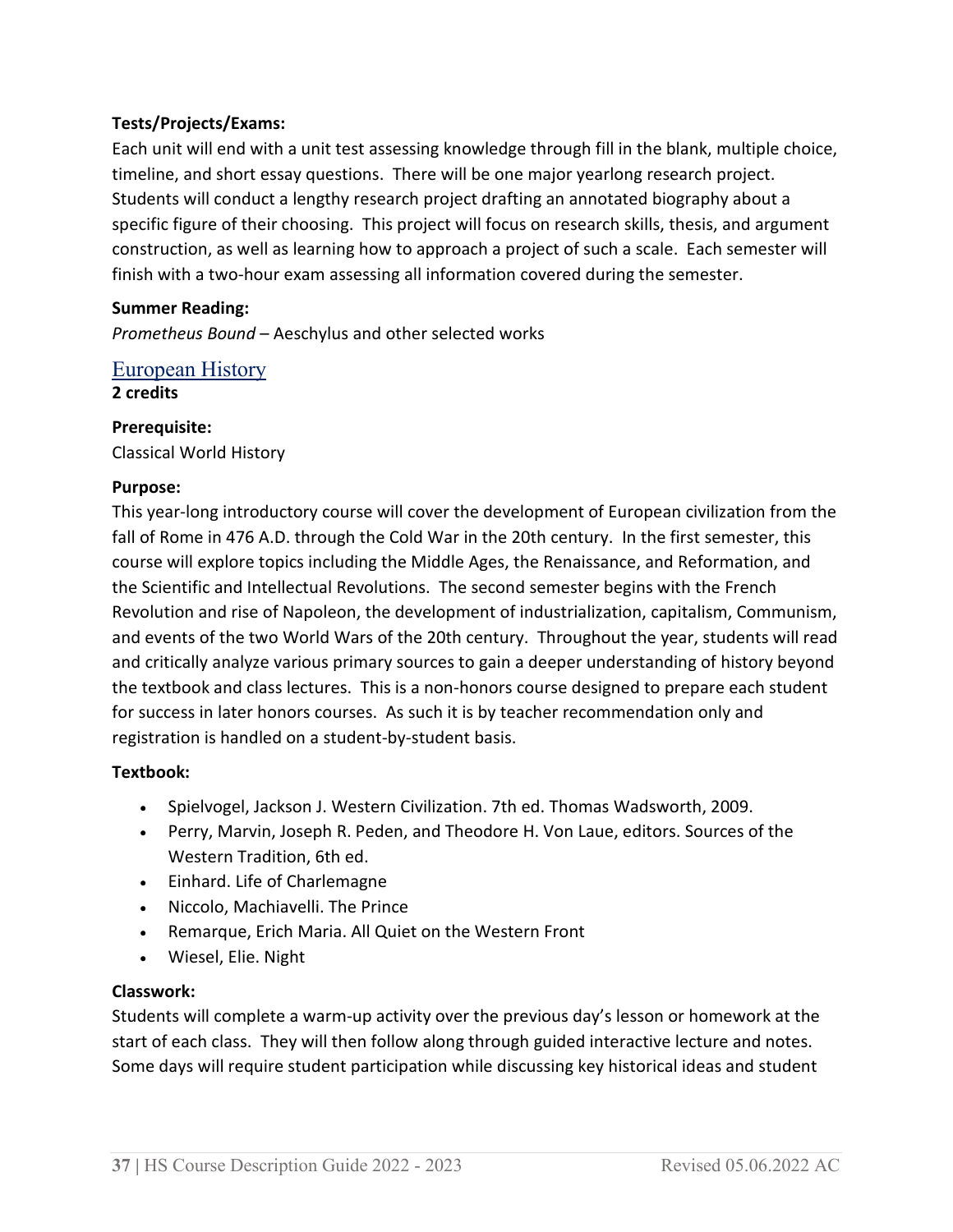opinions. During large projects, some class time will be set aside for student responsibility coordinating.

#### **Homework:**

Nightly reading assignments will provide content for the next day's lesson as well as discussion of more in-depth primary sources. This reading will be assessed through warm-ups, quizzes, and tests. Along with nightly reading, students will continually have projects to work on as well.

#### **Tests/Projects/Exams:**

Each unit will end with a unit test assessing knowledge through fill in the blank, multiple choice, timeline, and short essay questions. Team-based mini-projects, culminating in some kind of presentation or debate in front of the class, with each unit (develops oral communication and informal leadership skills); book report in Fall semester on a book from a provided list, 4-6 page report; research paper in Spring semester, including selecting a topic within European history, development of a question in that topic, conduct of research to answer the question, and production of a 6-8 page research paper to explain and defend that answer. Each semester will finish with a two-hour exam assessing all information covered during the semester.

#### **Summer Reading:**

*A Man for All Seasons* – Robert Bolt

Honors European History **2 Credits**

#### **Prerequisite:**

Honors Classical World History

#### **Purpose:**

This year-long course will cover the development of European civilization from the fall of Rome in 476 A.D. through the Cold War in the  $20<sup>th</sup>$  century. In the first semester, this course will explore topics including the Middle Ages, the Renaissance, the Reformation, and the Scientific and Intellectual Revolutions. The second semester begins with the French Revolution and rise of Napoleon, the development of industrialization, capitalism, Communism, and events of the two World Wars of the 20<sup>th</sup> century. Throughout the year, students will read and critically analyze various primary sources to gain a deeper understanding of history beyond the textbook and class lectures.

#### **Textbook:**

- Spielvogel, Jackson J. Western Civilization. 7th ed. Thomas Wadsworth, 2009.
- Perry, Marvin, Joseph R. Peden, and Theodore H. Von Laue, editors. Sources of the Western Tradition, 6th ed.
- Einhard. Life of Charlemagne
- Niccolo, Machiavelli. The Prince
- Remarque, Erich Maria. All Quiet on the Western Front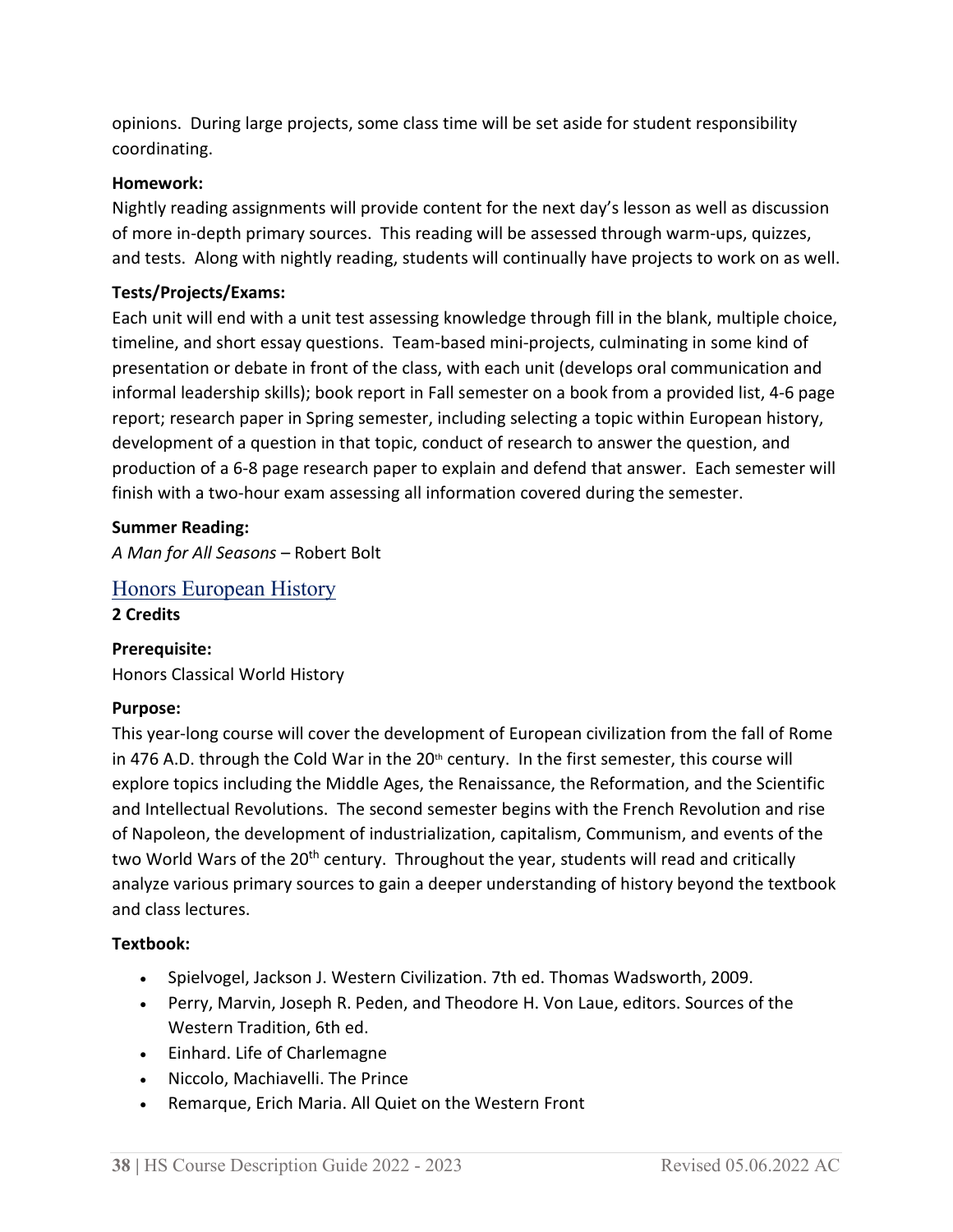• Wiesel, Elie. Night

# **Classwork:**

Students will complete a warm-up activity over the previous day's lesson or homework at the start of each class. They will then follow along through guided interactive lecture and notes. Some days will require student participation while discussing key historical ideas and student opinions. During large projects, some class time will be set aside for student responsibility coordinating.

# **Homework:**

Nightly reading assignments will provide content for the next day's lesson as well as discussion of more in-depth primary sources. This reading will be assessed through warm-ups, quizzes, and tests. Along with nightly reading, students will continually have projects to work on as well.

# **Tests/Projects/Exams:**

Each unit will end with a unit test assessing knowledge through fill in the blank, multiple choice, timeline, and short essay questions. Team-based mini-projects, culminating in some kind of presentation or debate in front of the class, with each unit (develops oral communication and informal leadership skills); book report in fall semester on a book from a provided list, 4-6 page report; research paper in spring semester, including selecting a topic within European history, development of a question in that topic, conduct of research to answer the question, and production of a 6-8 page research paper to explain and defend that answer. Each semester will finish with a two-hour exam assessing all information covered during the semester.

#### **Summer Reading:**

*A Man for All Seasons* – Robert Bolt

# AP European History

#### **2 Credits**

#### **Prerequisite:**

Completion of Honors The Classical World with a B or higher

#### **Purpose:**

The Advanced Placement program in European History (APEH) is a college-level course that "seeks to apprentice students to the practice of history by explicitly stressing the development of historical thinking skills while learning about the past.1" Completing this course, plus the AP exam, is equivalent to college introductory courses in European History. This class will cover the development of European civilization from 1450 to the present using extensive reading in both primary and secondary sources. In the first semester, students will explore topics including the Renaissance, the Reformation, the Scientific Revolution, the Enlightenment, the French Revolution, and the Napoleonic Wars. In the second semester, students will examine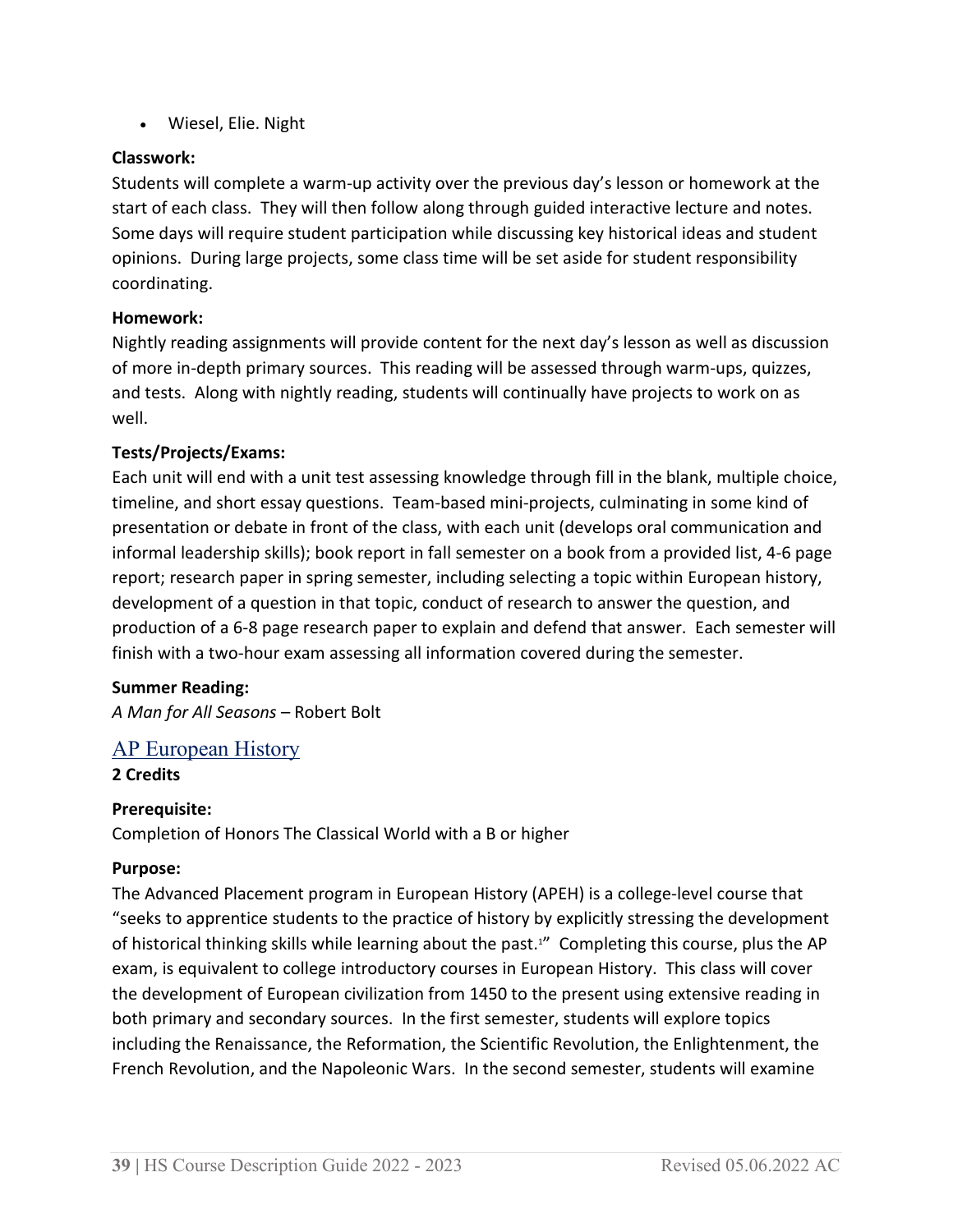the coming of industrialization, the shift to popular government, capitalism, Communism, the two World Wars, the Cold War, and the post-cold-war efforts towards European unity.

Textbook:

- Spielvogel, Jackson J. Western Civilization. 7th ed. Thomas Wadsworth, 2009.
- Perry, Marvin, Joseph R. Peden, and Theodore H. Von Laue, editors. Sources of the Western Tradition, 6th ed.
- Einhard. Life of Charlemagne
- Niccolo, Machiavelli. The Prince
- Remarque, Erich Maria. All Quiet on the Western Front
- Wiesel, Elie. Night

In addition to the books listed with each unit above, there will be regular reading assignments from the following:

- Merriman, John W. A History of Modern Europe, 3<sup>rd</sup> ed. New York, W. W. Norton & Company, 2010.
- The Fordham University Internet History Sourcebooks Project [\(http://www.fordham.edu/Halsall/index.asp\)](http://www.fordham.edu/Halsall/index.asp)
- The "Europeana" EU Culture Project [\(http://www.europeana.eu/portal/\)](http://www.europeana.eu/portal/)
- The W. W. Norton & Co *History of Western Music* [\(http://www.wwnorton.com/college/music/grout7/home.htm\)](http://www.wwnorton.com/college/music/grout7/home.htm)
- *The Art of War in World History*, Gerard Chaliand ed)
- *Sources of European History: Since 1900, 2<sup>nd</sup> ed, Perry, Berg, and Krukones, eds)*
- Boston: Houghton Mifflin Company, 2006.
	- o Vol I (From Ancient Times to the Enlightenment)
	- o Vol II (From the Renaissance to the Present)

#### **Classwork:**

Students will complete a warm-up activity over the previous day's lesson or homework at the start of each class. Then follow along through guided interactive lecture and notes. Some days will require student participation while discussing key historical ideas and student opinions. During large projects some class time will be set aside for student responsibility coordinating.

#### **Homework:**

Nightly reading will provide content for the next day's lesson as well as discussion of more indepth primary sources. This reading will be assessed through warm-ups, quizzes, and tests. Along with nightly reading, students will continually have projects to work on as well.

#### **Tests/Projects/Exams:**

Each unit will end with a unit test assessing knowledge through fill in the blank, multiple choice, timeline, and short essay questions. Team-based mini-projects, culminating in some kind of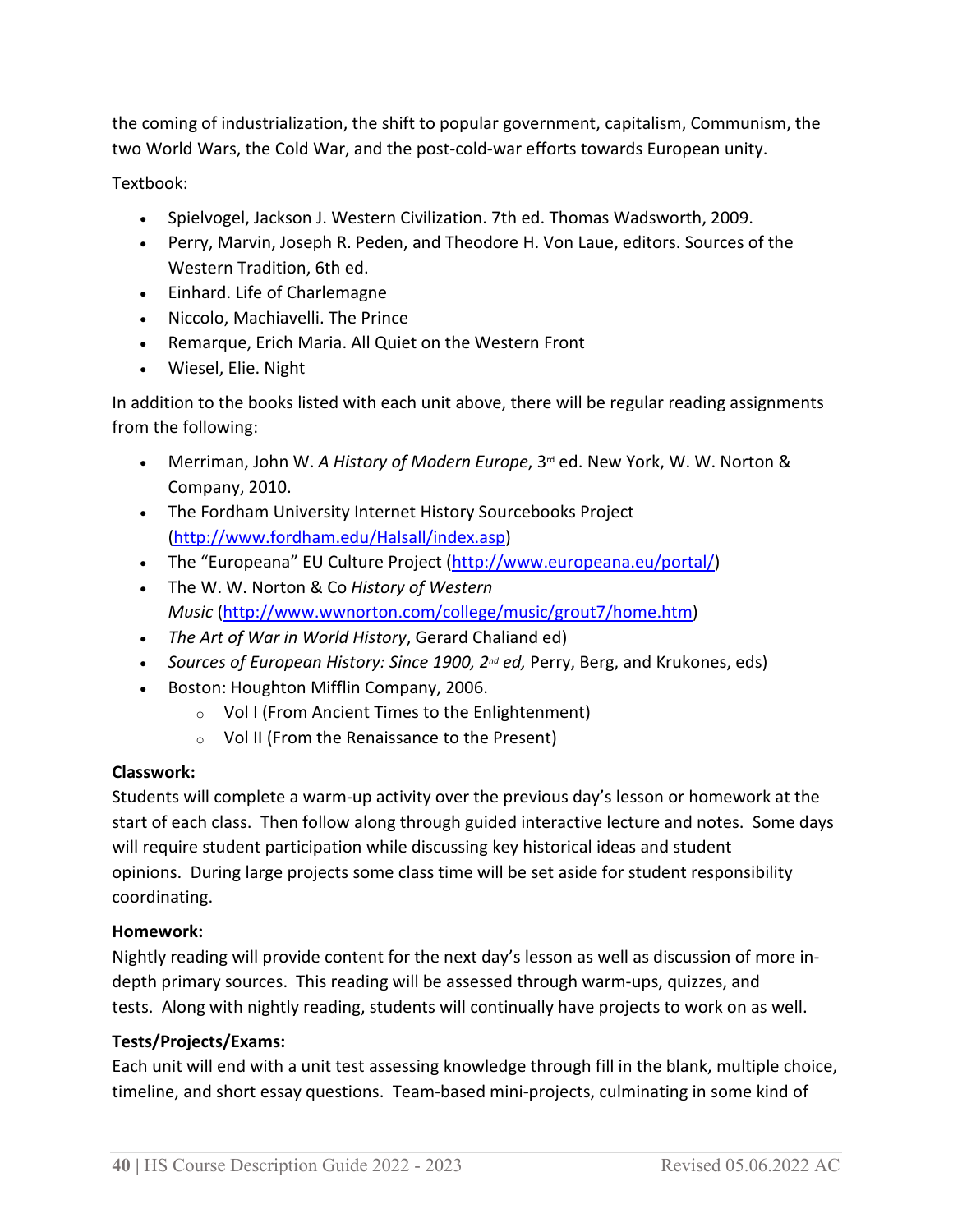presentation or debate in front of the class, with each unit (develops oral communication and informal leadership skills); book report in Fall semester on a book from a provided list, 4-6 page report; research paper in Spring semester, including selecting a topic within European history, development of a question in that topic, conduct of research to answer the question, and production of a 6-8 page research paper to explain and defend that answer. Each semester will finish with a two-hour exam assessing all information covered during the semester.

Specific to this course is a form of writing assignment called the Document-Based Question, or DBQ, designed to train and evaluate the student's ability to form historical arguments based on analysis and interpretation of a variety of primary source materials, including written, graphic, and artistic. To prepare students for this unique aspect of the AP exam, they will do at least one DBQ in each of the course's ten units, initially as a homework over several days, and as a timed in-class exercise by the end of the second semester.

#### **Summer Reading:**

*A Man for All Seasons* – Robert Bolt; Selected chapters from *The Pursuit of History* - John Tosh

# Honors United States History

**2 Credits**

#### **Prerequisite:**

European History

#### **Purpose:**

The most important work in America is teaching American history and government. History functions for a nation as memory does for an individual. Without memory, an individual or a nation has no identity, and ultimately, no existence. With false memories, each has only a distorted sense of self, misconceptions of virtues and vices, strengths and weaknesses - and hence little chance of a better life.

This year-long course will familiarize students with the colonization and growth of the United States from the founding of Jamestown in 1607 to the events and challenges facing us as a nation today. The first semester will cover through the end of Reconstruction in 1877, concentrating on the three seminal periods of the American Revolution and establishment of the Republic, the evolution from Jeffersonian to Jacksonian Democracy and Manifest Destiny, and the American Civil War and Reconstruction. The second semester begins with Western expansion and concentrates on the rise of the city, the Progressive Era, World War I and the Great Depression, World War II, the civil rights movement, and America as a superpower through the end of the Cold War. Major themes such as the United States Constitution; the evolution of an American culture and identity; the impact of slavery; immigration, demographic changes, and diversity; economic transformations; politics and citizenship; reform; religion; and war and diplomacy will provide the threads of continuity with which to compare and analyze each period of study.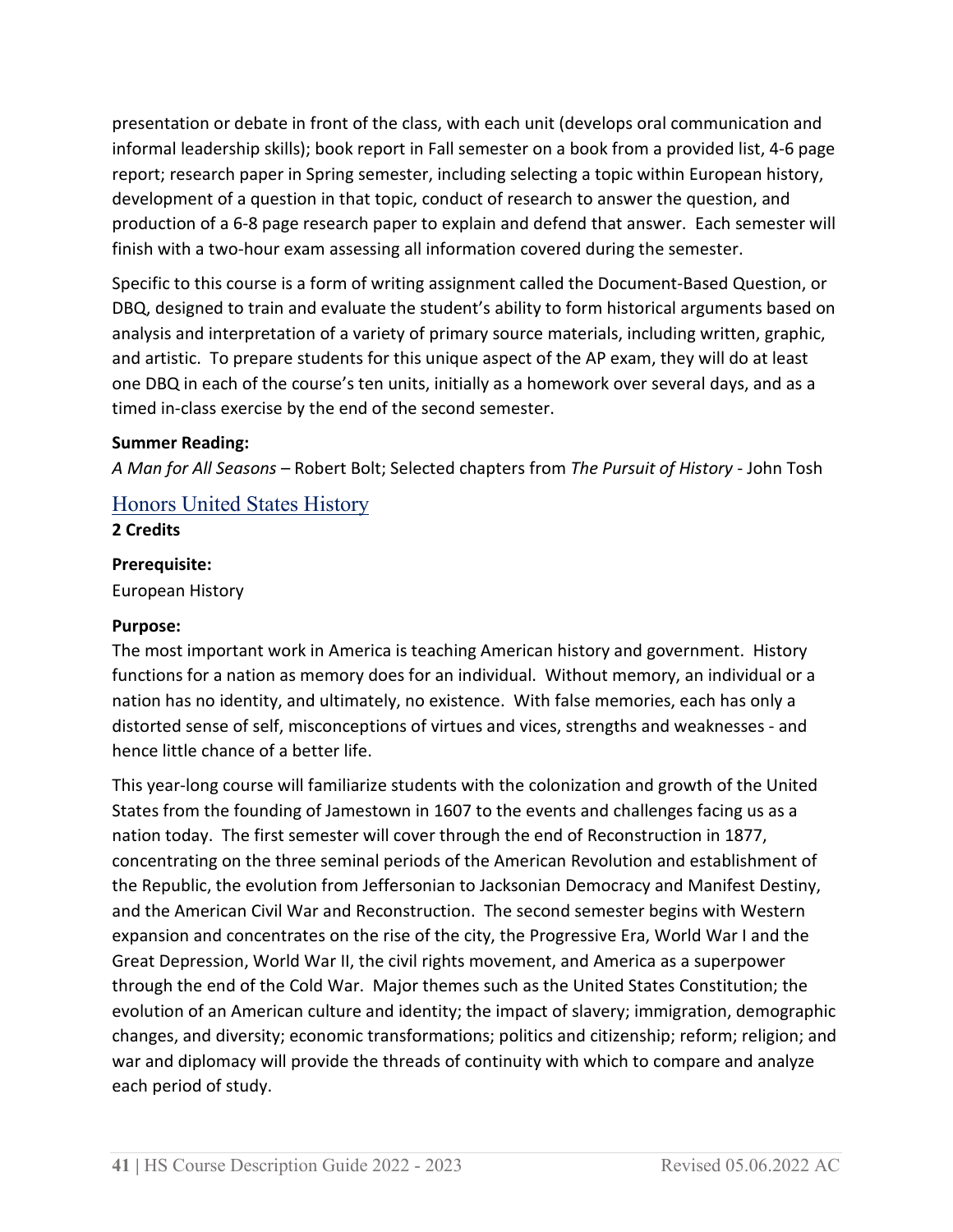#### **Textbook:**

Brinkley, Alan. American History: A Survey, 12<sup>th</sup> edition. New York: McGraw Hill, 2003.

Various primary sources will be assigned through handouts.

#### **Classwork:**

Students will complete a warm-up activity over the previous day's lesson or homework at the start of each class. Then follow along through guided interactive lecture and notes. Some days will require student participation while discussing key historical ideas and student opinions.

# **Homework:**

Nightly reading will provide content for the next day's lesson as well as discussion of more indepth primary sources. Each reading will be accompanied by a worksheet that will push students to critically think on key terms throughout the reading along with basic note taking. This reading will be assessed through warm-ups, quizzes, and tests.

# **Tests/Projects/Exams:**

Each unit will end with a unit test assessing knowledge through fill in the blank, multiple choice, timeline, and short essay questions. Students will research and plan a speech on any individual or event significant to U.S. history of their own choosing with instructor approval. They will then present a 10 – 12 minutes speech on their topic to the class. Each semester will finish with a two-hour exam assessing all information covered during the semester.

### **Summer Reading:**

*The American Revolution: A History* – Gordon Wood

# AP United States History

**2 Credits**

#### **Prerequisite:**

Completion of Honors European History with a B or higher

#### **Purpose:**

The most important work in America is teaching American history and government. History functions for a nation as memory does for an individual. Without memory, an individual or a nation has no identity, and ultimately, no existence. With false memories, each has only a distorted sense of self, misconceptions of virtues and vices, strengths and weaknesses - and hence little chance of a better life.

Advanced Placement (AP) United States History is designed to enable students to develop analytical skills and acquire a thorough knowledge of United States history. The goal of this AP course is, quite simply, to enable students to do well on the AP exam, that is, achieve a score of 4 or 5. To do so, this year-long course will familiarize students with the colonization and growth of the United States from the founding of Jamestown in 1607 to the events and challenges facing us as a nation today. The first semester will cover through the end of Reconstruction in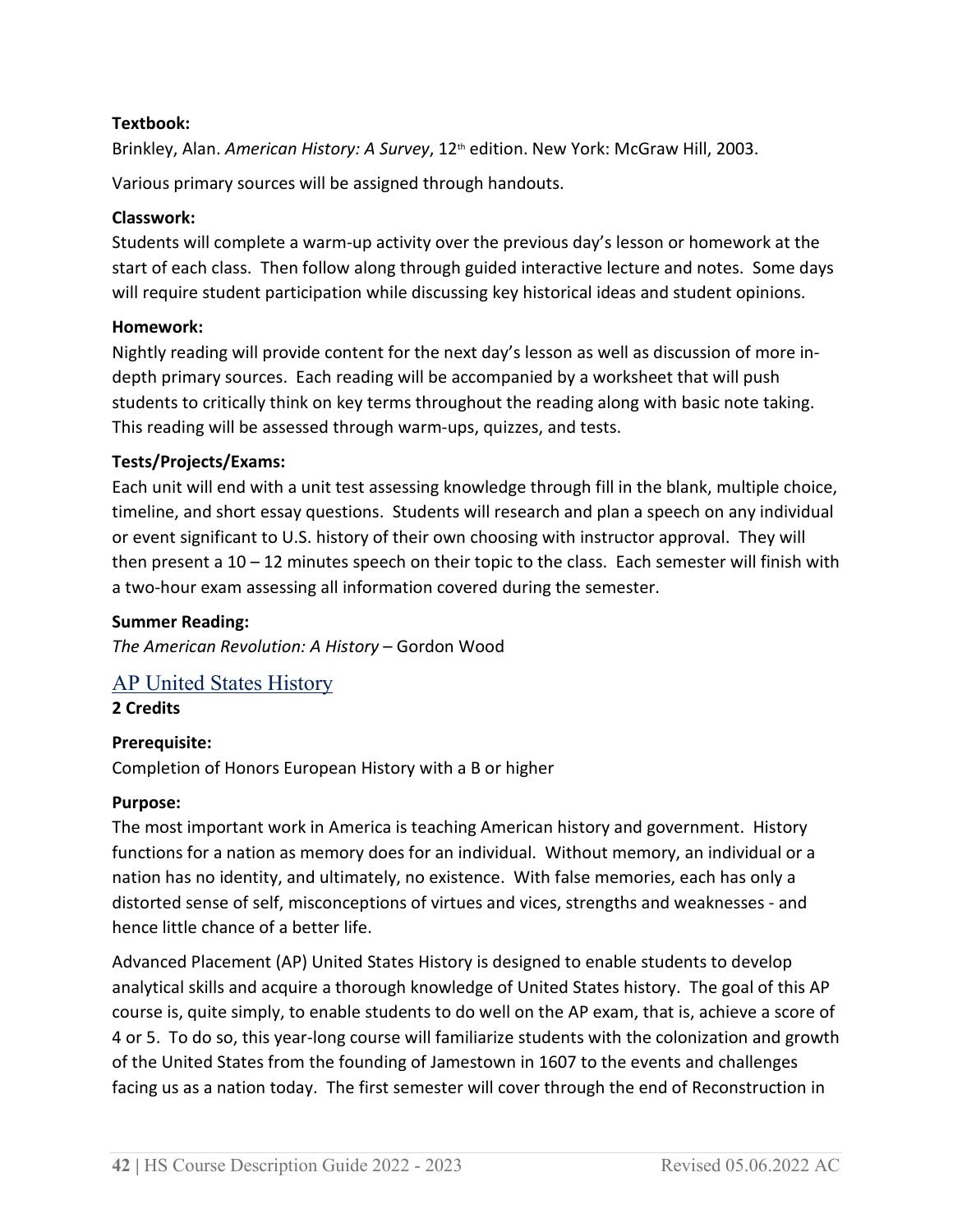1877, concentrating on the three seminal periods of the American Revolution and establishment of the Republic, the evolution from Jeffersonian to Jacksonian Democracy and Manifest Destiny, and the American Civil War and Reconstruction. The second semester begins with Western expansion and concentrates on the rise of the city, the Progressive Era, World War I and the Great Depression, World War II, the civil rights movement, and America as a superpower through the end of the Cold War. Major themes such as the United States Constitution; the evolution of an American culture and identity; the impact of slavery; immigration, demographic changes, and diversity; economic transformations; politics and citizenship; reform; religion; and war and diplomacy will provide the threads of continuity with which to compare and analyze each period of study.

# Textbook:

- Primary text: Brinkley, Alan. American History: A Survey, 12<sup>th</sup> edition. New York: McGraw Hill, 2003.
- **Supplementary texts:**
	- <sup>o</sup> George, Jason, and Jerald Brown, *AP Achiever: Advanced Placement Exam Prep*  Guide to accompany American History, 12<sup>th</sup> edition. New York: McGraw Hill, 2007.
	- <sup>o</sup> *An American Primer*, edited by Daniel J. Boorstin. New York: Meridian, 1995.
	- <sup>o</sup> McMichael, George, ed. *The Concise Edition of American Literature*, 5th ed. Upper Saddle River, NJ: Prentice hall, 1998
	- <sup>o</sup> Hillsdale College Department of History. *American Heritage: A Reader*, 2<sup>nd</sup> edition. Acton, MA: Tapestry Press, 2001.
	- <sup>o</sup> *Annals of America*. Chicago: Encyclopedia Britannica, Inc., 1974.
	- <sup>o</sup> Riis, Jacob A. *How the Other Half Lives: Studies among the Tenements of New York*. New York: Dover, 1971. Print.
	- <sup>o</sup> Loewen, James W. *Lies My Teacher Told Me: Everything Your American History Textbook Got Wrong*. New York: New, 1995. Print.
	- o Other anthologies as required

#### **Classwork:**

Students will complete a warm-up activity over the previous day's lesson or homework at the start of each class. Then follow along through guided interactive lecture and notes. Some days will require student participation while discussing key historical ideas and student opinions.

#### **Homework:**

Nightly reading will provide content for the next day's lesson as well as discussion of more indepth primary sources. Each reading will be accompanied by a worksheet that will push students to critically think on key terms throughout the reading along with basic note taking. This reading will be assessed through warm-ups, quizzes, and tests.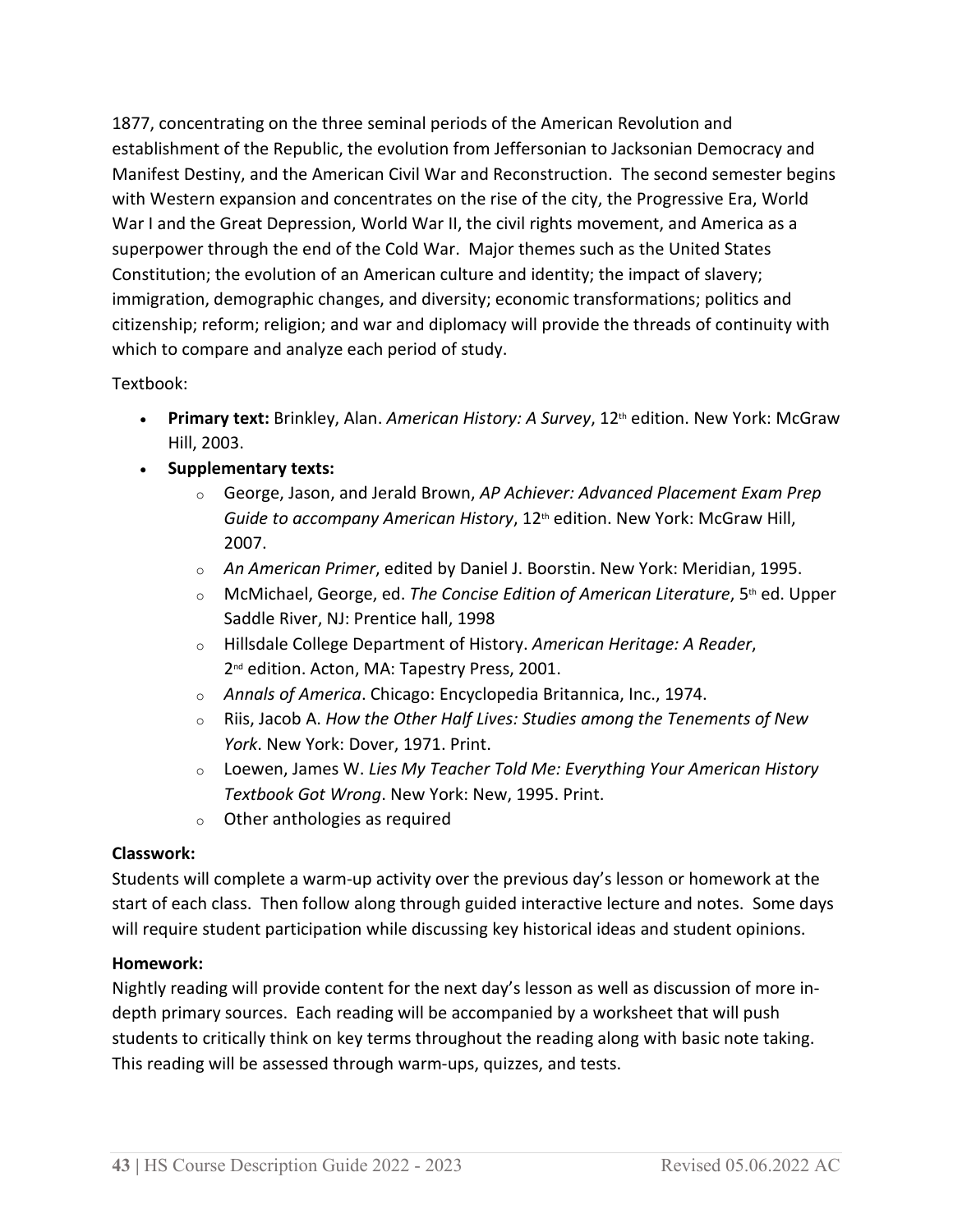# **Tests/Projects/Exams:**

Each unit will end with a unit test assessing knowledge through fill in the blank, multiple choice, timeline, and short essay questions. Specific to this course is a form of writing assignment called the Document-Based Question, or DBQ, designed to train and evaluate your ability to form historical arguments based on analysis and interpretation of a variety of primary source materials, including written, graphic, and artistic. To prepare you for this unique aspect of the AP exam, you will do at least one DBQ in each of the course's units. These essays will be given during class and timed. First semester will finish with a two-hour exam assessing all information covered during the semester.

#### **Summer Reading:**

All students must read chapters 1-4 of the primary text and take notes. A test will be given the first week of school. Students must also read *The American Revolution: A History* – Gordon Wood.

# Honors United States Government and Politics

#### **1 Credit**

# **Prerequisite:**

United States History

#### **Purpose:**

Government in the fullest sense is the way a people organize their common life to make it a better life. In the United States, the fullest expression of government is the self-governing of the American people. Preserving self-government requires clear-sighted attention to our fundamental principles. These principles are found in the primary documents of our history. We aim to understand those documents as their authors did.  This implies that we can escape our own time and understand something from another time. This is a semester-long college course designed to familiarize the student with the basic structure of American government and the Constitution of the United States, and the interrelationships among the three branches of national government - the Executive, Legislative, and Judicial branches - and the other major players on the national scene - the media, political parties, interest groups and public opinion.

The course will cover the following six topic areas: Constitutional Underpinnings of United States Government; Political Beliefs and Political Behaviors; Political Parties, Interest Groups, and Mass Media; Institutions of National Government; Public Policy; and Civil Rights and Civil Liberties.

# **Textbook:**

- Edwards, George C. III, Martin P. Wattenberg, and Robert L. Lineberry. *Government in America: People, Politics, and Policy*, 14th ed. New York: Longman, 2009.
- Woll, Peter. *American Government: Readings and Cases*, 18th ed. New York: Longman, 2010.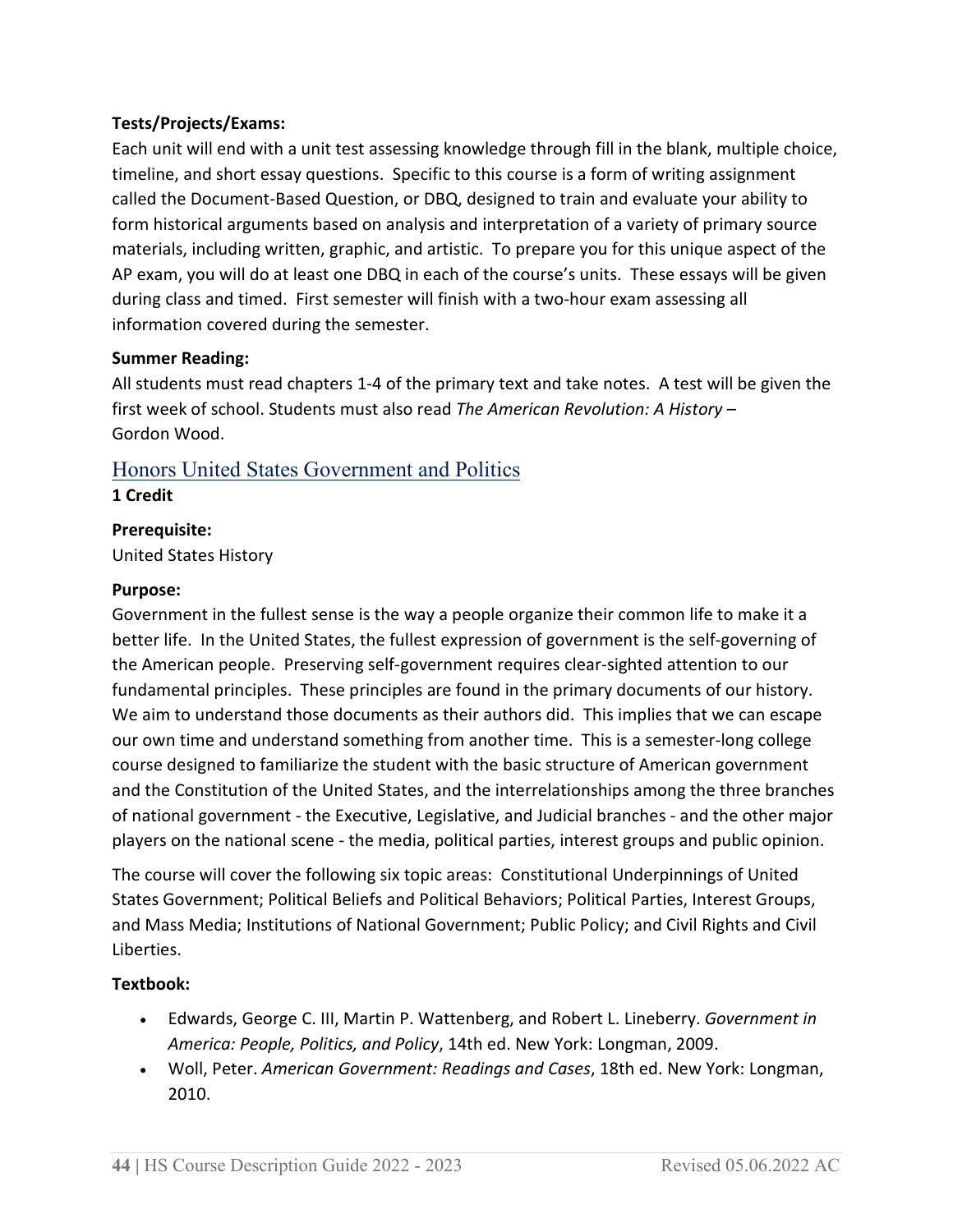- Johnson, Jeffrey Alan, *AP Government and Politics United States to accompany Government in America*. New York: Longman, 2009.
- Serow, Ann G. and Everett C. Ladd. *The Lanahan Readings in the American Polity*, 14th ed. Baltimore: Lanahan, 2007.
- Lasser, William, *Perspectives on American Politics*, 5<sup>th</sup> ed. New York: Houghton Mifflin Company, 2008.

### **Classwork:**

Students will complete a warm-up activity over the previous day's lesson or homework at the start of each class. They will then follow along through guided interactive lecture and notes. Some days will require student participation while discussing key past or present political ideas and student must formulate their own opinions on current issues within the United States government.

# **Homework:**

Nightly reading will provide content for the next day's lesson as well as discussion of more indepth primary sources. Each reading will be accompanied by a worksheet that will push students to critically think on key terms throughout the reading along with basic note taking. This reading will be assessed through warm-ups, quizzes, and tests.

# **Tests/Projects/Exams:**

Each unit will end with a unit test assessing knowledge through fill in the blank, multiple choice, timeline, and short essay questions. Each student will research a current event topic of their choosing to present an 8-10-minute presentation to the class detailing the event, issue, or person and how they impacted the U.S. Each student will also research a court case significant to U.S. history and write a 2-3-page paper as well as present an 8-10-minute speech to the class on the court case and why it was significant to the United States. The semester will finish with a two-hour exam assessing all information covered during the semester.

#### **Summer Reading:**

*The Federalist Papers (Federalist 10, Federalist 48, Federalist 51, Federalist 78*) – John Jay, Alexander Hamilton, and James Madison.

# AP United States Government and Politics

#### **1 Credit**

# **Prerequisite:**

Completion of Honors United States History with a B or higher

#### **Purpose:**

Government in the fullest sense is the way a people organize their common life to make it a better life. In the United States, the fullest expression of government is the self-governing of the American people. Preserving self-government requires clear-sighted attention to our fundamental principles. These principles are found in the primary documents of our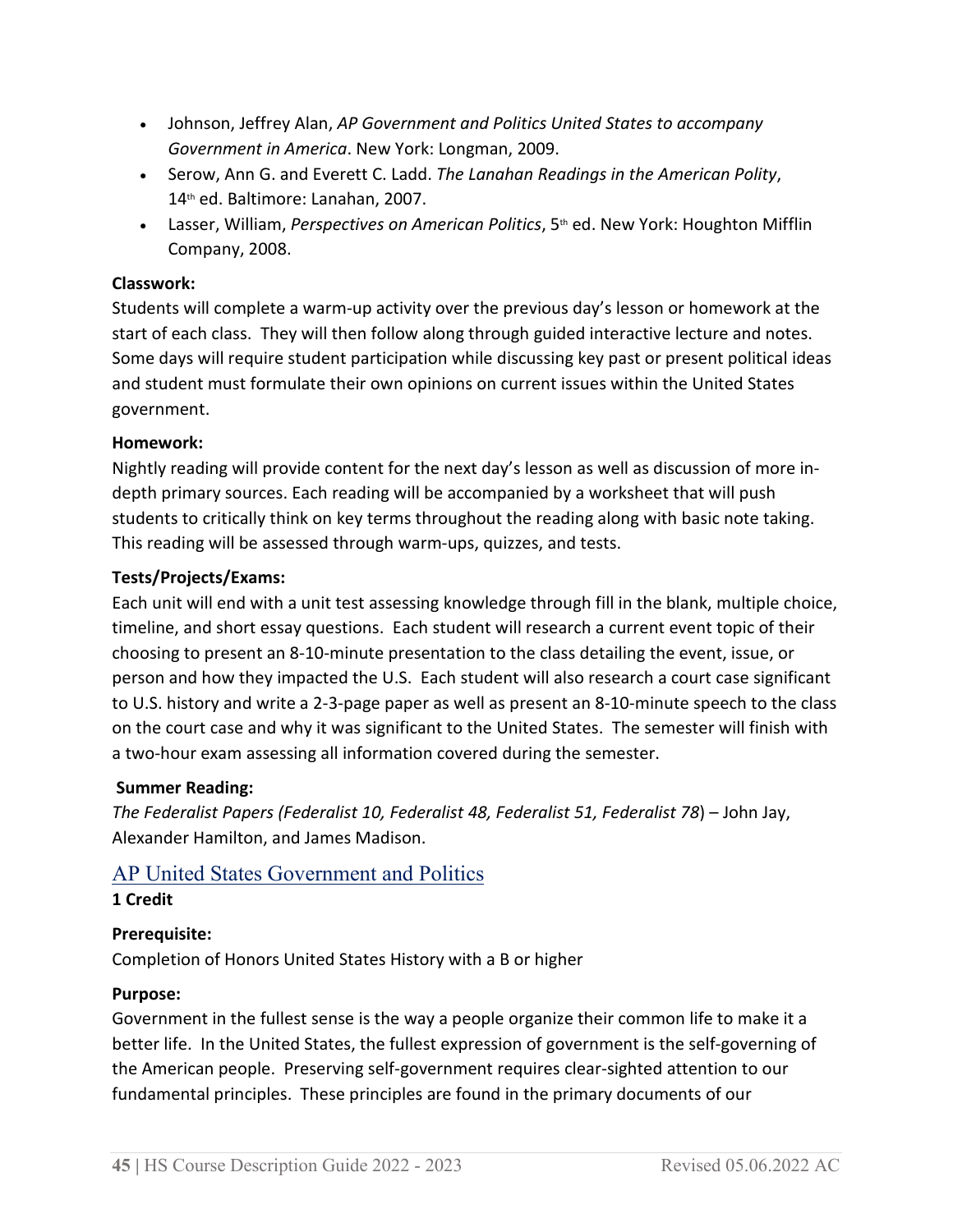history. We aim to understand those documents as their authors did.  This implies that we can escape our own time and understand something from another time.

The goal of this AP course is, quite simply, to enable each student to do well on the AP exam, that is achieve a score of 4 or 5. A greater, long-term goal of this AP course is to make each student a good, informed citizen. To accomplish this goal, this is a semester-long college course designed to familiarize the student with the basic structure of American government and the Constitution of the United States, and the interrelationships among the three branches of national government - the Executive, Legislative, and Judicial branches - and the other major players on the national scene - the media, political parties, interest groups and public opinion.

The course will cover the following six topic areas: Constitutional Underpinnings of United States Government; Political Beliefs and Political Behaviors; Political Parties, Interest Groups, and Mass Media; Institutions of National Government; Public Policy; and Civil Rights and Civil Liberties.

# **Textbook:**

- **Primary texts:**
	- o Edwards, George C. III, Martin P. Wattenberg, and Robert L. Lineberry. *Government in America: People, Politics, and Policy*, 14th ed. New York: Longman, 2009.
	- <sup>o</sup> Woll, Peter. *American Government: Readings and Cases*, 18th ed. New York: Longman, 2010.
	- <sup>o</sup> Johnson, Jeffrey Alan, *AP Government and Politics United States to accompany Government in America*. New York: Longman, 2009.
	- <sup>o</sup> Serow, Ann G. and Everett C. Ladd. *The Lanahan Readings in the American Polity*, 14th ed. Baltimore: Lanahan, 2007.
	- <sup>o</sup> Lasser, William, *Perspectives on American Politics*, 5th ed. New York: Houghton Mifflin Company, 2008.
- **Other materials:**
	- <sup>o</sup> Articles from current newspapers, such as the *New York Times* or the *Wall Street Journal*
	- <sup>o</sup> News magazine excerpts from *Time*, *Newsweek*, or the *Economist*
	- o News footage and documentaries
	- o C-SPAN's coverage and current events materials
	- o Numerous websites

#### **Classwork:**

Students will complete a warm-up activity over the previous day's lesson or homework at the start of each class. Then follow along through guided interactive lecture and notes. Some days will require student participation while discussing key past or present political ideas and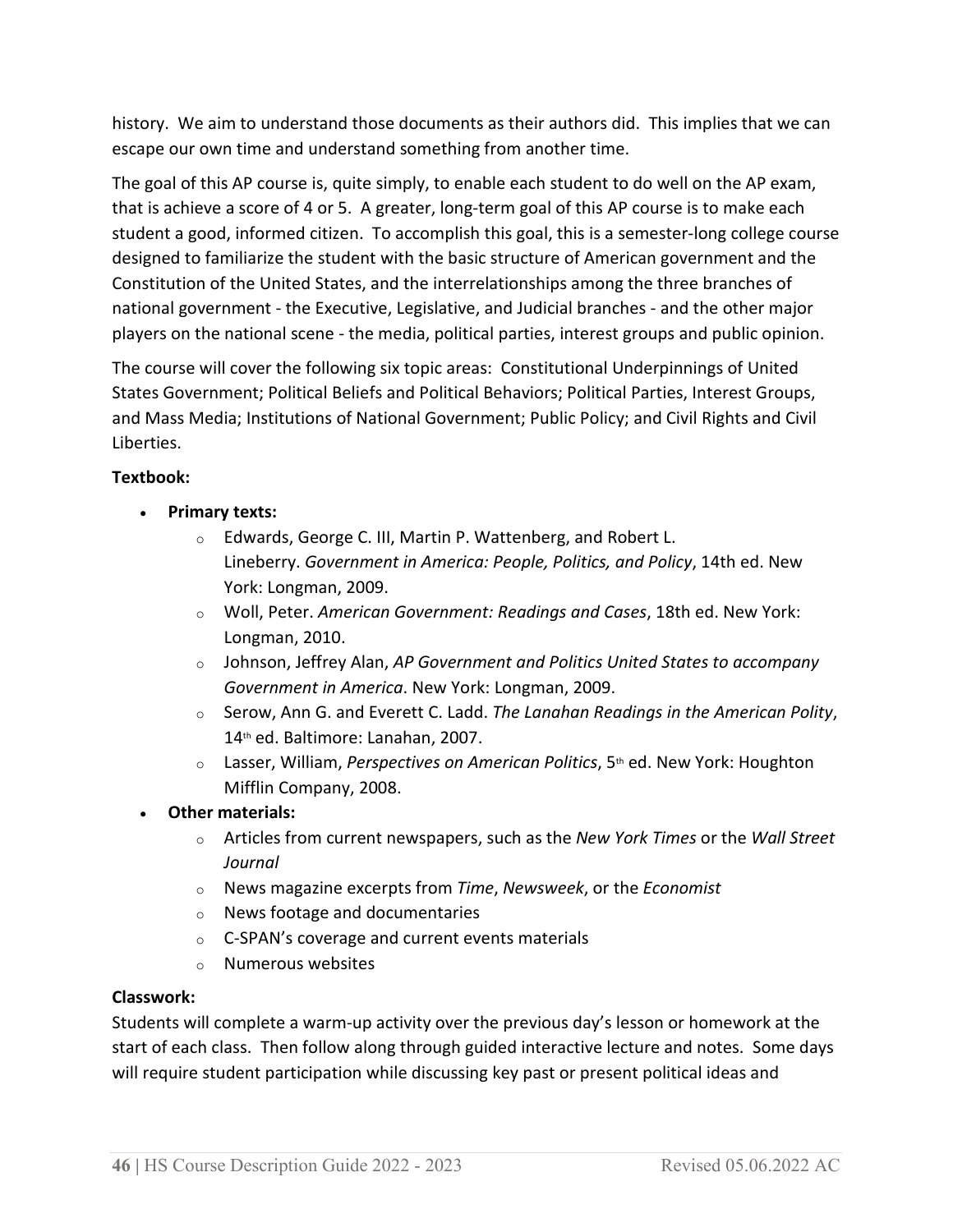student must formulate their own opinions on current issues within the United States government.

#### **Homework:**

Nightly reading will provide content for the next day's lesson as well as discussion of more indepth primary sources. Each reading will be accompanied by a worksheet that will push students to critically think on key terms throughout the reading along with basic note taking. This reading will be assessed through warm-ups, quizzes, and tests.

#### **Tests/Projects/Exams:**

Each unit will end with a unit test assessing knowledge through fill in the blank, multiple choice, timeline, and short essay questions. Each student will research a current event topic of their choosing to present an 8-10-minute presentation to the class detailing the event, issue, or person and how they impacted the U.S. Each student will also research a court case significant to U.S. history and write a 2-3-page paper as well as present an 8-10-minute speech to the class on the court case and why it was significant to the United States. The semester will finish with a two-hour exam assessing all information covered during the semester.

#### **Summer Reading:**

All students must read Chapters 1-3 of *Government in America* and *The Federalist Papers 10, 48, 51, 78 and c*omplete the corresponding study guide questions and quizzes. They will be due the second day of class.

# Honors Microeconomics

#### **1 Credit**

#### **Prerequisite:**

Requires a B or better in Honors U.S. History and Department Chair approval.

#### **Purpose:**

The purpose of this course is to not only introduce students to the tools to understand society and the creation of wealth, but also to ground Vanguard students in the historical tradition of economics. Students master basic supply and demand theory and analysis as it applies to individual markets and then learn about non-competitive equilibria such as monopoly. The course emphasizes the role of free markets in determining economic well-being and wealth creation, as well as the appropriate role of government.

#### **Textbook:**

Alongside the texts below, students read selections from the collective works of Frederic Bastiat.

- *Murder at the Margin* Stanley Jevons
- *Principles of Economics* N. Gregory Mankiw (5<sup>th</sup> edition)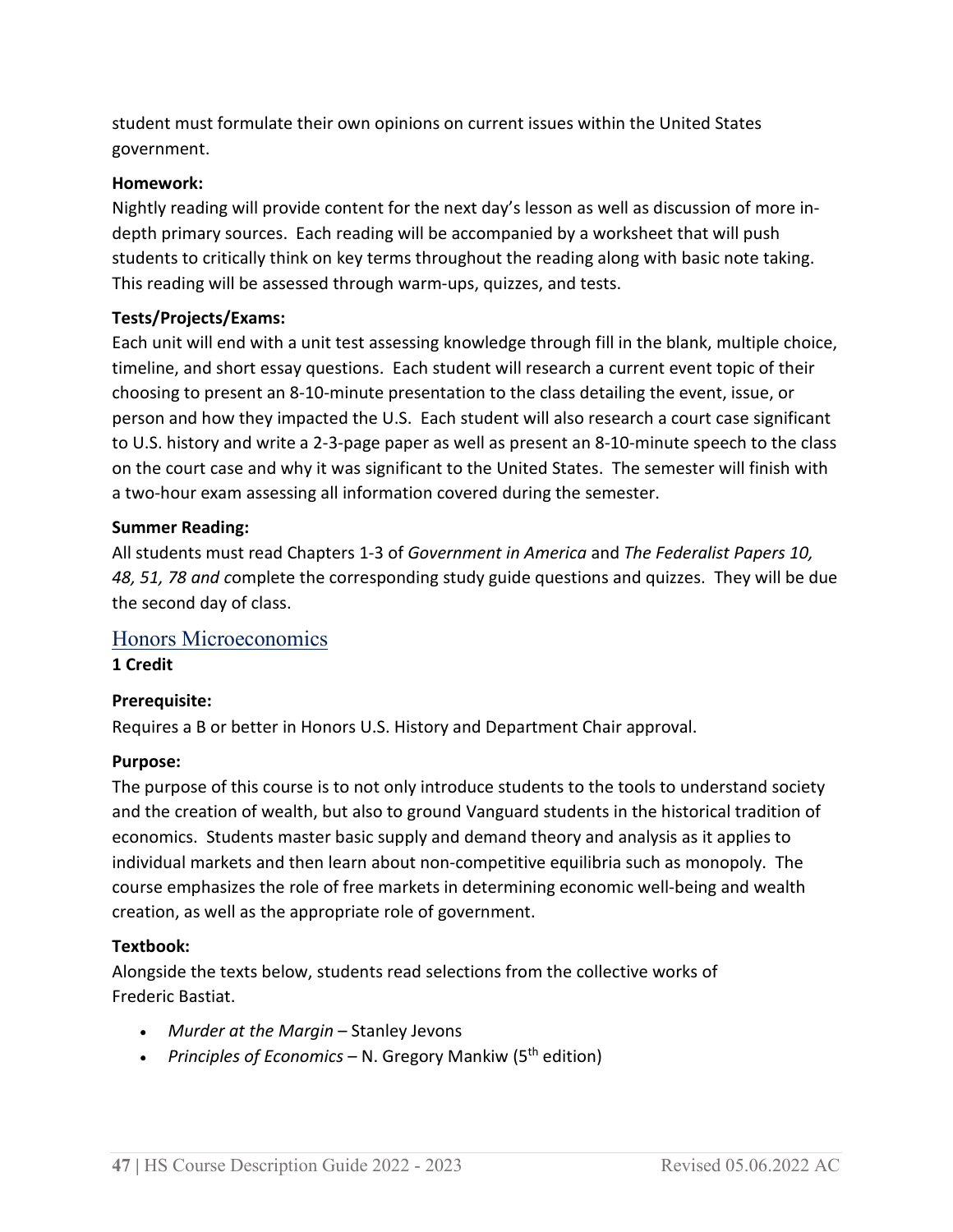#### **Classwork:**

Class is largely lecture, with tests and quizzes occurring every two to three weeks.

#### **Homework:**

Homework (including answering questions, textbook problems, readings, and articles) is due approximately twice a week. Students are expected to follow directions carefully with each specific type of assignment they are given.

#### **Tests/Projects/Exams:**

Unit tests and a final examination are given each semester.

#### **Summer Reading:** *The Law* – Frederic Bastiat

#### AP Economics: Micro

#### **1 Credit**

#### **Prerequisite:**

Completion of Honors United States History with a B or higher and Department Chair approval

#### **Purpose:**

The purpose of this course is not only to introduce students with the tools to understand society and the creation of wealth, but also to ground Vanguard School students in the historical tradition of economics. Students master basic supply and demand theory and analysis as it applies to individual markets and then learn about non-competitive equilibria such as monopoly. The course emphasizes the role of free markets in determining economic wellbeing and wealth creation, as well as the appropriate role of government.

#### **Textbook:**

- Mankiw, N. Gregory. *Principles of Economics*, 5th ed. Mason, OH: Thompson South-Western, 2008
- Bastiat, Frederic. *The Economics of Freedom: What your Professors Won't Tell You,* Ottawa, IL: Jameson Books, 2010.

#### **Classwork:**

Class is largely lecture, with tests and quizzes occurring every two to three weeks.

#### **Homework:**

A typical homework assignment consists of 6-8 pages of reading, 8-10 problems, *or* several short essays, including graphical analysis (estimated total time of 20-30 min daily outside of class). Homework assignments will be posted on infinite campus at the beginning of each week.

#### **Tests/Projects/Exams:**

Unit tests and a final examination are given each semester.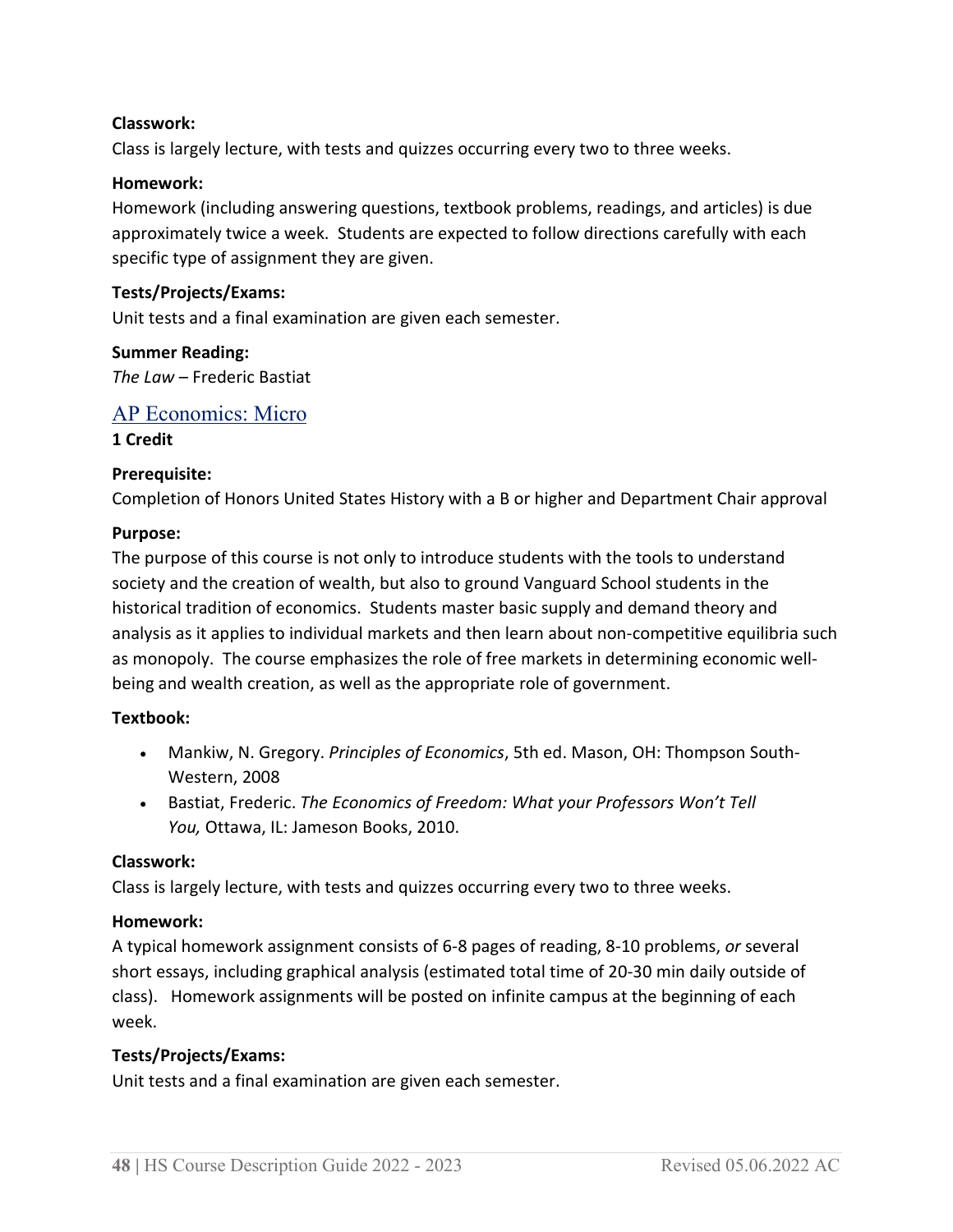# **Summer Reading:**

*The Law* – Frederic Bastiat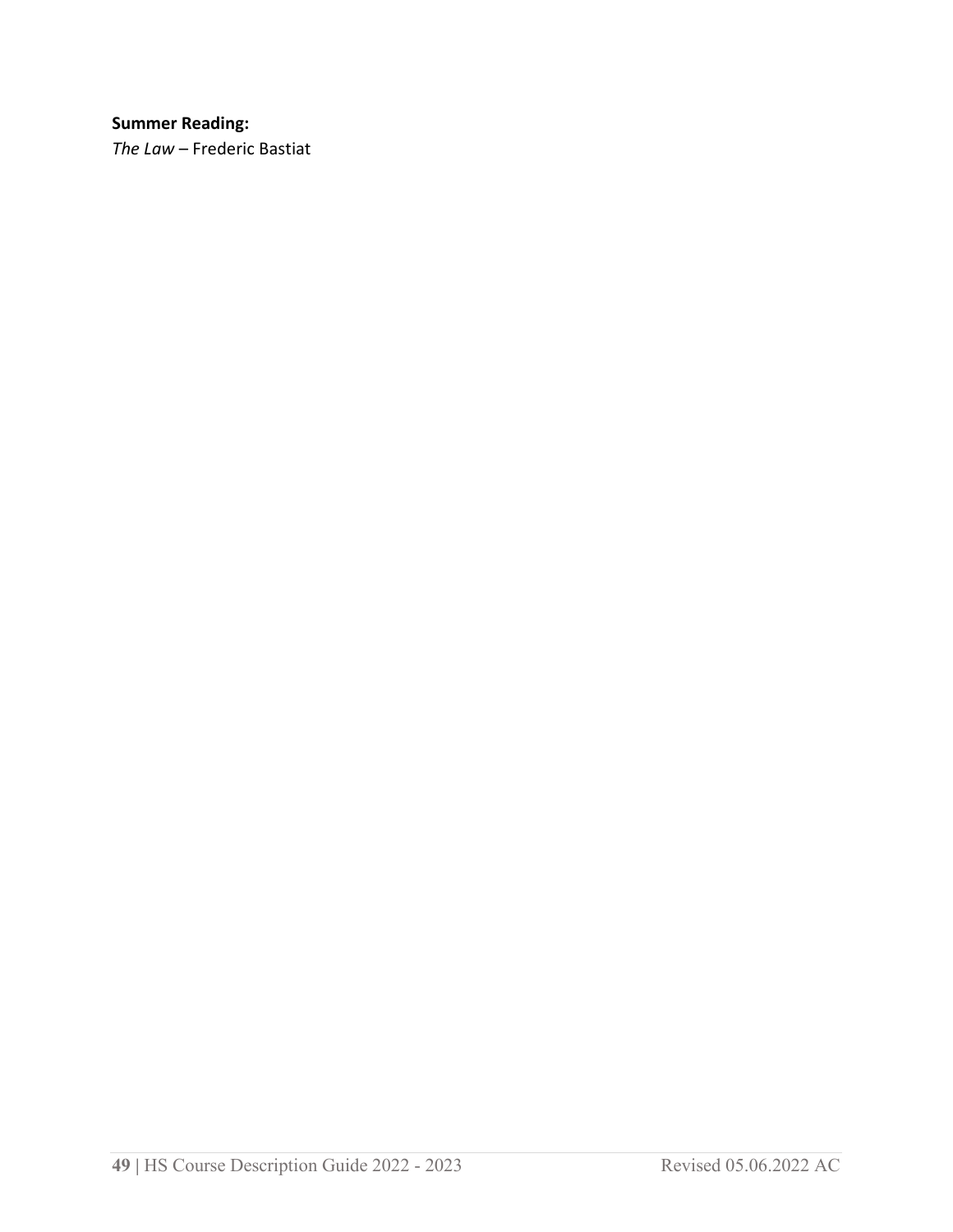# *History Department Electives*

# AP Human Geography

#### **2 Credits**

### **Purpose:**

The purpose of AP Human Geography is to introduce students to the systematic study of patterns and processes that have shaped human understanding, use, and alteration of Earth's surface. Students employ spatial concepts and landscape analysis to examine human social organization and its environmental consequences. They also learn about the methods and tools geographers use in their science and practice.

#### **Textbook:**

- de Blij, H. J., Alexander B. Murphy, and Erin H. Fouberg. *Human Geography: People, Place, and Culture*. 9th ed. New York: John Wiley, 2009.
- Kuby, Michael, John Harner, and Patricia Gober. *Human Geography in Action*. 5<sup>th</sup> ed. New York: John Wiley, 2010.
- Swanson, Kelly. *AP Human Geography*, 2012. New York: Kaplan, 2012.

The Wiley student and instructor companion websites for *Human Geography* and *Human Geography in Action* are used in conjunction with the primary texts.

#### **Classwork:**

Students will follow along through interactive lecture and notes. Students will be expected to participate in all discussions regarding key concepts, political ideology, and current events from around the globe.

#### **Homework:**

Nightly reading with note taking will provide content for the next day's lesson as well as discussion regarding current events from around the globe. Students will complete multiple case studies as homework during each unit which will utilize tools of geographers and spatial concepts.

#### **Tests/Projects/Exams:**

Each unit will end with a test assessing knowledge through AP format multiple choice questions and free response questions which will assess both classroom and home reading information. First semester will end with a two-hour exam assessing all information covered during the semester in a full-practice AP exam format.

#### **Summer Reading:**

*The Lexus and the Olive Tree* — Thomas Friedman

#### Comparative Religion **1 Credit**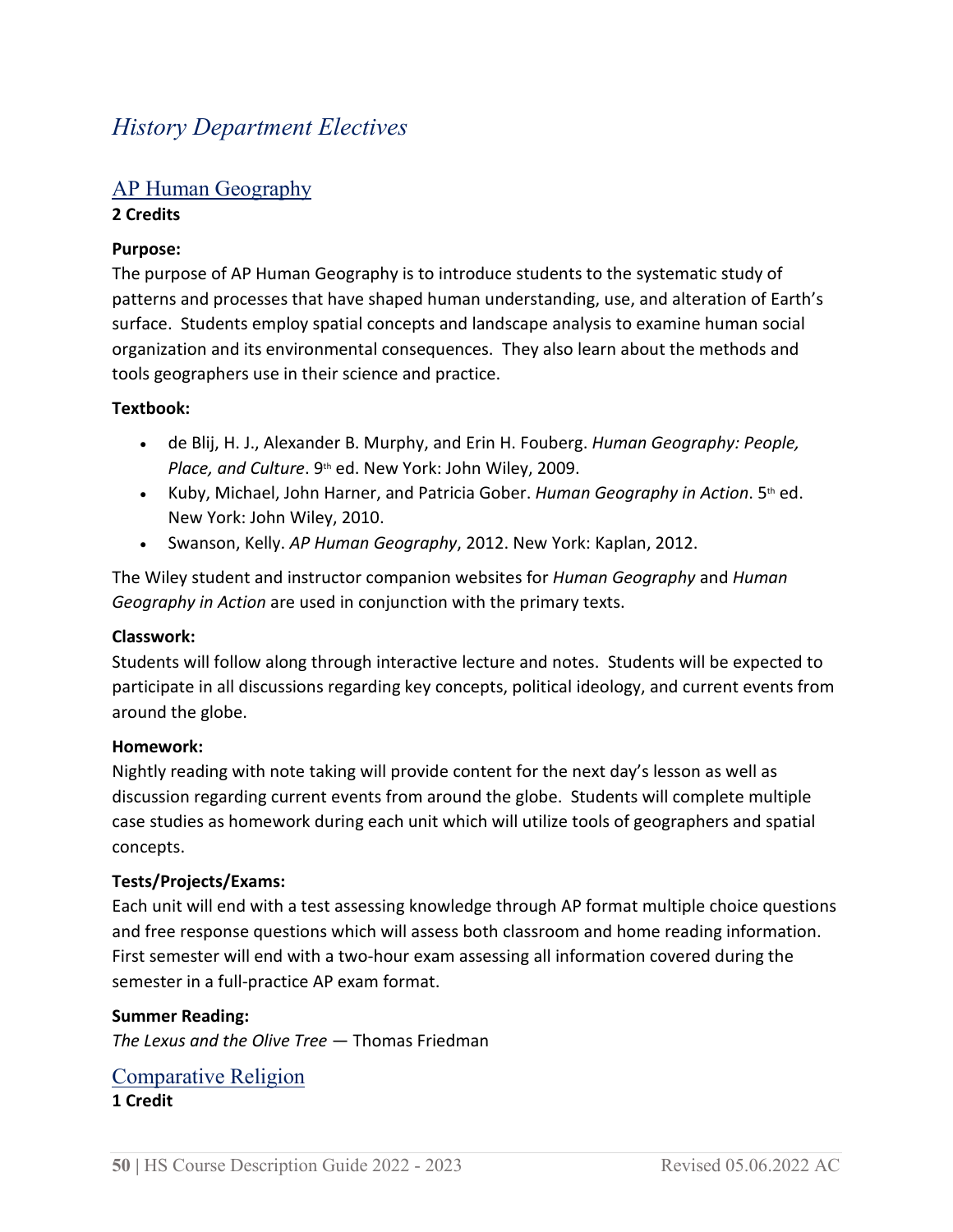# **Purpose:**

This class will be a survey of the five major world religions (Christianity, Judaism, Islam, Buddhism, Hinduism), including their history, beliefs, and practices. Other ways to live, such as Confucianism and Taoism, will be covered if time permits.

#### **Textbook:**

Students will read a number of sacred texts, primary, and secondary sources.

#### **Classwork:**

Students will follow along through interactive lecture and notes. Students will be expected to participate in all discussions.

#### **Homework:**

Nightly reading with note taking will provide content for the next day's lesson.

#### **Tests/Projects/Exams:**

Each unit will end with a test. There will be no exam for this class.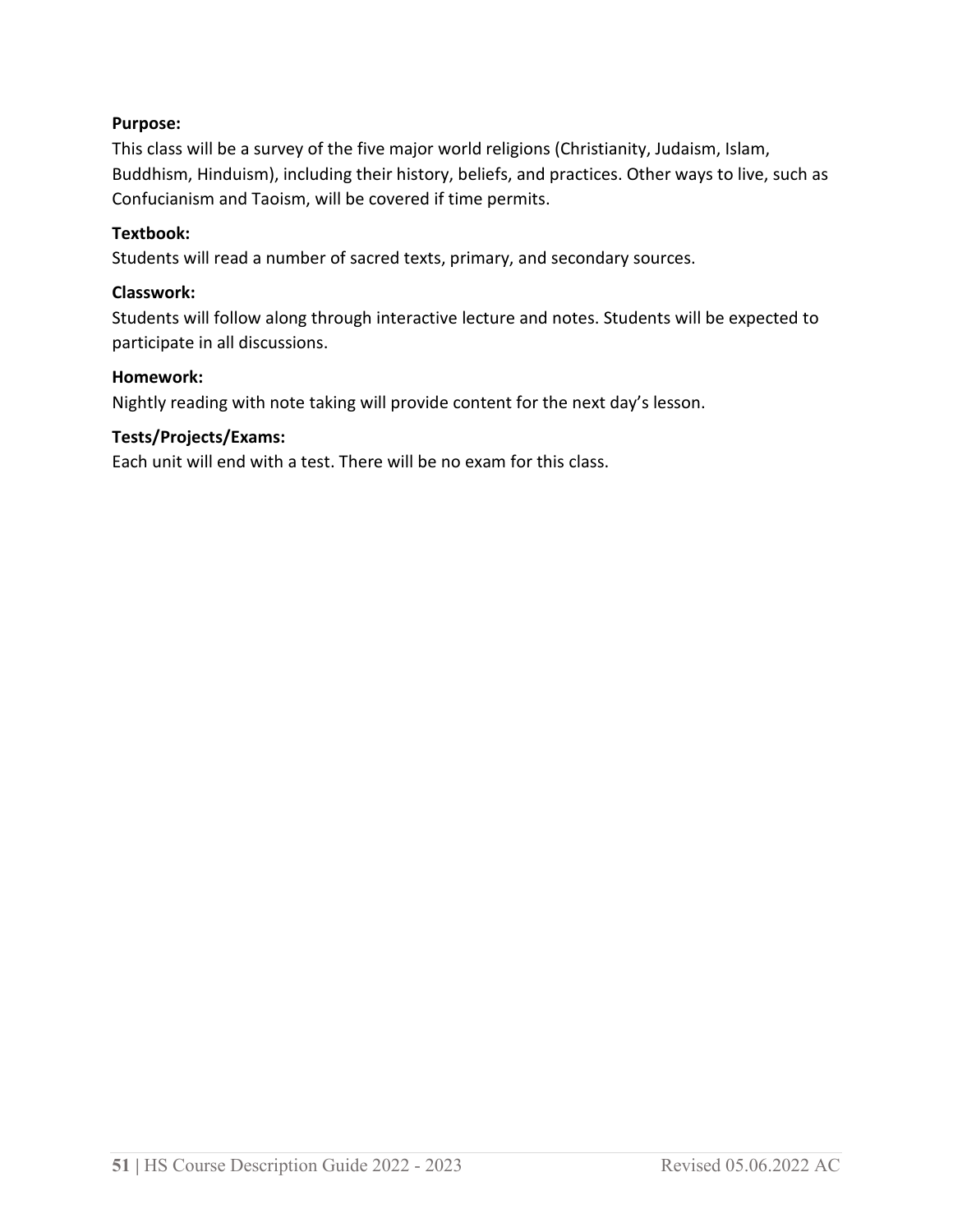# *Language Department*

#### German I **2 Credits**

# **Purpose:**

Students will learn beginning German vocabulary and grammar to develop skills in speaking, listening comprehension, reading comprehension, and composition. Emphasis will be placed on present tense verbs. Additionally, students will explore numerous topics in the history, literature, and culture of German-speaking countries.

#### **Textbook:**

Students work with *Geni@l klick: German Textbook Level 1* and the corresponding *Geni@l klick: German Workbook Level 1,* published by Langenscheidt, a leading German textbook publisher.

#### **Classwork:**

New vocabulary and/or grammar material will be presented daily, followed by practice activities in speaking, reading, listening, and writing. Lessons will focus especially on student interaction and the development of communication skills in German. Classes will be conducted in German as much as possible.

#### **Homework:**

Homework assignments will closely reflect the vocabulary and grammar topics presented in class to provide students the opportunity to practice those skills, particularly in reading comprehension and composition. As language study is inherently cumulative, the homework assignments are essential to practicing new material while maintaining all previous lessons. Students can expect 15-20 minutes of homework daily. Homework will frequently be corrected during class.

#### **Tests/Projects/Exams:**

A test will follow each chapter, focusing on new and review grammar, reading, and listening comprehension exercises, and composition activities. Students will complete one project each semester focusing on a particular aspect of German culture and history and culminating in a brief presentation. Students will take a cumulative exam both semesters. German I students will also be invited to take the Level I National German Exam.

# German II

**2 Credits**

#### **Prerequisite:**

German I

#### **Purpose:**

German II builds on the skills acquired in German I and adds more complex grammatical forms,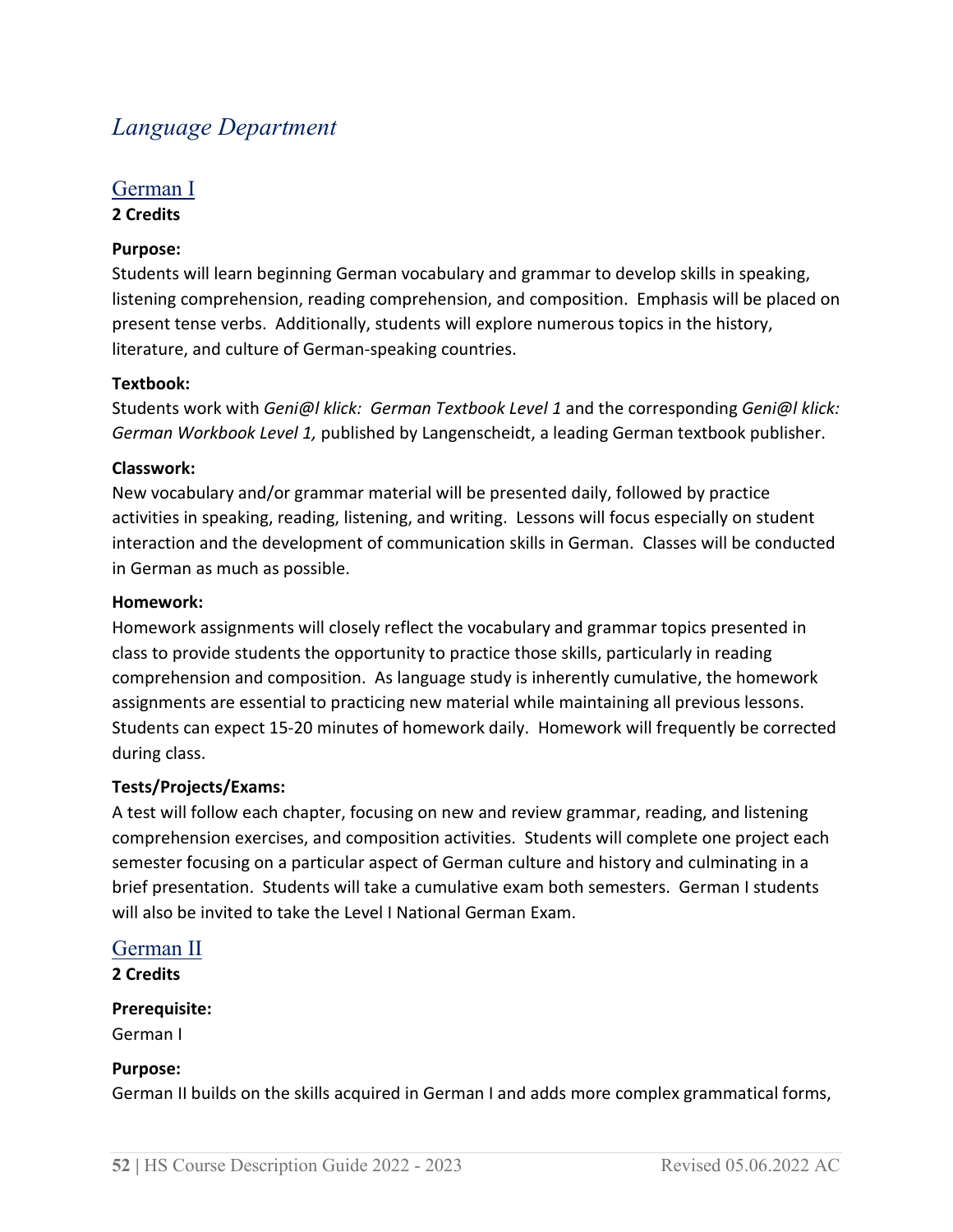including past tense verbs, while continuing the emphasis on listening, speaking, reading, and writing. Students will continue to explore the culture, history, literature, and traditions of the German-speaking world.

#### **Textbook:**

Students work with *Geni@l klick: German Textbook Level 2* and the corresponding *Geni@l klick: German Workbook Level 2.* Both are published by Langenscheidt, a leading German textbook publisher. In addition, students read their first German book, *Café in Berlin,* a collection of short stories by Andre Klein (LearnOutLive)*.*

#### **Classwork:**

New vocabulary and/or grammar material will be presented daily, followed by practice activities in speaking, reading, listening, and writing. Lessons will focus especially on student interaction and the development of communication skills in German. Classes will be conducted in German as much as possible.

#### **Homework:**

Homework assignments will closely reflect the vocabulary and grammar topics presented in class to provide students the opportunity to practice those skills, particularly in reading comprehension and composition. As language study is inherently cumulative, the homework assignments are essential to practicing new material while maintaining all previous lessons. Students can expect 15-20 minutes of homework daily. Homework will frequently be corrected during class.

#### **Tests/Projects/Exams:**

A test will follow each chapter, focusing on new and review grammar, reading, and listening comprehension exercises, and composition activities. Students will complete one project each semester focusing on a particular aspect of German culture and history and culminating in a brief presentation. Students will take a cumulative exam both semesters. German II students will also be invited to take the Level II National German Exam.

#### **Summer Reading:**

Students will complete a summer review packet of German I material to prepare for German II. Students can expect to spend 2-3 hours completing this packet.

#### German III

**2 Credits**

#### **Prerequisite:**

German II

#### **Purpose:**

German III builds upon the first two years of German. Students are further acquainted with German grammar and vocabulary while continuing to develop communicative abilities through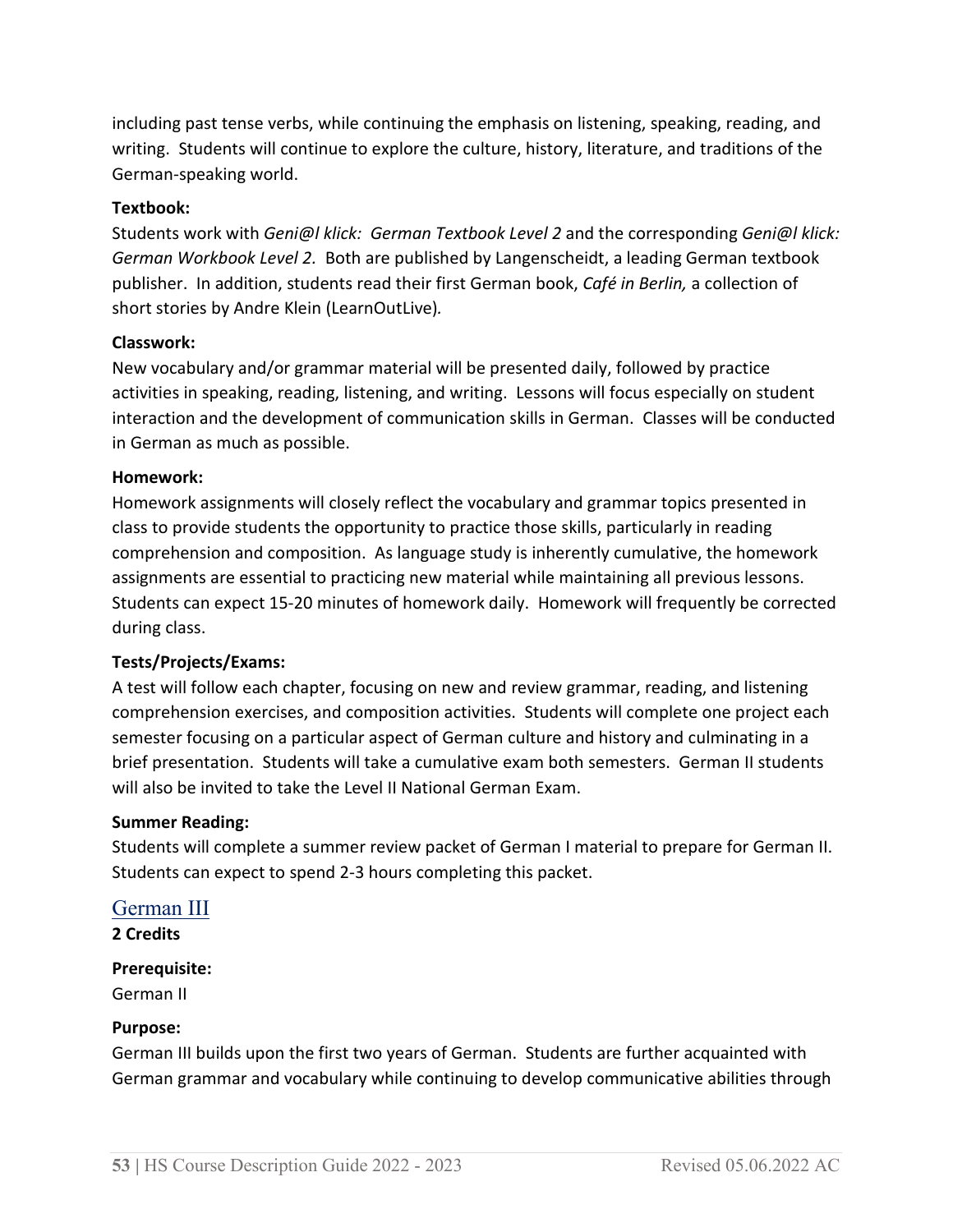reading, writing, translating, speaking, and listening activities. Students continue to learn about culture, history, and traditions of the German-speaking world.

### **Textbook:**

Students work with *Geni@l klick: German Textbook B1* and the corresponding *Geni@l klick 1: German Workbook B1.* Both are published by Langenscheidt, a leading German textbook publisher. Students also read their first German novel: *Das Paradies liegt in Amerika: Eine Auswanderergeschichte* by Karin Gündisch (Beltz & Gelberg).

# **Classwork:**

New vocabulary and/or grammar material will be presented daily, followed by practice activities in speaking, reading, listening, and writing. German III will be conducted almost entirely in German, and lessons will focus especially on student interaction and the development of strong communication skills.

# **Homework:**

Homework assignments will closely reflect the vocabulary and grammar topics presented in class to provide students the opportunity to practice those skills, particularly in reading comprehension and composition. As language study is inherently cumulative, the homework assignments are essential to practicing new material while maintaining all previous lessons. Students can expect 15-20 minutes of homework daily. Homework will frequently be corrected during class.

# **Tests/Projects/Exams:**

A test will follow each chapter, focusing on new and review grammar, reading, and listening comprehension exercises, and composition activities. Students will complete one project each semester focusing on a particular aspect of German culture and history and culminating in a brief presentation. Students will take a cumulative exam both semesters. German III students will also be invited to take the Level III National German Exam.

#### **Summer Reading:**

Students will complete a summer review packet of German I and II material to prepare for German III. Students can expect to spend 2-3 hours completing this packet.

# German IV

**2 credits**

# **Prerequisite:**

German III

#### **Purpose:**

German IV builds upon the previous three years of German. Students are further acquainted with German grammar and vocabulary while continuing to develop communicative abilities through reading, writing, translating, speaking, and listening activities. Students continue to learn about culture, history, and traditions of the German-speaking world.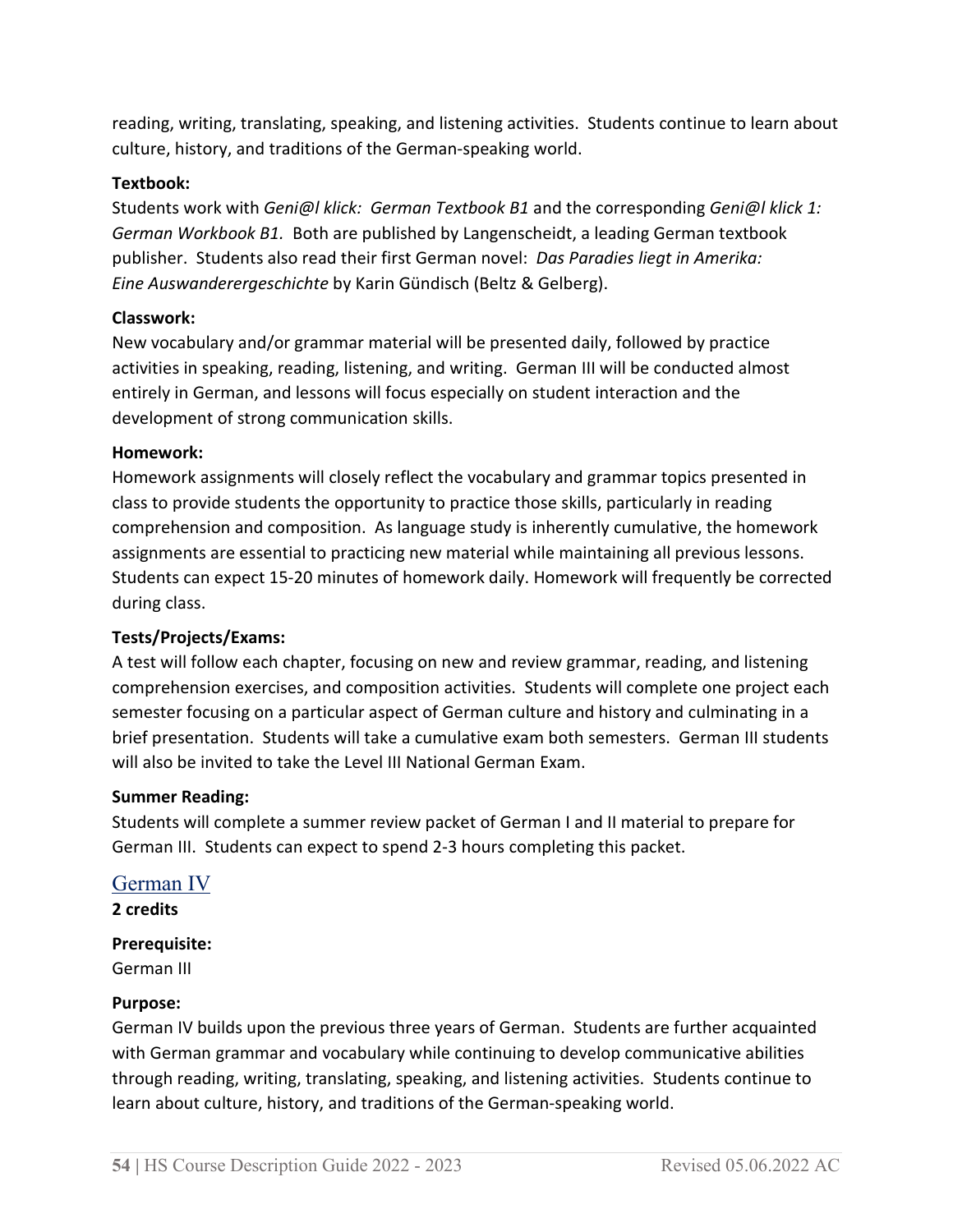#### **Textbook:**

Students will continue to work with the *Geni@l klick* German textbook series published by Langenscheidt, a leading German textbook publisher. Students will also continue to develop their reading skills through a variety of German literature provided in class.

#### **Classwork:**

New vocabulary and/or grammar material will be presented frequently, followed by practice activities in speaking, reading, listening, and writing. German IV will be conducted almost entirely in German, and lessons will focus especially on student interaction and the development of strong communication skills.

#### **Homework:**

Homework assignments will closely reflect the vocabulary and grammar topics presented in class to provide students the opportunity to practice those skills, particularly in reading comprehension and composition. As language study is inherently cumulative, the homework assignments are essential to practicing new material while maintaining all previous lessons. Students can expect 15–20 minutes of homework daily. Homework will frequently be corrected during class.

#### **Tests/Projects/Exams:**

A test will follow each chapter, focusing on new and review grammar, reading, and listening comprehension exercises, and composition activities. Students will complete one project each semester focusing on a particular aspect of German culture and history and culminating in a brief presentation. Students will take a cumulative exam both semesters. German IV students will also be invited to take the Level IV National German Exam.

#### **Summer Reading:**

Students will complete a summer review packet of German I-III material to prepare for German IV. Students can expect to spend 2-3 hours completing this packet.

# Latin I **2 Credits**

#### *REQUIRED FOR GRADUATION*

#### **Purpose:**

Studying Latin sharpens students' skills in memorization and critical and logical thinking, expands students' understanding of the origins and workings of many languages, and serves as a gateway to the study of the culture and civilization of ancient Rome, the precepts, and ideas of which form the foundation of Western civilization. In Latin I, students will master beginning Latin vocabulary, grammar, and syntax while developing foundational translation skills through a study of textbook Latin excerpts adapted from Roman sources. Students will also explore topics in the history, literature, culture, and geography of ancient Rome.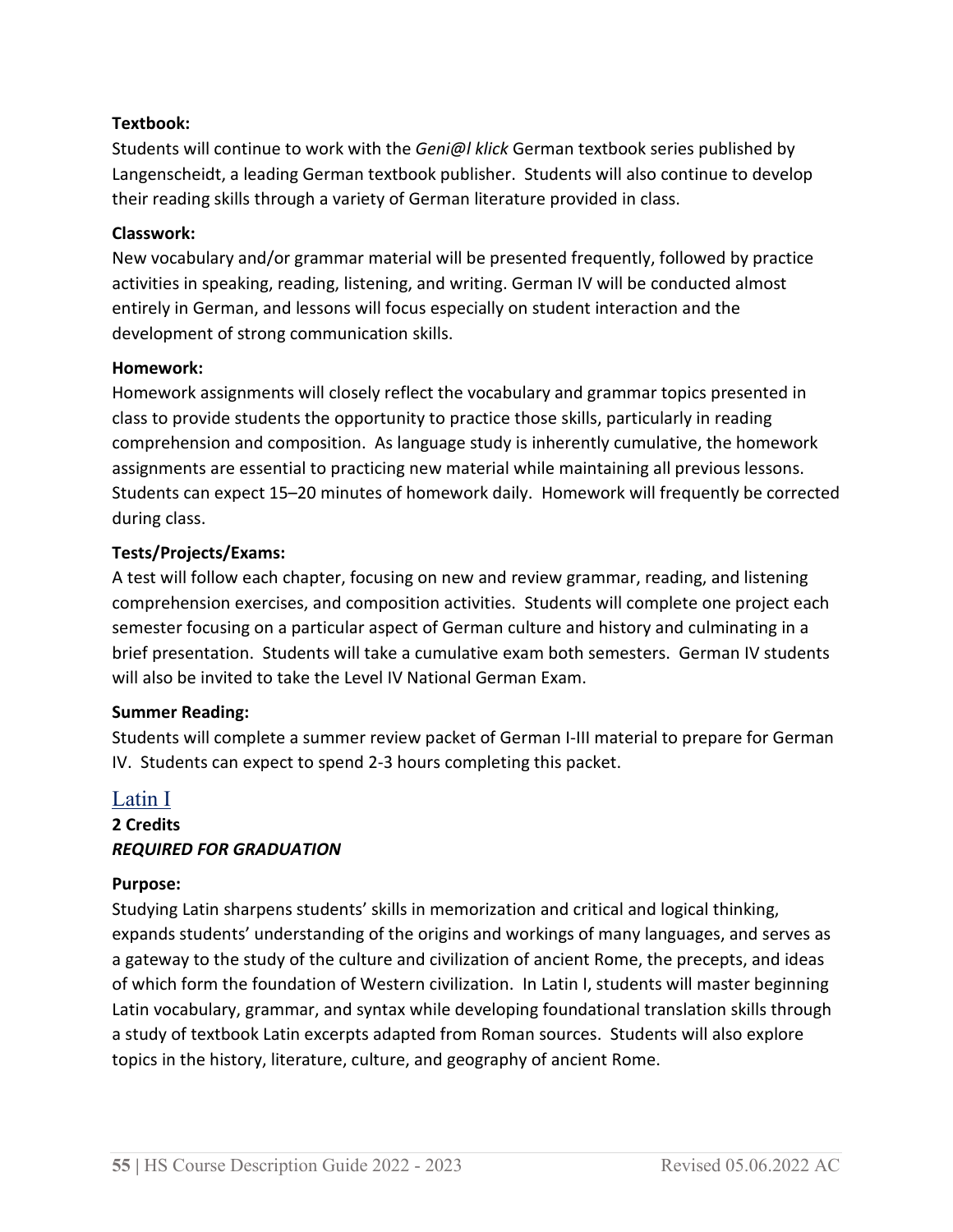#### **Textbook:**

*Latin for the New Millennium, Level I* (Bolchazy-Carducci Publishers)

#### **Classwork:**

New vocabulary and grammar material will be presented daily, followed by practice exercises in reading and writing. Students will apply all accumulated vocabulary and grammar knowledge to adapted textbook Latin readings. Classwork will often include translation preparatory exercises, guided translation practice, and student group work on translations. Quizzes will be given frequently to ensure continual progress, particularly regarding memorized material such as vocabulary and word endings.

#### **Homework:**

Daily assignments will closely reflect the vocabulary and grammar material presented in class to provide students the opportunity to practice those skills. As language study is inherently cumulative, the homework assignments are essential to practicing new material while maintaining all previous lessons. Students can expect 15-20 minutes of homework daily.

#### **Tests/Projects/Exams:**

A test will follow each chapter and unit, focusing on new and review vocabulary and grammar and including translation exercises of both seen and unseen passages. Students will complete the second semester Classical Mythology project in which they will research at least three classical gods and goddesses of their choosing and present their research in an engaging, original, and creative manner in groups. Both semesters conclude with a semester exam. Highperforming Latin I students will also be invited to take the Level I National Latin Exam.

# Latin II

**2 Credits**

#### **Prerequisite:**

Latin I

#### **Purpose:**

Students in Latin II will continue the textbook study of beginning and intermediate Latin vocabulary, grammar, and syntax begun in Latin I. An increasing emphasis will be placed on developing strong intermediate translation skills through the textbook readings adapted from original Roman sources. Readings will become lengthier and more complex throughout the year. Students will additionally continue to explore the history, literature, culture, and geography of ancient Rome, while also exploring the continued use and development of Latin in the Middle Ages and the Renaissance.

#### **Textbook:**

*Latin for the New Millenium, Level I* and *II* (Bolchazy-Carducci Publishers)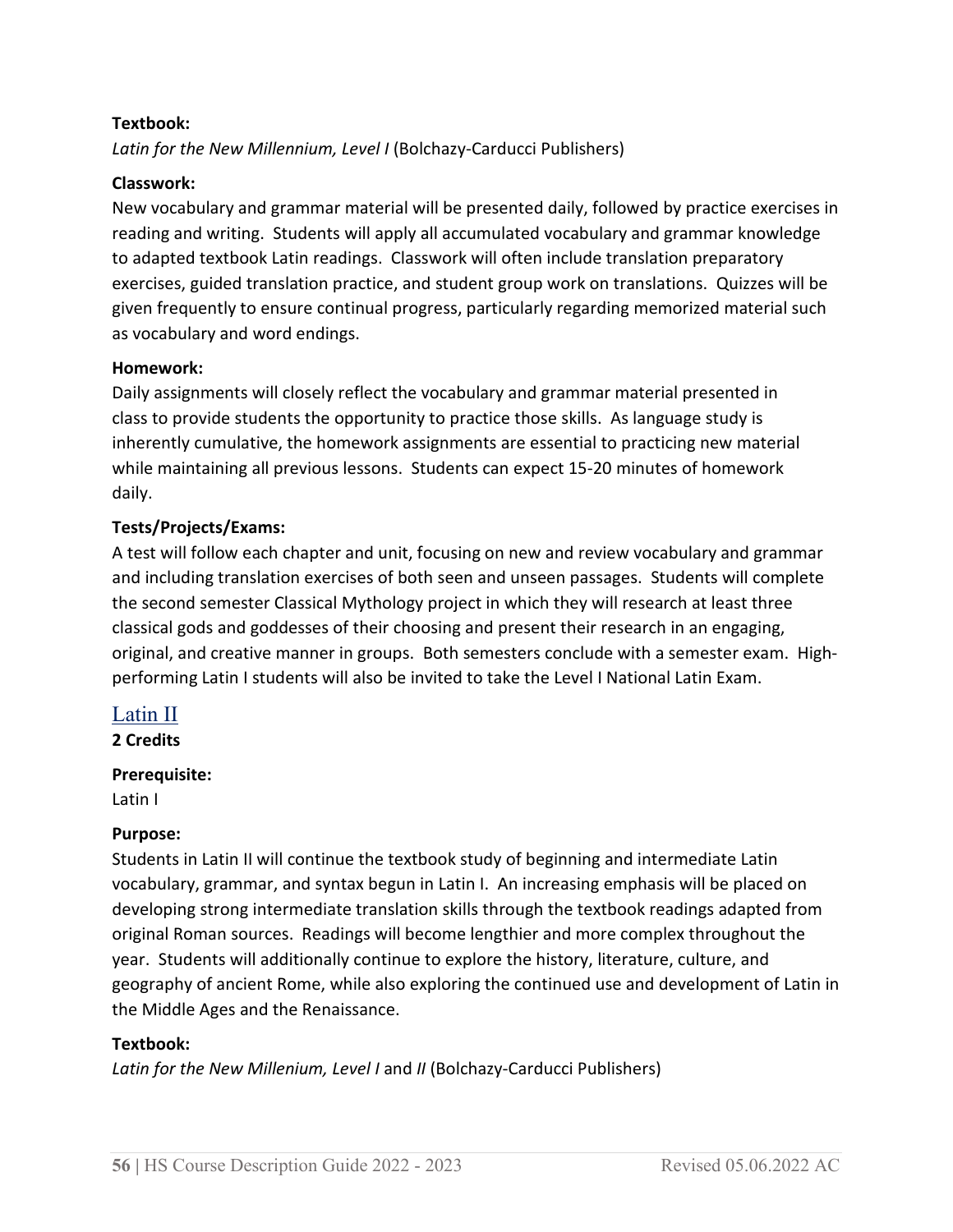#### **Classwork:**

New vocabulary and grammar material will be presented daily, followed by practice exercises in reading and writing. Students will apply all accumulated vocabulary and grammar knowledge to adapted readings of increasing length and difficulty. Classwork will often include translation preparatory exercises, guided translation practice, and student group work on translations. Quizzes will be given frequently to ensure continual progress, particularly regarding memorized material such as vocabulary and word endings.

#### **Homework:**

Daily assignments will closely reflect the vocabulary and grammar material presented in class to provide students the opportunity to practice those skills. As language study is inherently cumulative, the homework assignments are essential to practicing new material while maintaining all previous lessons. Students can expect 15-20 minutes of homework daily.

#### **Tests/Projects/Exams:**

A test will follow each chapter and unit, focusing on new and review vocabulary and grammar and including translation exercises of both seen and unseen passages. Students will complete the second semester Roman Architecture project in which they will research an ancient Roman structure type - amphitheater, forum, temple, bath, etc. - and present their research in an engaging, original, and creative manner in groups.

Both semesters conclude with a semester exam. Students will also be invited to take the Level II National Latin Exam.

#### **Summer Reading:**

Students will complete a summer review packet of Latin I material to begin Latin II prepared to succeed. This packet will be provided in the spring semester and will take 2-3 hours to complete.

# Latin III **2 Credits**

#### **Prerequisite:**

Latin II

#### **Purpose:**

Latin III serves as a transition year between the textbook-based study of Latin I and II and the unadapted Latin readings of Latin IV and beyond. Upon completing the textbook study of Latin grammar, vocabulary, and syntax, students will read the story of *Jason and the Argonauts* in adapted Latin through the *Fabulae Graecae* text to develop reading fluency and confidence. Supplementary grammar topics will be presented when relevant to the readings. Students will continue to study the history, literature, culture, and geography of ancient Rome, as well as the continued use of Latin in the Middle Ages and Renaissance.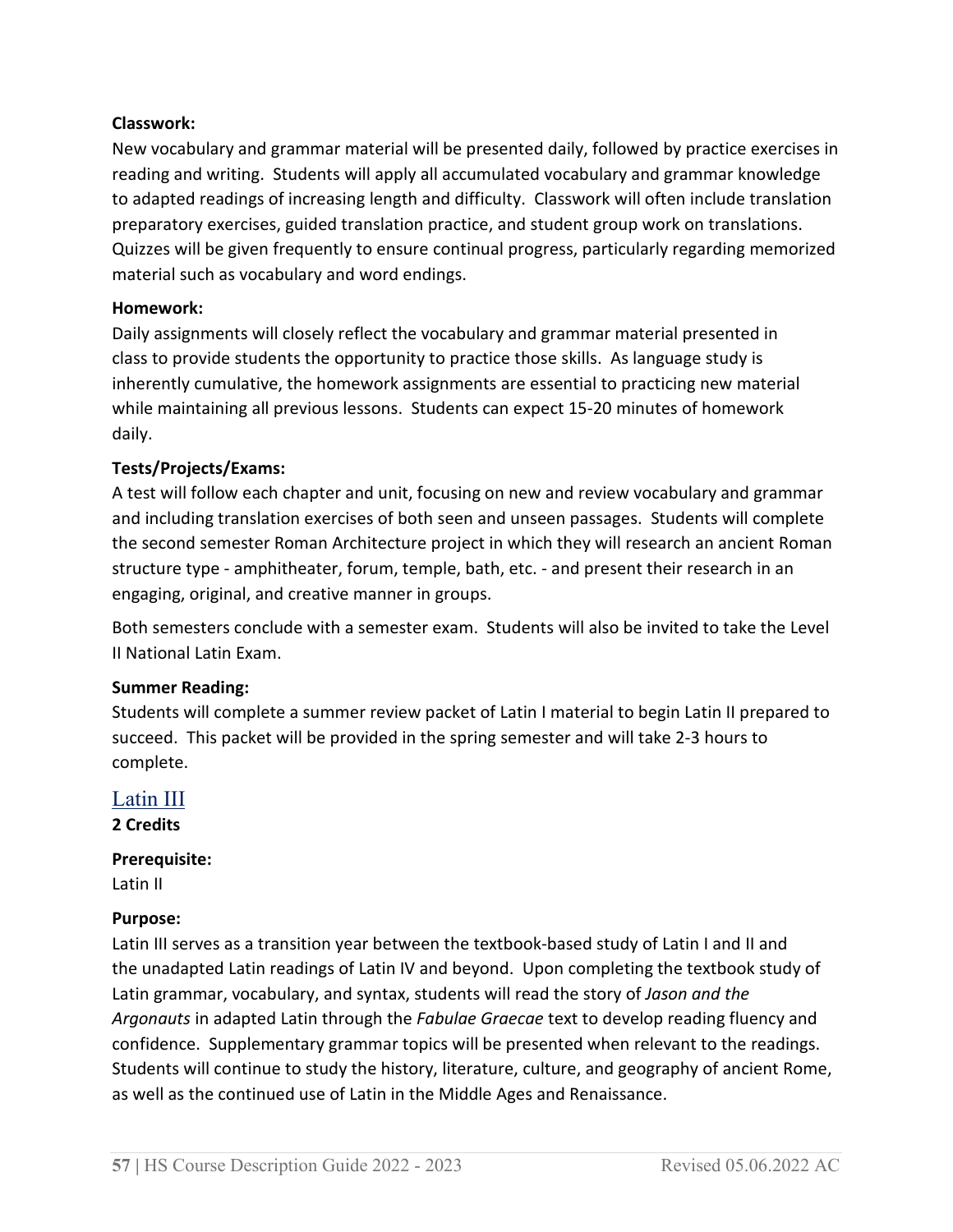### **Textbook:**

The students work with *Latin for the New Millennium, Level II* (Bolchazy-Carducci Publishers) and the adapted Latin text of "Jason and the Argonauts" from the *Fabulae Graecae* (ed. Lawall, Iverson, and Wooley; Longman Publishing Group) supplemented by the *Fabulae Graecae Companion Curriculum* (Dr. Melissa Schons Bishop; Creative Classical Curriculum).

#### **Classwork:**

New vocabulary and grammar material will be presented frequently, followed by practice exercises in reading and writing. Students will apply all previous vocabulary and grammar knowledge to adapted readings of increasing length and difficulty. Classwork will frequently include translation preparatory exercises, guided translation practice, and student group work on translations. Quizzes will be given frequently to ensure continual progress, particularly regarding memorized material such as vocabulary and word endings.

#### **Homework:**

Daily assignments will closely reflect the new vocabulary and grammar material presented in class to provide students the opportunity to practice those skills. As language study is inherently cumulative, the homework assignments are essential to practicing new material while maintaining all previous lessons. Additionally, Latin III assignments will emphasize translation preparation and translation practice to build the fundamental skills needed for translating upper-level Latin. Students can expect 15- 20 minutes of homework daily.

#### **Tests/Projects/Exams:**

A test will follow each chapter and unit, focusing on new and review vocabulary and grammar and including translation exercises of both seen and unseen passages. Students will complete two second semester projects: the Roman Daily Life project, in which students will research and teach a lesson on a topic of Roman civilization of their choosing; and the Roman Food project, in which students will prepare an ancient Roman dish according to the original recipe (primarily from Apicius' *De re coquinaria)* and which concludes with an in-class banquet.Both semesters conclude with a semester exam. Students will also be invited to take the Level III National Latin Exam.

#### **Summer Reading:**

Students can expect a summer review packet of Latin I and II material to begin Latin III prepared to succeed. This packet will be provided the previous spring and will take 2-3 hours to complete.

Latin IV **2 Credits**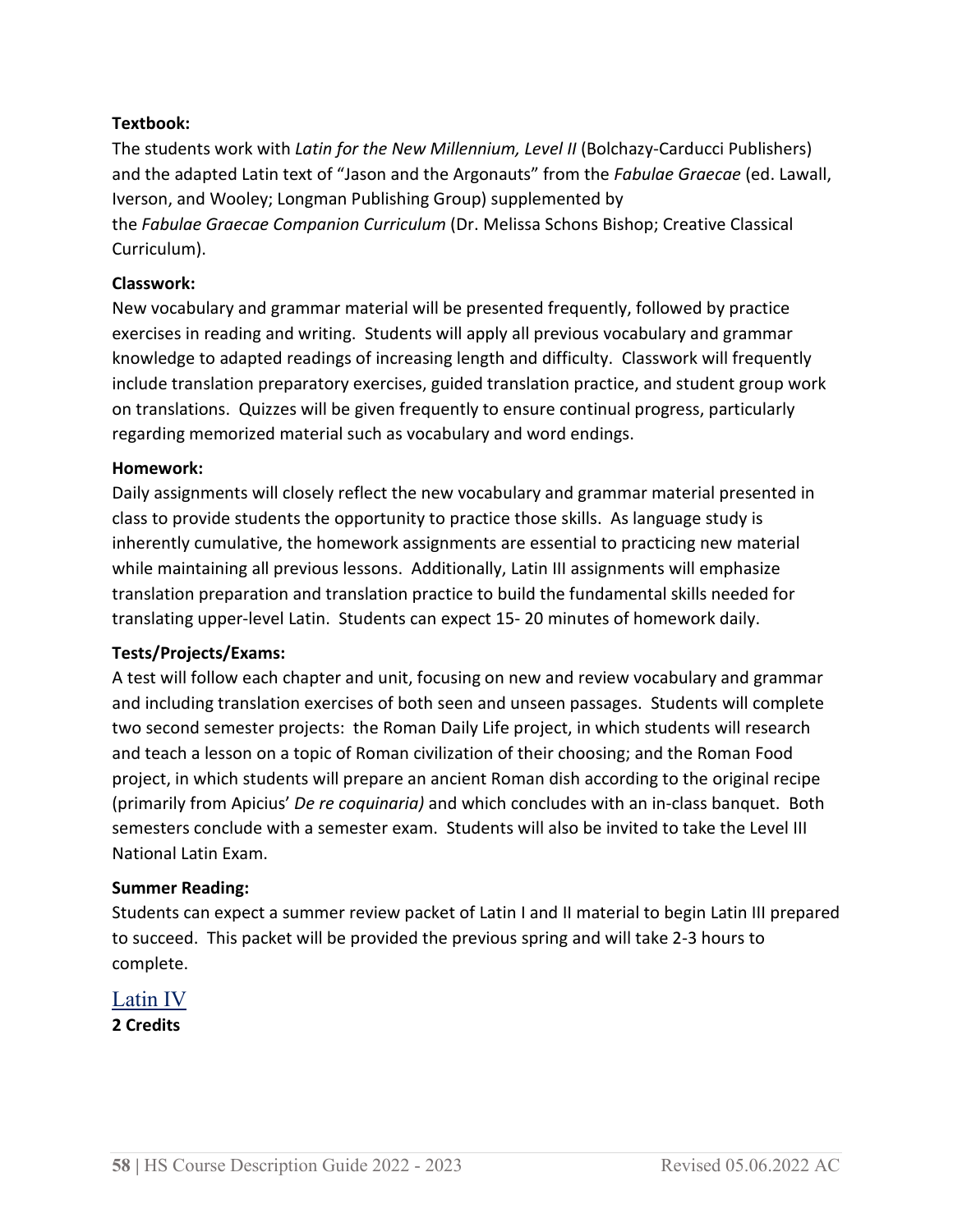#### **Please note:**

Latin IV may be taken as a dual-enrollment course with UCCS through the CU-Succeeds program.

#### **Prerequisite:**

Latin III

#### **Purpose:**

Latin IV is a reading-intensive course in which students apply all earlier knowledge of Latin vocabulary and grammar to unadapted readings in Latin prose and poetry. New grammar topics will be introduced when relevant to ensure continual progress in mastering advanced Latin concepts. Students will study the authors and historical context of the texts read and will be introduced to the common figures of speech and rhetorical devices used by authors such as Vergil and Cicero. Students will be prepared to succeed in lower lever collegiate Latin courses upon successful completion of Latin IV.

#### **Textbook:**

Students will utilize the *Legamus Transitional Reader Series* (Bolchazy-Carducci Publishers) to study excerpts of Caesar, Livy, Cicero, and Vergil. All students will be issued *The New College Latin & English Dictionary* by John Traupman (Bantam).

#### **Classwork:**

Lessons will focus on developing students' translation skills through translation preparation exercises, guided translations, and student translation practice. New grammar topics will be introduced when relevant to the texts studied, and practice grammar exercises in class will aid in student mastery of new material and in reinforcement of review topics. Quizzes will be given frequently to ensure continual progress, particularly in developing vocabulary and strengthening grammar and syntax concepts.

#### **Homework:**

Homework assignments provide an opportunity for students to practice the skills learned in class. Assignments will emphasize reinforcement of review grammar and vocabulary concepts as well as preparatory exercises for in-class translations. Additionally, homework assignments will frequently include polishing literary translations of in-class literal versions, developing fluidity of student translations. Students can expect 15-20 minutes of homework daily.

#### **Tests/Projects/Exams:**

Tests will be given after each unit within the authors studied, focusing on translation exercises, key grammar review topics, new and review vocabulary, literary devices, and historical context of the text. Students will take an exam after first semester. Throughout second semester, students will work on a 60-line independent translation project from the works of Vergil, Cicero, Livy, or Caesar, culminating in a final in-class presentation. This project will take the place of the second semester exam. Students will also be invited to take the Level IV National Latin Exam.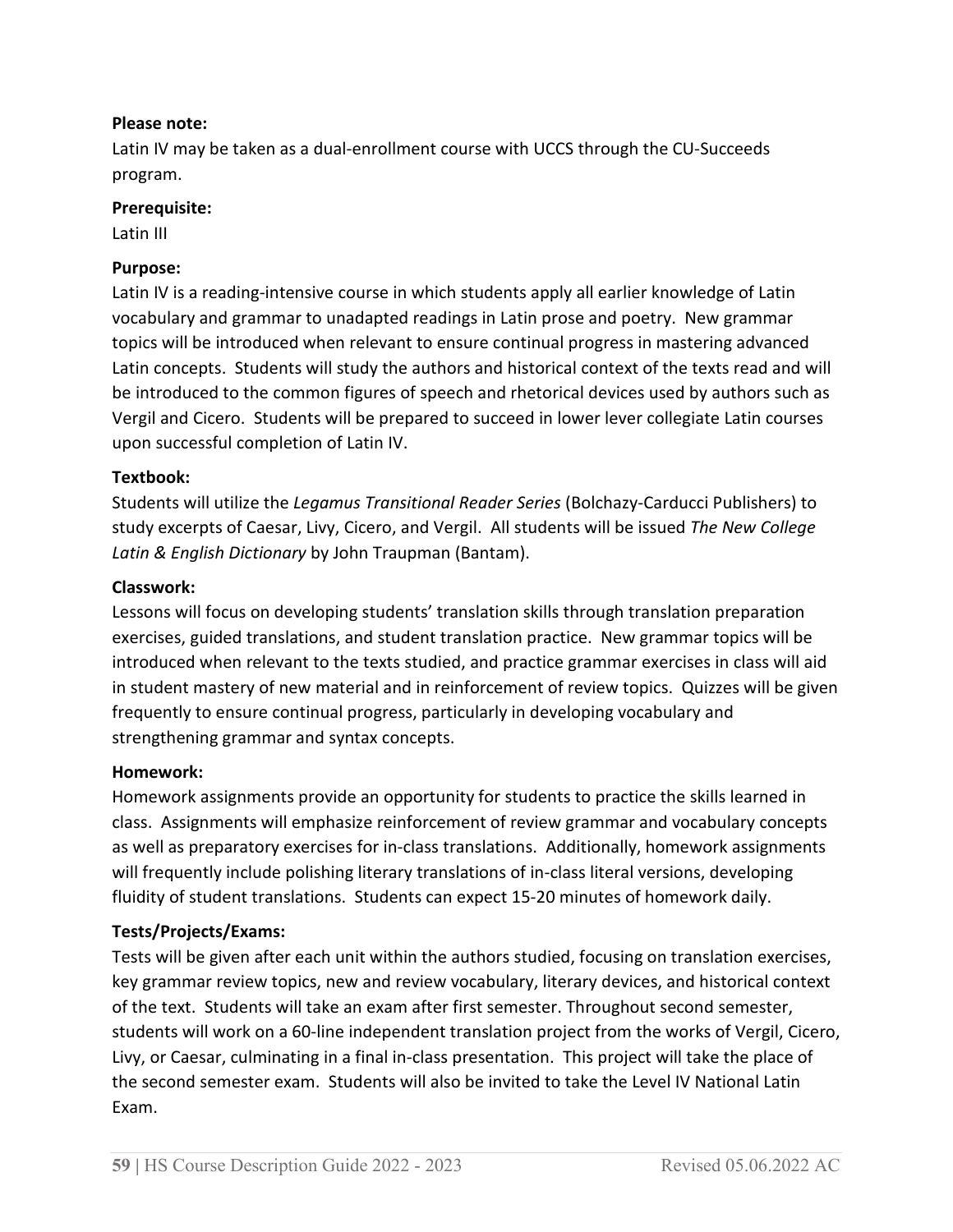#### **Summer Reading:**

Students can expect a summer review packet of Latin I-III material to begin Latin IV prepared to succeed. This packet will be provided the previous spring and will take 2-3 hours to complete.

# Latin V

#### **2 Credits**

#### **Please note:**

Latin V may be taken as a dual-enrollment course with UCCS through the CU-Succeeds program.

#### **Prerequisite:**

Latin IV

#### **Purpose:**

Latin V is a reading-intensive course in which students apply all earlier knowledge of Latin vocabulary and grammar to unadapted readings in Latin prose and poetry. New grammar topics will be introduced when relevant to ensure continual progress in mastering advanced Latin concepts. Students will continue to study the authors and historical contexts of ancient Roman texts and will in addition explore the continued use of Latin in the Middle Ages. Emphasis will be placed on developing prose composition skills throughout the year. Students will be prepared to succeed in lower lever collegiate Latin courses upon successful completion of Latin V.

#### **Textbook:**

Students will utilize the *Legamus Transitional Reader Series* (Bolchazy-Carducci Publishers) to study excerpts of Ovid, Pliny, Seneca, *et al*. Additional texts will be provided in class covering a variety of patristic and medieval authors. All students will be issued *The New College Latin & English Dictionary* by John Traupman (Bantam).

#### **Classwork:**

Lessons will focus on reading unadapted Latin texts while incorporating exercises to introduce new or review previous grammar concepts, vocabulary, and literary devices. Emphasis will be placed on strengthening prose composition skills through guided practice in class. Quizzes will be given frequently to ensure constant progress, particularly in developing vocabulary and strengthening grammar and syntax concepts.

#### **Homework:**

Homework assignments provide an opportunity for students to practice the skills learned in class. Assignments will emphasize reinforcement of review grammar and vocabulary concepts as well as preparatory exercises for in-class translations and practice composition exercises. Students can expect 15- 20 minutes of homework daily.

#### **Tests/Projects/Exams:**

Tests will be given after each unit within the authors studied, focusing on translation exercises,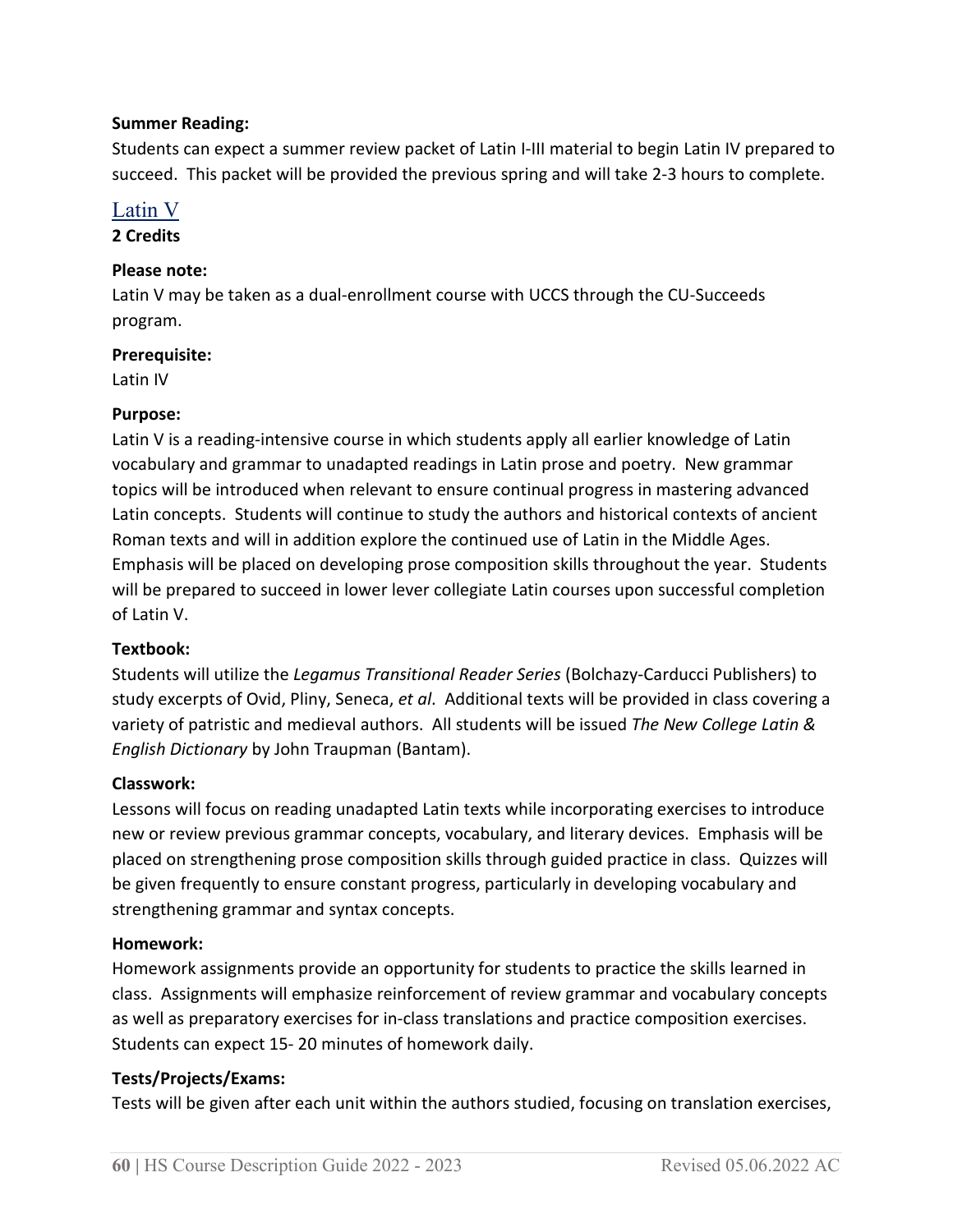key grammar review topics, new and review vocabulary, literary devices, and historical context of the texts. Students will take an exam after first semester. Throughout second semester, students will work on a poetry portfolio comprising their translations of major Roman poets and their own Latin poetry compositions emulating Roman poetic styles and themes. This project will take the place of the second semester exam.

#### **Summer Reading:**

Students can expect a summer review packet of Latin I-IV material to begin Latin V prepared to succeed. This packet will be provided the previous spring and will take 2-3 hours to complete.

#### Spanish I

#### **2 Credits**

#### **Purpose:**

Students will learn beginning Spanish vocabulary and grammar and will develop skills in listening, speaking, reading, and writing. Additionally, students will explore numerous topics in the history, literature, and culture of Spanish-speaking countries. Students who have successfully completed Spanish I will be prepared to continue with Spanish II.

#### **Textbook:**

*Descubre Level I* (Vista Higher Learning)

#### **Classwork:**

New vocabulary and/or grammar material will be presented daily, followed by practice activities in speaking, reading, listening, and writing. Lessons will be conducted in Spanish when possible and will focus especially on student interaction and the development of strong communication skills.

#### **Homework:**

Homework assignments provide an opportunity for students to practice the skills learned in class. As language study is inherently cumulative, the homework assignments are essential to practicing new material while maintaining all previous lessons. Students can expect 15-20 minutes of homework daily. Homework will frequently be corrected during class.

#### **Tests/Projects/Exams:**

A test will follow each chapter, focusing on new and review grammar, reading, and listening comprehension exercises, and composition activities. Students will complete several smallscale projects focusing on particular aspects of Spanish language and culture. Students will take a cumulative exam both semesters. Spanish I students will also be invited to take the Level I National Spanish Exam.

# Spanish II **2 Credits**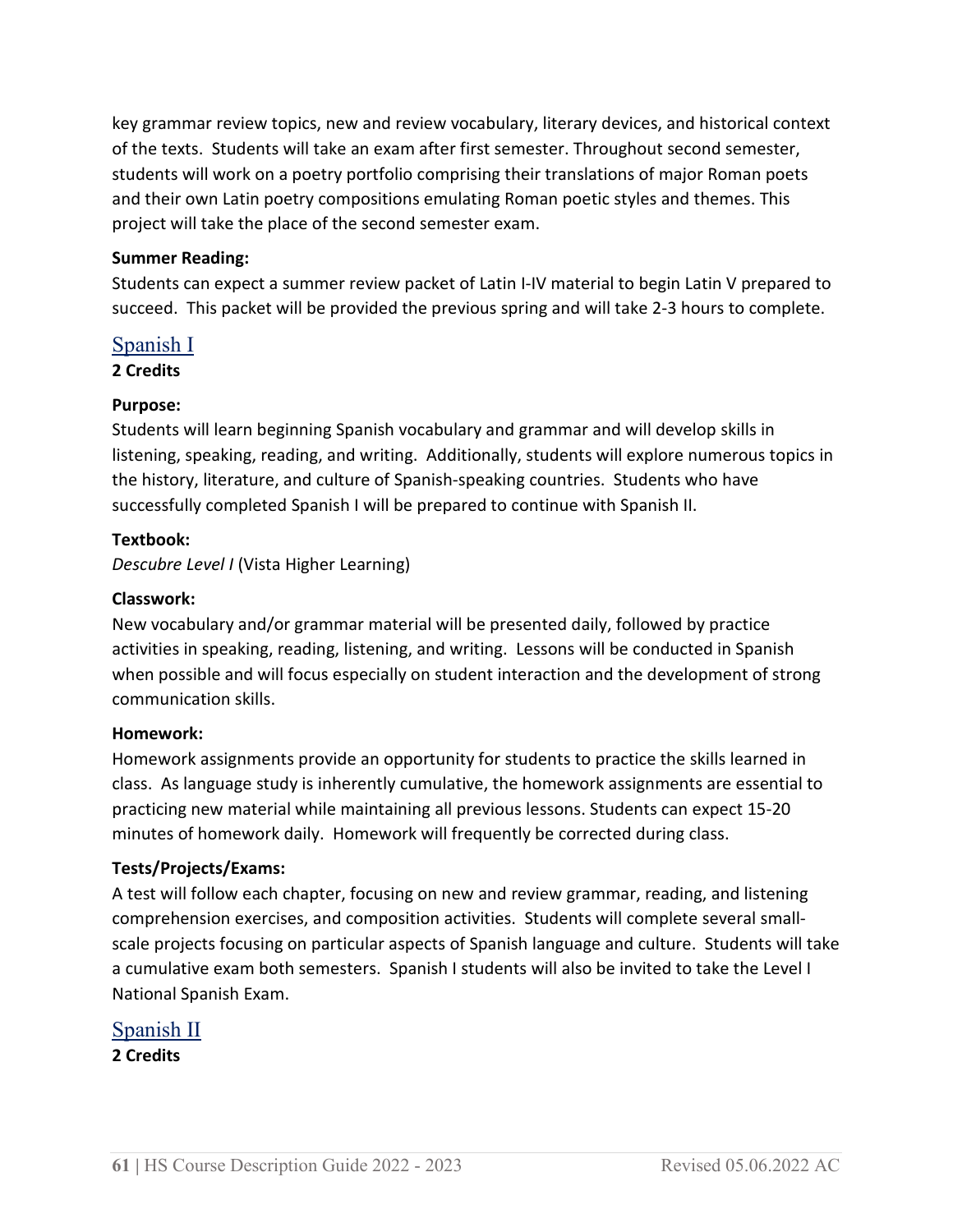#### **Prerequisite:**

Spanish I

#### **Purpose:**

Students will build their knowledge of intermediate Spanish vocabulary and grammar while continuing to develop skills in listening, speaking, reading, and writing. Additionally, students will continue to explore numerous topics in the history, literature, and culture of Spanishspeaking countries. Students who have successfully completed Spanish II will be prepared to continue with Spanish III.

#### **Textbook:**

*Descubre Level II* (Vista Higher Learning)

#### **Classwork:**

New vocabulary and/or grammar material will be presented on a daily basis, followed by practice activities in speaking, reading, listening, and writing. Lessons will be conducted increasingly in Spanish and will focus on student interaction and the development of strong communication skills.

#### **Homework:**

Homework assignments provide an opportunity for students to practice the skills learned in class. As language study is inherently cumulative, the homework assignments are essential to practicing new material while maintaining all previous lessons. Students can expect 15-20 minutes of homework daily. Homework will frequently be corrected during class.

#### **Tests/Projects/Exams:**

A test will follow each chapter, focusing on new and review grammar, reading, and listening comprehension exercises, and composition activities. Students will complete several smallscale projects focusing on particular aspects of Spanish language and culture. Students will take a cumulative exam both semesters. Spanish II students will also be invited to take the Level II National Spanish Exam.

#### **Summer Reading:**

Students will complete a summer review packet of Spanish I material to prepare for Spanish II. Students can expect to spend 2- 3 hours completing this packet.

# Spanish III

**2 Credits**

#### **Prerequisite:**

Spanish II

#### **Purpose:**

Spanish III builds upon the first two years of Spanish. Students are further acquainted with Spanish grammar and vocabulary while continuing to develop communicative abilities through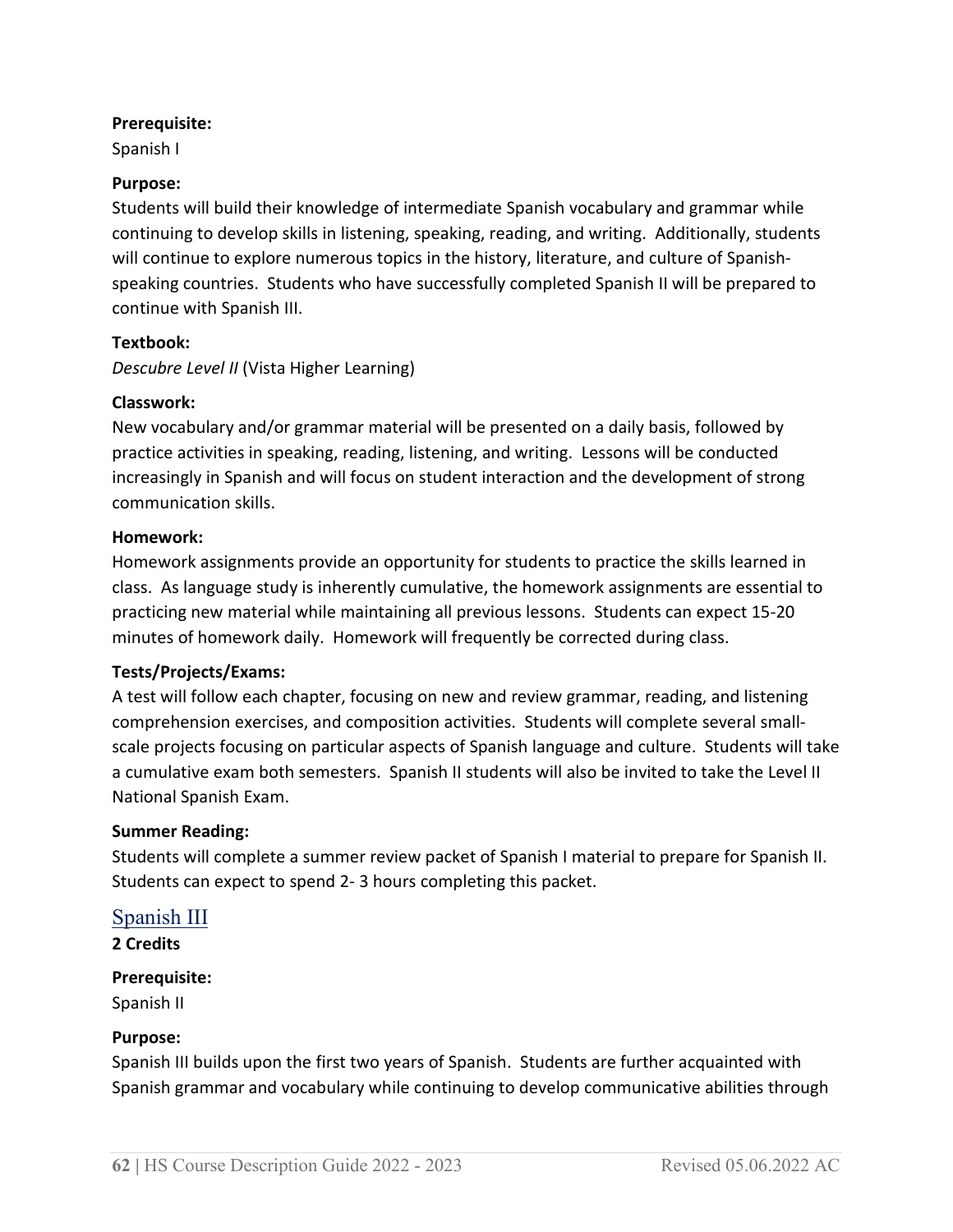reading, writing, translating, speaking, and listening activities. Students continue to learn about culture, history, and traditions of the Spanish-speaking world.

#### **Textbook:**

*Descubre Level III* (Vista Higher Learning), with additional excerpts from Spanish authors provided in class

#### **Classwork:**

New vocabulary and/or grammar material will be presented on a daily basis, followed by practice activities in speaking, reading, listening, and writing. Lessons will be conducted almost entirely in Spanish and will focus on student interaction and the development of strong communication skills.

#### **Homework:**

Homework assignments provide an opportunity for students to practice the skills learned in class. As language study is inherently cumulative, the homework assignments are essential to practicing new material while maintaining all previous lessons. Students can expect 15-20 minutes of homework daily. Homework will frequently be corrected during class.

#### **Tests/Projects/Exams:**

A test will follow each chapter, focusing on new and review grammar, reading, and listening comprehension exercises, and composition activities. Students will complete several smallscale projects focusing on particular aspects of Spanish language and culture. Students will take a cumulative exam both semesters. Spanish III students will also be invited to take the Level III National Spanish Exam.

#### **Summer Reading:**

Students will complete a summer review packet of Spanish I and II material to prepare for Spanish III. Students can expect to spend 2-3 hours completing this packet.

#### Spanish IV

**2 credits**

# **Prerequisite:**  Spanish III

#### **Purpose:**

Spanish IV builds upon the previous three years of Spanish. Students are further acquainted with Spanish grammar and vocabulary while continuing to develop communicative abilities through reading, writing, translating, speaking, and listening activities. Students continue to learn about culture, history, and traditions of the Spanish-speaking world.

#### **Textbook:**

*Descubre Level III* (Vista Higher Learning), with considerable additional excerpts and readings from Spanish authors provided in class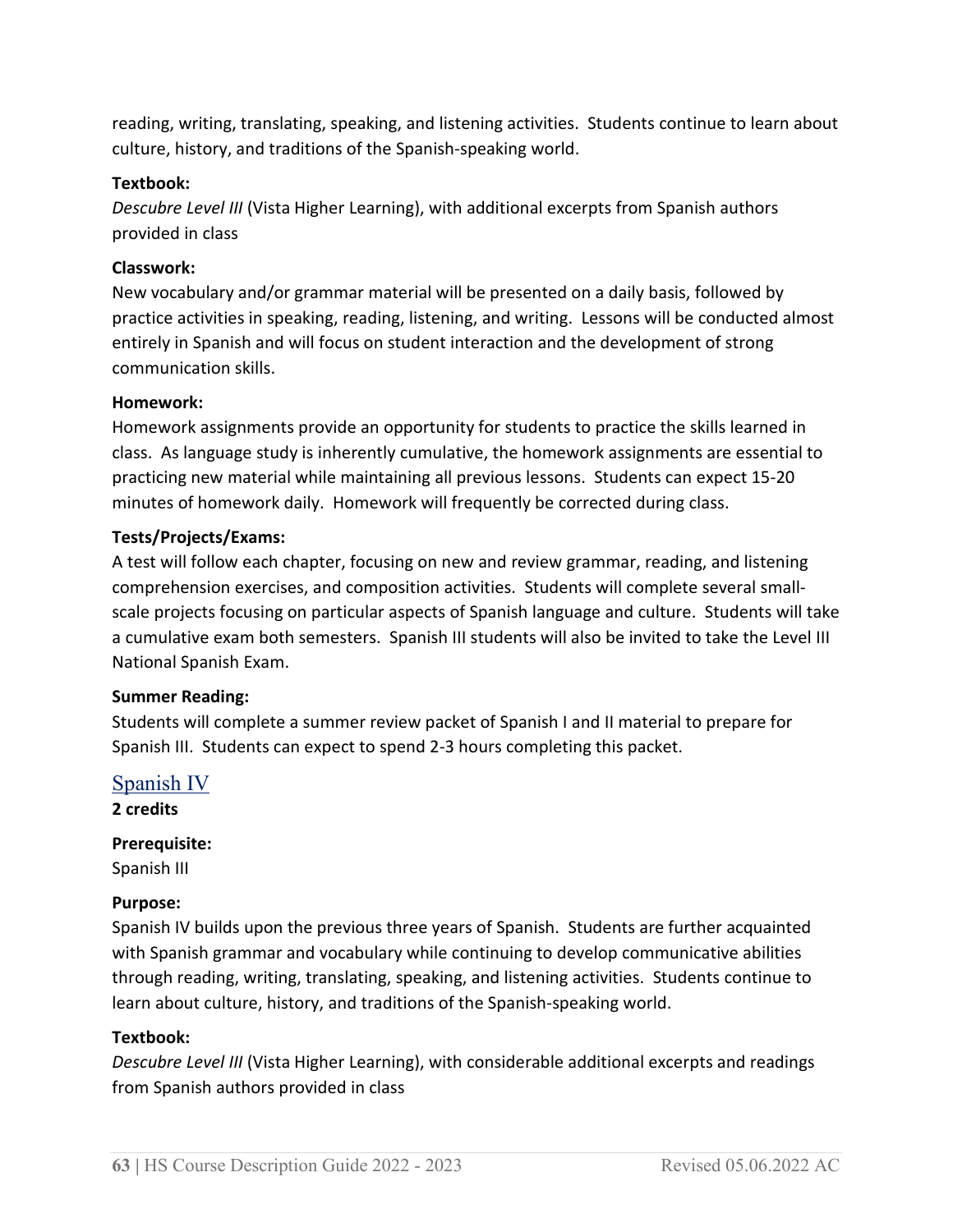# **Classwork:**

New vocabulary and/or grammar material will be presented on a daily basis, followed by practice activities in speaking, reading, listening, and writing. Lessons will be conducted almost entirely in Spanish and will focus on student interaction and the development of strong communication skills.

#### **Homework:**

Homework assignments provide an opportunity for students to practice the skills learned in class. As language study is inherently cumulative, the homework assignments are essential to practicing new material while maintaining all previous lessons. Students can expect 15-20 minutes of homework daily. Homework will frequently be corrected during class.

#### **Tests/Projects/Exams:**

A test will follow each chapter, focusing on new and review grammar, reading, and listening comprehension exercises, and composition activities. The Spanish students will also complete a project focusing on a Spanish historical or cultural topic to be determined, with an emphasis on presentation in Spanish. Students will take a cumulative exam both semesters. Spanish IV students will also be invited to take the Level IV National Spanish Exam.

#### **Summer Reading:**

Students will complete a summer review packet of Spanish I-III material to prepare for Spanish IV. Students can expect to spend 2-3 hours completing this packet.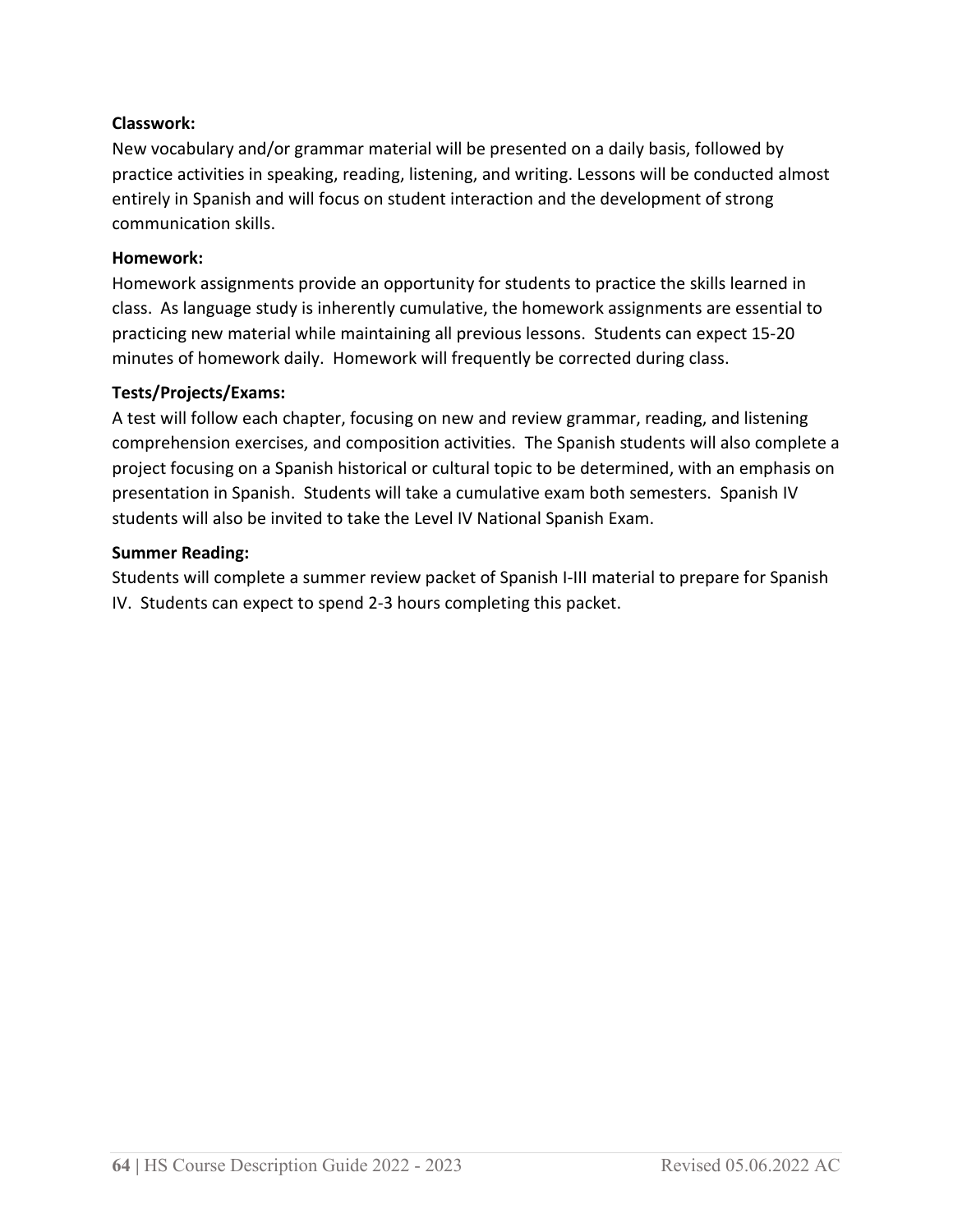# *Language Department Electives*

### Introduction to Greek **2 credits**

**Prerequisite:**

Latin I

# **Purpose:**

Ancient Greek was the language of many of the writers, creators, and thinkers most foundational to Western civilization. In this year-long elective, students will acquire an introductory knowledge of ancient Greek vocabulary, grammar, and syntax and will apply that knowledge to brief, adapted translations of ancient Greek authors. Students will also learn relevant cultural and historical information about ancient Greece, supplementing their knowledge from Classical History.

#### **Textbook:**

*An Introduction to Ancient Greek: A Literary Approach* by C.A.E. Luschnig (Hackett Publishing Company, Inc.).

# **Classwork:**

New vocabulary and/or grammar material will be presented on a daily basis, followed by practice exercises in grammar and translation. Given the inherently cumulative nature of language study, practice exercises will frequently and intentionally reflect review topics in order to maintain students' understanding of earlier topics while adding new concepts. Frequent quizzes will be given to ensure continual progress, particularly in memorizing vocabulary and word endings.

#### **Homework:**

Homework assignments provide an opportunity for students to practice the grammar and vocabulary skills learned in class. As language study is inherently cumulative, the homework assignments are essential to practicing new material while maintaining all previous lessons. Students can expect  $15 - 20$  minutes of homework  $2 - 3$  nights a week.

# **Tests/Projects/Exams:**

A test will follow each chapter, focusing on new and review grammar and vocabulary as well as on translation exercises of both seen and unseen readings. In the second semester, the students will complete an etymology project intended to enhance their understanding and appreciation of ancient Greek words by creating new English words derived from Greek. A cumulative exam follows both semesters in this course. Students will also be invited to take the National Greek Exam.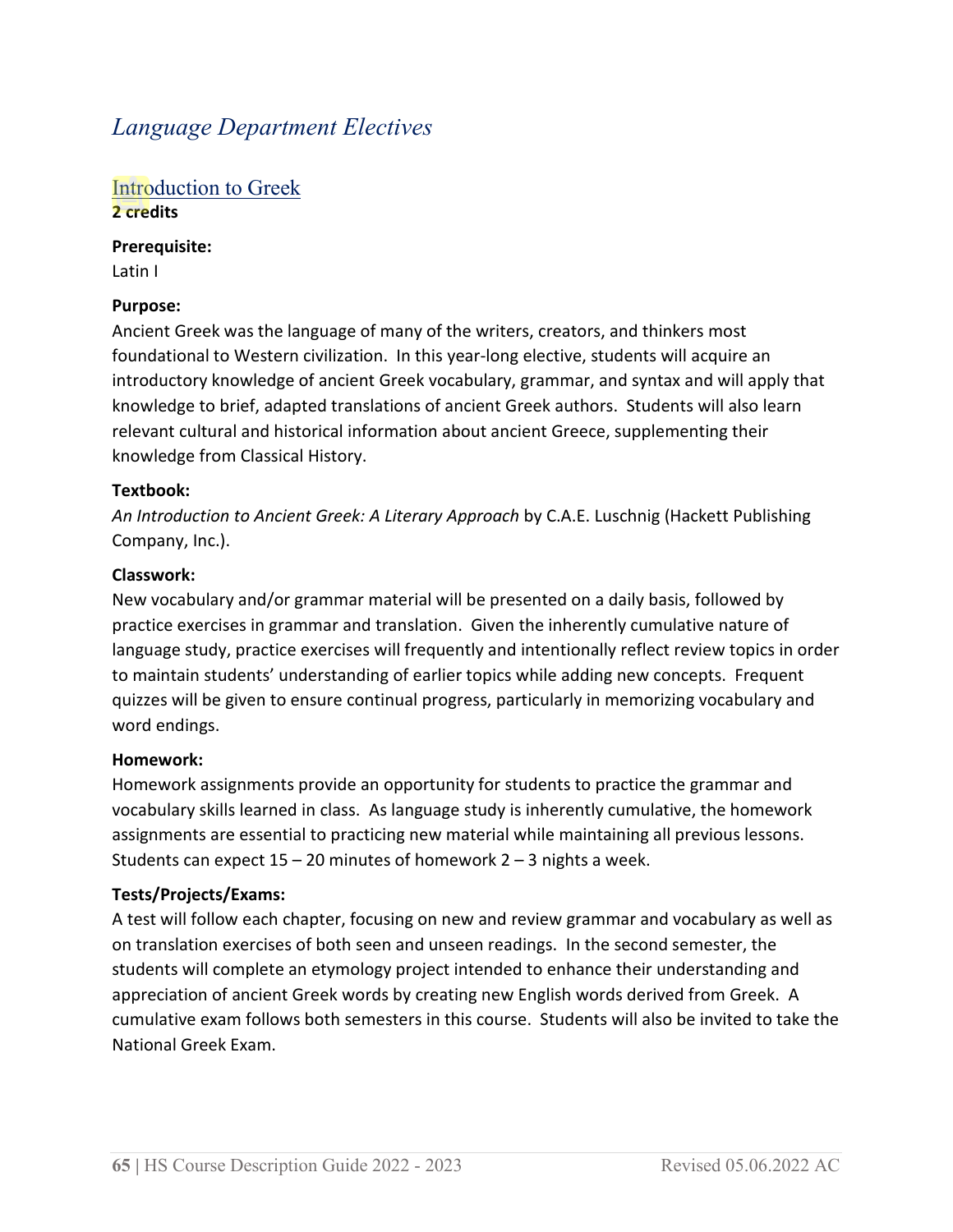# *Mathematics Department*

#### Algebra I **2 Credits**

# **Prerequisite:**

Course 3 or the Course 3 placement test.

# **Purpose:**

This course covers the standard topics of algebra. Early in this course, students develop fluency in signed number operation and its application with order of operations. Rules for integer exponents and scientific notation are developed throughout this course. Also, students master identifying and solving word problems, solving systems of equations, simplifying rational expressions, and graphing linear equations.

# **Textbook:**

Saxon Algebra I, 4th ed. Orlando, FL, HMH Supplemental Publishers, Inc., 2009.

#### **Classwork:**

Each lesson has a set of 25 practice problems which are cumulative. At least 20 minutes of class should be used for working problems for lesson. In addition, Investigations and Labs are assigned every 10 lessons.

#### **Homework:**

Students will be responsible for completing the remainder of the problem set for lesson or investigation. A vocabulary review sheet will often precede tests and count as a homework grade. Test corrections will be required after each test and count as a homework grade.

#### **Tests/Projects/Exams:**

Cumulative tests are given after every 5 lessons and there is at least a 5-lesson buffer from learning to testing. The first test is after Lesson 10 and contains problems from Lessons 1-5. There are no projects in this course, and the exam at the end of each semester is cumulative.

# Algebra II

#### **2 Credits**

#### **Prerequisite:**

Algebra I (and pass placement test, if transferring; this class is typically taken after Geometry for on-grade level students)

#### **Purpose:**

This course is designed to complete the automation of the fundamentals of algebra. In addition to the basic topics of algebra, systems of two linear equations with two unknowns, systems of three linear equations with three unknowns, and systems of non-linear equations are emphasized. Area, volume, and unit conversions are further developed from the Algebra I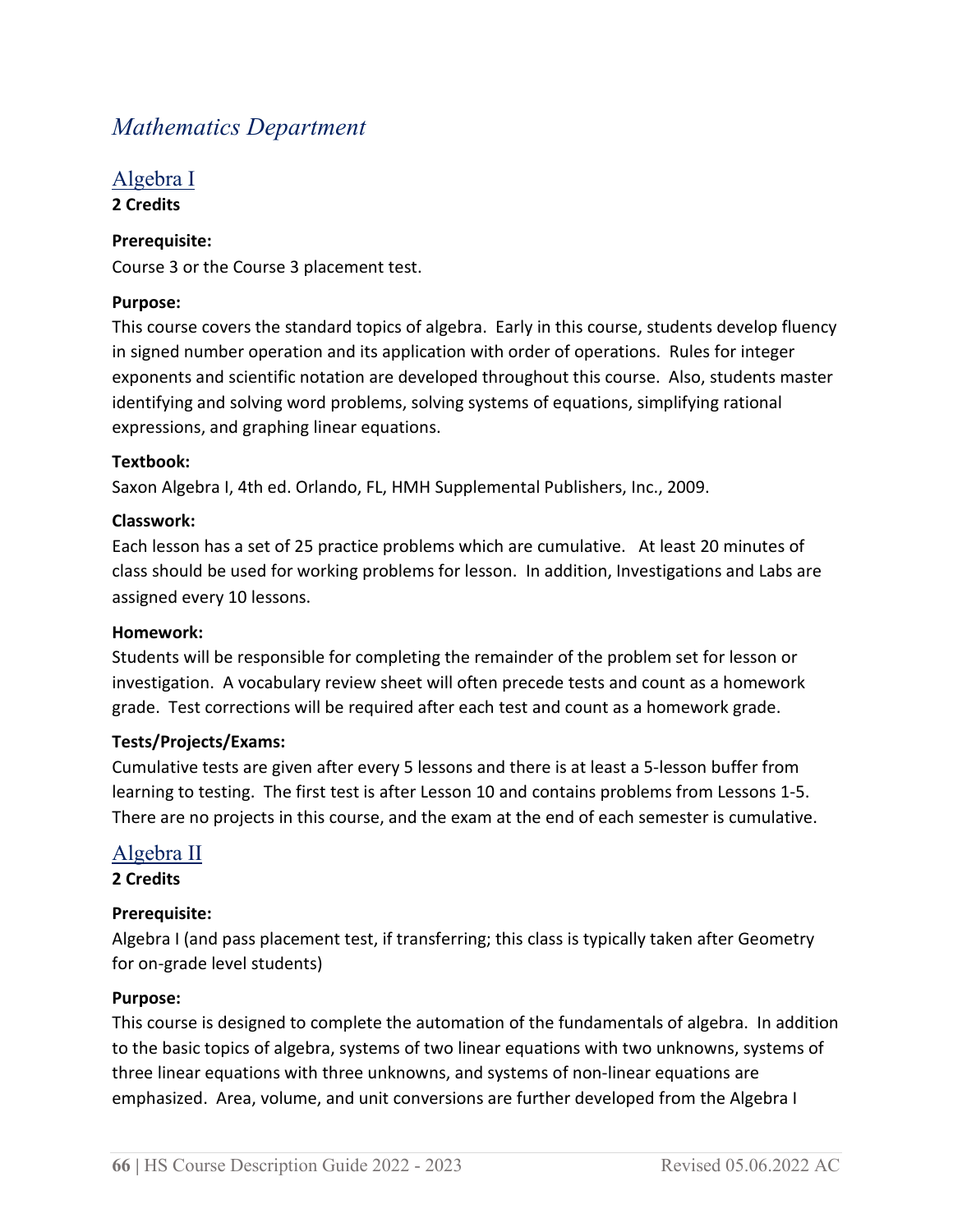course. Right triangle geometry, conversions from rectangular to polar form, matrices, the unit circle, and computations with vectors are also taught. Students become fluent with complex numbers, completing the square and deriving the quadratic formula.

#### **Textbooks or author overview:**

Saxon Algebra II, 4th ed. Orlando, FL, HMH Supplemental Publishers, Inc., 2009.

#### **Classwork:**

Each lesson has a set of 25 practice problems which are cumulative. At least 20 minutes of class should be used for working problems for lesson. In addition, Investigations and Labs are given every 10 lessons.

#### **Homework:**

Students are responsible for completing the remainder of problem set for lesson or investigation as their homework. Students will be given answers to odd problems for self-check during homework. Test corrections will be required after each test and count as a homework grade.

#### **Tests/Projects/Exams:**

Cumulative tests are given after every 5 lessons and there is at least a 5-lesson buffer from learning to testing. The first test is after Lesson 10 and contains problems from Lessons 1-5. There are no projects in this course, and the exam at the end of each semester is cumulative.

### Honors Geometry

#### **2 Credits**

#### **Prerequisite:**

Algebra I (this class is typically taken after Algebra II for above grade-level students)

#### **Purpose:**

This course is built on formal proof-based reasoning and Euclidean geometry. The course covers the nature of deductive reasoning with conditional statements used in direct and indirect proofs. Definitions and postulates are introduced, and theorems are developed from these Euclidean statements. Lines and angles, triangle congruency, inequalities, quadrilaterals, similarity, circles, and polygon theorems are developed and emphasized throughout this course.

#### **Textbook:**

• Jacobs, Harold R. Jr. Geometry: Seeing, Doing, Understanding, Third ed. New York City, NY: W.H. Freeman and Company, 2003. Abbott, Edwin A. Flatland, A Romance of Many Dimensions, 1884. –read during second semester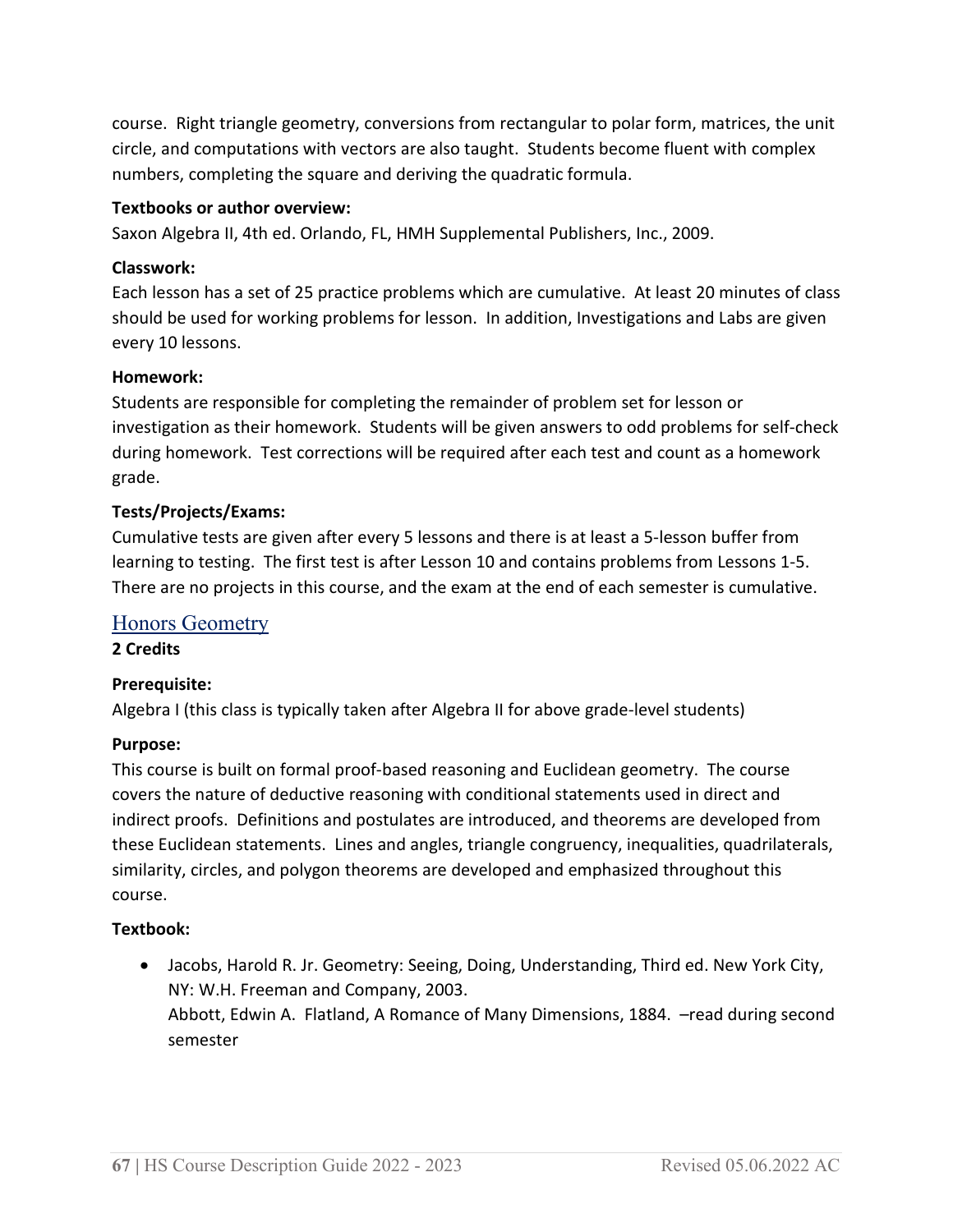### **Classwork:**

30-40 problems will be assigned from each lesson and at least 20 minutes will be given in class to work.

#### **Homework:**

Complete the 30-40 problems. Read the lesson for the next day.

During second semester, reading from *Flatland* will be assigned.

#### **Tests/Projects/Exams:**

Tests follow each chapter. Quizzes are given at the end of most chapters and are about topics from chapter and the reading from the night before. During semester 2 pop-quizzes are given on Flatland reading.

Quarter 1 project: Golf project using *angle of incidence = angle of reflection*

Quarter 2 project: Create a piece that will tessellate and make a tessellation.

# Advanced Math

#### **2 Credits**

#### **Prerequisite:**

Algebra II (and pass placement test, if transferring)

This class is typically taken after Algebra II (this class may be skipped if the student received a B or higher in Algebra II *and* Honors Geometry with Department Chair approval).

#### **Purpose:**

This course continues development of Algebra II concepts and also introduces the first half of topics normally covered in trigonometry and plane geometry courses. Permutations, combinations, angular velocity, complex roots, conic sections, abstract rate problems, matrices, determinants, and sinusoids are some of the topics covered.

#### **Textbook:**

Saxon, John H. Jr. Advanced Math: An Incremental Development, 3rd ed. Oklahoma City, OK: Saxon Publishers, Inc., 2003.

#### **Classwork:**

Each lesson has a set of 30 practice problems which are cumulative. At least 20 minutes of class should be used for working problems for lesson. This class covers 2 lessons in 3 days and covers Lessons 1-80.

#### **Homework:**

The remainder of the problem set for each lesson is assigned to students as homework every evening.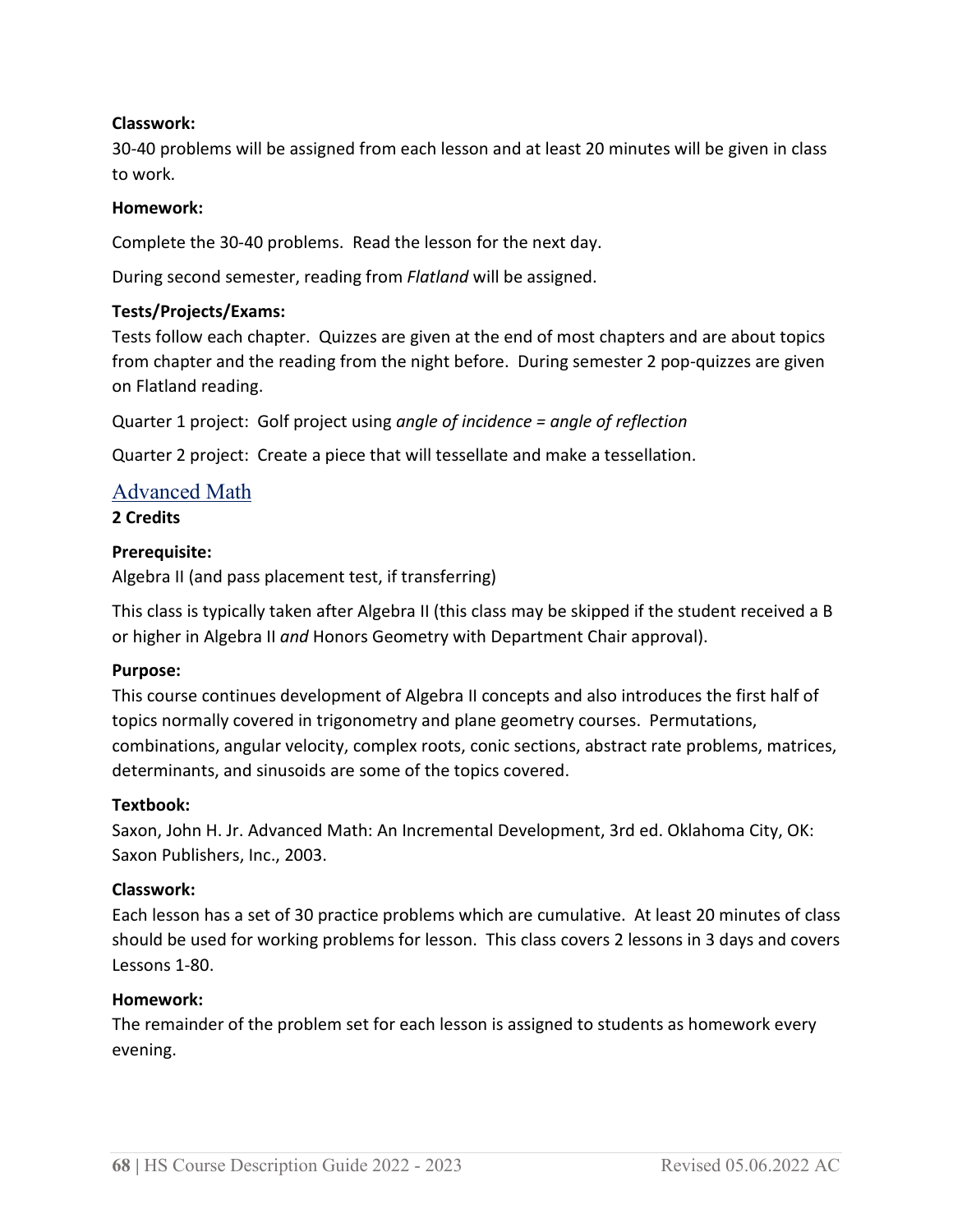# **Tests/Projects/Exams:**

Cumulative tests are given after every 4 lessons and there is at least a 4-lesson buffer from learning to testing. The first test is after Lesson 8 and contains problems from Lessons 1-4. There are no projects, and each semester exam is cumulative.

# Honors Precalculus

#### **2 Credits**

### **Prerequisite:**

Algebra II (and pass placement test, if transferring).

Achieve a B or better in Algebra II and Honors Geometry *or* pass Advanced Math. This class is typically taken after Advanced Math but may be taken in lieu of Advanced Math with Department Chair approval.

#### **Purpose:**

The Precalculus Course is designed for students who want to be better prepared for college Calculus or AP courses while still in high school. The topics covered include functions (polynomials, rational, exponential, and logarithmic), a deep look into trigonometry and trigonometric identities, matrices, sequences and series, analytic geometry, the threedimensional coordinate system, and an introduction to limits and calculus.

#### **Textbook:**

Larson, Ron. Precalculus with Limits: A Graphing Approach, 7th ed. Boston, MA: Cengage Learning, 2016.

#### **Classwork:**

Each section is covered in 1 or 2 days. A selection of problems is chosen from the section's exercises and assigned for homework.

#### **Homework:**

There is an assignment given for every lesson (assigned every 1-2 days). Students will have the remainder of class time (typically about 10-15 minutes) to begin the homework, and complete it that evening.

#### **Tests/Projects/Exams:**

Every 2 lessons, a quiz is given covering the content of the lessons. A test is given at the end of every chapter. Each semester exam is cumulative of that semester.

# AP Calculus AB

#### **2 Credits**

#### **Prerequisite:**

Completion of Pre-calculus with a B or higher or Department Chair approval

Juniors with B- or lower in Precalculus will take this course as Calculus AB, no grade weighting, and without AP exam. Final exam will be required.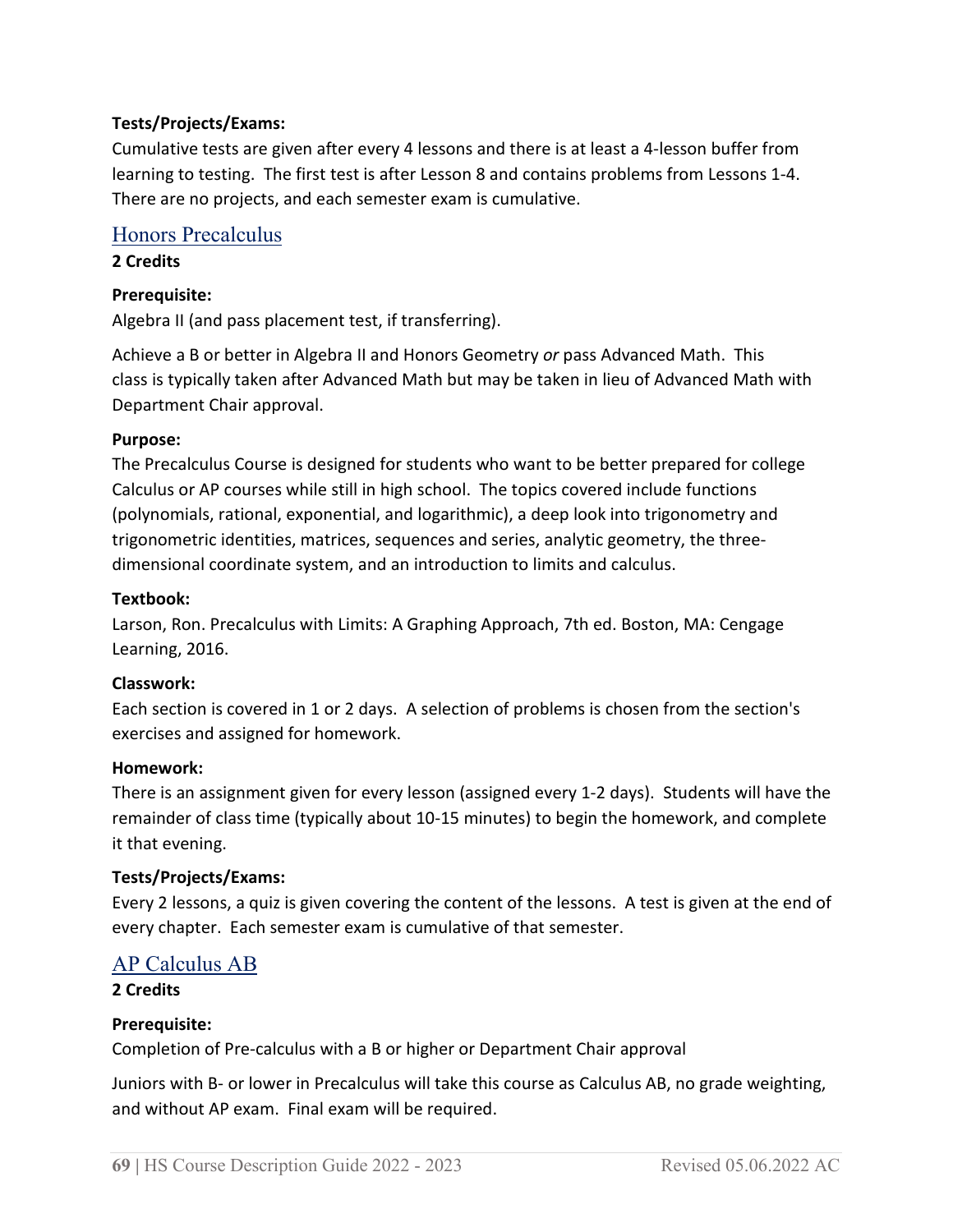#### **Purpose:**

The goal of AP Calculus AB is mastery of calculus topics A and B, which are equivalent to college Calculus I. Students extend their knowledge and skills of trigonometry. In this course, limits, area under the curve, slopes, derivatives, and rates of change are introduced. Practice AP problems are given to prepare students for the AP exam which is required at the end of the course.

#### **Textbook:**

*Calculus —Concepts and Applications.* 2nd edition, by Paul A. Foerster. Key Curriculum Press, Emeryville, California. ©2005.

# **Classwork:**

Each lesson has a set of 10-15 practice problems based on the lesson content. Some lessons include additional problems that review previous concepts. Investigations of key ideas or procedures are conducted periodically.

#### **Homework:**

Students must complete the assigned problems for lesson or investigation as their homework assignment. Test corrections will be required after each test and count as a homework grade.

# **Tests/Projects/Exams:**

Tests are given after every unit. Quizzes are given two to three times per unit. There are no projects in this course and taking the AP Exam fulfills the final exam requirement.

# AP Calculus BC

**2 Credits**

# **Prerequisite:**

AP Calculus AB with B or higher *or* Honors Calculus AB with an A and/or Department Chair approval.

#### **Purpose:**

The goal of AP Calculus BC is mastery of calculus topics A, B, and C, which are equivalent to college Calculus I and II. According to the College Board, Calculus AB and BC "emphasize a multi-representational approach to calculus, with concepts, results, and problems being expressed graphically (graphs), numerically (tables), analytically (equations), and verbally. Calculus BC is an extension of Calculus AB rather than an enhancement." Practice AP problems are given to prepare students for the AP exam which is required at the end of the course.

#### **Textbook:**

*Calculus —Graphical, Numerical, Algebraic.* 4th edition, by Finney, Demana, Waits, and Kennedy. Pearson Education Publishing, Pearson Prentice-Hall, Boston, Massachusetts. ©2012.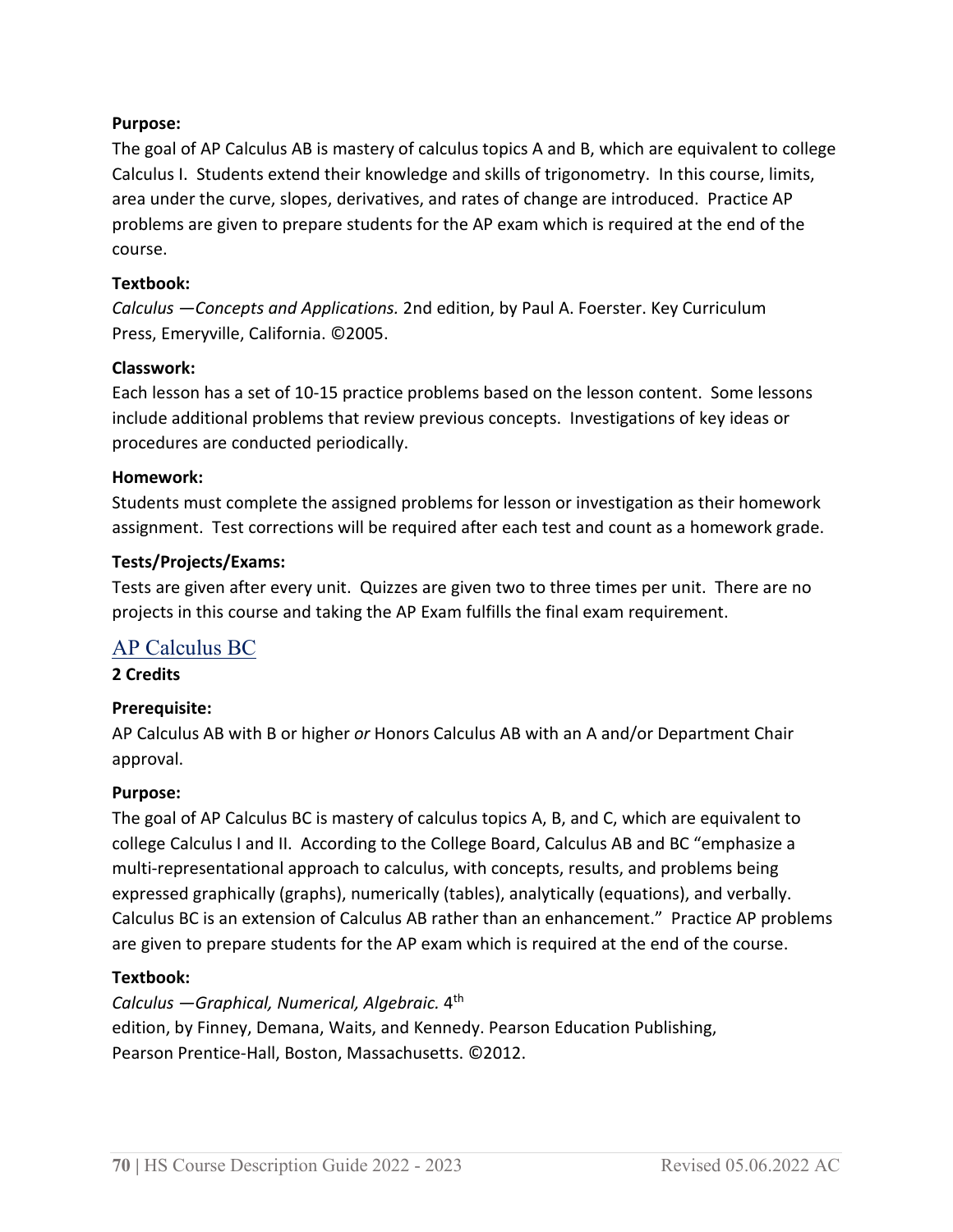#### **Classwork:**

As the Calculus BC exam is 65% Calculus AB material, students can expect that three-quarters of the first semester will be review of Chapters 1-8 from the text. As these chapters are covered, there will be a few additions of BC material. Chapters 9-11 will be covered in the first half of second semester leaving ample time to prepare for the AP Exam.

#### **Homework:**

Students will be assigned 6-12 problems nightly from either the text or supplemental worksheets.

#### **Tests/Projects/Exams:**

Tests in this class will cover one chapter at a time. Exams are cumulative and AP style. Projects take the form of AP free-response questions in the second semester.

# **Statistics**

**2 Credits**

#### **Prerequisite:**

Algebra I. Seniors may select this class rather than the next class in the algebra series. This may also be taken by juniors or seniors as an elective while enrolled in another math class.

#### **Purpose:**

This math elective focuses on the study of probability, sampling, analysis, and interpretation of data. It emphasizes concepts using real-world examples from a variety of fields. Students completing this course understand the concepts and controversies surrounding statistical analysis. A project which applies all of the concepts and includes statistical research is a large part of the second semester.

#### **Textbook:**

*The Practice of Statistics* (4<sup>th</sup> edition), by Starnes, Yates, and Moore, W. H. Freeman & Co., 2010.

#### **Classwork:**

Students will be assigned 5-15 problems for each section of material and will have 15 minutes of class time to begin the material. Students may also be given in-class review exercises that reinforce difficult concepts.

#### **Homework:**

Students will be assigned 5-15 problems for each section. Test corrections will also be required after each test.

#### **Tests/Projects/Exams:**

Tests are roughly given once every two weeks. During the first semester, the first 6 chapters are introduced. For the second semester, chapters 7-12 are completed. A mid-term and final exam are given.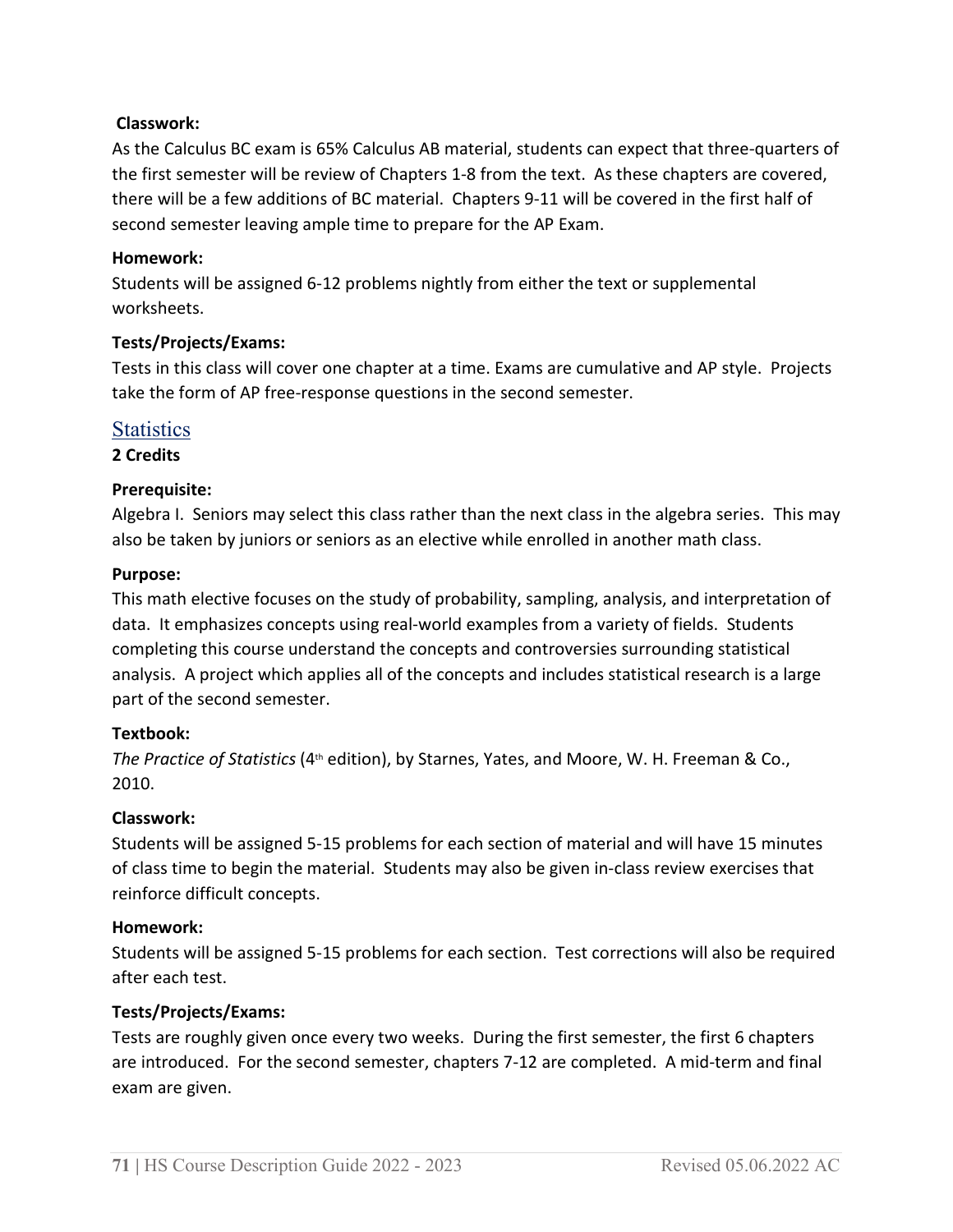A second semester project is assigned in which the student applies statistical reasoning and procedure.

# AP Statistics

#### **2 Credits**

# **Prerequisite:**

Completion of Algebra II, Geometry, and Advanced Math and/or Honors PreCalc with a B or higher and approval of the Department Chair. Seniors may select this class rather than the next class in the algebra series. This may also be taken by juniors as an elective while enrolled in another math class.

# **Purpose:**

This AP math elective focuses on the study of probability, sampling, analysis, and interpretation of data. More specifically, students understand the role of sampling distributions and are able to apply inference testing on particular distributions, namely means and proportions. This course is a more rigorous course than statistics and helps develop a student's ability to connect statistical ideas within the framework of a writing course. This course provides supplemental exercises familiarizing students with Advanced Placement expectations.

#### **Textbook:**

*The Practice of Statistics* (4th edition), by Starnes, Yates, and Moore, W. H. Freeman & Co., 2010.

#### **Classwork:**

Students will be assigned 5-15 problems for each section of material and will have 15 minutes of class time to begin the material. Students may also be given in-class review exercises that reinforce difficult concepts. AP problems are introduced into the second semester classwork.

#### **Homework:**

Students will be assigned 5-15 problems for each section. Test corrections will also be required after each test. AP practice problems are also assigned for each chapter.

# **Tests/Projects/Exams:**

Tests are roughly given once every two weeks. During the first semester, the first 6 chapters are introduced. For the second semester, chapters 7-12 are completed. A mid-term and final exam are given.

A rigorous second semester AP Review Guide is also assigned.

College Math (Calculus III, Linear Algebra, or Differential Equations)

#### **2 Credits**

#### **Please note:**

College math is offered based on demand and is sometimes offered in association with CU Succeed.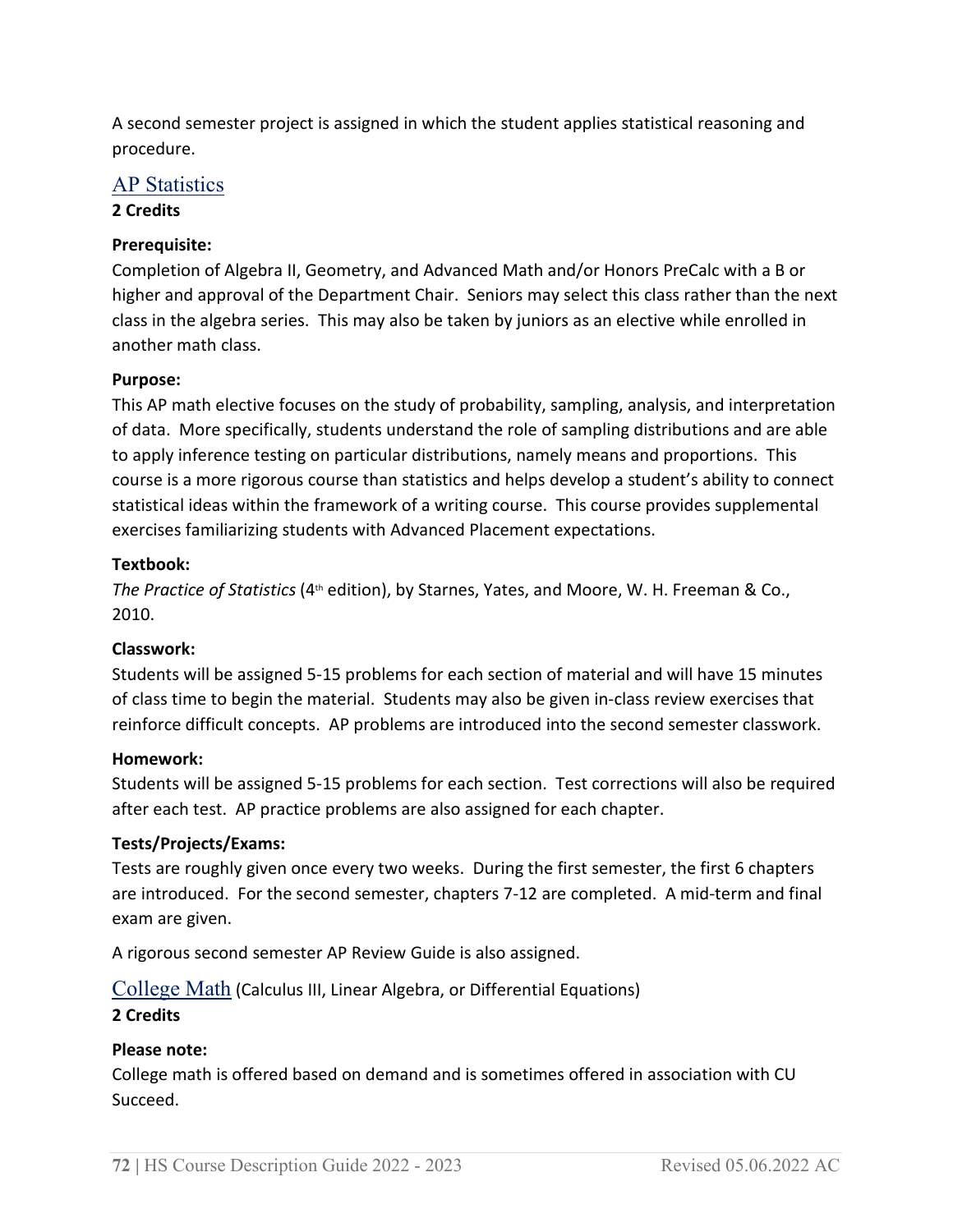#### **Prerequisite:**

AP Calculus BC

#### **Purpose:**

In the event that a student takes AP Calculus BC before junior year, we will offer a college-level math course if necessary to fill math requirements of 8 credits. When UCCS allows, we will give dual enrollment credit. This class may be offered via UCCS as on online class or it may be offered by Vanguard.

# **Depending on staffing and number of students, we will offer a math above Calculus II and textbook. Classwork, homework, and grading will be determined by instructor.**

#### **Textbook:**

- Linear Algebra: Strang, Gilbert; Introduction to Linear Algebra; 4<sup>th</sup> ed.
- Calculus III: UCCS text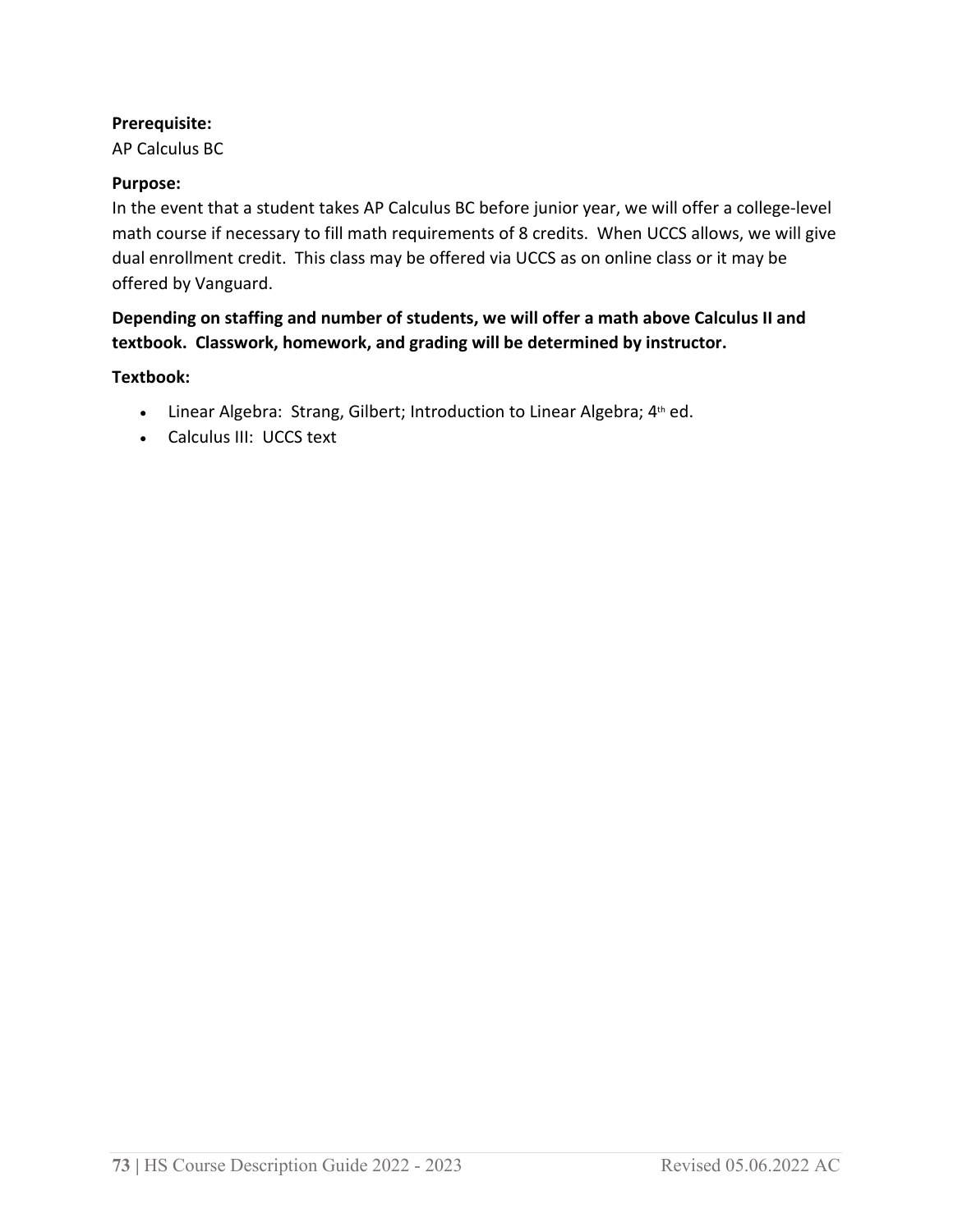# *Mathematics Department Electives*

# Aviation I

**1 Credit**

**Prerequisite:** 

Algebra I

# **Purpose:**

This Aviation class explores the fundamentals of the flying environment. This course, when combined with Aviation II, will prepare students to take the Federal Aviation Administration's Private Pilot Knowledge Test. Students will learn about pre-flight procedures, airspace, radio communications, aviation phraseology, regulations, airport operations, aviation safety, weather, cockpit management, and emergency procedures.

#### **Textbook:**

Curriculum handouts produced by the Aircraft Owners and Pilots Association (AOPA)

# **Classwork:**

Most every day, students will be instructed in elements of the flying environment and flight planning. Students will engage in frequent hands-on activities, often working in small groups. Formative assessments are given multiple times per unit of instruction. Occasionally, guest speakers from the aviation community will discuss their areas of expertise.

#### **Homework:**

Short assignments are given occasionally. These usually consist of reading or conducting individual research into specific aviation topics, such as current events or career opportunities.

# **Tests/Projects/Exams:**

There will be tests over each unit. An exam is given at the end of the semester.

Aviation II **1 Credit**

**Prerequisite:**

Aviation I

#### **Purpose:**

This Aviation class explores the fundamentals of flight planning. This course will prepare students to take the Federal Aviation Administration's Private Pilot Knowledge Test. Students will learn about regulations, cross-country flight planning, weight and balance, performance and limitations, human factors, chart use, night operations, navigation systems, and aeronautical decision making.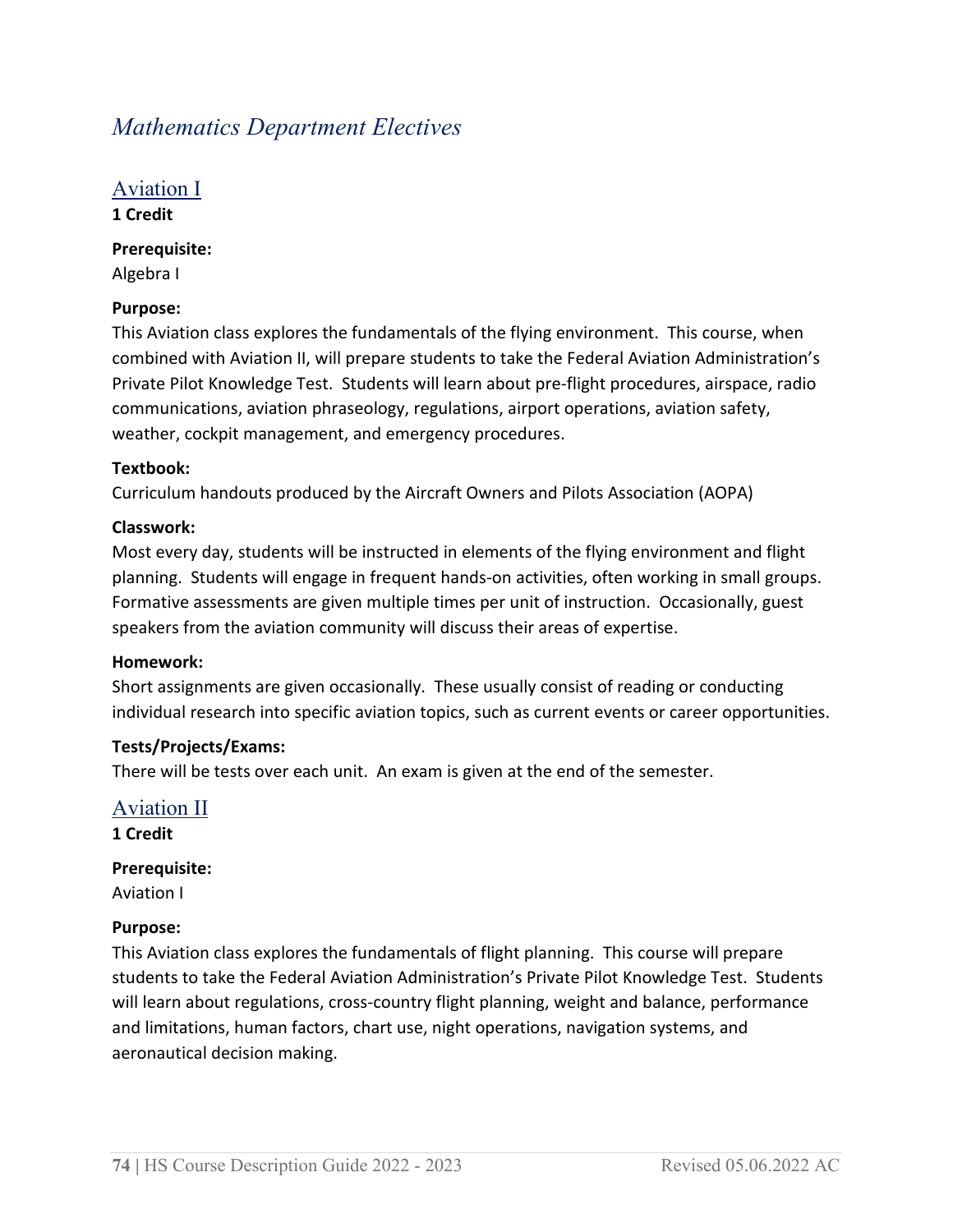# **Textbook:**

Curriculum handouts produced by the Aircraft Owners and Pilots Association (AOPA)

#### **Classwork:**

Most every day, students will be instructed in elements of the flying environment and flight planning. Students will engage in frequent hands-on activities, often working in small groups. Formative assessments are given multiple times per unit of instruction. Occasionally, guest speakers from the aviation community will discuss their areas of expertise.

#### **Homework:**

Short assignments are given occasionally. These usually consist of reading or conducting individual research into specific aviation topics, such as current events or career opportunities.

#### **Tests/Projects/Exams:**

There will be tests over each unit. Students will create an aviation career portfolio and teach a private pilot lesson. An exam is given at the end of the semester.

#### Personal Finance

**1 Credit**

#### **Prerequisite:**

Algebra I, grades 11 and 12

#### **Purpose:**

This is an introductory course in personal finance. In this class students will develop a financial plan by creating a cash flow budget and net worth statement. Students will learn taxes by completing and analyzing the 1040 form. Other topics include investments, retirement, insurance, and consumer purchase decisions. The final project will be for students to create goals and use their knowledge to formulate a life plan. This plan will align their values to their financial resources.

#### **Textbook:**

Personal Finance by Kapoor, Dlabay, and Hughes. 10th edition, 2012. ISBN-13: 978-07-353069-7.

#### **Classwork:**

Students will work individually on formative assessments and collaborate with peers on statements.

#### **Homework:**

Homework will be assigned for each chapter.

#### **Tests/Projects/Exams:**

Tests are given at the end of each chapter. The class concludes with an end of the semester project. No Final Exam is given.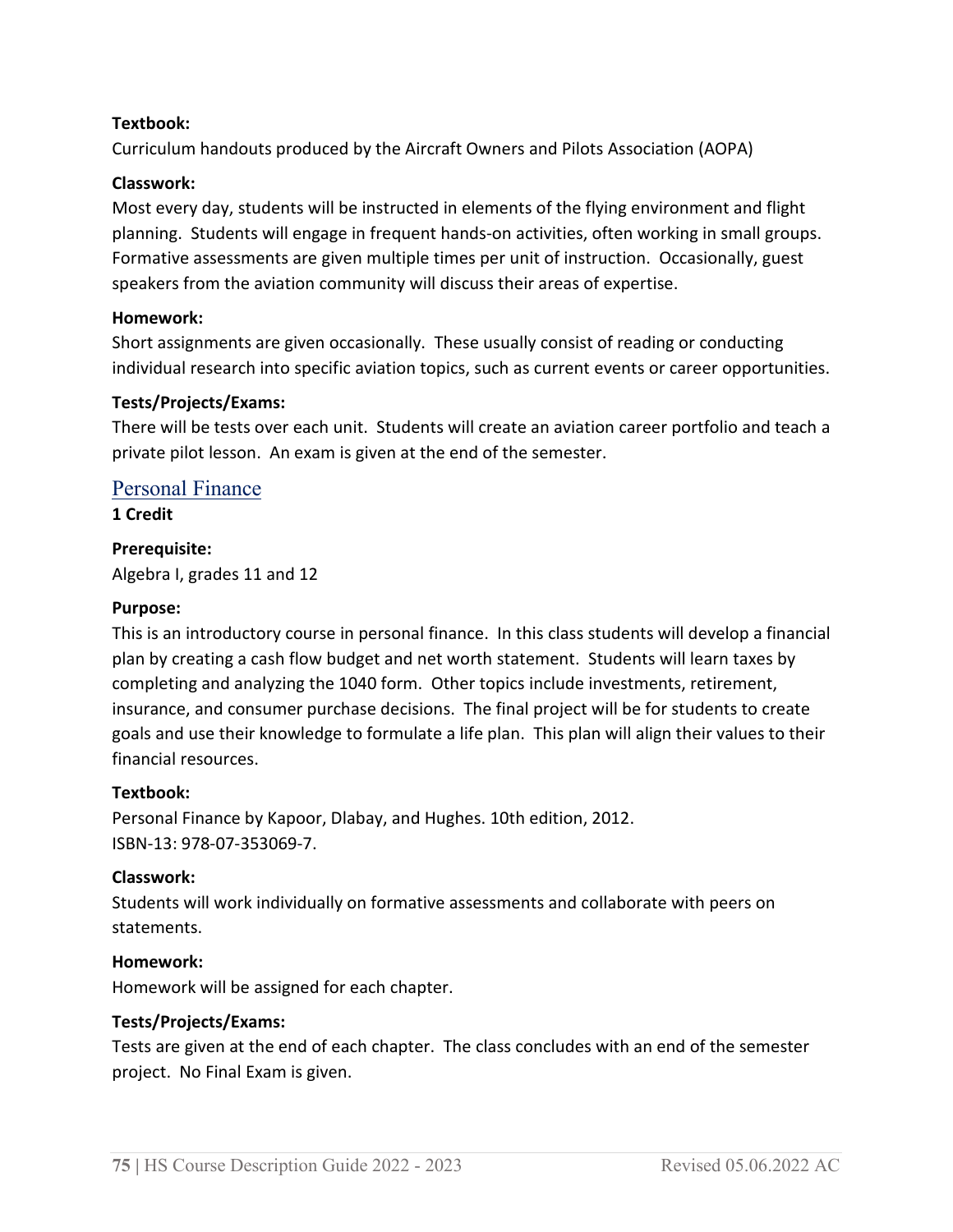# Programming in Python

**2 credits** 

#### **Prerequisite:**

Algebra II

# **Purpose:**

This course will teach students Computer Science fundamentals as well as how to program using Python. Once students feel comfortable with these basics, the course will advance to Web Development and building websites. Programming and Web Development skills are highly sought after, and students will benefit from learning these skills at Vanguard should they want to pursue a career in Technology after they graduate

Course Outline:

- Computer Hardware and Components
- Introduction to How Computers Work: Hardware vs. Software vs. Firmware
- Introduction to Python: Syntax, Data Types, and Data Structures
- Flow Control: Data Transmission
- Functions
- Lists
- Dictionaries and Structuring Data
- Manipulating Strings
- Pattern Matching with Regular Expressions
- Input Validation
- Reading and Writing Files
- Organizing Files
- Debugging
- Web Scraping
- Web Development

# **Textbook:**

None

# **Homework:**

None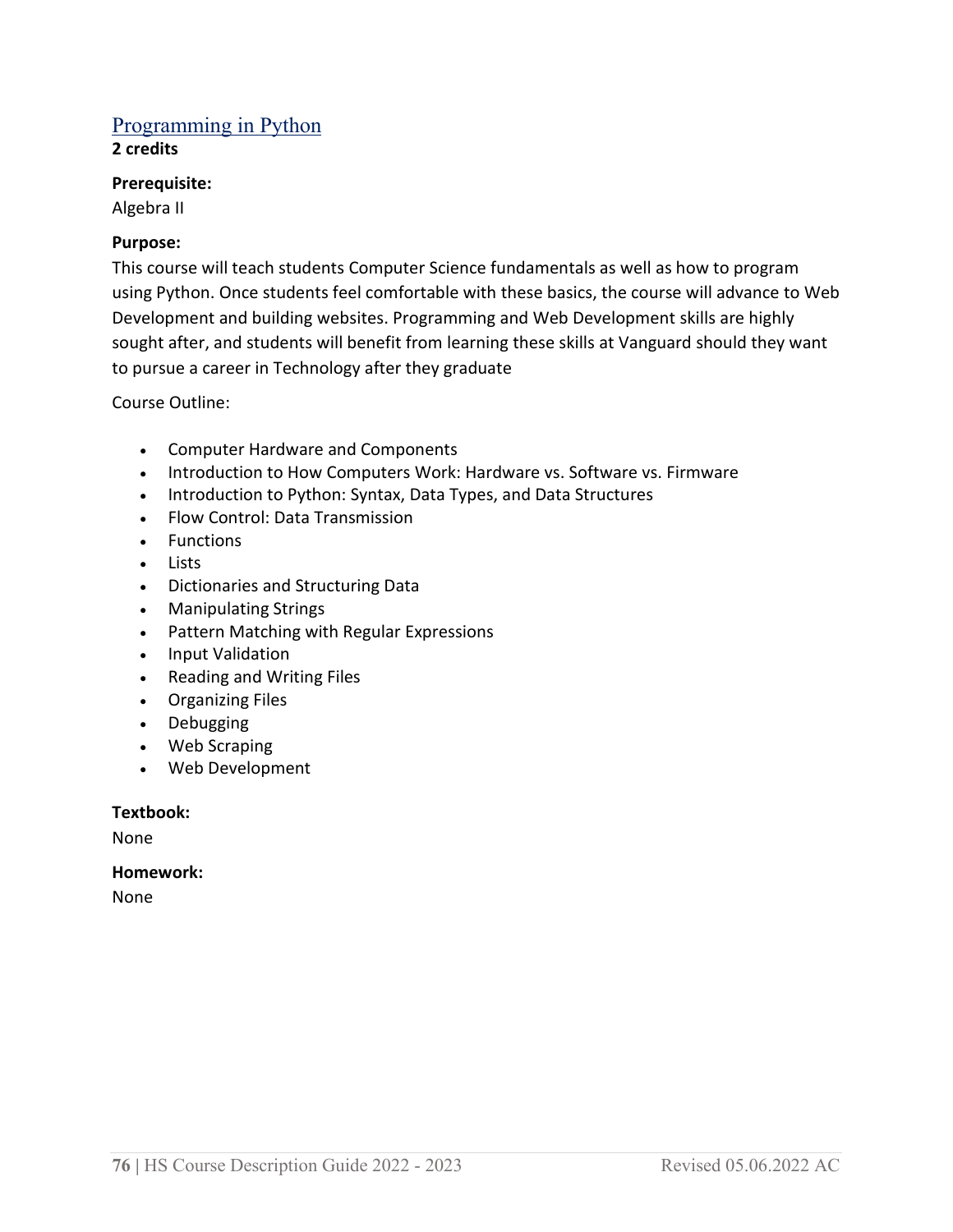# *Science Department*

# Honors Biology **2 Credits**

# **Purpose:**

Honors Biology is a comprehensive survey course. The course begins with investigations on the nature of science and the scientific method, the building blocks of life, and ecology. Cell theory, structure, and function will be followed by energy and mechanics of various cell types. Basic Mendelian genetics and molecular biology will inform discussions on macro and microevolution. General terminology, protocols, and methods taxonomists use for classifying life's diversity will be followed by particular studies in several groups including microorganisms, fungi, plants, and animals. The course will conclude with investigations of various systems of the human body. Honors Biology is intended to help prepare students for high school and college science class expectations, rigor, and work quality.

#### **Textbook:**

Miller, Kenneth, *Prentice Hall Biology*, 2002, Pearson Education, Inc.

#### **Classwork:**

In-depth discussion of biology topics, intense note-taking, and systems modeling require active contributions from each student. Labs provide hands-on application of lecture topics.

#### **Homework:**

Homework is critical and includes pre- reading of lecture material, section and chapter practice problems, systems diagrams, and research assignments.

#### **Tests/Projects/Exams:**

All students will learn and apply scientific method technique in inquiry labs and scientific peerreviewed reporting in written lab reports, PowerPoints, and research posters. Tests are given at the end of each chapter (sometimes two). Comprehensive exams are given at the end of each semester.

#### AP Biology

#### **2 Credits**

#### **Prerequisite:**

Sophomores - Seniors: Previous science courses with B's or higher

Freshmen: All A's in all four quarters of Vanguard  $8<sup>th</sup>$  grade science, Algebra I, and teacher recommendation. Science Department Chair approval required (*which means students must talk to the science Department Chair before registering)*.

#### **Purpose:**

AP Biology is a college-level biology course, which covers four big ideas: 1) the process of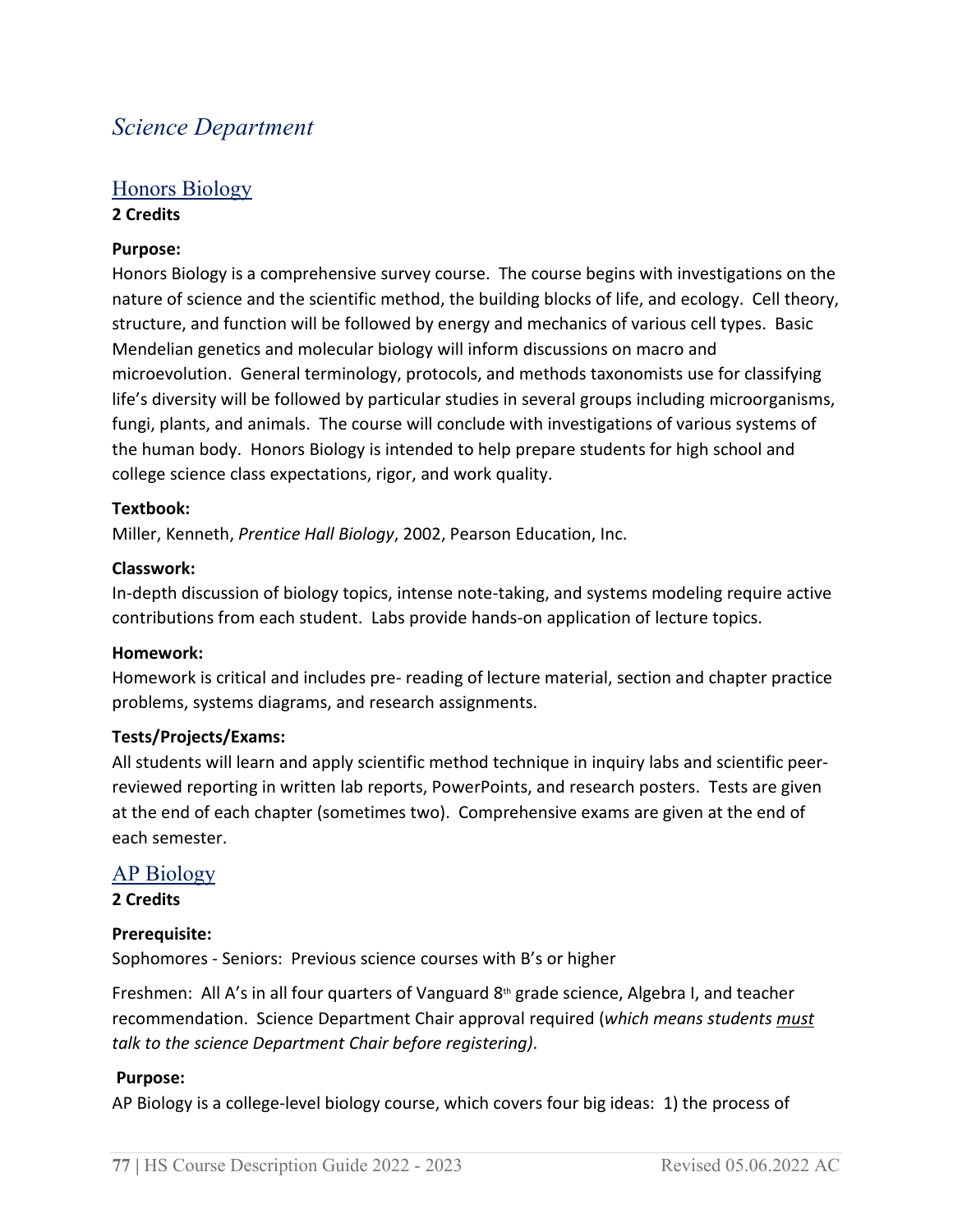evolution driving the diversity and unity of life, 2) biological systems utilizing free energy and molecular building blocks to grow, reproduce and maintain dynamic homeostasis, 3) living systems storing, retrieving, transmitting, and responding to information essential to life processes, and 4) biological subjects from the cellular level through the ecological level. Further advanced inquiry-based laboratory activities are performed throughout the year.  The course aims to prepare students for the AP Biology exam near the end of second semester.

# **Textbook:**

- Urry, Lisa, et. al., *Campbell Biology in Focus*, 3<sup>rd</sup>edition, 2020, Pearson.
- Peer-reviewed journal articles and science magazine articles

# **Classwork:**

In-depth *discussion* of biology topics, intense notetaking, and systems modeling require active contributions from each student. The class is a seminar-based rather than lecture-based class. PowerPoints are not used by the instructor. Labs provide hands-on application of lecture topics. Free response practice in scientific writing occurs regularly. Lab techniques, hypothesisdriven investigations and data analysis and interpretation are practiced constantly. Students will display experimental results in publishable (science journal format) Excel processed graphs.

# **Homework:**

The homework load reflects college-level intensity. Reading related to topics covered is voluminous and students will be held accountable for content. Case studies, research, and lab reports are frequently assigned. Reading notes for chapters in Campbell are required before tests on the content.

# **Tests/Projects/Exams:**

Tests are given at the end of every chapter or two. Quizzes usually cover reading assignments and unit content in the form of online AP Classroom Progress Checks. A comprehensive exam is given at the end of first semester. The AP Exam is required and occurs near the end of second semester.

# **Summer Reading:**

Chapter 1-3 in Campbell with structured Reading Notes assignment. Students will be tested on the summer material (and evaluated for continuation in the course) within the first week of class.

# **Chemistry**

**2 Credits**

# **Prerequisite:**

Honors Biology and completion or current enrollment in Algebra I. This course is for students who struggled in Honors Biology and requires recommendation of the science Department Chair. Students earning less than a C must plan for regular, mandatory support sessions that occur during study hall or Activity Period until grade improves.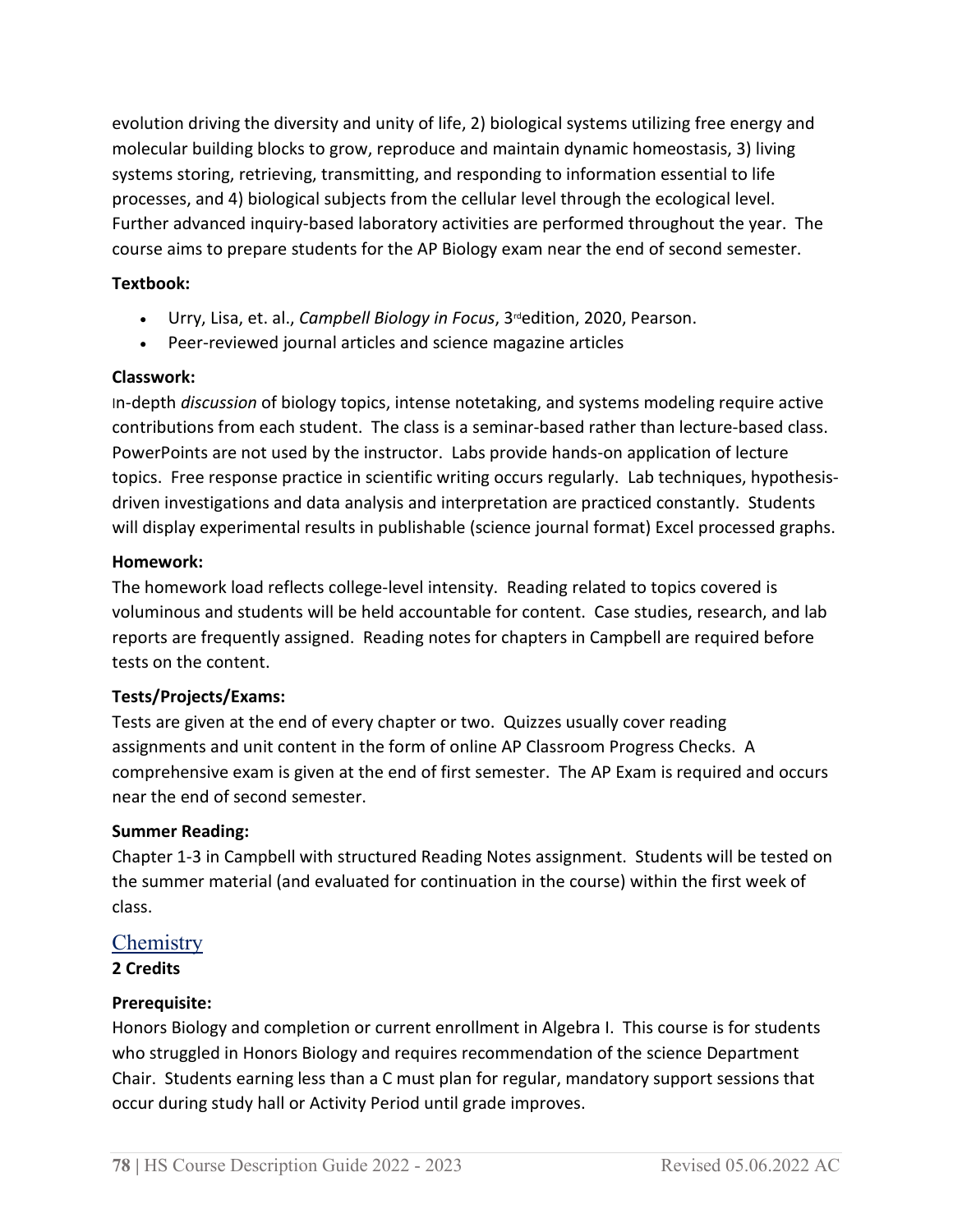# **Purpose:**

Chemistry is a two-semester survey course covering topics related to the composition, properties, and interactions of matter. The course will introduce elements, compounds, bonding, the mole concept, ideal gas laws, Periodic Law and Table, thermodynamics, acids and bases, equilibrium and solubility. *Students will learn conceptual, qualitative aspects of these topics and practice supported quantitative analyses in labs and lectures.*

# **Textbook:**

Myers, R. Thomas, Keith B. Oldham, and Salvatore Tocci. *Holt chemistry*. 2006. Holt, Rinehart and Winston.

# **Classwork:**

Lecture, instructor demonstrations, and student-conducted laboratory experiments make up the majority of this course's class time.

# **Homework:**

Students will receive assignments including problems from the text and worksheets with practice problems that reinforce concepts learned in class. They can expect to take 30 minutes per night to complete the assigned work.  Some in-class time may be offered to start homework.  Occasional internet-based research on specific topics is given for homework, as well.

# **Tests/Projects/Exams:**

- Chapter tests for each 1-2 chapters (announced)
- Quizzes (up to 3 per chapter; announced or unannounced)
- Lab reports (typed in format provided) following student labs

# Honors Chemistry

# **2 Credits**

# **Prerequisite:**

Algebra I and Honors Biology. Concurrent or complete Algebra II.

# **Purpose:**

This is a two-semester college preparatory chemistry course which is a qualitative, quantitative, and analytical study of matter. Areas studied through both lecture and laboratory investigations include elements and compounds, their composition and interactions, and the energies involved. Other topics include the scientific method, chemical bonds, the mole concept, ideal gas laws, states of matter, the Periodic Law and Table, thermodynamics, acids and bases, equilibrium and solubility, electrochemistry, organic chemistry, and nuclear chemistry. Each student is expected to conduct independent problem solving and open-ended laboratory work. This course requires a solid understanding of algebra and geometry principles.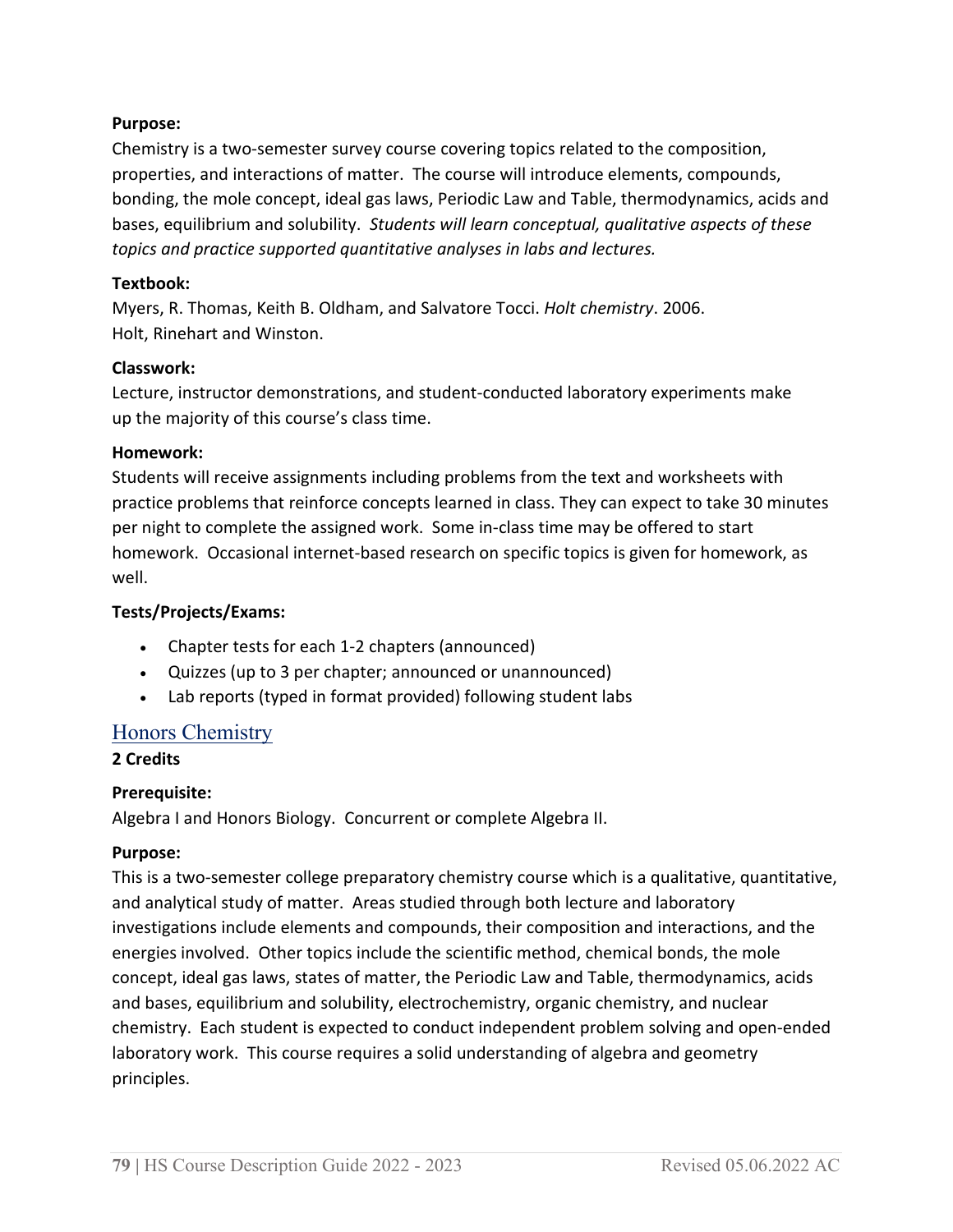# **Textbook:**

Myers, R. Thomas, Keith B. Oldham, and Salvatore Tocci. *Holt chemistry*. 2006. Holt, Rinehart and Winston.

#### **Classwork:**

Lecture, content practice, instructor demonstrations and student-conducted laboratory experiments make up the majority of this course's class time.

#### **Homework:**

Students will receive content-centered worksheets relating to the day's discussion material as daily homework, and they can expect to take 30 minutes per night to complete the assigned work.  Some in-class time may be offered to start homework.  Occasional internet-based research on specific topics is given for homework, as well. 

#### **Tests/Projects/Exams:**

- Chapter tests for each 1-2 chapters (announced)
- Quizzes (up to 3 per chapter; announced or unannounced)
- Lab reports (typed in format provided) following student labs

# AP Chemistry

#### **2 Credits**

#### **Prerequisite:**

Sophomores: Successful completion of Honors Biology with high A or AP Biology with A or B.

Juniors and Seniors: Completion of science classes, to include Honors Chemistry, with a grade of B or higher.

All: Completion of Algebra II with grade of B or higher and science Department Chair approval required (*which means students must talk to the Science Department Chair before registering)*.

# **Purpose:**

This is a college-level course emphasizing concepts in much greater depth than Honors Chemistry. College level text, laboratory situations, and laboratory instrumentation are used. Successful students perform calculations in the various topics as indicated in the College Board's AP Chemistry course description, and they can explain in clear and concise English the fundamental concepts and theories behind these topics. This course involves extensive work both in and out of the classroom. Independent study is utilized whenever possible.

# **Textbook:**

Zumdahl and Zumdahl. *Chemistry (AP Edition), 9th Ed*. Brooks Cole, 2014. Print.

# **Classwork:**

Lecture, instructor demonstrations, and student-conducted laboratory experiments make up the majority of this course's class time.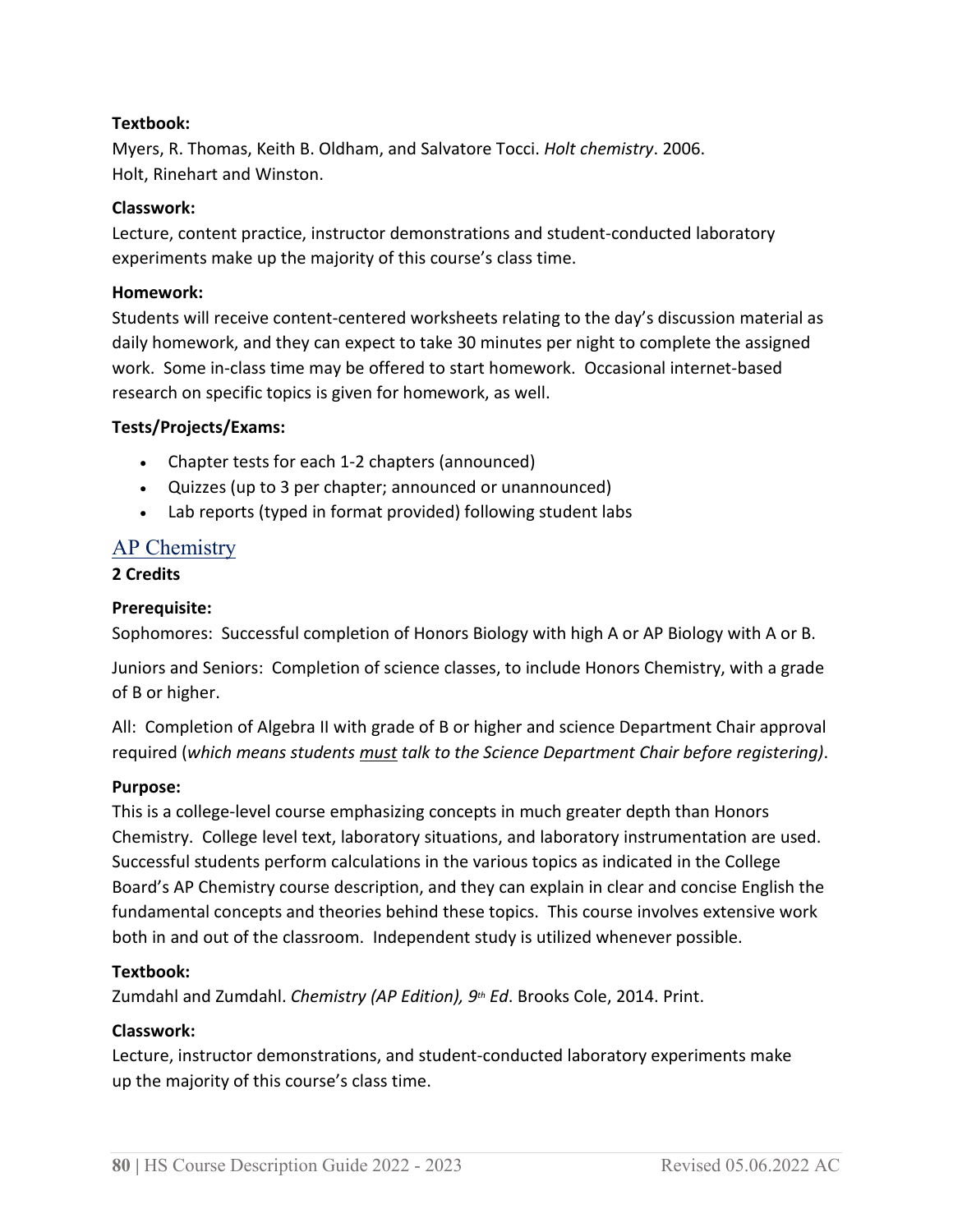#### **Homework:**

3-6 AP style questions relating to the day's discussion material will be assigned daily as homework, students can expect to take up to 60 minutes to complete assigned work. Occasional Internet-based research on specific topics will be assigned. 

#### **Tests/Projects/Exams:**

- Chapter tests for each 1-2 chapters (announced)
- Quizzes midway through each unit (announced or unannounced)
- Lab reports (typed in format provided) following student labs
- The AP exam is required and occurs near the end of second semester

# **Summer Reading:**

- Selected readings from Zumdahl and Zumdahl with provided guided reading questions.
- Selected modules and practice problems from https://oli.cmu.edu/courses/generalchemistry-1-open-free/.  The instructor will identify specific units and modules toward the end of the spring semester.
- Students should anticipate at least 15-20 hours of work to complete the textbook readings and online modules and expect a test over the summer material within the first week of class.

# Physics

# **2 Credits**

# **Prerequisite:**

Algebra II. This course is designed for students who are below grade level in math and/or made a C or lower in Honors Chemistry and have the recommendation of the science Department Chair.

# **Purpose:**

Conceptual Physics is a two-semester course which studies the behavior of physical objects in qualitative, quantitative, and analytical ways. Topics include motion, forces, energy, light, sound, and electricity. This course requires an understanding of algebraic and geometric principles. 

#### **Textbook:**

Serway, Raymond A., and Jerry S. Faughn. 2006. *Holt physics*. Holt, Rinehart and Winston.

#### **Classwork:**

Class work consists of practice problems, activity worksheets, and explanations of demonstrations.

#### **Homework:**

Students will receive 3-4 problems a night and can expect to spend about 20 minutes on them.

# **Tests/Projects/Exams:**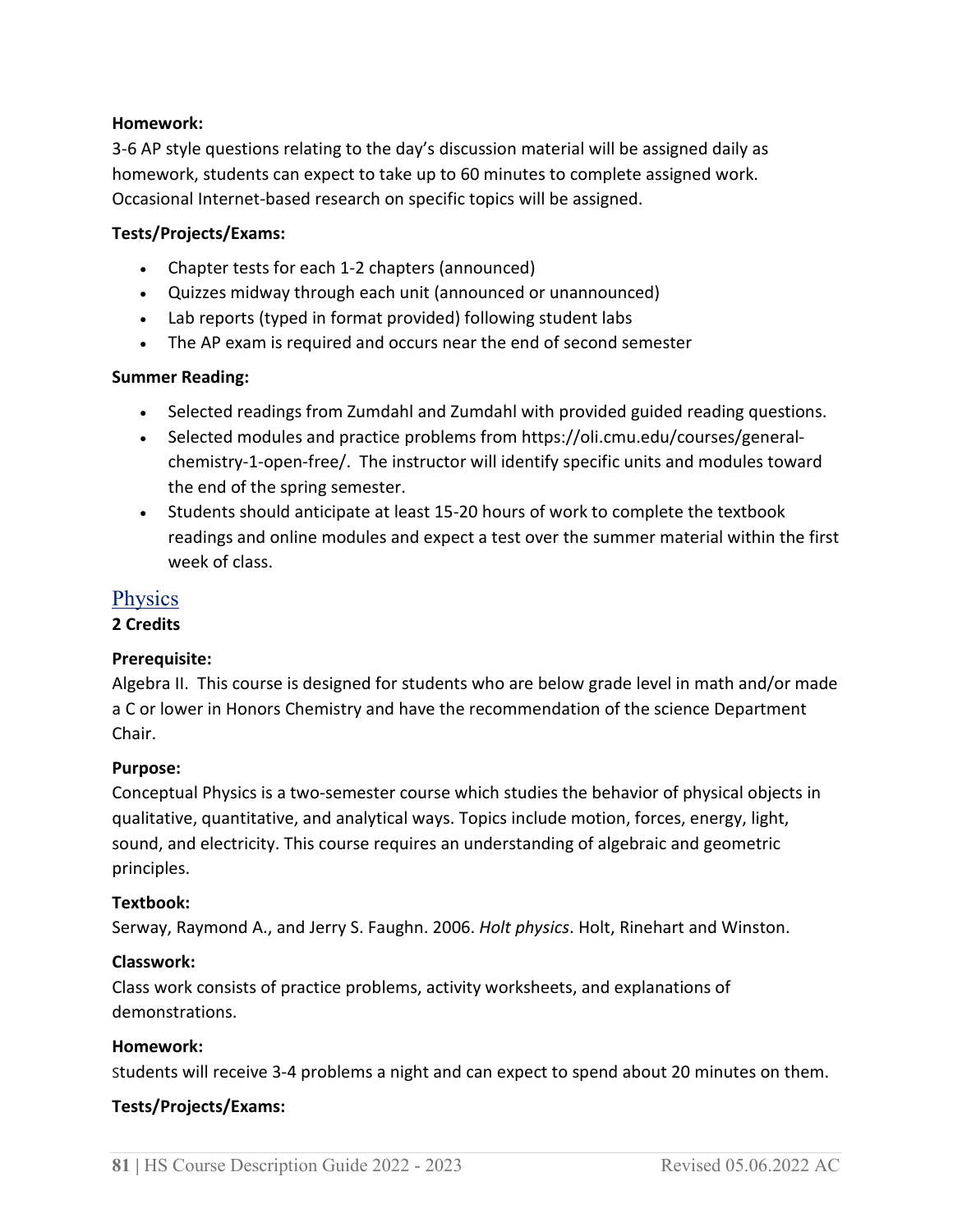- 1-2 lab reports per semester
- 3 quizzes and 1 test per chapter

# Honors Physics

# **2 Credits**

# **Prerequisite:**

Algebra II with a grade of C or better; completion of chemistry with a C or better.

# **Purpose:**

This is a two-semester college preparatory physics course which is a qualitative, quantitative, and analytical study of the behavior of objects in the physical world. Areas studied through both lecture and laboratory investigations include motion, forces, energy, light, sound, electricity, electrical potential, and electric circuits. Physics is concerned with the study of fundamental concepts explaining the form and function of the universe. Each student is expected to conduct independent problem solving and open-ended laboratory work. This course requires a solid understanding of algebraic principles.  

# **Textbook:**

Serway, Raymond A., and Jerry S. Faughn. 2006. *Holt physics*. Holt, Rinehart and Winston.

# **Classwork:**

Class work consists of practice problems, activity worksheets and explanations of demonstrations.

# **Homework:**

Students will have 4-5 problems for homework every night and can expect to spend about 25 minutes completing them.

# **Tests/Projects/Exams:**

- 2-3 lab reports per semester
- 3 quizzes and 1 test per chapter

# AP Physics I

**2 Credits**

# **Prerequisite:**

Juniors: Completion of Honors Chemistry with an A or AP Chemistry with an A or B.

All: Completion of all science classes with a grade of B or higher; concurrent or complete in Precalculus; B's or higher in math courses and/or teacher recommendation; and science Department Chair approval required (*which means students must talk to the science Department Chair before registering)*.

# **Purpose:**

AP Physics I is a rigorous, college-level algebra-based physics course. Incoming students should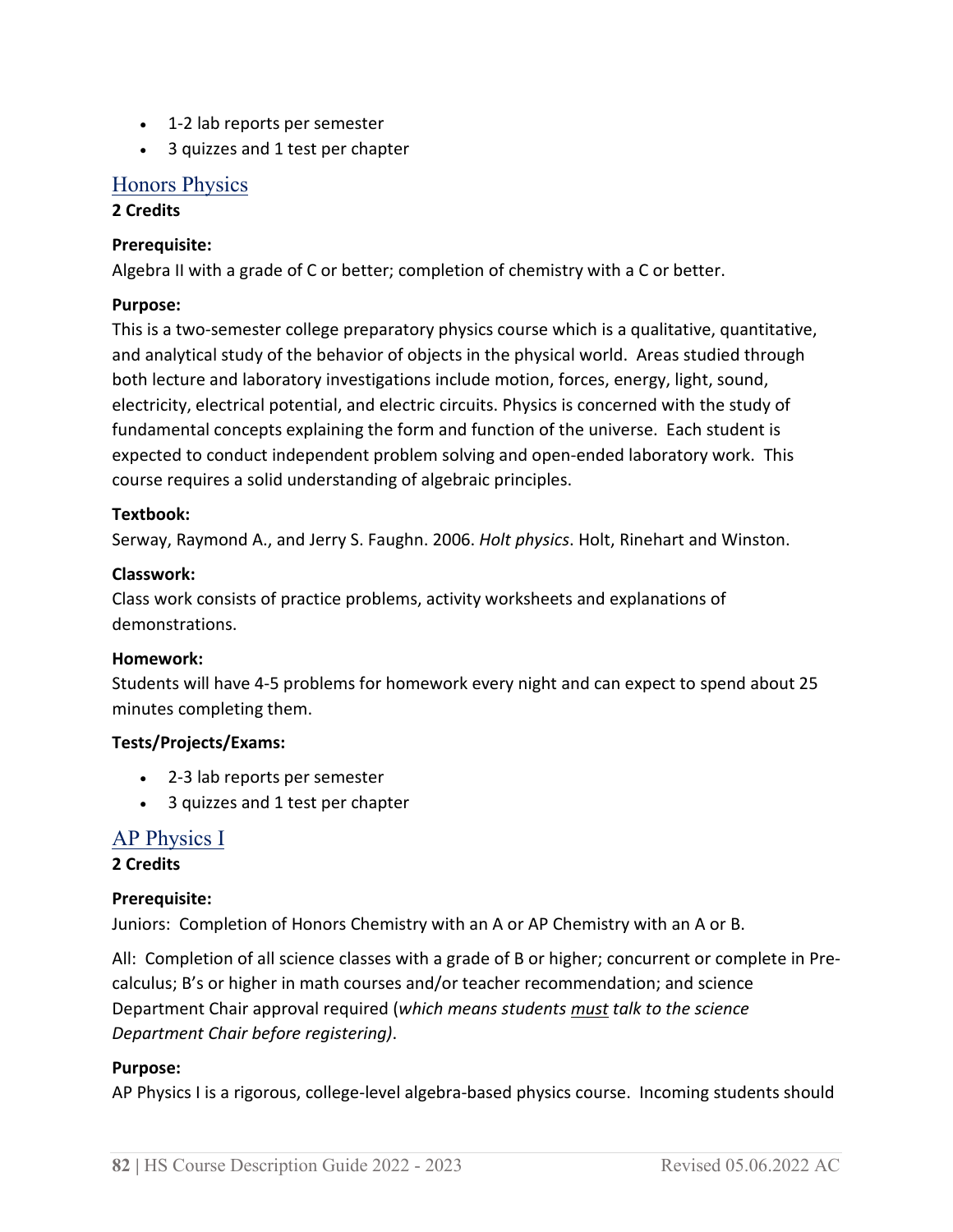be well-versed in algebra and trigonometry and have robust mathematical and problem-solving skills. Some basic calculus concepts are introduced and utilized. The course covers the principles of kinematics, dynamics, circular motion and gravitation, energy, momentum, simple harmonic motion, and torque and rotational motion.  

#### **Textbook:**

Young, David, et al. Cutnell & Johnson Physics, 11th Edition. John Wiley & Sons, Inc., 2018. 

#### **Classwork:**

Students work through example problems as part of the daily lecture. Most class periods begin with time to ask questions about the previous night's homework.  

#### **Homework:**

Problems from the textbook are assigned as homework every day, with an average of 4 problems to be worked each night.  

# **Tests/Projects/Exams:**

Each test covers one of the seven units in the course. The semester exam in December is cumulative for the content covered in the first semester, and students are required to take the AP exam in May.

#### **Summer Reading:**

Students will complete a math packet that focuses on skills necessary for success in AP Physics I.

# AP Physics C

**2 Credits**

# **Please note:**

Offered based on demand.

# **Prerequisite:**

Completion of or concurrent enrollment in Calculus and teacher recommendation. Science Department Chair approval required (*which means students must talk to the science Department Chair before registering)*.

#### **Purpose:**

AP Physics C is equivalent to the first two semesters of calculus-based college physics and is especially appropriate for students planning to specialize in science or engineering. The course applies differential and integral calculus to the following areas: kinematics, Newton's laws of motion, work and energy, systems of particles and linear momentum, circular motion and rotation, oscillations and gravitation, electrostatics, conductors, capacitors, dielectrics, electric circuits, magnetic fields, and electromagnetism.

#### **Textbook:**

Young and Freedman, University Physics, 14th ed.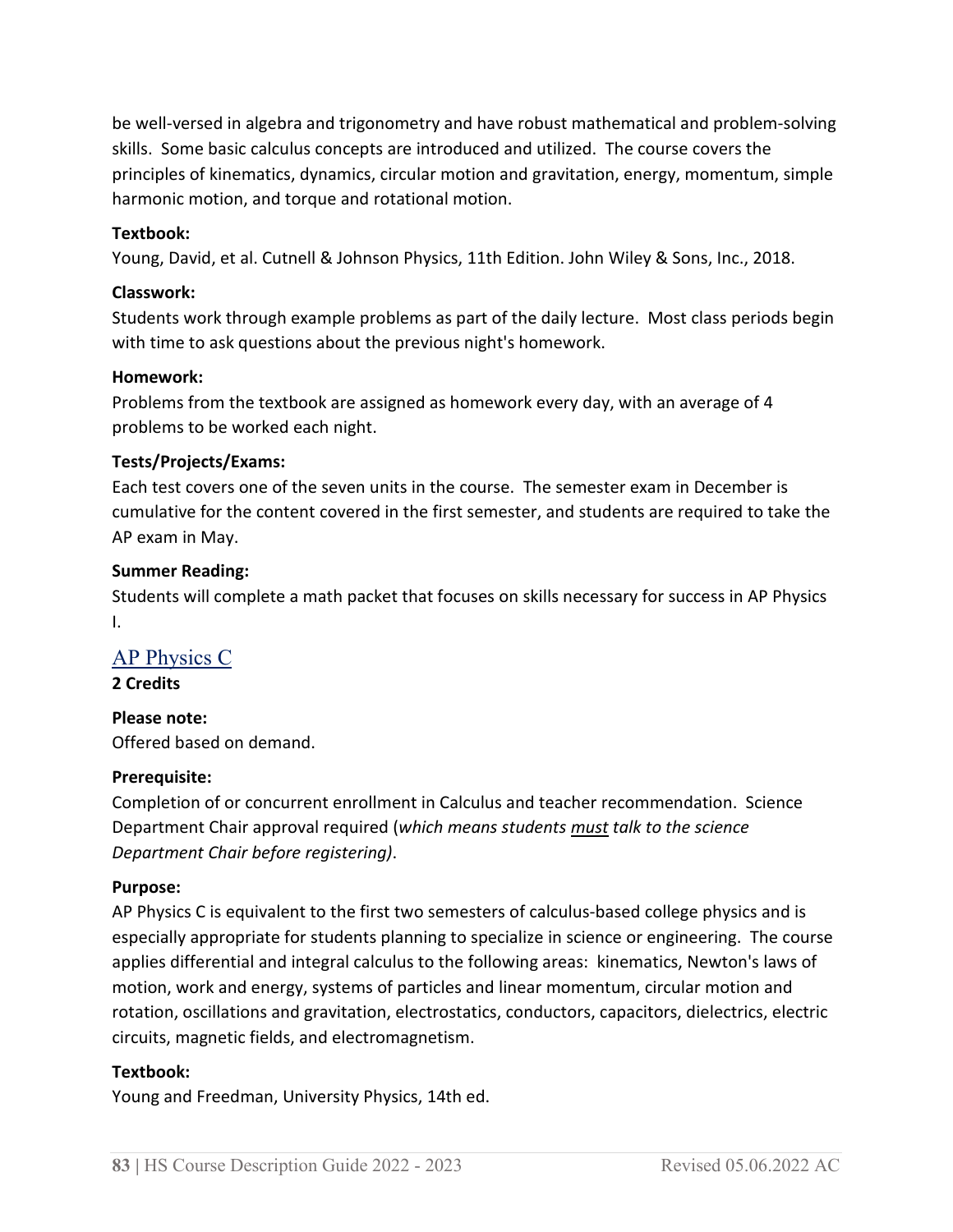# **Classwork:**

Students will have practice problems throughout the lecture.  There will also be in-class exercises that will be counted in the homework category.

# **Homework:**

Homework will be assigned once or twice a week, either from the textbook or AP Classroom.

#### **Tests/Projects/Exams:**

Depending on time and equipment available, students will perform experiments to further their understanding of the material.  Most labs will require a written report, and students are expected to maintain a portfolio of their lab reports.  

Tests will consist of either 35 multiple choice questions or 3 free response questions, covering either 2 or 3 units based on the AP Physics C Course and Exam Description. The semester exam in December will be modeled on a full AP Physics C: Mechanics exam. Students will be required to take both the AP Physics C: Mechanics and AP Physics C: Electricity and Magnetism exams in May.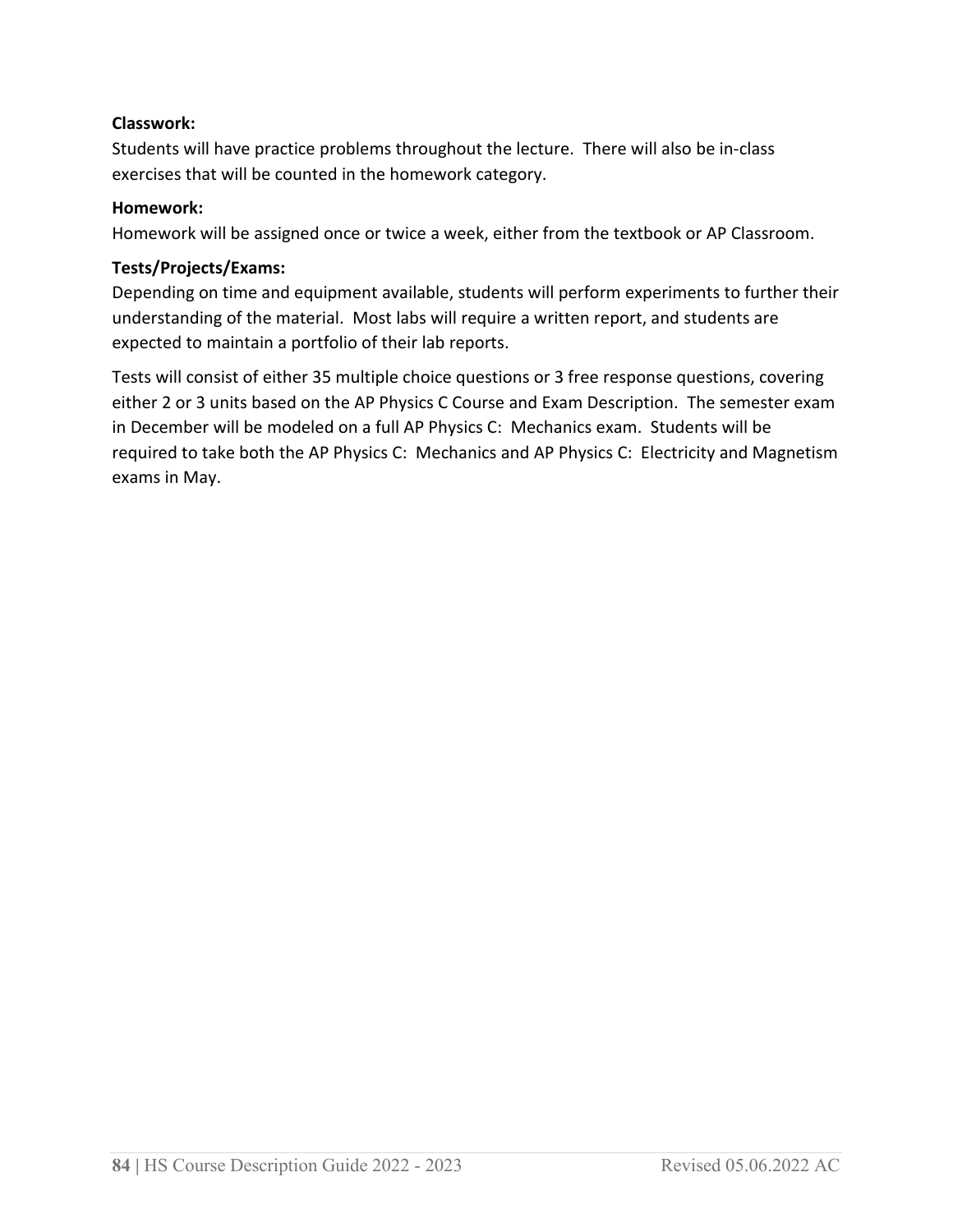# *Science Department Electives*

# Astronomy

# **1 Credit**

# **Prerequisite:**

Students should have a good general grasp of basic science and math; Algebra I.

# **Purpose:**

This spring semester course provides students with an appreciation of the night sky and an understanding of the types of objects found in the cosmos.  Students will learn how objects in the sky move through daily and seasonal cycles, how stars, planets, and other bodies formed and evolve, how scientists study the heavens, and how astronomy has influenced cultures around the globe.  Students will have the opportunity to observe the sky through assigned projects and, weather permitting, telescopes provided by the instructor and local astronomy club.  Telescope observing may include viewing the sun through approved solar filters.  Studentowned telescopes or binoculars are NOT required but encouraged if available.  All observation projects can be completed without optics.  Students will need to provide a bound journal for field notes, a red-filtered flashlight, and a small compass (or app on a phone) to complete observing projects.  

# **Textbook:**

Comins and Kaufmann III: Discovering the Universe, Tenth ed., W.H. Freeman and Company, 2014.

# **Classwork:**

Lecture and discussion (including small groups), demonstrations and hands-on activities, telescope observing (weather permitting) make up the majority of this course's class time.  

# **Homework:**

Reading from the text, problems from the text (primarily concept-based short answer), possible Internet-based research on special topics are assigned daily as homework.  

# **Tests/Projects/Exams:**

Student projects include multi-night observation projects aimed at demonstrating daily, monthly, and seasonal changes in the sky.  Announced written tests are given every 1-2 chapters.  Short open-note quizzes, announced and unannounced, occur frequently.  

# **Course Fee: \$50.00**

Electricity, Magnetism, and Modern Physics **2 credits**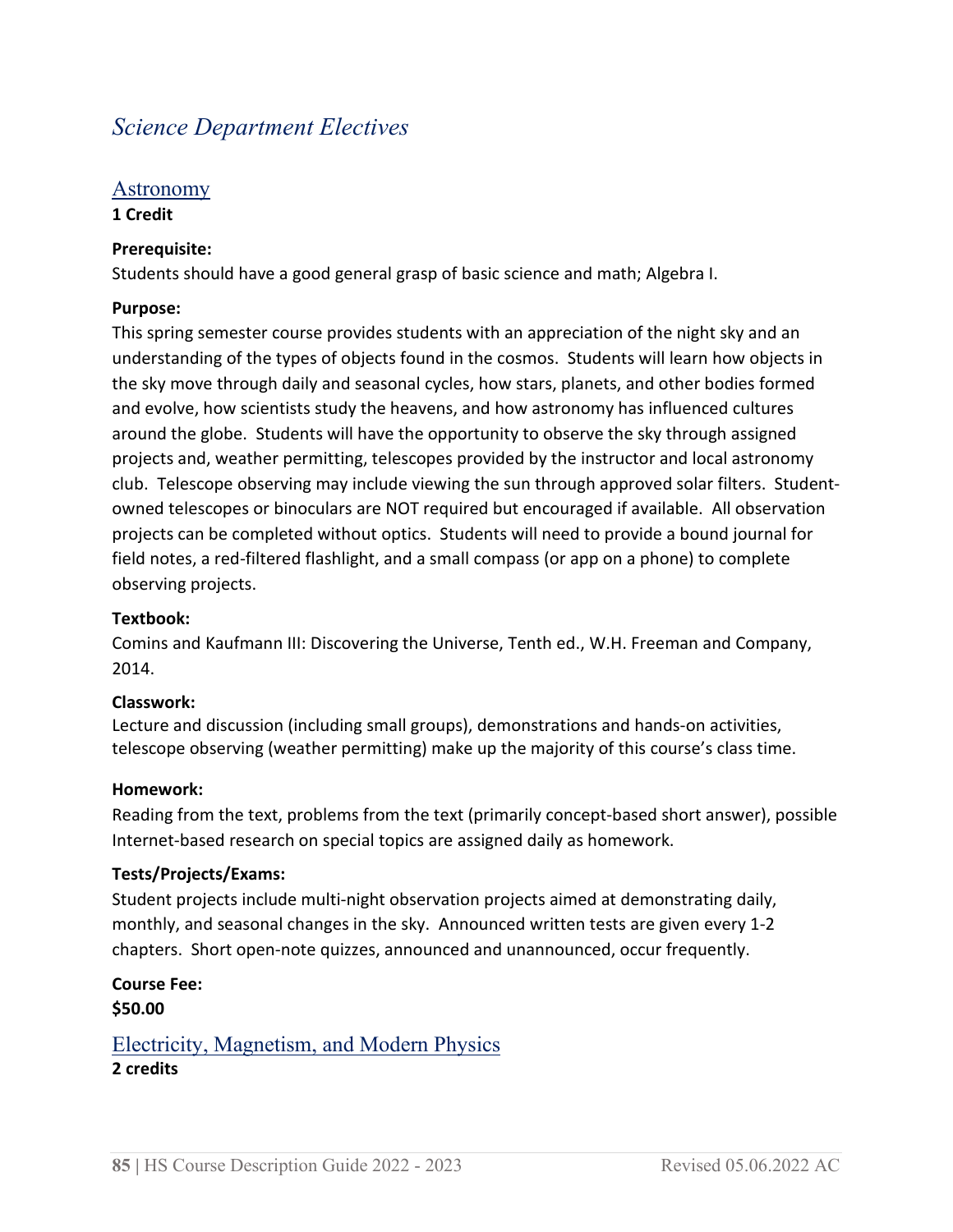# **Prerequisite:**

A, B, or higher in Physics OR Honors Physics OR AP Physics 1

#### **Purpose:**

In the 1 year of physics that is part of the core curriculum at The Vanguard School, we barely scratch the surface of electricity and magnetism. This course is a 1-semester elective that is a continuation of Physics 1 and an inquiry-based course in which students learn the physics from performing labs and reporting on those labs. Students will also research careers in physics in order to appreciate the wide applications of physics.

# Fundamentals of Model Rocketry

#### **1 credit**

#### **Purpose:**

- Provide students a hands-on, project-based application of the fundamentals of rocket design, construction, and flight.
- Guide students through designing, building, and flying model rockets with specific objectives.
- Provide students experience in collecting and analyzing flight data to compare performance against design predictions in order to validate simulations or modify designs to correct for deviations from planned objectives.
- Encourage students to consider STEM-focused career paths, particularly in aerospace disciplines.
- Provide students with sufficient experience and confidence in rocketry to compete in The American Rocketry Challenge (TARC).

#### **Textbook:**

None. Handouts and not-takers will be provided as needed.

# **Classwork:**

Largely project-bases with a small number of lecture days to provide foundational concepts.

#### **Homework:**

All work is designed to be completed in class. Students who miss class days may need to take work home or come in during activities period to make up work.

#### **Tests/Projects/Exams:**

No tests. Write-ups for projects reflecting individual and group work are required occasionally.

# **Field Work/Trips/Activities**:

Students need to attend at least one of three Saturday sessions to launch rockets and collect data.  Students are responsible for transportation to and from these launch events. Launches are conducted in conjunction with the Colorado Springs Rocket Society (COSROCS).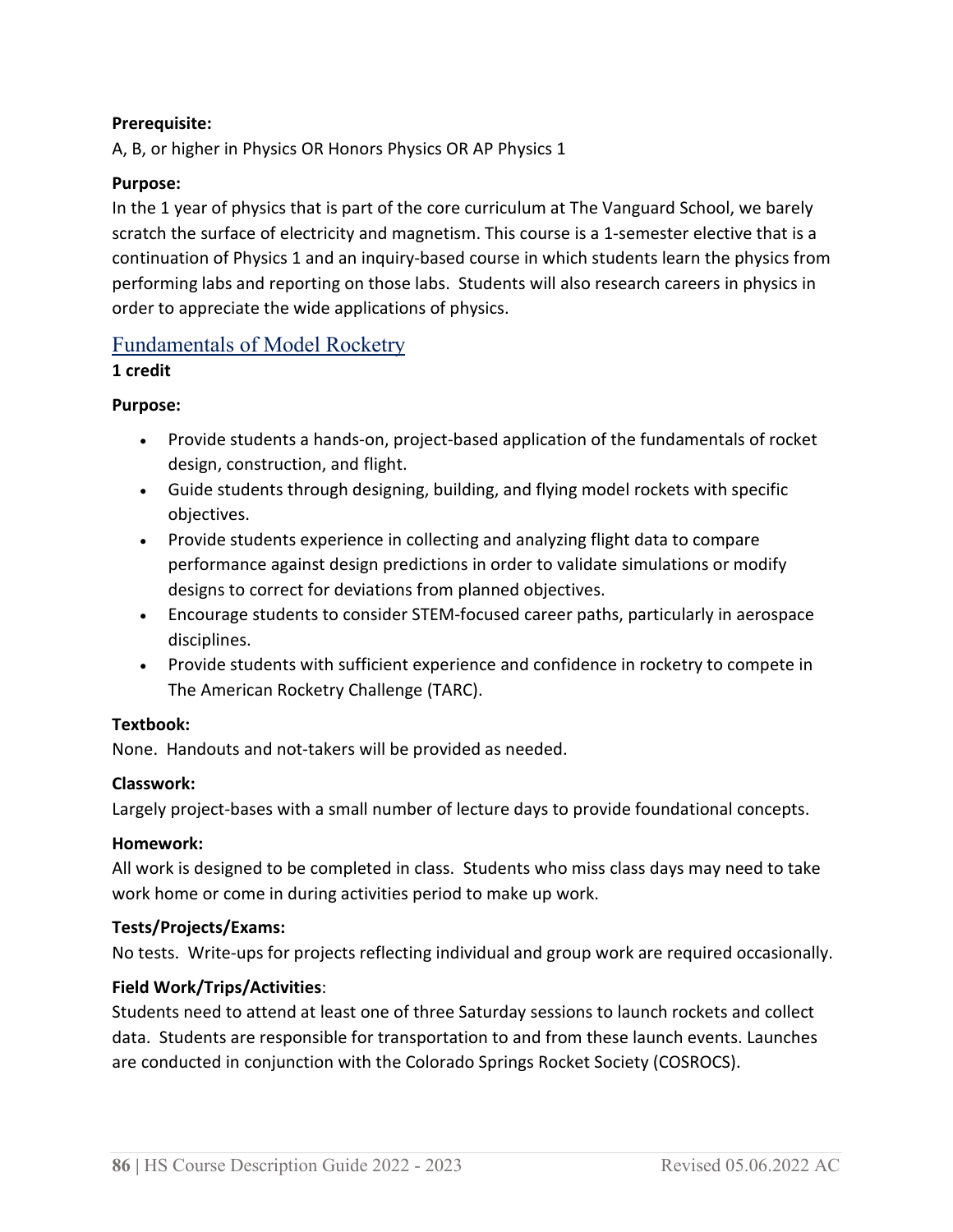#### **Note:**

If city fire restrictions prevent the club from conducting launches, this requirement will be waived. Students may also travel to Pueblo to launch with the rocketry club there as an optional activity.

#### **Course Fee:**

**\$50.00;** This covers the cost of rocket kits, building supplies, and one rocket motor and recovery wadding for each kit built during the class. Students may purchase additional motors and recovery wadding for their rockets at local hobby shops (e.g., Hobby Town or Hobby Lobby) or online.

# Honors Anatomy

**1 Credit**

# **Prerequisite:**

Honors or AP Biology

#### **Purpose:**

In this fall semester science elective, students will learn the structures of the human body. It will be heavily concentrated on the orientation, location, and memorization of bones, muscles, arteries, veins, and nerves. This will lend itself to the understanding of joint types, bone types, origins and insertions, bony landmarks, and any other structural features associated with the human body.

#### **Textbook:**

Hall, Susan J., et. al., *Introduction to Anatomy and Physiology*, 2014, Goodheart-Willcox Company, Inc.

# **Classwork:**

Note taking and practice during lecture is required.

#### **Homework:**

Varies between text assignments, reading, and constructed.

# **Tests/Projects/Exams:**

Tests will be given at the end of each chapter. Labs will reinforce content.

**Course Fee: \$50.00**

# Honors Physiology

#### **1 Credit**

**Prerequisite:** Honors or AP Biology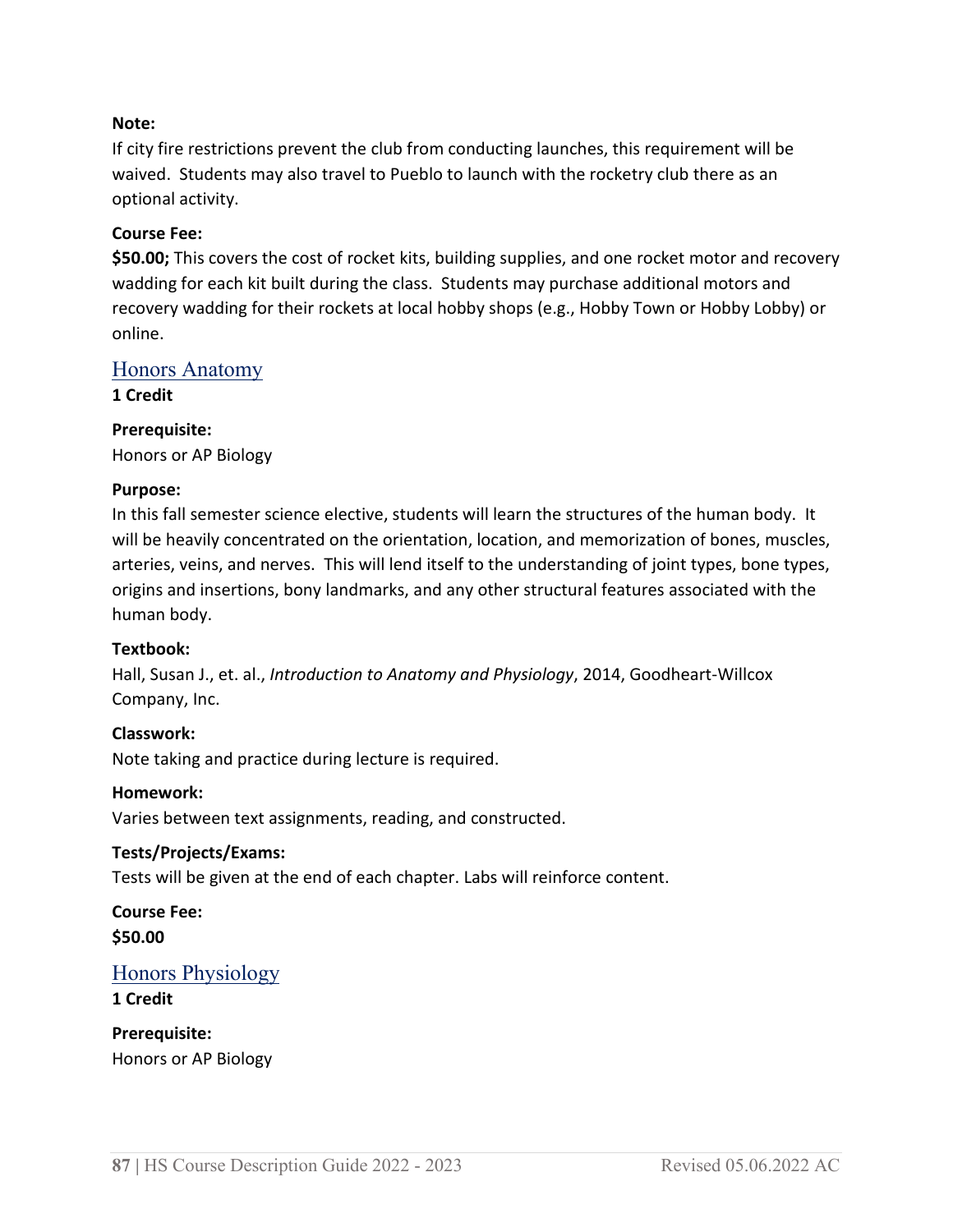#### **Purpose:**

This spring semester course is designed to enhance students' understanding of the human body through learning its various functions. Over-lying concepts include basic cell processes, homeostasis, cardiovascular system and metabolism, and growth and aging. This course is aimed at those who might consider a career in healthcare or human biology.

#### **Textbook:**

Hall, Susan J., et. al., *Introduction to Anatomy and Physiology*, 2014, Goodheart-Willcox Company, Inc.

#### **Classwork:**

Note taking and practice during lecture is required.

#### **Homework:**

Varies between text assignments, reading, and constructed.

#### **Tests/Projects/Exams:**

A test will be given at the completion of a different body system. Labs will reinforce content.

**Course Fee: \$50.00**

# Problem Solving Engineering

**1 Credit**

#### **Prerequisite:**

Only open to sophomores - seniors.

#### **Purpose:**

Problem Solving in Engineering introduces students to diverse fields of engineering through projects and computer modeling. Students will compete in various engineering challenges including building bridges, robots and remote-control gliders. Students will learn programing basics as well has electronic circuit design and assembly.

#### **Textbook:**

None

**Classwork:** Project design and building.

**Homework:** Project support.

#### **Tests/Projects/Exams:**

Project and participation-based grading to include bridges, gliders, and robots.

#### **Course Fee: \$50.00**